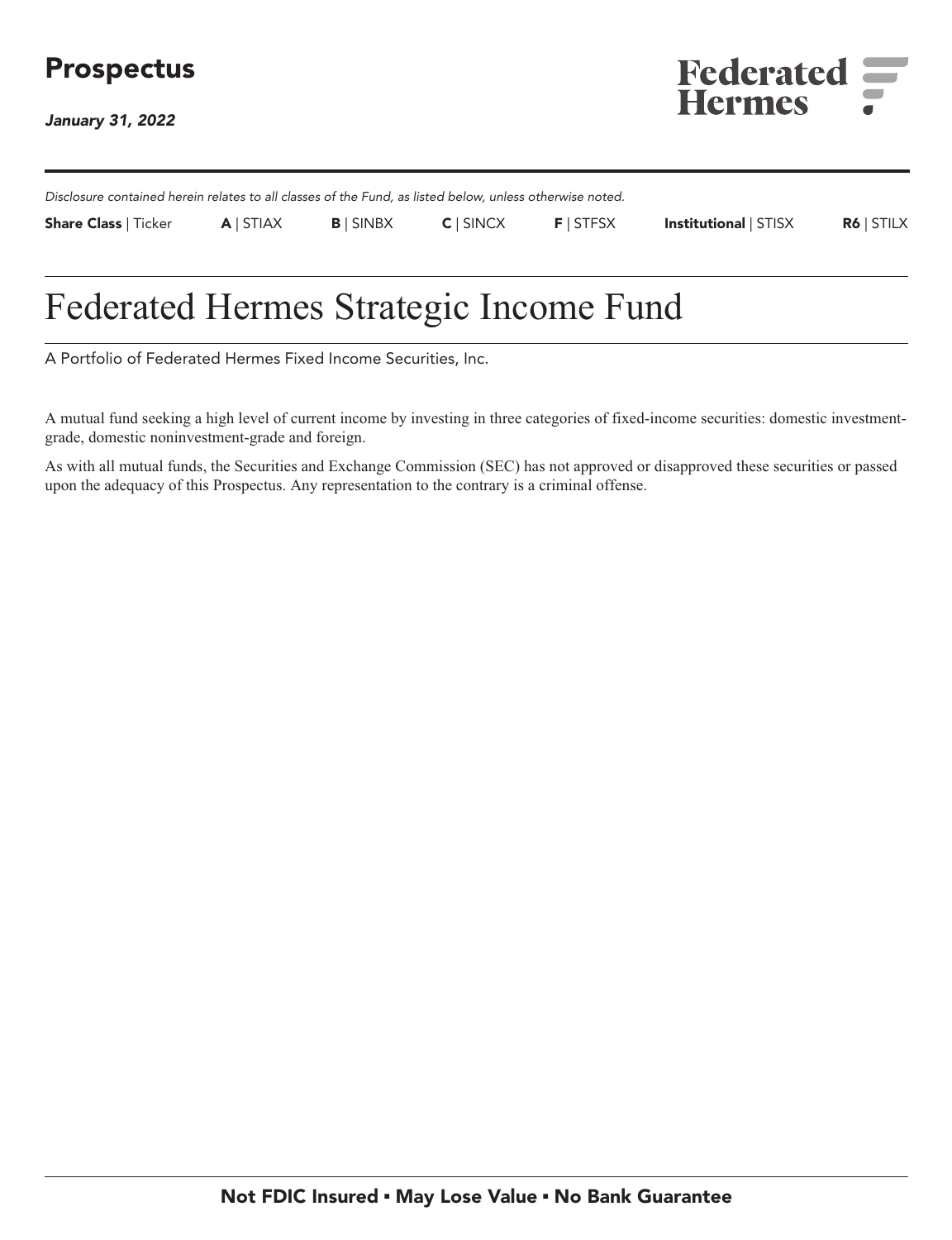## **CONTENTS**

|                                                                                                    | -11 |
|----------------------------------------------------------------------------------------------------|-----|
|                                                                                                    | -17 |
|                                                                                                    | -26 |
|                                                                                                    | -32 |
|                                                                                                    | -34 |
|                                                                                                    | -36 |
|                                                                                                    | 39  |
|                                                                                                    | 42  |
|                                                                                                    | 43  |
|                                                                                                    | 45  |
|                                                                                                    | 47  |
|                                                                                                    | -54 |
| Appendix B: Sales Charge Waivers and Exchange Features for Shareholders Purchasing Through Certain |     |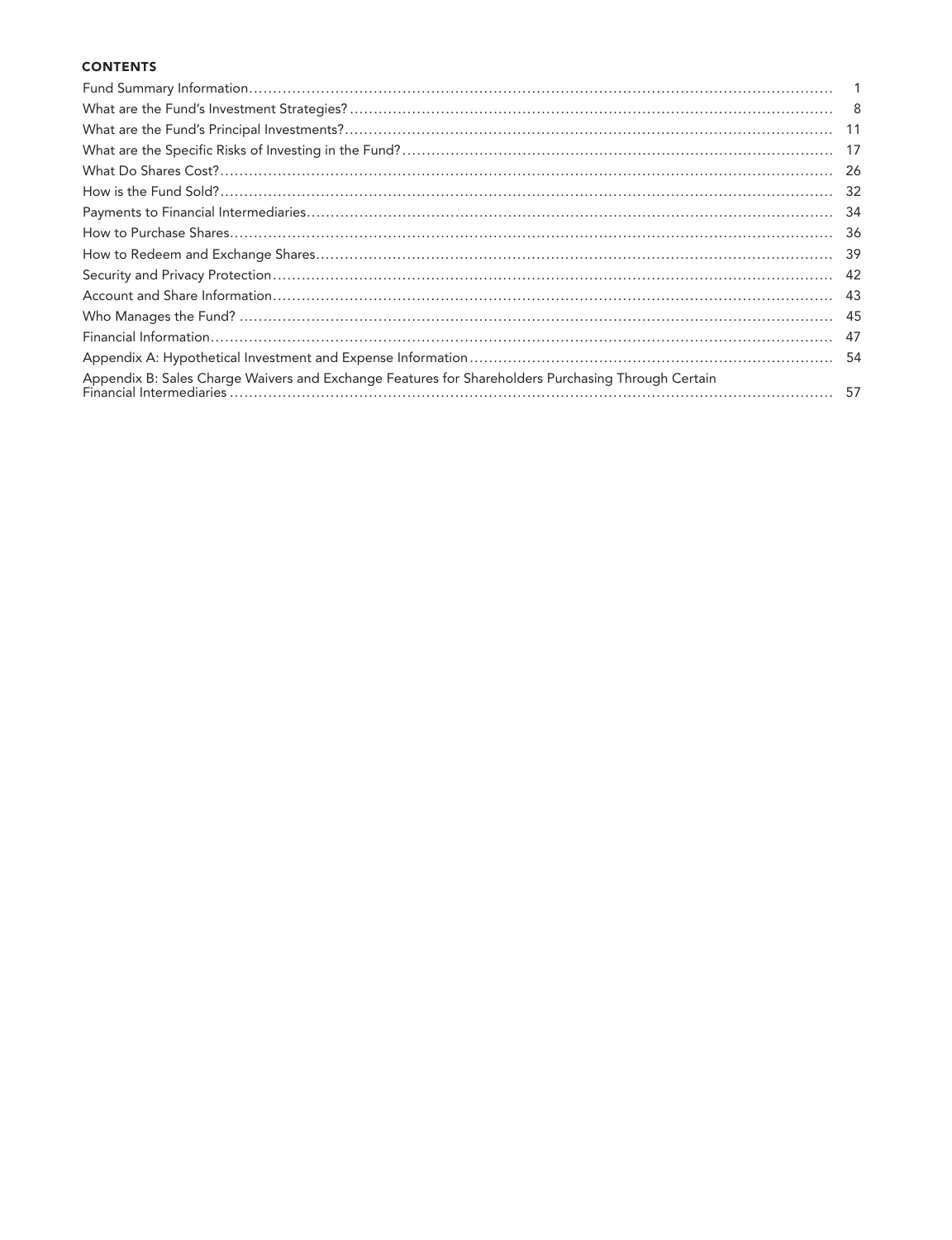## **Fund Summary Information**

## **Federated Hermes Strategic Income Fund (the "Fund")**

## **RISK/RETURN SUMMARY: INVESTMENT OBJECTIVE**

**The Fund's investment objective is to seek a high level of current income.**

## **RISK/RETURN SUMMARY: FEES AND EXPENSES**

**This table describes the fees and expenses that you may pay if you buy, hold and sell Class A Shares (A), Class B Shares (B), Class C Shares (C), Class F Shares (F), Institutional Shares (IS) and Class R6 Shares (R6) of the Fund. You may pay other fees, such as brokerage commissions and other fees to financial intermediaries, which are not reflected in the tables and examples below. You may qualify for sales charge discounts if you and your family invest, or agree to invest in the future, at least \$100,000, or \$1,000,000, in certain classes (e.g., A class and F class, respectively) of Federated Hermes funds. More information about these and other discounts is available from your financial professional, in the "What Do Shares Cost?" section of the Prospectus on page 25 and in "Appendix B" to this Prospectus.**

## **Shareholder Fees (fees paid directly from your investment)**

|                                                                                                                            | A | B    |       | E.    | -IS       | R6   |
|----------------------------------------------------------------------------------------------------------------------------|---|------|-------|-------|-----------|------|
|                                                                                                                            |   |      | 1.00% | 2.00% | None      | None |
| Maximum Sales Charge (Load) Imposed on Purchases (as a percentage of offering price)  4.50% None None None 1.00% None None |   |      |       |       |           |      |
| Maximum Deferred Sales Charge (Load) (as a percentage of original purchase price or redemption                             |   |      | 1.00% | 1.00% | None None |      |
| Maximum Sales Charge (Load) Imposed on Reinvested Dividends (and other Distributions) (as a                                |   | None | None  | None  | None      | None |
|                                                                                                                            |   | None | None  | None  | None      | None |
|                                                                                                                            |   | None | None  | None  | None      | None |

## **Annual Fund Operating Expenses (expenses that you pay each year as a percentage of the value of your investment)**

|                                                                                                                    | A     |          | B C      | <b>E</b> IS           |                       | R6    |
|--------------------------------------------------------------------------------------------------------------------|-------|----------|----------|-----------------------|-----------------------|-------|
|                                                                                                                    | 0.55% | $0.55\%$ | 0.55%    | 0.55%                 | 0.55%                 | 0.55% |
|                                                                                                                    |       | 0.75%    | 0.75%    | $0.00\%$ <sup>1</sup> | None                  | None  |
|                                                                                                                    |       | $0.52\%$ | 0.49%    | 0.48%                 | 0.22%                 | 0.15% |
|                                                                                                                    |       | $0.03\%$ | $0.03\%$ | $0.03\%$              | 0.03%                 | 0.03% |
|                                                                                                                    |       |          |          | 1.06%                 | $0.80\%$              | 0.73% |
|                                                                                                                    |       |          |          |                       | $(0.16)$ % $(0.10)$ % |       |
| Total Annual Fund Operating Expenses After Fee Waivers and/or Expense Reimbursements 0.96% 1.76% 1.73% 0.96% 0.64% |       |          |          |                       |                       | 0.63% |

**1 The Fund has adopted a Distribution (12b-1) Plan for its F class shares pursuant to which the F class of the Fund may incur and pay a Distribution (12b-1) fee of up to a maximum of 0.05%. No such fee is currently incurred and paid by the F class of the Fund. The F class of the Fund will not incur and pay such a Distribution (12b-1) fee until such time as approved by the Fund's Board of Directors (the "Directors").**

**2 The Adviser and certain of its affiliates on their own initiative have agreed to waive certain amounts of their respective fees and/or reimburse expenses. Total annual fund operating expenses (excluding Acquired Fund Fees and Expenses, interest expense, extraordinary expenses, tax reclaim recovery expenses and proxy-related expenses paid by the Fund, if any) paid by the Fund's A, B, C, F, IS and R6 classes (after the voluntary waivers and/or reimbursements) will not exceed 0.93%, 1.73%, 1.70%, 0.93%, 0.61% and 0.60%, (the "Fee Limit"), respectively, up to but not including the later of (the "Termination Date"): (a) February 1, 2023; or (b) the date of the Fund's next effective Prospectus. While the Adviser and its affiliates currently do not anticipate terminating or increasing these arrangements prior to the Termination Date, these arrangements may only be terminated or the Fee Limit increased prior to the Termination Date with the agreement of the Directors.**

## **Example**

**This Example is intended to help you compare the cost of investing in the Fund with the cost of investing in other mutual funds.**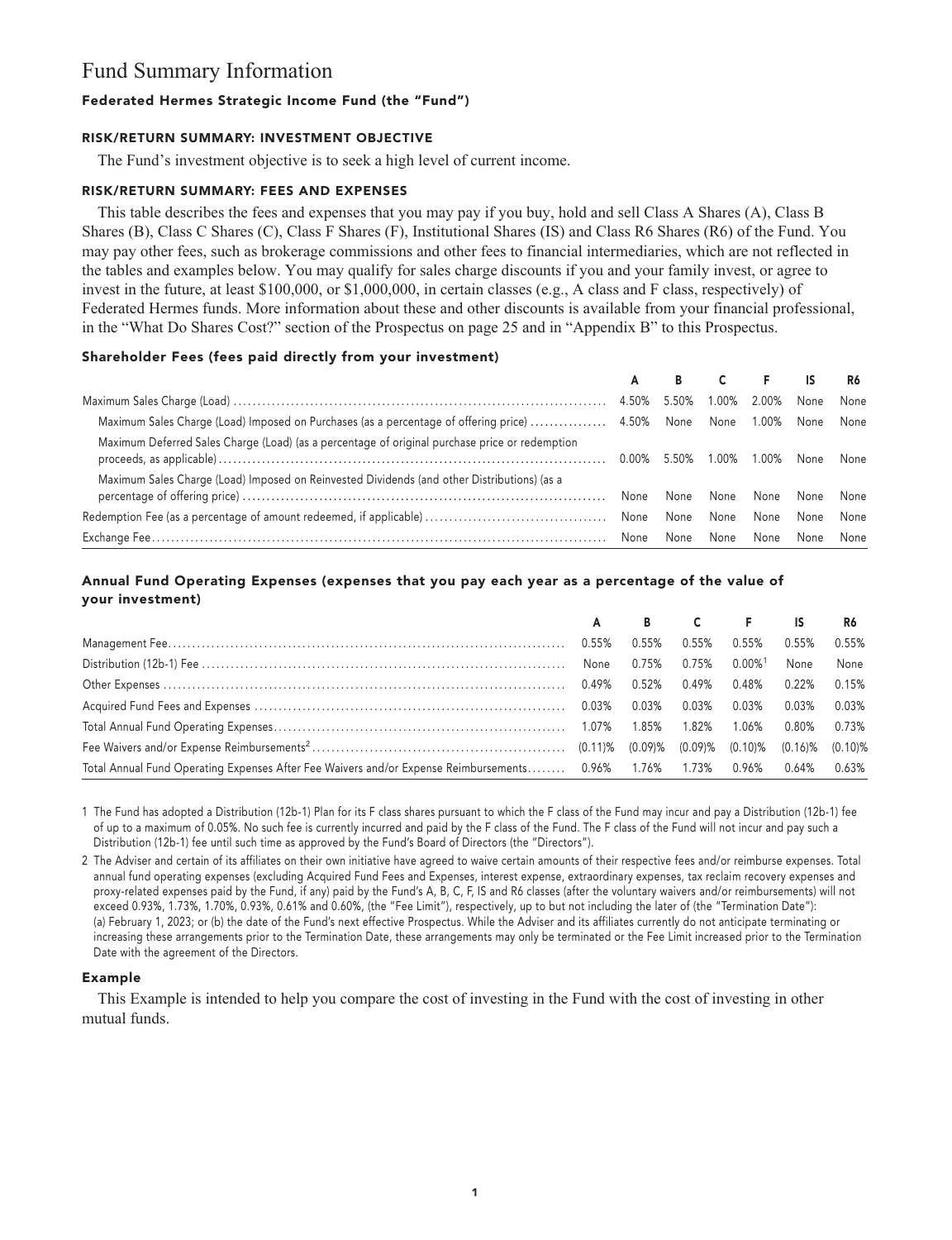**The Example assumes that you invest \$10,000 for the time periods indicated and then redeem all of your Shares at the end of those periods. Expenses assuming no redemption are also shown. The Example also assumes that your investment has a 5% return each year and that operating expenses (excluding any sales loads on reinvested dividends, fee waivers and/or expense reimbursements) are as shown in the table above and remain the same. The expenses used to calculate the Fund's examples do not include fee waivers or expense reimbursements. Although your actual costs and returns may be higher or lower, based on these assumptions your costs would be:**

| <b>Share Class</b>              | 1 Year | 3 Years | 5 Years | 10 Years |
|---------------------------------|--------|---------|---------|----------|
| A:                              |        |         |         |          |
| Expenses assuming redemption    | \$554  | \$775   | \$1,014 | \$1,697  |
| Expenses assuming no redemption | \$554  | \$775   | \$1,014 | \$1,697  |
| B:                              |        |         |         |          |
| Expenses assuming redemption    | \$738  | \$982   | \$1,201 | \$1,965  |
| Expenses assuming no redemption | \$188  | \$582   | \$1,001 | \$1,965  |
| $\mathsf{C}$ :                  |        |         |         |          |
| Expenses assuming redemption    | \$285  | \$572   | \$985   | \$1,940  |
| Expenses assuming no redemption | \$185  | \$572   | \$985   | \$1,940  |
| F:                              |        |         |         |          |
| Expenses assuming redemption    | \$307  | \$434   | \$679   | \$1,381  |
| Expenses assuming no redemption | \$207  | \$434   | \$679   | \$1,381  |
| IS:                             |        |         |         |          |
| Expenses assuming redemption    | \$82   | \$255   | \$444   | \$990    |
| Expenses assuming no redemption | \$82   | \$255   | \$444   | \$990    |
| R6:                             |        |         |         |          |
| Expenses assuming redemption    | \$75   | \$233   | \$406   | \$906    |
| Expenses assuming no redemption | \$75   | \$233   | \$406   | \$906    |

### **Portfolio Turnover**

**The Fund pays transaction costs, such as commissions, when it buys and sells securities (or "turns over" its portfolio). A higher portfolio turnover rate may indicate higher transaction costs and may result in higher taxes when Fund Shares are held in a taxable account. These costs, which are not reflected in Annual Fund Operating Expenses or in the Example, affect the Fund's performance. During the most recent fiscal year, the Fund's portfolio turnover rate was 50% of the average value of its portfolio.**

## **RISK/RETURN SUMMARY: INVESTMENTS, RISKS AND PERFORMANCE**

#### **What are the Fund's Main Investment Strategies?**

**The Fund allocates the portfolio of investments among the following three categories of the fixed-income market: domestic investment-grade (including, but not limited to, U.S. government, asset-backed, mortgage-backed (MBS), corporate and municipal), domestic noninvestment-grade (including, but not limited to, corporate debt issues (also known as junk bonds and leveraged loans), MBS and municipal securities) and foreign investments (both investment-grade and noninvestment-grade, including, but not limited to, government and corporate investments traded in both emerging and developed markets, and trade finance). Based upon historical returns, the Fund's investment adviser (the "Adviser") expects the three categories of investments to have different returns and risks under similar market conditions. The Adviser relies on the differences in the expected performance of each category to manage risks by allocating the Fund's portfolio among the three categories. The Adviser seeks to enhance the Fund's performance by allocating more of its portfolio to the category that the Adviser expects to offer the best balance between risk and return. While the Fund's portfolio usually includes securities from all three categories, the Fund limits the amount that it may invest in a single category up to 60% of its assets, except for the domestic investment-grade category, in which the Fund may invest up to 75% of its assets.**

**In addition, when the Adviser considers the risk/return prospects of equity securities to be attractive, the Fund may also opportunistically invest up to 20% of its assets in equity securities of all market capitalizations, including small capitalization companies. These equity securities may include common stocks, preferred stocks, warrants, convertible securities, and pooled investment vehicles such as exchange-traded funds (ETFs) or other investment companies. Pooled vehicles may be utilized in order to gain broad exposure to the equity market.**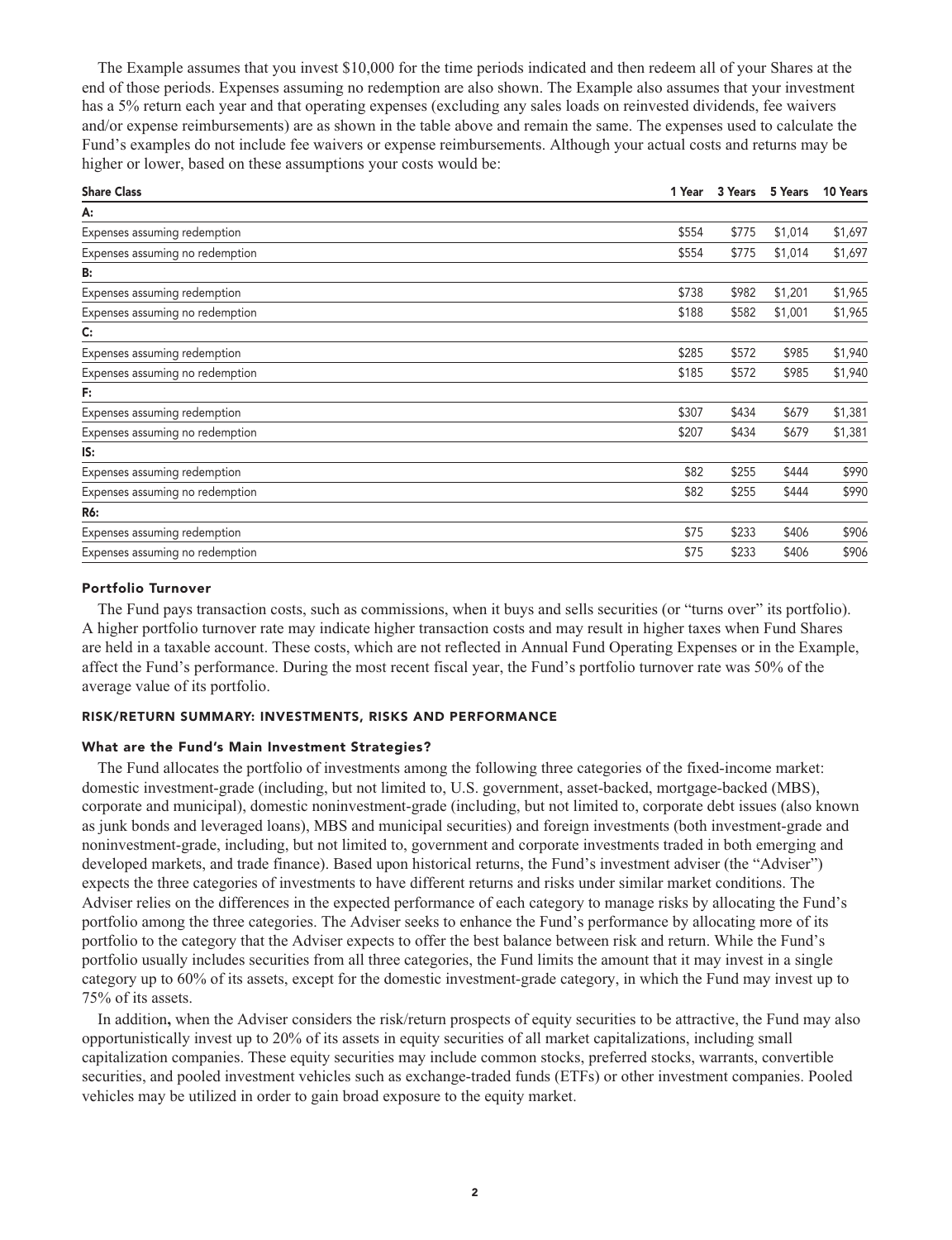**When selecting investments for the Fund, the Fund can invest in securities directly or in other investment companies, including, for example, funds advised by the Adviser or its affiliates ("Underlying Funds"). At times, the Fund's investment in Underlying Funds may be a substantial portion of the Fund's portfolio. The Fund may also invest in derivative contracts or hybrid instruments (such as, for example, futures contracts, option contracts, currency derivatives and swap contracts) to implement its investment strategies as more fully described herein. There can be no assurance that the Fund's use of derivative contracts or hybrid instruments will work as intended. Derivative investments made by the Fund are included within the Fund's 80% policy, as described below, and are calculated at market value. The Adviser may invest in bonds of any maturity. The Fund may at times use derivative securities to take a position on interest rate moves, credit market moves, equity market moves and currency moves.**

**Certain of the government securities in which the Fund invests are not backed by the full faith and credit of the U.S. government, such as those issued by the Federal Home Loan Mortgage Corporation ("Freddie Mac"), the Federal National Mortgage Association ("Fannie Mae") and the Federal Home Loan Bank System. These entities are, however, supported through federal subsidies, loans or other benefits. The Fund may also invest in government securities that are supported by the full faith and credit of the U.S. government, such as those issued by the Government National Mortgage Association ("Ginnie Mae"). Finally, the Fund may invest, to a limited extent, in government securities that are issued by entities whose activities are sponsored by the federal government but that have no explicit financial support.**

**The Fund will invest its assets so that at least 80% of its net assets (plus any borrowings for investment purposes) are invested in fixed-income investments. The Fund will notify shareholders at least 60 days in advance of any change in its investment policy that would enable the Fund to invest, under normal circumstances, less than 80% of its net assets in fixed-income investments.**

## **What are the Main Risks of Investing in the Fund?**

**All mutual funds take investment risks. Therefore, it is possible to lose money by investing in the Fund. The primary factors that may reduce the Fund's returns include:**

- **■ Underlying Fund Risk. The risk that the Fund's performance is closely related to the risks associated with the securities and other investments held by underlying funds and that the ability of a Fund to achieve its investment objective will depend upon the ability of underlying funds to achieve their respective investment objectives. The Fund bears Underlying Fund fees and expenses indirectly.**
- **■ Interest Rate Risk. Prices of fixed-income securities (including tax-exempt securities) generally fall when interest rates rise. The longer the duration of a fixed-income security, the more susceptible it is to interest rate risk. Recent and potential future changes in monetary policy made by central banks and/or their governments are likely to affect the level of interest rates.**
- **■ Prepayment and Extension Risk. When homeowners prepay their mortgages in response to lower interest rates, the Fund may be required to reinvest the proceeds at the lower interest rates then available. Also, when interest rates fall, the price of mortgage-backed securities may not rise to as great an extent as other fixed-income securities. When interest rates rise, homeowners are less likely to prepay their mortgages. A decreased rate of prepayments lengthens the expected maturity of a mortgage-backed security, and the price of mortgage-backed securities may decrease more than the price of other fixed income securities when interest rates rise.**
- **Call Risk.** Call risk is the possibility that an issuer may redeem a fixed-income security before maturity (a "call") at a **price below its current market price. An increase in the likelihood of a call may reduce the security's price.**
- **Credit Risk.** It is possible that interest or principal on securities will not be paid when due. Noninvestment-grade **securities generally have a higher default risk than investment-grade securities. Such non-payments or default may reduce the value of the Fund's portfolio holdings, its share price and its performance.**
- **Counterparty Risk.** Counterparty risk includes the possibility that a party to a transaction involving the Fund will fail **to meet its obligations. This could cause the Fund to lose money or to lose the benefit of the transaction or prevent the Fund from selling or buying other securities to implement its investment strategy.**
- **■ Risk Associated with Noninvestment-Grade Securities. Securities rated below investment grade may be subject to greater interest rate, credit and liquidity risks than investment-grade securities. These securities are considered speculative with respect to the issuer's ability to pay interest and repay principal.**
- **Risk Related to the Economy.** The value of the Fund's portfolio may decline in tandem with a drop in the overall **value of the markets in which the Fund invests and/or other markets. Economic, political and financial conditions, industry or economic trends and developments or public health risks, such as epidemics or pandemics, may, from time to time, and for varying periods of time, cause the Fund to experience volatility, illiquidity, shareholder redemptions, or other potentially adverse effects. Among other investments, lower-grade bonds and loans may be particularly sensitive to changes in the economy.**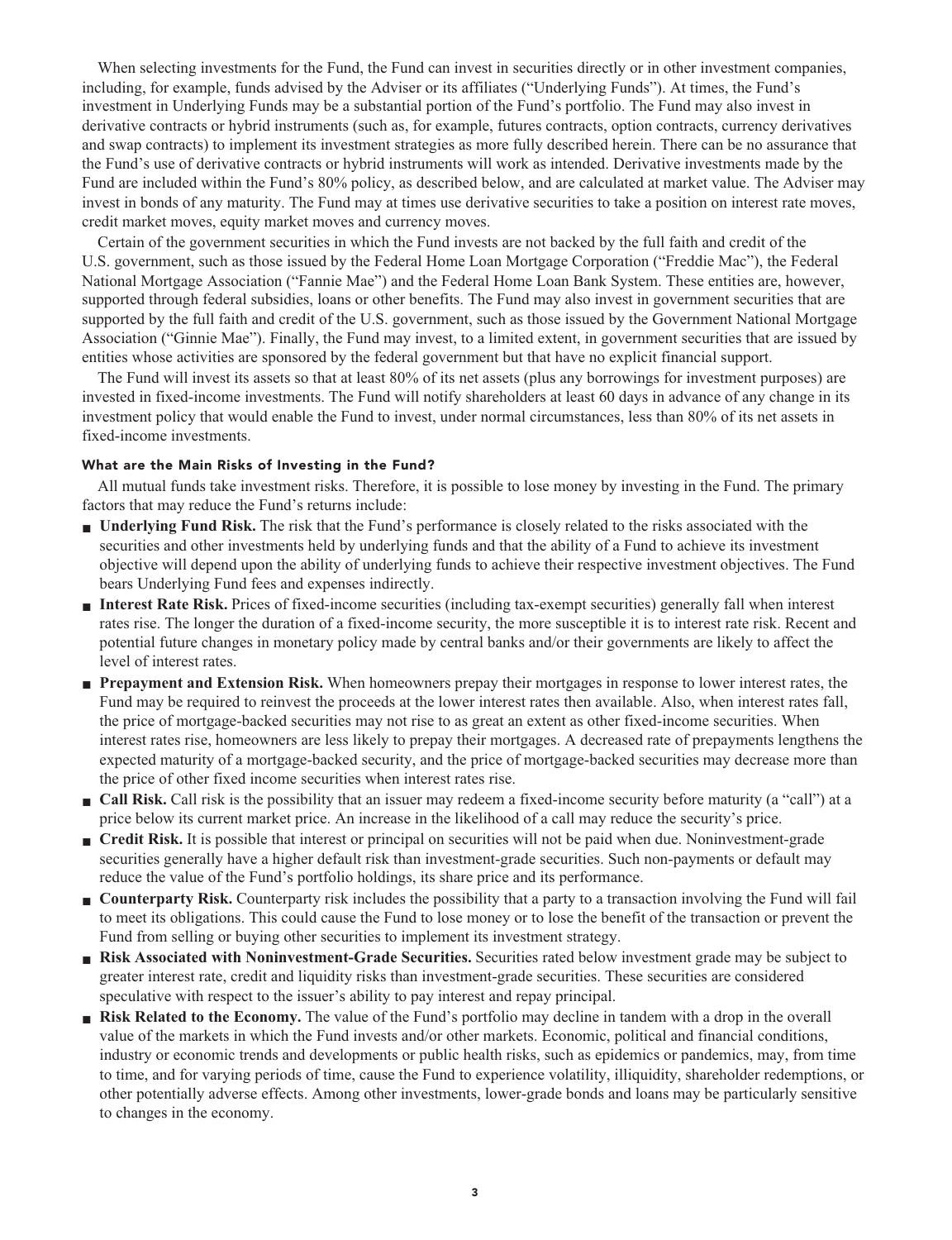- **■ Currency Risk. Exchange rates for currencies fluctuate daily. Accordingly, the Fund may experience increased volatility with respect to the value of its Shares and its returns as a result of its exposure to foreign currencies through direct holding of such currencies or holding of non-U.S. dollar denominated securities.**
- **■ European Union and Eurozone Related Risk. A number of countries in the European Union (EU), including certain countries within the EU that have adopted the euro (Eurozone), have experienced, and may continue to experience, severe economic and financial difficulties. Additional countries within the EU may also fall subject to such difficulties. These events could negatively affect the value and liquidity of the Fund's investments in euro-denominated securities and derivatives contracts, securities of issuers located in the EU or with significant exposure to EU issuers or countries.**
- **Risk of Foreign Investing.** Because the Fund invests in securities issued by foreign companies or national **governments, the Fund's Share price may be more affected by foreign economic and political conditions, taxation policies and accounting and auditing standards than would otherwise be the case.**
- **■ Risk of Investing in Emerging Market Countries. Securities issued or traded in emerging markets, including frontier markets, generally entail greater risks than securities issued or traded in developed markets. Emerging market economies may also experience more severe downturns (with corresponding currency devaluations) than developed economies. These same risks exist and may be greater in frontier markets.**
- **■ Liquidity Risk. Certain securities in which the Fund invests may be less readily marketable and may be subject to greater fluctuation in price than other securities. These features may make it more difficult to sell or buy a security at a favorable price or time. Noninvestment-grade securities generally have less liquidity than investment-grade securities. Liquidity risk also refers to the possibility that the Fund may not be able to sell a security or close out a derivative contract when it wants to. Over-the-counter derivative contracts generally carry greater liquidity risk than exchange-traded contracts.**
- **■ Leverage Risk. Leverage risk is created when an investment, which includes for example, an investment in a derivative contract, exposes the Fund to a level of risk that exceeds the amount invested. Changes in the value of such an investment magnify the Fund's risk of loss and potential for gain.**
- **Tax-Exempt Securities Risk.** The amount of public information available about tax-exempt securities is generally less **than for corporate equities or bonds. The secondary market for tax-exempt securities also tends to be less welldeveloped and less liquid than many other securities markets, which may limit the Fund's ability to sell its tax-exempt securities at attractive prices. Special factors, such as legislative changes, and state and local economic and business developments, may adversely affect the yield and/or value of the Fund's investments in tax-exempt securities. Taxexempt issuers can and have defaulted on obligations, been downgraded or commenced insolvency proceedings. Like other issuers and securities, the likelihood that the credit risk associated with such issuers and such securities will increase is greater during times of economic stress and financial instability.**
- **■ Asset-Backed Securities (ABS) Risk. The value of asset-backed securities (ABS) may be affected by certain factors, such as interest rate risk, credit risk, prepayment risk and the availability of information concerning the pool of underlying assets and its structure. Under certain market conditions, ABS may be less liquid and may be difficult to value. Movements in interest rates (both increases and decreases) may quickly and significantly reduce the value of certain types of ABS. ABS can also be subject to the risk of default on the underlying assets.**
- **MBS Risk.** A rise in interest rates may cause the value of MBS held by the Fund to decline. Certain MBS issued by **government sponsored enterprises (GSEs) are not backed by the full faith and credit of the U.S. government. A nonagency MBS is subject to the risk that the value of such security will decline, because the security is not issued or guaranteed as to principal or interest by the U.S. government or a GSE. The Fund's investments in collateralized mortgage obligations (CMOs) may entail greater market, prepayment and liquidity risks than other MBS.**
- **Risk of Investing in Inflation-Indexed Securities.** As more fully described in this Prospectus, the value of inflation**indexed securities may decline when interest rates rise and inflation declines. Additionally, it is possible that the interest payments on inflation indexed securities may be reduced to the point that there is not any net income to distribute.**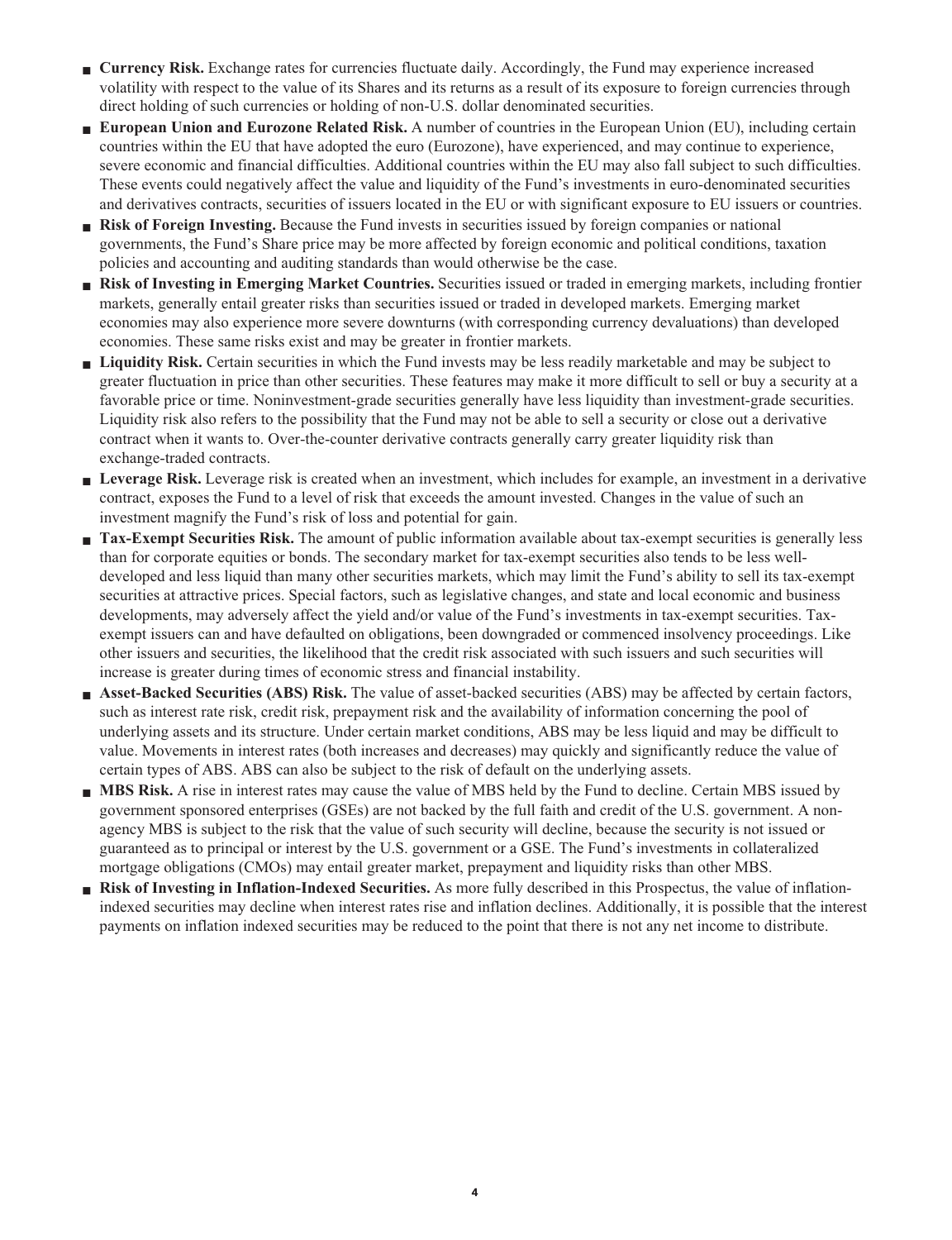- **■ Risk of Investing in Derivative Contracts and Hybrid Instruments. Derivative contracts and hybrid instruments involve risks different from, or possibly greater than, risks associated with investing directly in securities and other traditional investments. Specific risk issues related to the use of such contracts and instruments include valuation and tax issues, increased potential for losses and/or costs to the Fund and a potential reduction in gains to the Fund. Each of these issues is described in greater detail in this Prospectus. Derivative contracts and hybrid instruments may also involve other risks described in this Prospectus, such as interest rate, credit, counterparty, stock market, currency, liquidity and leverage risks.**
- **■ Exchange-Traded Funds Risk. An investment in an exchange-traded fund (ETF) generally presents the same primary risks as an investment in a conventional fund (i.e., one that is not exchange-traded) that has the same investment objectives, strategies and policies. The price of an ETF can fluctuate up or down, and the Fund could lose money investing in an ETF if the prices of the securities owned by the ETF go down.**
- **■ Sector Risk. Companies with similar characteristics may be grouped together in broad categories called sectors. Sector risk is the possibility that a certain sector may underperform other sectors or the market as a whole. As the Adviser allocates more of the Fund's portfolio holdings to a particular sector, the Fund's performance will be more susceptible to any economic, business or other developments which generally affect that sector.**
- **■ Stock Market Risk. The value of equity securities in the Fund's portfolio will fluctuate and, as a result, the Fund's Share price may decline suddenly or over a sustained period of time. Information publicly available about a company, whether from the company's financial statements or other disclosures or from third parties, or information available to some but not all market participants, can affect the price of a company's shares in the market. Among other factors, equity securities may decline in value because of an increase in interest rates or changes in the stock market. Recent and potential future changes in industry and/or economic trends, as well as changes in monetary policy made by central banks and/or their governments, also can affect the level of interest rates and contribute to the development of or increase in volatility, illiquidity, shareholder redemptions and other adverse effects (such as a decline in a company's stock price), which could negatively impact the Fund's performance.**
- **■ Small Cap Company Risk.The Fund may invest in small capitalization (or "small-cap") companies. Small-cap companies may have less liquid stock, a more volatile share price, unproven track records, a limited product or service base, and limited access to capital. The above factors could make small-cap companies more likely to fail than larger companies, and increase the volatility of the Fund's portfolio, performance and Share price.**
- **■ Risk Related to Investing for Growth.Due to their relatively high valuations, growth stocks are typically more volatile than value stocks. For instance, the price of a growth stock may experience a larger decline on a forecast of lower earnings, a negative fundamental development, or an adverse market development. Further, growth stocks may not pay dividends or may pay lower dividends than value stocks. This means they depend more on price changes for returns and may be more adversely affected in a down market compared to value stocks that pay higher dividends.**
- **■ Risk Related to Investing for Value.Due to their relatively low valuations, value stocks are typically less volatile than growth stocks. For instance, the price of a value stock may experience a smaller increase on a forecast of higher earnings, a positive fundamental development or positive market development. Further, value stocks tend to have higher dividends than growth stocks. This means they depend less on price changes for returns and may lag behind growth stocks in an up market.**
- **■ LIBOR Risk. The publication of the London Interbank Offered Rate (LIBOR), which many derivatives, debt securities, and other financial instruments in which the Fund may invest, as well as the Fund's committed, revolving line of credit agreement, utilize or may utilize in the future as the reference or benchmark rate for interest rate calculations, is expected to be discontinued at the end of 2021. The transition process away from LIBOR may lead to increased volatility and illiquidity in markets that currently rely on LIBOR to determine interest rates, and the eventual use of an alternative reference rate may adversely affect the fund's performance. In addition, the usefulness of LIBOR may deteriorate in the period leading up to its discontinuation, which could adversely affect the liquidity or market value of securities that use LIBOR.**
- **■ Technology Risk. The Adviser uses various technologies in managing the Fund, consistent with its investment objective and strategy described in this prospectus. For example, proprietary and third-party data and systems are utilized to support decision making for the Fund. Data imprecision, software or other technology malfunctions, programming inaccuracies and similar circumstances may impair the performance of these systems, which may negatively affect Fund performance.**

**The Shares offered by this Prospectus are not deposits or obligations of any bank, are not endorsed or guaranteed by any bank and are not insured or guaranteed by the U.S. government, the Federal Deposit Insurance Corporation, the Federal Reserve Board or any other government agency.**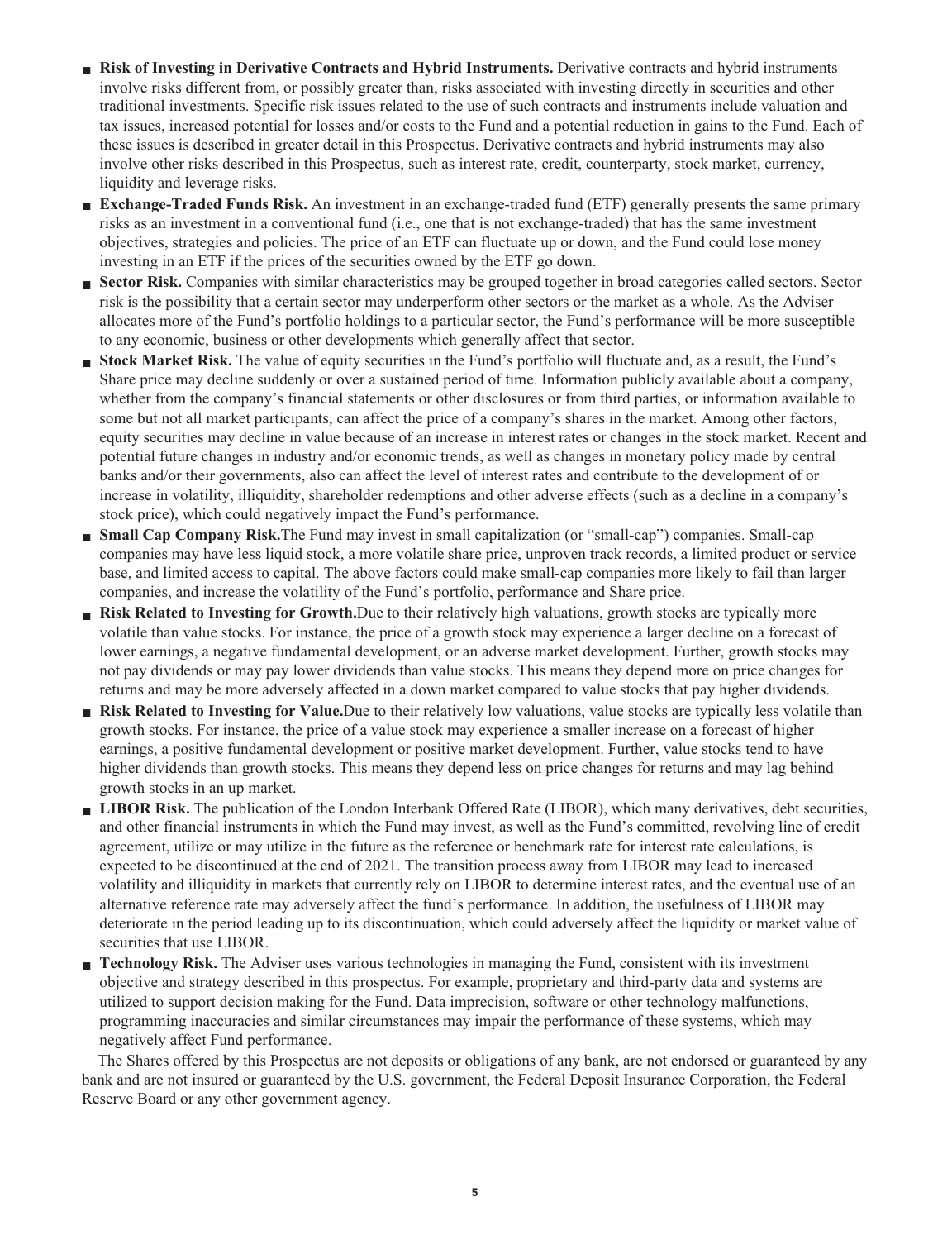### **PERFORMANCE: BAR CHART AND TABLE**

### **Risk/Return Bar Chart**

**The bar chart and performance table below reflect historical performance data for the Fund and are intended to help you analyze the Fund's investment risks in light of its historical returns. The bar chart shows the variability of the Fund's A class total returns on a calendar year-by-year basis. The Average Annual Total Return Table shows returns for the Fund's A class averaged over the stated periods, and includes comparative performance information.** *The Fund's performance will fluctuate, and past performance (before and after taxes) is not necessarily an indication of future results.* **Updated performance information for the Fund is available under the "Products" section at [FederatedInvestors.com](https://www.federatedinvestors.com/home.do) or by calling 1-800-341-7400.**



**The total returns shown in the bar chart do not reflect the payment of any sales charges or recurring shareholder account fees. If these charges or fees had been included, the returns shown would have been lower.**

**Within the periods shown in the bar chart, the Fund's A class highest quarterly return was 9.01% (quarter ended June 30, 2020). Its lowest quarterly return was (10.87)% (quarter ended March 31, 2020).**

#### **Average Annual Total Return Table**

**The Fund's R6 class commenced operations on January 27, 2017. For the period prior to the commencement of operations of the R6 class, the performance information shown below is for the A class. The performance of the A class has not been adjusted to reflect the expenses applicable to the R6 class since it has a lower expense ratio than the expense ratio of the A class. The performance of the A class has been adjusted to reflect the absence of sales charges that aren't applicable to the R6 class and adjusted to remove any voluntary waiver of Fund expenses related to the A class that may have occurred during the period prior to the commencement of operations of the R6 class. The Fund's R6 class would have annual returns substantially similar to those of the A class because the shares are invested in the same portfolio of securities and the annual returns would differ only to the extent that the classes do not have the same expenses. In addition to Return Before Taxes, Return After Taxes is shown for the Fund's A class to illustrate the effect of federal taxes on Fund returns.** *Actual after-tax returns depend on each investor's personal tax situation, and are likely to differ from those shown.* **After-tax returns are calculated using a standard set of assumptions. The stated returns assume the highest historical federal income and capital gains tax rates. These after-tax returns do not reflect the effect of any applicable state and local taxes. After-tax returns are not relevant to investors holding Shares through a 401(k) plan, an Individual Retirement Account or other tax-advantaged investment plan. The Average Annual Total Return Table also shows the performance of the Fund compared to a broad-based securities market index as well as comparisons to a Blended Index and the Morningstar Multi-Sector Bond Funds Average which are additional performance benchmarks for the Fund.**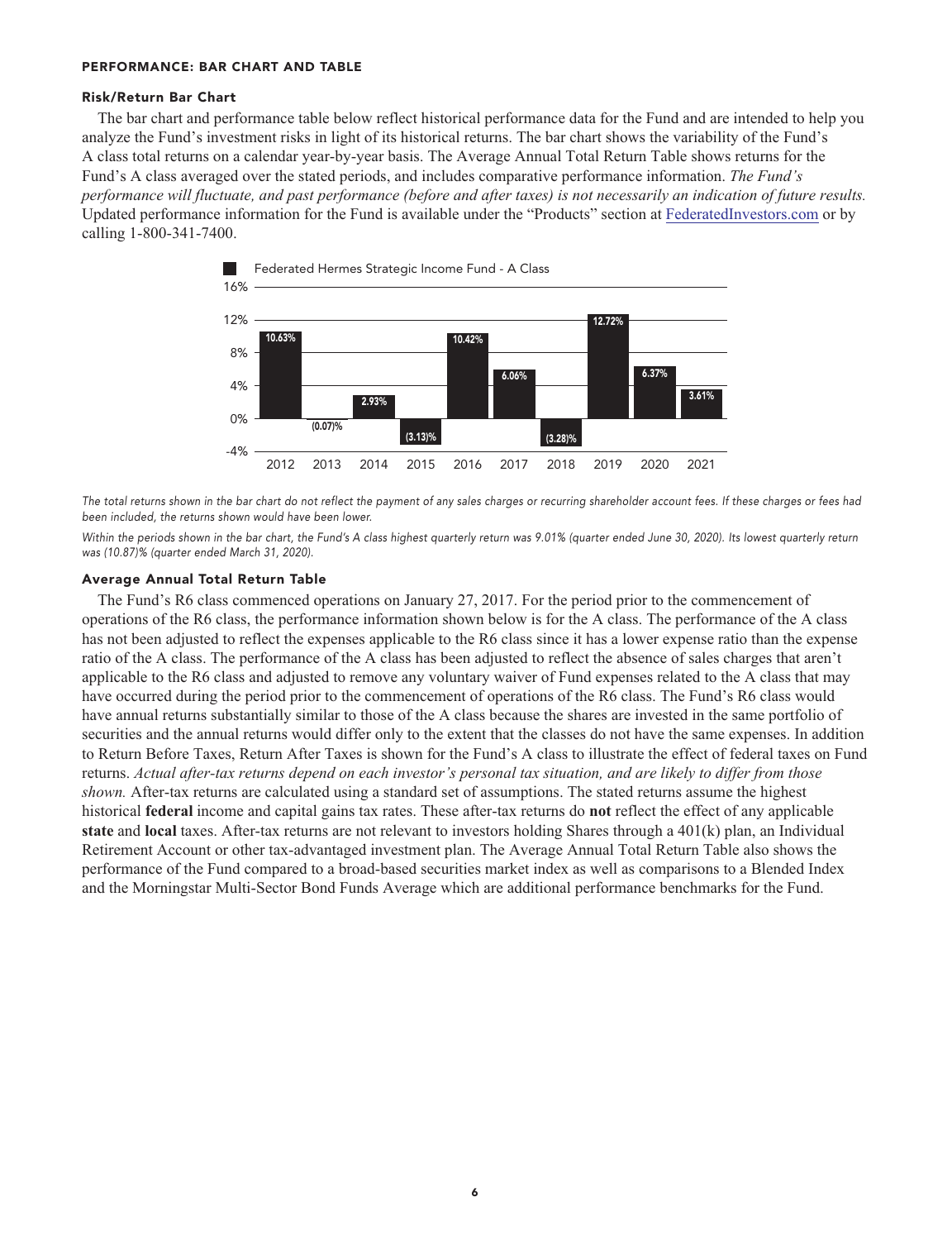| <b>Share Class</b>                                                                                    | 1 Year     | 5 Years | 10 Years |
|-------------------------------------------------------------------------------------------------------|------------|---------|----------|
| A:                                                                                                    |            |         |          |
| Return Before Taxes                                                                                   | $(1.02)\%$ | 4.00%   | 4.00%    |
| Return After Taxes on Distributions                                                                   | $(2.36)\%$ | 2.44%   | 2.33%    |
| Return After Taxes on Distributions and Sale of Fund Shares                                           | $(0.61)$ % | 2.37%   | 2.31%    |
| B:                                                                                                    |            |         |          |
| Return Before Taxes                                                                                   | (2.69)%    | 3.83%   | 3.85%    |
| C:                                                                                                    |            |         |          |
| Return Before Taxes                                                                                   | 1.83%      | 4.20%   | 3.86%    |
| F:                                                                                                    |            |         |          |
| Return Before Taxes                                                                                   | 1.66%      | 4.77%   | 4.38%    |
| IS:                                                                                                   |            |         |          |
| Return Before Taxes                                                                                   | 3.96%      | 5.31%   | 4.78%    |
| R6:                                                                                                   |            |         |          |
| Return Before Taxes                                                                                   | 3.94%      | 5.32%   | 4.66%    |
| Bloomberg US Aggregate Bond Index <sup>1</sup><br>(reflects no deduction for fees, expenses or taxes) | $(1.54)$ % | 3.57%   | 2.90%    |
| Blended Index <sup>2</sup><br>(reflects no deduction for fees, expenses or taxes)                     | 1.29%      | 4.59%   | 4.85%    |
| Morningstar Multisector Bond Funds Average <sup>3</sup>                                               | 2.49%      | 4.28%   | 4.50%    |

**1 The Bloomberg US Aggregate Bond Index is a broad-based benchmark that measures the investment grade, U.S. dollar-denominated, fixed-rate taxable bond market. Effective August 24, 2021, the name of the index changed from "Bloomberg Barclays US Aggregate Bond Index" to "Bloomberg US Aggregate Bond Index.**

- **2 The Blended Index is comprised of 25% Bloomberg EM Seasoned ex Aggregate/Eurodollar Index/40% Bloomberg US Corporate High Yield 2% Issuer Capped Index/35% Bloomberg US Mortgage Backed Securities Index. Effective August 24, 2021, the name of the index changed from "Bloomberg" indexes changed from "Bloomberg Barclays" to "Bloomberg." The Bloomberg EM Seasoned ex Aggregate/Eurodollar Index is the emerging markets debt component of the Bloomberg US Universal Bond Index and is generally at least 80% non-investment grade.The Bloomberg US Corporate High Yield 2% Issuer Capped Index is an issuer-constrained version of the Bloomberg US Corporate High-Yield Index that measures the market of USD-denominated, noninvestment-grade, fixed-rate, taxable corporate bonds. The index follows the same rules as the uncapped index but limits the exposure of each issuer to 2% of the total market value and redistributes any excess market value index-wide on a pro-rata basis. The Bloomberg US Mortgage Backed Securities Index tracks agency mortgage backed pass-through securities (both fixed-rate and hybrid ARM) guaranteed by Ginnie Mae (GNMA), Fannie Mae (FNMA), and Freddie Mac (FHLMC).**
- **3 Morningstar figures represent the average of the total returns reported by all the mutual funds designated by Morningstar as falling into the respective category indicated. They do not reflect sales charges.**

### **FUND MANAGEMENT**

**The Fund's Investment Adviser is Federated Investment Management Company. Donald Ellenberger, Senior Portfolio Manager, has been the Fund's portfolio manager since April of 2016. Nathan H. Kehm, CFA, Senior Portfolio Manager, has been the Fund's portfolio manager since January of 2018.**

#### **PURCHASE AND SALE OF FUND SHARES**

**Class B Shares are closed to new investments by new investors and existing shareholders (excluding reinvestment of dividends and capital gains). Reinvestment of dividends and capital gains will continue uninterrupted. Class B Shares of the Fund may be exchanged for Class B Shares of any other Federated Hermes fund.**

**Please disregard any further references to purchases of Class B Shares with the exception of Class B Share exchanges.**

**You may purchase, redeem or exchange Shares of the Fund on any day the New York Stock Exchange is open. Shares may be purchased through a financial intermediary firm that has entered into a Fund selling and/or servicing agreement with the Distributor or an affiliate ("Financial Intermediary") or directly from the Fund, by wire or by check. Please note that certain purchase restrictions may apply. Redeem or exchange Shares through a financial intermediary or directly from the Fund by telephone at 1-800-341-7400 or by mail.**

## **A, B, C & F Classes**

**The minimum investment amount for the Fund's A, B, C and F classes is generally \$1,500 for initial investments and \$100 for subsequent investments. The minimum initial and subsequent investment amounts for Individual Retirement Accounts are \$250 and \$100, respectively. There is no minimum initial or subsequent investment amount for employersponsored retirement plans. Certain types of accounts are eligible for lower minimum investments. The minimum investment for Systematic Investment Programs is \$50.**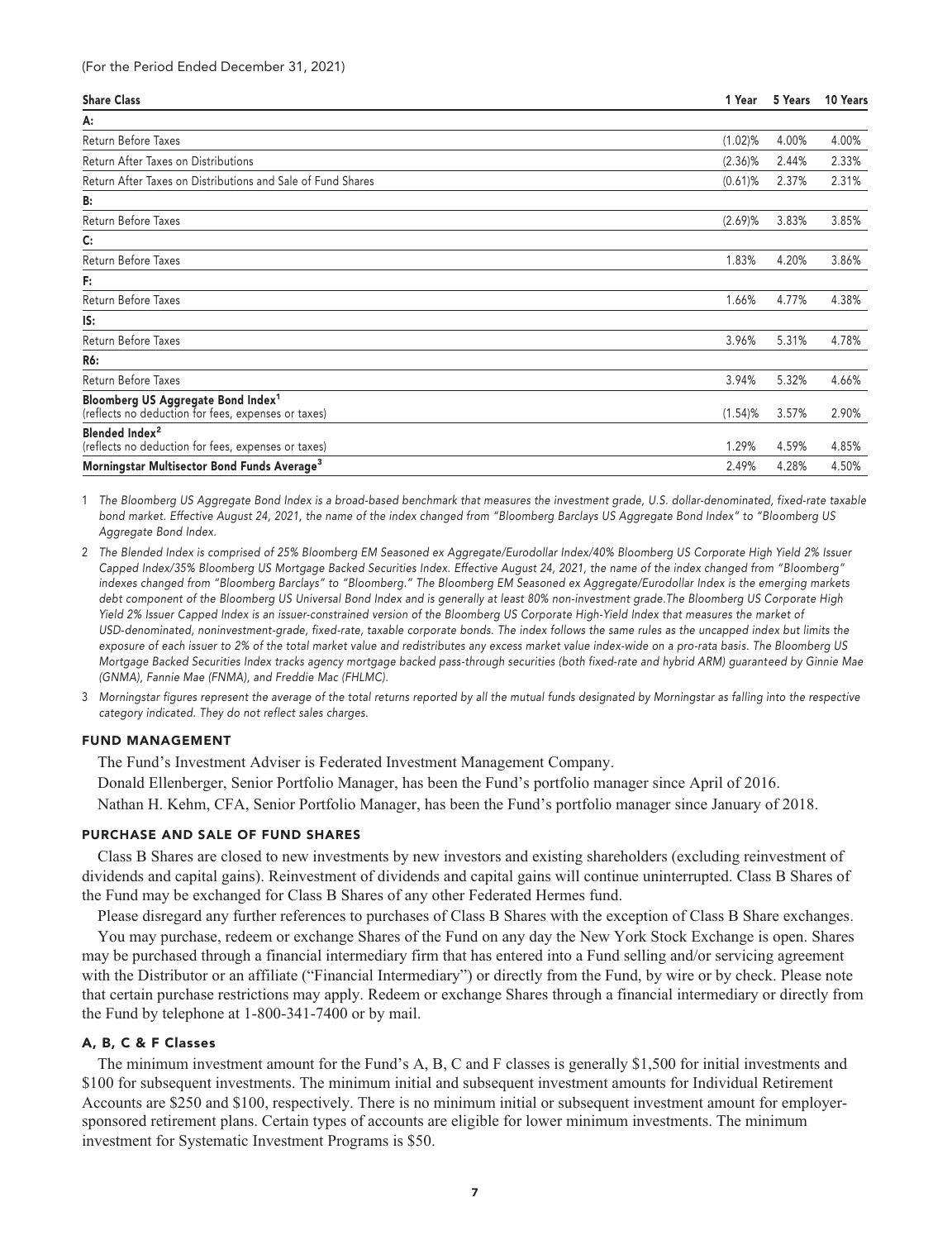## **IS Class**

**The minimum initial investment amount for the Fund's IS class is generally \$1,000,000 and there is no minimum subsequent investment amount. Certain types of accounts are eligible for lower minimum investments. The minimum investment amount for Systematic Investment Programs is \$50.**

## **R6 Class**

**There are no minimum initial or subsequent investment amounts required. The minimum investment amount for Systematic Investment Programs is \$50.**

#### **TAX INFORMATION**

## **A, B, C, F & IS Classes**

**The Fund's distributions are taxable as ordinary income or capital gains except when your investment is through a 401(k) plan, an Individual Retirement Account or other tax-advantaged investment plan.**

## **R6 Class**

**The Fund's distributions are taxable as ordinary income or capital gains except when your investment is through a tax-advantaged investment plan.**

#### **PAYMENTS TO BROKER-DEALERS AND OTHER FINANCIAL INTERMEDIARIES**

## **A, B, C, F & IS Classes**

**If you purchase the Fund through a broker-dealer or other financial intermediary (such as a bank), the Fund and/or its related companies may pay the intermediary for the sale of Fund Shares and related services. These payments may create a conflict of interest by influencing the broker-dealer or other intermediary and your salesperson to recommend the Fund over another investment. Ask your salesperson or visit your financial intermediary's website for more information.**

#### **R6 Class**

**Class R6 Shares do not make any payments to financial intermediaries, either from Fund assets or from the investment adviser and its affiliates.**

## **What are the Fund's Investment Strategies?**

**The Fund's investment objective is to seek a high level of current income. While there is no assurance that the Fund will achieve its investment objective, it endeavors to do so by following the strategies and policies in this Prospectus. The Fund's Statement of Additional Information (SAI) provides information about the Fund's non-principal strategies.**

**The Fund pursues its investment objective by allocating the portfolio of investments among the following three categories of the fixed-income market:**

- **Domestic investment-grade, fixed-income securities, including but not limited to U.S. government, asset-backed, mortgage-backed (MBS), corporate debt and municipal issues;**
- **Domestic noninvestment-grade debt securities including, but not limited to, corporate debt issues, MBS and municipal securities; and**
- **Foreign fixed-income securities, including emerging market debt securities.**

**While the Fund's portfolio usually includes securities from all three categories, the Fund limits the amount that it may invest in a single category up to 60% of its assets except for the domestic investment-grade category, in which the Fund may invest up to 75% of its assets. The Fund's holdings may at times differ significantly from the weightings of the indices comprising its blended index (the "Blended Index"). The Fund's Blended Index is a customized weighted index currently comprised of the following underlying indices: 25% Bloomberg Barclays Emerging Market Seasoned ex Aggregate Eurodollar Index, 40% Bloomberg Barclays U.S. Corporate High Yield 2% Issuer Capped Index and 35% Bloomberg Barclays Mortgage Backed Securities Index. The Fund is not managed to be invested in the same percentages as those indices comprising the Blended Index.**

**A description of the various types of securities in which the Fund principally invests and their risks immediately follows this strategy section.**

**Historically, the performance of each of these three categories has had a low correlation to one another. Therefore, the Fund's investment adviser (the "Adviser") continuously analyzes a variety of economic and market indicators and attempts to strategically position the Fund to achieve strong income across changing business cycles.**

**In making adjustments to the portfolio's allocation, the Adviser considers the expected performance and risks unique to each category and then pursues relative value opportunities within each category. The Fund's investment strategy exposes investors to several risks, including credit risk, interest rate risk, currency risk and risks of foreign investing.**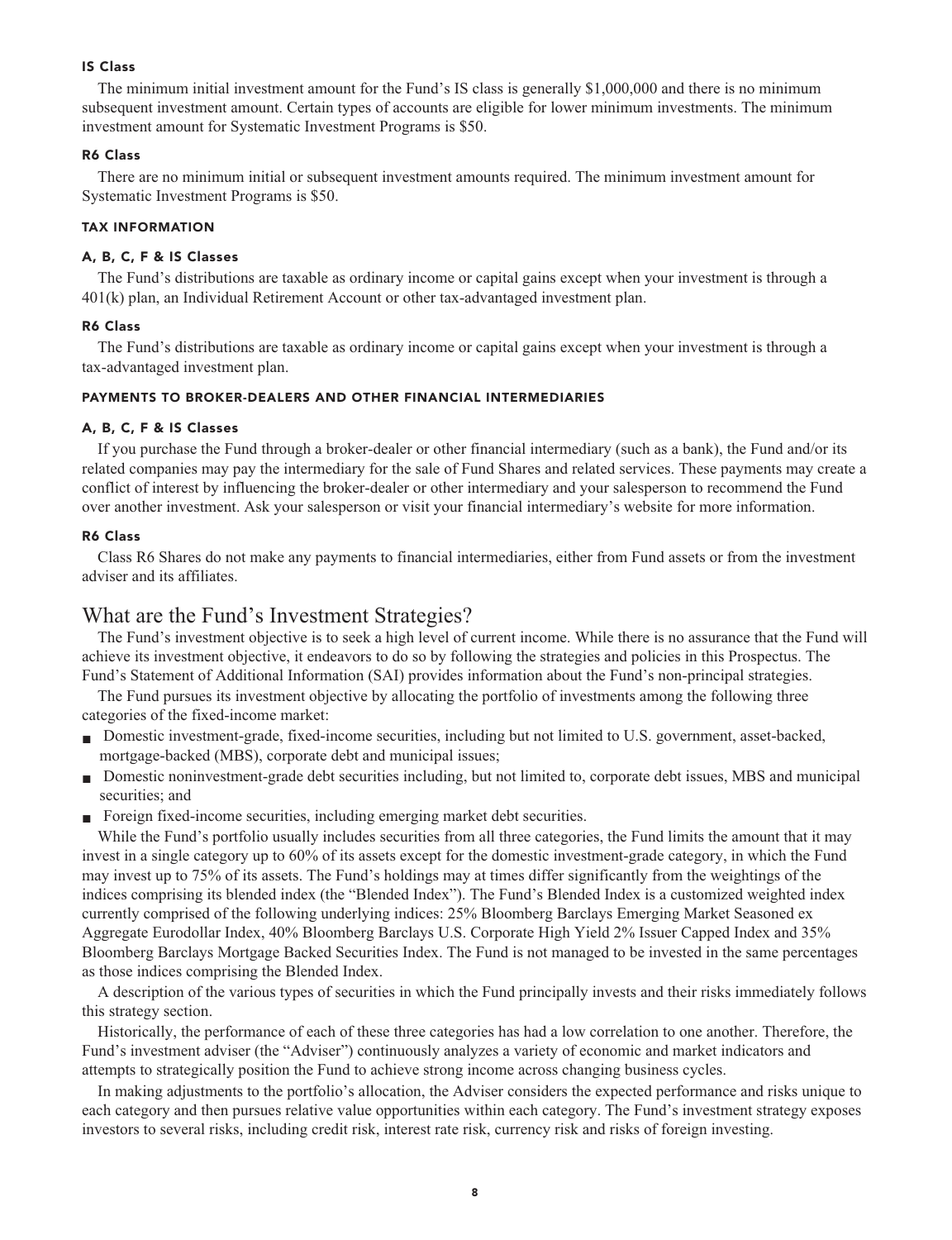**The selection of individual portfolio securities involves an approach that is specific to each category of fixed-income securities and that relates, in part, to the risks inherent in the underlying sectors that comprise each category. The investment process is designed to capture the depth of experience and focus of the Adviser's fixed-income sector teams – government, corporate, mortgage-backed, high-yield and international. The Fund may also invest in derivative contracts or hybrid instruments (such as, for example, futures contracts, option contracts and swap contracts) to implement its investment strategies as more fully described herein. When selecting investments for the Fund, the Adviser can invest directly in individual securities or may invest in other investment companies, including, for example, funds advised by the Adviser or its affiliates ("Underlying Funds"). These Underlying Funds may include funds which are not available for general investment by the public. The investment companies in which the Fund invests are managed independently of the Fund and may incur additional expenses. At times, the Fund's investment in Underlying Funds may be a substantial portion of the Fund's portfolio.**

**The Fund may at times use derivative securities to take a position on interest rate moves, currency moves, credit market moves and equity market moves. In addition, when the Adviser considers the risk/return prospects of equity securities to be attractive, the Fund may also opportunistically invest up to 20% of its assets in equity securities of all market capitalizations, including small capitalization companies. These equity securities may include common stocks, preferred stocks, warrants, convertible securities, and pooled investment vehicles such as exchange-traded funds (ETFs) or other investment companies. Pooled vehicles are utilized in order to gain broad exposure to the equity market.**

**The Fund will invest its assets so that at least 80% of its net assets (plus any borrowings for investment purposes) are invested in fixed-income investments. The Fund will notify shareholders at least 60 days in advance of any change in its investment policy that would enable the Fund to invest, under normal circumstances, less than 80% of its net assets in fixed-income investments.**

## **Domestic Investment-Grade Category**

**The Fund's investments in this category include but are not limited to U.S. government, asset-backed, mortgage-backed, corporate debt and municipal issues.**

**The Adviser manages the U.S. government securities portion of this category by analyzing the dollar-weighted average duration. The Adviser selects securities with longer or shorter duration based on its interest rate outlook. Duration measures the price sensitivity of a group of fixed-income securities to changes in interest rates.**

**With respect to MBS, the Adviser utilizes sophisticated quantitative models to analyze specific characteristics of the underlying pool and find the best available securities.**

**The Adviser employs a fundamental analysis to determine the best corporate debt securities within specific credit quality constraints. For investments in corporate issuers, the Adviser analyzes the business, competitive position and general financial condition of the issuer to determine whether a security's credit risk is commensurate with its potential return.**

## **Domestic Noninvestment-Grade Category**

**The domestic noninvestment-grade debt securities include but are not limited to, corporate debt issues (also known as "junk bonds" or "high-yield corporate bonds"), MBS, municipal securities and investments in loans with respect to which a company rated below investment grade is the borrower ("leveraged loans"). Although the selection of these securities involves the same factors as the selection of investment-grade, debt securities, the Adviser gives a greater emphasis to its analysis of the issuer's creditworthiness. The Adviser attempts to minimize default risk through careful security selection and diversification.**

## **Foreign Fixed-Income Category**

**With regard to the foreign fixed-income securities allocation, the Fund's investment includes but is not limited to both foreign government and corporate debt obligations, which may be denominated in either foreign currency or U.S. dollars and trade finance, structured trade, export finance and project finance or related assets of companies or other entities (including sovereign entities) ("trade finance related investments"). The Fund may buy or sell foreign currencies, swaps and derivatives in lieu of or in addition to non-dollar denominated fixed-income securities in order to increase or decrease its exposure to foreign interest rate and/or currency markets. From time to time, the Adviser may, but is not required to, hedge the Fund's investment returns from securities denominated in foreign currencies. A currency hedge is a transaction intended to remove the influence of currency fluctuations on investment returns. Generally, the Adviser looks for foreign securities offering higher interest rates and attempts to manage their risks in two ways. First, the Adviser invests in a large number of securities from a wide range of foreign countries. Second, the Adviser analyzes the markets in which issuers are located and allocates this portion of the portfolio among securities issued in countries with markets that have historically responded differently to changes in the global economy. The issuers of these securities may be located in either emerging or developed markets.**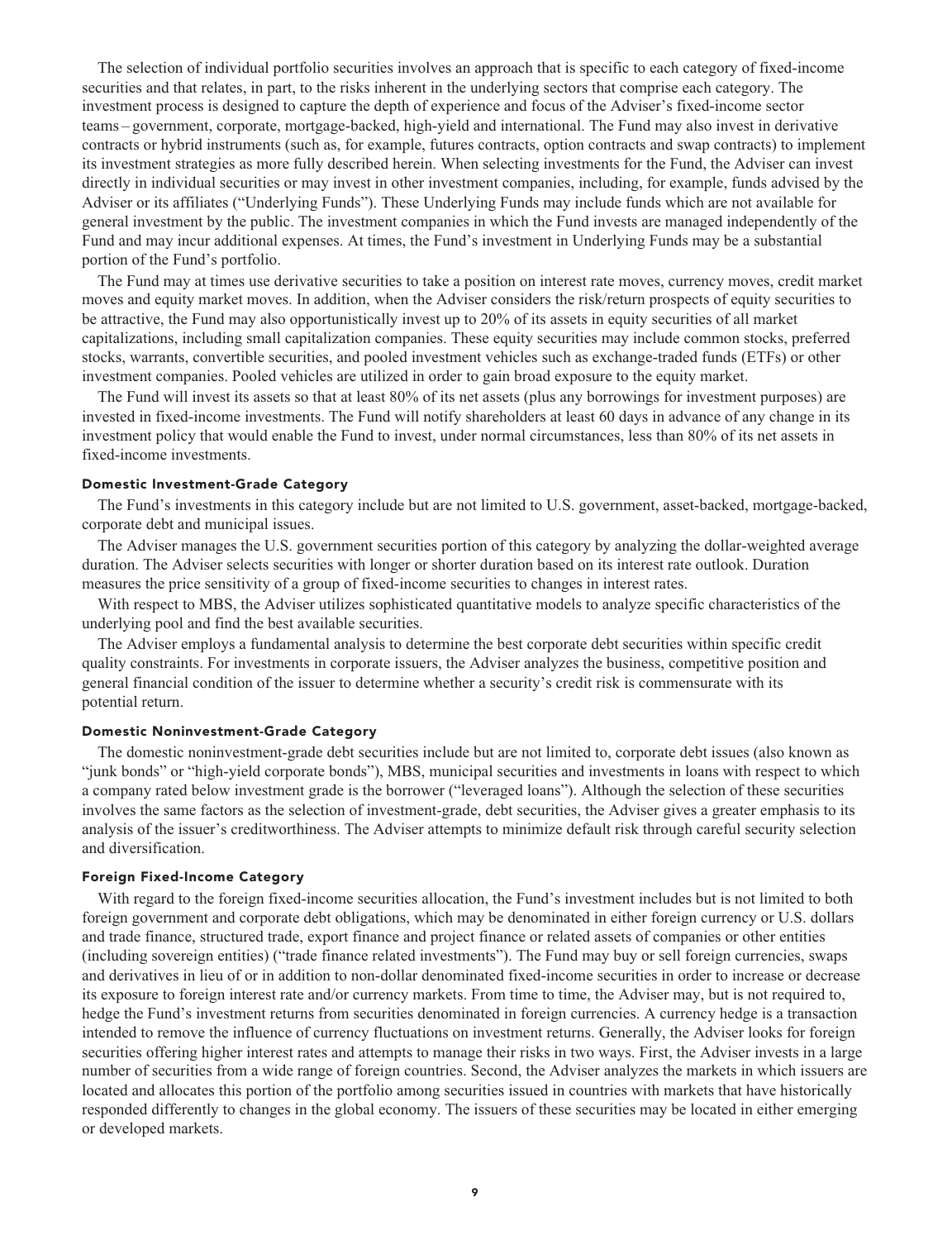**Emerging market, fixed-income securities are debt securities issued by foreign governments or corporations located in emerging market counties. The Fund may invest in investment-grade and noninvestment-grade, emerging market debt securities.**

**Investors in emerging market debt securities receive higher yields as compensation for assuming the higher credit risks of the issuers or other market risks of investing in emerging market countries. Historically, returns of emerging market debt securities have had low correlation with the returns of both lower-rated debt securities issued by corporations in the United States ("high-yield bonds") and investment-grade securities of developed market countries. As a result, the addition of these securities to the portfolio may reduce portfolio risk and still provide the benefits of higher average portfolio returns over longer periods of time. There is no assurance that this relatively low correlation of returns will continue in the future.**

**In selecting securities, the Adviser gives primary emphasis to the credit quality of issuers of emerging market debt securities. The Adviser performs intensive credit analysis of both sovereign and corporate debt issuers. Secondarily, the Adviser considers the extent to which the market interest rates may impact the potential investment return of emerging market debt securities.**

**The Fund may also invest in government securities of developed market countries and debt securities of corporations in developed market countries. Developed markets include, for example, certain of the countries that are members of the Organization for Economic Cooperation and Development. With respect to this portion of the portfolio, the Adviser's investment process is primarily concerned with selecting the currencies and countries in which portfolio securities are purchased and placement of those securities along the yield curves in their respective markets. Since these investmentgrade, foreign fixed-income securities have relatively low credit risk, currency risks and interest rate risks will be the primary determinants of the high-quality bond's performance instead of credit risks. Typically, the prices of investmentgrade, developed-market bonds will decline or rise more due to a rise or fall in market interest rates than due to deterioration or improvement in the issuer's credit quality. Similarly, currency gains and losses typically occur regardless of whether issuer credit quality changes.**

**The Adviser attempts to select trade finance related investments that have levels of risk commensurate with their potential return. In selecting these investments, the Adviser begins with an analysis of macro-level conditions in the various, relevant emerging markets from which available trade finance investments originate. The Adviser then analyzes the creditworthiness of each borrower to the trade finance instrument, focusing on the borrower's financial statements, applicable financial solvency ratios and overall ability to meet its obligations under the relevant instrument.**

**With respect to the equity portion of the portfolio, a substantial portion of the Fund's equity holdings may be in equity securities issued by corporations that issued non-investment grade rated debt (i.e. leveraged equity securities). The Fund may also invest in foreign equity securities and pooled products to obtain broad equity market exposure. When evaluating equity securities in which the Fund will invest, the Adviser considers, among other things, a combination of the following factors: equity valuation characteristics such as, free cash flow relative to equity market capitalization and enterprise value to EBITDA; debt characteristics, such as capital structure, credit analysis, catalysts, and pricing; and relative attractiveness of equity investing styles (i.e., deep value vs. growth, small cap vs. large cap, domestic vs. foreign, etc.).**

## **Derivative Contracts**

**The Fund may use derivative contracts and/or hybrid instruments to implement elements of its investment strategy. For example, the Fund may use derivative contracts or hybrid instruments to increase or decrease the portfolio's exposure to the investment(s) underlying the derivative or hybrid in an attempt to benefit from changes in the value of the underlying investment(s). Additionally, by way of example, the Fund may use derivative contracts in an attempt to:**

- **increase** or decrease the effective duration of the Fund portfolio;
- **■ benefit from anticipated changes in the volatility of designated assets or instruments, such as indices, currencies and interest rates. (Volatility is a measure of the frequency and level of changes in the value of an asset or instrument without regard to the direction of such changes.);**
- **■ obtain premiums from the sale of derivative contracts;**
- **realize gains from trading a derivative contract; or**
- **hedge against potential losses.**

**There can be no assurance that the Fund's use of derivative contracts or hybrid instruments will work as intended. Derivative investments made by the Fund are included within the Fund's 80% policy (as described above) and are calculated at market value.**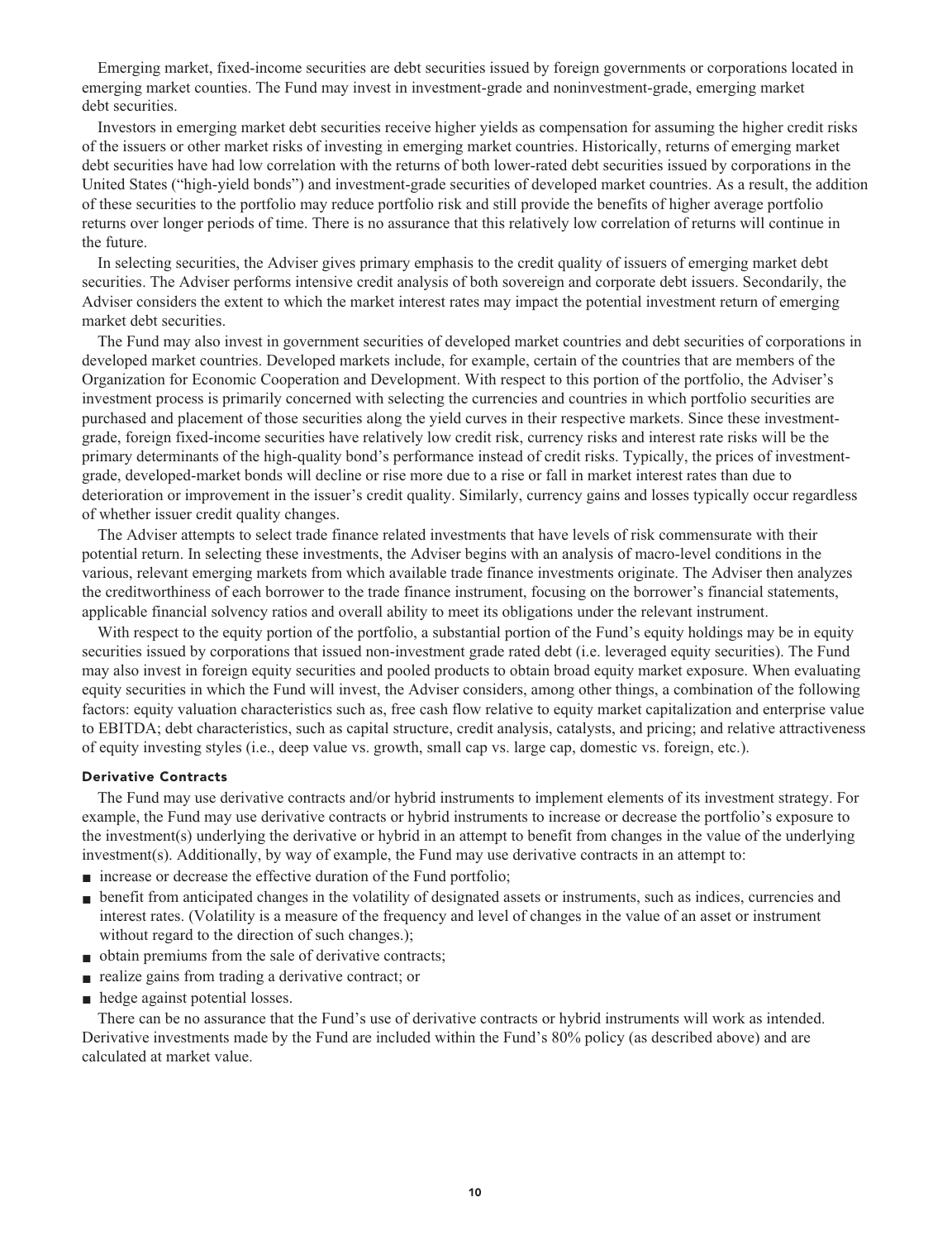#### **TEMPORARY INVESTMENTS**

**The Fund may temporarily depart from its principal investment strategies by investing its assets in shorter-term debt securities and similar obligations or holding cash. It may do this in response to unusual circumstances, such as: adverse market, economic or other conditions (for example, to help avoid potential losses, or during periods when there is a shortage of appropriate securities); to maintain liquidity to meet shareholder redemptions; or to accommodate cash inflows. It is possible that such investments could affect the Fund's investment returns and/or the ability to achieve the Fund's investment objectives.**

#### **PORTFOLIO TURNOVER**

**The Fund actively trades its portfolio securities in an attempt to achieve its investment objective. Active trading will cause the Fund to have an increased portfolio turnover rate and increase the Fund's trading costs, which may have an adverse impact on the Fund's performance. An active trading strategy will likely result in the Fund generating more shortterm capital gains or losses. Short-term gains are generally taxed at a higher rate than long-term gains. Any short-term losses are used first to offset short-term gains.**

## **What are the Fund's Principal Investments?**

**The following provides general information on the Fund's principal investments. The Fund's Statement of Additional Information (SAI) provides information about the Fund's non-principal investments and may provide additional information about the Fund's principal investments.**

## **FIXED-INCOME SECURITIES**

**Fixed-income securities pay interest, dividends or distributions at a specified rate. The rate may be a fixed percentage of the principal or may be adjusted periodically. In addition, the issuer of a fixed-income security must repay the principal amount of the security, normally within a specified time. Fixed-income securities provide more regular income than equity securities. However, the returns on fixed-income securities are limited and normally do not increase with the issuer's earnings. This limits the potential appreciation of fixed-income securities as compared to equity securities.**

**A security's yield measures the annual income earned on a security as a percentage of its price. A security's yield will increase or decrease depending upon whether it costs less (a "discount") or more (a "premium") than the principal amount. If the issuer may redeem the security before its scheduled maturity, the price and yield on a discount or premium security may change based upon the probability of an early redemption. Securities with higher risks generally have higher yields.**

**The following describes the fixed-income securities in which the Fund principally invests:**

## **Treasury Securities (A Type of Fixed-Income Security)**

**Treasury securities are direct obligations of the federal government of the United States. Treasury securities are generally regarded as having minimal credit risks.**

## **Government Securities (A Type of Fixed-Income Security)**

**Government securities are issued or guaranteed by a federal agency or instrumentality acting under federal authority. Some government securities, including those issued by Government National Mortgage Association ("Ginnie Mae"), are supported by the full faith and credit of the United States and are guaranteed only as to the timely payment of interest and principal.**

**Other government securities receive support through federal subsidies, loans or other benefits, but are not backed by the full faith and credit of the United States. For example, the U.S. Treasury is authorized to purchase specified amounts of securities issued by (or otherwise make funds available to) the Federal Home Loan Bank System, Federal Home Loan Mortgage Corporation ("Freddie Mac") and Federal National Mortgage Association ("Fannie Mae") in support of such obligations.**

**Some government agency securities have no explicit financial support and are supported only by the credit of the applicable agency, instrumentality or corporation. The U.S. government has provided financial support to Freddie Mac and Fannie Mae, but there is no assurance that it will support these or other agencies in the future.**

**The Fund treats mortgage-backed securities guaranteed by a federal agency or instrumentality as government securities. Although such a guarantee protects against credit risk, it does not eliminate it entirely or reduce other risks.**

#### **Asset-Backed Securities (A Fixed-Income Security)**

**Asset-backed securities are payable from pools of obligations other than mortgages. Most asset-backed securities involve consumer or commercial debts with maturities of less than 10 years. However, almost any type of fixed-income assets (including other fixed-income securities) may be used to create an asset-backed security. Asset-backed securities may take the form of commercial paper, notes or pass-through certificates. Asset-backed securities have prepayment risks.**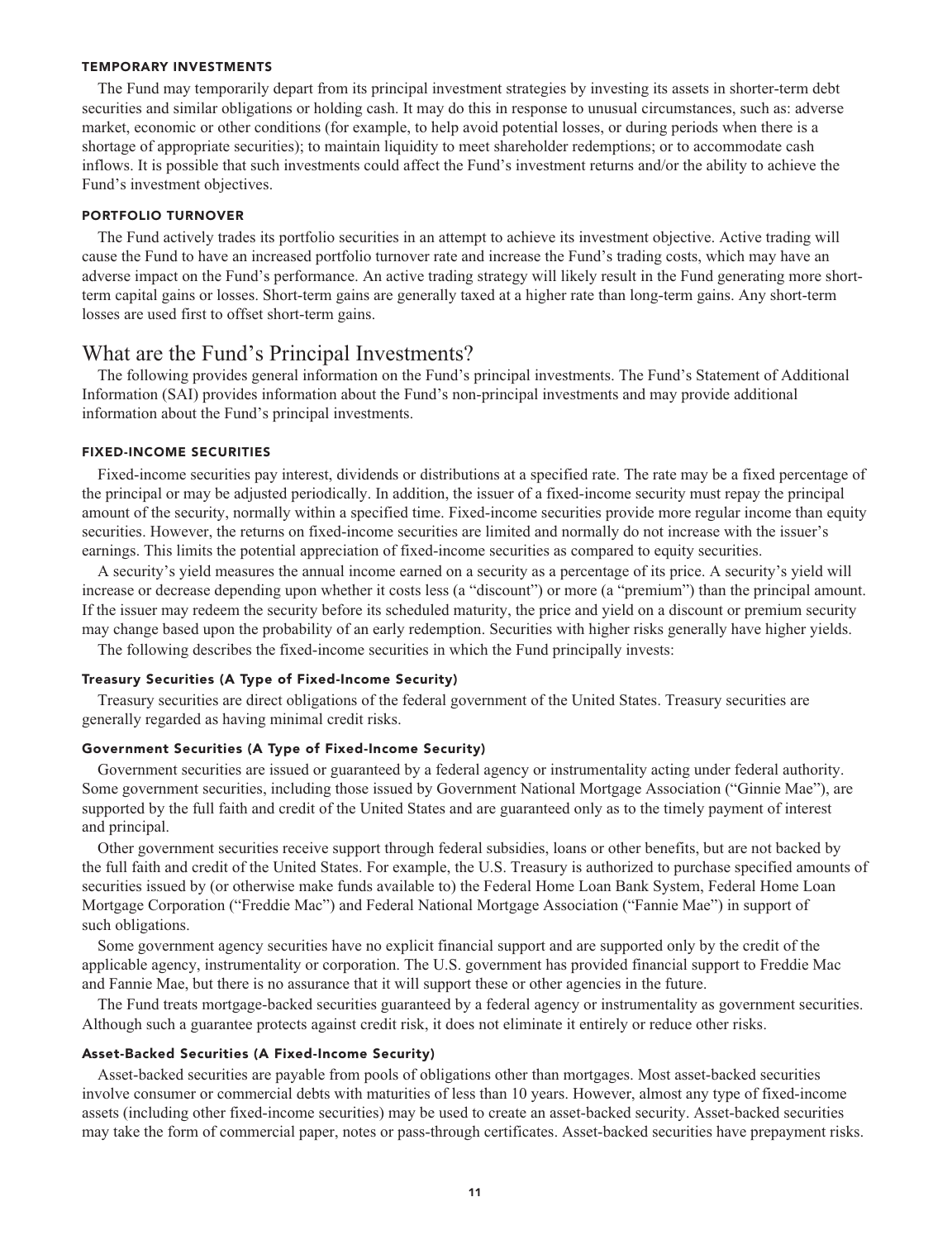## **Corporate Debt Securities (A Type of Fixed-Income Security)**

**Corporate debt securities are fixed-income securities issued by businesses. Notes, bonds, debentures and commercial paper are the most prevalent types of corporate debt securities. The Fund may also purchase interests in bank loans to companies. The credit risks of corporate debt securities vary widely among issuers.**

**In addition, the credit risk of an issuer's debt security may vary based on its priority for repayment. For example, higher ranking ("senior") debt securities have a higher priority than lower ranking ("subordinated") securities. This means that the issuer might not make payments on subordinated securities while continuing to make payments on senior securities. In addition, in the event of bankruptcy, holders of senior securities may receive amounts otherwise payable to the holders of subordinated securities. Some subordinated securities, such as trust-preferred and capital-securities notes, also permit the issuer to defer payments under certain circumstances. For example, insurance companies issue securities known as surplus notes that permit the insurance company to defer any payment that would reduce its capital below regulatory requirements.**

#### **Loan Instruments**

**The Fund may invest in loan (and loan-related) instruments, which are interests in amounts owed by a corporate, governmental or other borrower to lenders or groups of lenders known as lending syndicates (loans and loan participations). Such instruments may include loans made in connection with trade financing transactions. Investments in certain loans have additional risks that result from the use of agents and other interposed financial institutions. Such loans are structured and administered by a financial institution (e.g., a commercial bank) that acts as the agent of the lending syndicate. The agent bank, which may or may not also be a lender, typically administers and enforces the loan on behalf of the lenders in the lending syndicate. In addition, an institution, typically but not always the agent bank, holds the collateral, if any, on behalf of the lenders. A financial institution's employment as an agent bank might be terminated for a number of reasons, for example, in the event that it fails to observe a requisite standard of care or becomes insolvent. A successor agent bank would generally be appointed to replace the terminated agent bank, and assets held by the agent bank under the loan agreement likely would remain available to holders of such indebtedness. However, if assets held by the agent bank for the benefit of the Fund were determined to be subject to the claims of the agent bank's general creditors, the Fund might incur certain costs and delays in realizing payment on a loan or loan participation and could suffer a loss of principal and/or interest. In situations involving other interposed financial institutions (e.g., an insurance company or government agency) similar risks may arise.**

**Loan instruments may be secured or unsecured. If secured, then the lenders have been granted rights to specific property (such as receivables, tangible goods, real property or commodities), which is commonly referred to as collateral. The purpose of securing a loan is to allow the lenders to exercise their rights over the collateral if the loan is not repaid as required by the terms of lending agreement. Unsecured loans expose the lenders to increased credit risk.**

**The loan instruments in which the Fund may invest may involve borrowers, agent banks, co-lenders and collateral located both in the United States and outside of the United States (in both developed and emerging markets).**

**The Fund treats loan instruments as a type of fixed-income security. Investments in loan instruments may expose the Fund to interest rate risk, risk of investing in foreign securities, credit risk, liquidity risk, risk of noninvestment-grade securities, risk of emerging markets and leverage risk. (For purposes of the descriptions in this Prospectus of these various risks, references to "issuer" include borrowers in loan instruments.) Many loan instruments incorporate risk mitigation and insurance products into their structures, in order to manage these risks. There is no guarantee that these risk management techniques will work as intended.**

#### **Lower-Rated, Debt Instruments**

**Lower-rated debt instruments are debt instruments rated below investment grade (i.e., BB or lower) by a nationally recognized statistical rating organization (NRSRO). There is no minimal acceptable rating for a debt instrument to be purchased or held by the Fund and the Fund may purchase or hold unrated securities and debt instruments whose issuers are in default.**

## **Mortgage-Backed Securities (A Type of Fixed-Income Security)**

**A mortgage-backed security (MBS) is a type of pass-through security, which is a pooled debt obligation repackaged as interests that pass principal and interest through an intermediary to investors. In the case of MBS, the ownership interests are issued by a trust and represent participation interests in pools of adjustable and fixed-rate mortgage loans. MBS are most commonly issued or guaranteed by the U.S. government (or one of its agencies or instrumentalities). Unlike conventional debt obligations, MBS provide monthly payments derived from the monthly interest and principal payments (including any prepayments) made by the individual borrowers on the pooled mortgage loans. Most MBS make these payments monthly; however, certain MBS are backed by mortgage loans which do not generate monthly payments but rather generate payments less frequently.**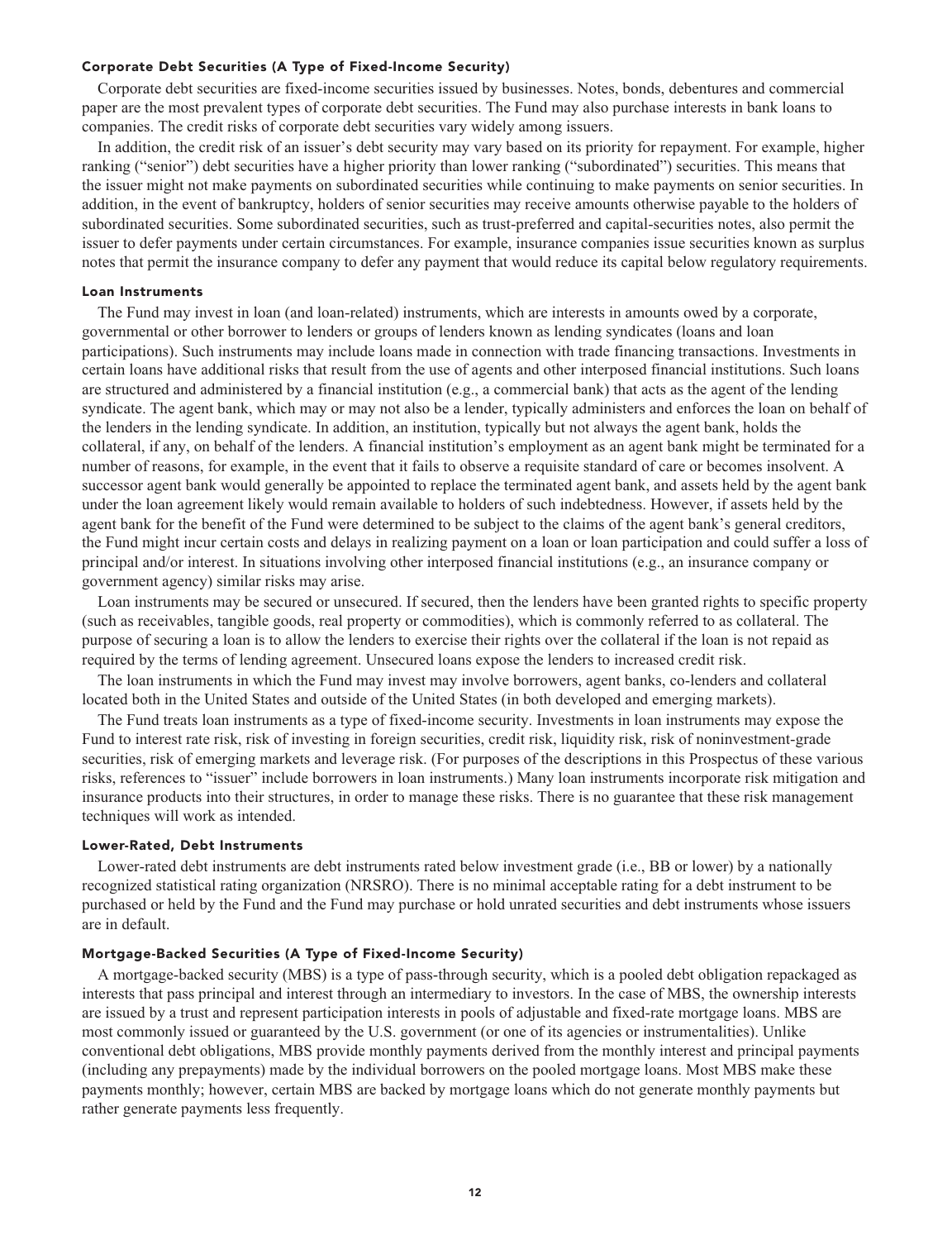**The MBS acquired by the Fund could be secured by fixed-rate mortgages, adjustable rate mortgages or hybrid adjustable rate mortgages. Adjustable rate mortgages are mortgages whose interest rates are periodically reset when market rates change. A hybrid adjustable rate mortgage ("hybrid ARM") is a type of mortgage in which the interest rate is fixed for a specified period and then resets periodically, or floats, for the remaining mortgage term. Hybrid ARMs are usually referred to by their fixed and floating periods. For example, a "5/1 ARM" refers to a mortgage with a five-year, fixed-interest rate period, followed by 25 annual interest rate adjustment periods.**

**Investments in MBS expose the Fund to interest rate, prepayment and credit risks.**

## **Commercial Mortgage-Backed Securities (A Type of Mortgage-Backed Security)**

**Commercial mortgage-backed securities (CMBS) represent interests in mortgage loans on commercial real estate, such as loans for hotels, shopping centers, office buildings and apartment buildings. Generally, the interest and principal payments on these loans are passed on to investors in CMBS according to a schedule of payments. The Fund may invest in individual CMBS issues or, alternately, may gain exposure to the overall CMBS market by investing in a derivative contract, the performance of which is related to changes in the value of a domestic CMBS index. The risks associated with CMBS reflect the risks of investing in the commercial real estate securing the underlying mortgage loans and are therefore different from the risks of other types of MBS. Additionally, CMBS may expose the Fund to interest rate, liquidity and credit risks.**

## **Municipal Securities (A Type of Fixed-Income Security)**

**Municipal securities are issued by states, counties, cities and other political subdivisions and authorities. Although many municipal securities are exempt from federal income tax, the Fund may invest in taxable municipal securities.**

## **Inflation-Protected Securities (A Type of Fixed-Income Security)**

**Inflation-protected securities are fixed-income securities whose principal value or interest rate is periodically adjusted according to the rate of inflation. If the index measuring inflation falls ("deflation"), the principal value or interest rate of the securities will be adjusted downward and consequently the interest payable on these securities will be reduced. U.S. Treasury Inflation-Protected Securities, also known as TIPS, are adjusted as to principal; repayment of the original principal upon maturity of the security is guaranteed if the security is purchased when originally issued. With respect to other types of inflation-protected securities that are adjusted to the principal amount, the adjusted principal value of the security repaid at maturity may be less than the original principal. Most other types of inflation-protected securities, however, are adjusted with respect to the interest rate, which has a minimum coupon of 0%, and the principal value does not change.**

## **Convertible Securities (A Type of Fixed-Income Security)**

**Convertible securities are fixed-income securities that the Fund may have the option to exchange for equity securities at a specified conversion price or may provide for mandatory conversion into equity securities under certain circumstances. To the extent the Fund has an option to convert the security, this option allows the Fund to realize additional returns if the market price of the equity securities exceeds the conversion price. For example, the Fund may hold fixed-income securities that are convertible into shares of common stock at a conversion price of \$10 per share. If the market value of the shares of common stock reached \$12, the Fund could realize an additional \$2 per share by converting its fixed-income securities.**

**Convertible securities have lower yields than comparable fixed-income securities. In addition, at the time a convertible security is issued, the conversion price exceeds the market value of the underlying equity securities. Thus, convertible securities may provide lower returns than non-convertible, fixed-income securities or equity securities depending upon changes in the price of the underlying equity securities. However, convertible securities permit the Fund to realize some of the potential appreciation of the underlying equity securities with less risk of losing its initial investment.**

**The Fund treats convertible securities as both fixed-income and equity securities for purposes of its investment policies and limitations, because of their unique characteristics.**

#### **FOREIGN SECURITIES**

**Foreign securities are securities of issuers based outside the United States. To the extent a Fund invests in securities included in its applicable broad-based securities market index, the Fund may consider an issuer to be based outside the United States if the applicable index classifies the issuer as based outside the United States. Accordingly, the Fund may consider an issuer to be based outside the United States if the issuer satisfies at least one, but not necessarily all, of the following:**

- **■ it is organized under the laws of, or has its principal office located in, another country;**
- **■ the principal trading market for its securities is in another country;**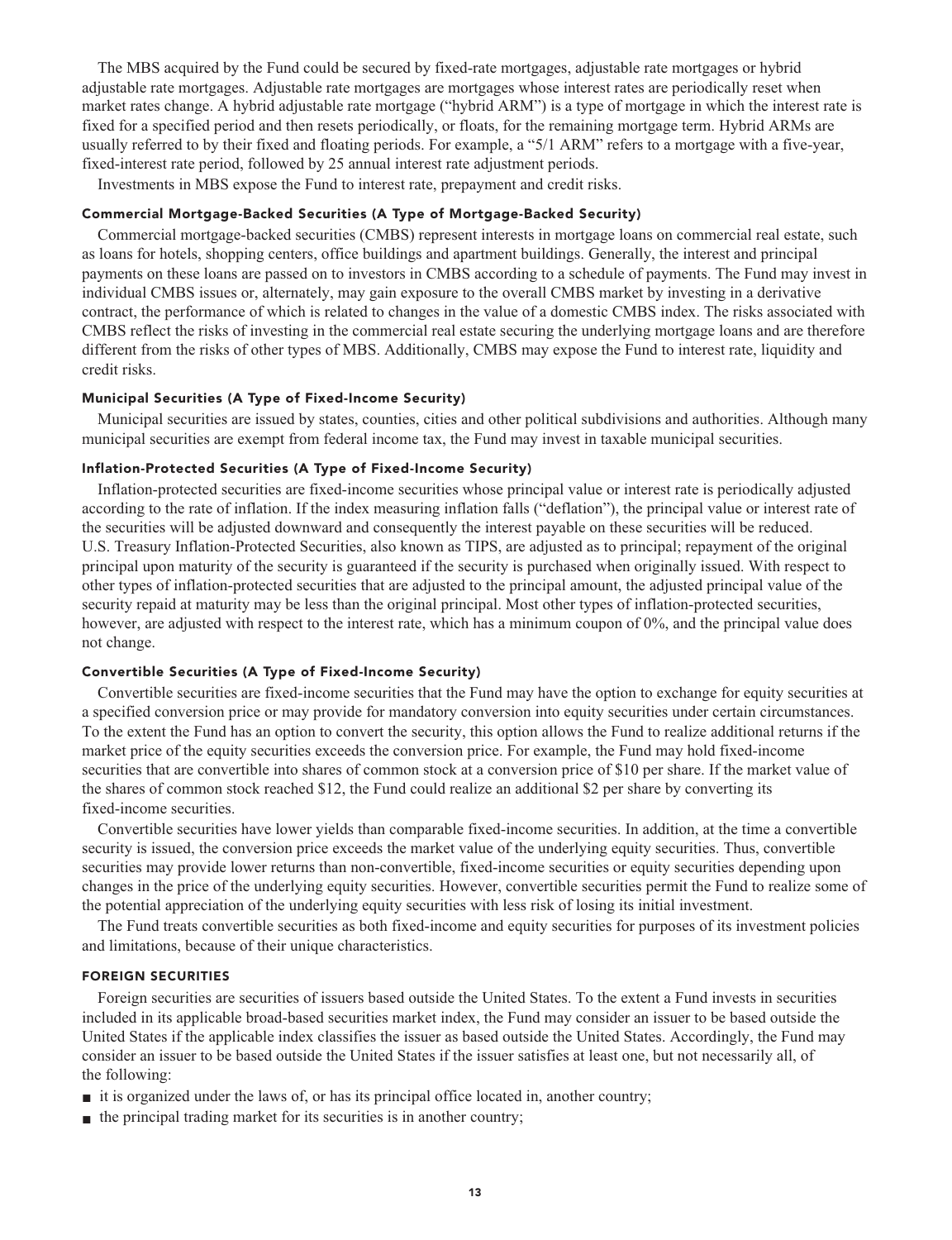- **■ it (directly or through its consolidated subsidiaries) derived in its most current fiscal year at least 50% of its total assets, capitalization, gross revenue or profit from goods produced, services performed or sales made in another country; or**
- **■ it is classified by an applicable index as based outside the United States.**

**Foreign securities are primarily denominated in foreign currencies. Along with the risks normally associated with domestic securities of the same type, foreign securities are subject to currency risks and risks of foreign investing. Trading in certain foreign markets is also subject to liquidity risks.**

## **Foreign Exchange Contracts**

**In order to convert U.S. dollars into the currency needed to buy a foreign security, or to convert foreign currency received from the sale of a foreign security into U.S. dollars, the Fund may enter into spot currency trades. In a spot trade, the Fund agrees to exchange one currency for another at the current exchange rate. The Fund may also enter into derivative contracts in which a foreign currency is an underlying asset. The exchange rate for currency derivative contracts may be higher or lower than the spot exchange rate. Use of these derivative contracts may increase or decrease the Fund's exposure to currency risks. The Fund may use both spot trades and currency derivatives to increase or decrease its exposure to foreign interest rate and/or currency markets.**

### **DERIVATIVE CONTRACTS**

**Derivative contracts are financial instruments that require payments based upon changes in the values of designated securities, commodities, currencies, indices, or other assets or instruments including other derivative contracts, (each a "Reference Instrument" and collectively, "Reference Instruments"). Each party to a derivative contract may sometimes be referred to as a counterparty. Some derivative contracts require payments relating to an actual, future trade involving the Reference Instrument. These types of derivatives are frequently referred to as "physically settled" derivatives. Other derivative contracts require payments relating to the income or returns from, or changes in the market value of, a Reference Instrument. These types of derivatives are known as "cash-settled" derivatives, since they require cash payments in lieu of delivery of the Reference Instrument.**

**Many derivative contracts are traded on securities or commodities exchanges. In this case, the exchange sets all the terms of the contract except for the price. Investors make payments due under their contracts through the exchange. Most exchanges require investors to maintain margin accounts through their brokers to cover their potential obligations to the exchange. Parties to the contract make (or collect) daily payments to the margin accounts to reflect losses (or gains) in the value of their contracts. This protects investors against potential defaults by the other party to the contract. Trading contracts on an exchange also allows investors to close out their contracts by entering into offsetting contracts.**

**The Fund may also trade derivative contracts over-the-counter (OTC) in transactions negotiated directly between the Fund and a financial institution. OTC contracts do not necessarily have standard terms, so they may be less liquid and more difficult to close out than exchange-traded contracts. In addition, OTC contracts with more specialized terms may be more difficult to value than exchange-traded contracts, especially in times of financial stress.**

**The market for swaps and other OTC derivatives was largely unregulated prior to the enactment of federal legislation known as the Dodd-Frank Wall Street Reform and Consumer Protection Act (the "Dodd-Frank Act"). Regulations enacted by the Commodity Futures Trading Commission (the "CFTC") under the Dodd-Frank Act require the Fund to clear certain swap contracts through a clearing house or central counterparty (a "CCP").**

**To clear a swap through the CCP, the Fund will submit the contract to, and post margin with, a futures commission merchant (FCM) that is a clearing house member. The Fund may enter into the swap with a financial institution other than the FCM and arrange for the contract to be transferred to the FCM for clearing, or enter into the contract with the FCM itself. If the Fund must centrally clear a transaction, the CFTC's regulations also generally require that the swap be executed on a registered exchange or through a market facility that is known as a swap execution facility or SEF. Central clearing is presently required only for certain swaps; the CFTC is expected to impose a mandatory central clearing requirement for additional derivative instruments over time.**

**The CCP, SEF and FCM are all subject to regulatory oversight by the CFTC. In addition, most derivative market participants are now regulated as swap dealers or major swap participants and are subject to certain minimum capital and margin requirements and business conduct standards. Similar regulatory requirements are expected to apply to derivative contracts that are subject to the jurisdiction of the SEC, although the SEC has not yet finalized its regulations. In addition, uncleared OTC swaps will be subject to regulatory collateral requirements that could adversely affect the Fund's ability to enter into swaps in the OTC market. These developments could cause the Fund to terminate new or existing swap agreements or to realize amounts to be received under such instruments at an inopportune time.**

**Until the mandated rulemaking and regulations are implemented completely, it will not be possible to determine the complete impact of the Dodd-Frank Act and related regulations on the Fund.**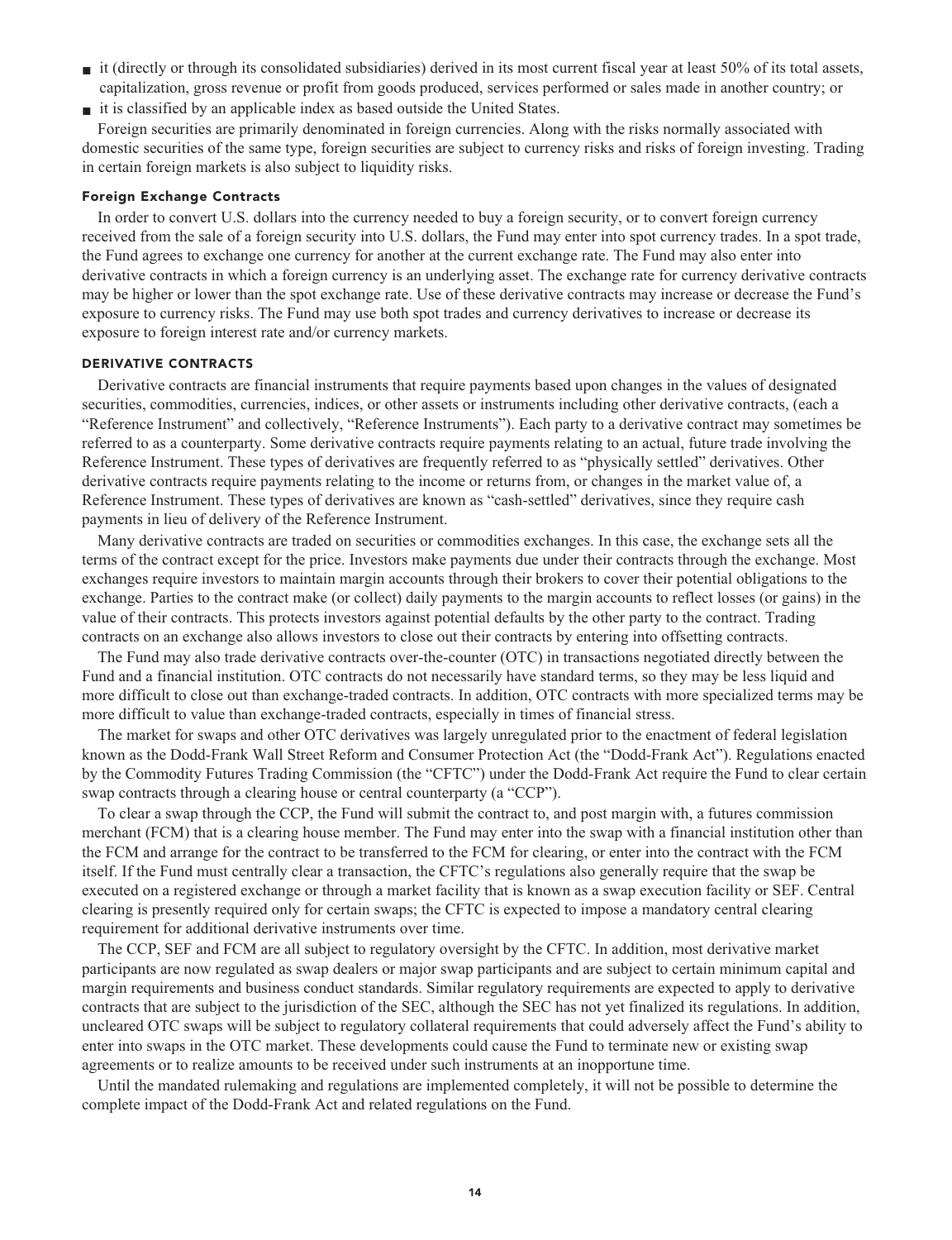**Depending on how the Fund uses derivative contracts and the relationships between the market value of a derivative contract and the Reference Instrument, derivative contracts may increase or decrease the Fund's exposure to the risks of the Reference Instrument, and may also expose the Fund to liquidity and leverage risks. OTC contracts also expose the Fund to credit risks in the event that a counterparty defaults on the contract, although this risk may be mitigated by submitting the contract for clearing through a CCP.**

**Payment obligations arising in connection with derivative contracts are frequently required to be secured with margin (which is commonly called "collateral").**

**The Fund may invest in a derivative contract if it is permitted to own, invest in, or otherwise have economic exposure to the Reference Instrument. The Fund is not required to own a Reference Instrument in order to buy or sell a derivative contract relating to that Reference Instrument. The Fund may trade in the following specific types and/or combinations of derivative contracts:**

#### **Futures Contracts (A Type of Derivative)**

**Futures contracts provide for the future sale by one party and purchase by another party of a specified amount of a Reference Instrument at a specified price, date and time. Entering into a contract to buy a Reference Instrument is commonly referred to as buying a contract or holding a long position in the asset. Entering into a contract to sell a Reference Instrument is commonly referred to as selling a contract or holding a short position in the Reference Instrument. Futures contracts are considered to be commodity contracts. The Adviser has claimed an exclusion from the definition of the term "commodity pool operator" under the Commodity Exchange Act with respect to the Fund and, therefore, is not subject to registration or regulation with respect to the Fund. Futures contracts traded OTC are frequently referred to as forward contracts. The Fund can buy or sell financial futures (such as interest rate futures, index futures and security futures), as well as currency futures and currency forward contracts.**

## **Option Contracts (A Type of Derivative)**

**Option contracts (also called "options") are rights to buy or sell a Reference Instrument for a specified price (the "exercise price") during, or at the end of, a specified period. The seller (or "writer") of the option receives a payment, or premium, from the buyer, which the writer keeps regardless of whether the buyer uses (or exercises) the option. A call option gives the holder (buyer) the right to buy the Reference Instrument from the seller (writer) of the option. A put option gives the holder the right to sell the Reference Instrument to the writer of the option. Options may be bought or sold on a wide variety of Reference Instruments. Options that are written on futures contracts will be subject to margin requirements similar to those applied to futures contracts.**

## **Swap Contracts (A Type of Derivative)**

**A swap contract (also known as a "swap") is a type of derivative contract in which two parties agree to pay each other (swap) the returns derived from Reference Instruments. Swaps do not always involve the delivery of the Reference Instruments by either party, and the parties might not own the Reference Instruments underlying the swap. The payments are usually made on a net basis so that, on any given day, the Fund would receive (or pay) only the amount by which its payment under the contract is less than (or exceeds) the amount of the other party's payment. Swap agreements are sophisticated instruments that can take many different forms and are known by a variety of names. Common types of swaps in which the Fund may invest include interest rate swaps, caps and floors, total return swaps, credit default swaps, currency swaps and volatility swaps.**

#### **EQUITY SECURITIES**

**Equity securities represent a share of an issuer's earnings and assets, after the issuer pays its liabilities. The Fund cannot predict the income it will receive from equity securities because issuers generally have discretion as to the payment of any dividends or distributions. However, equity securities offer greater potential for appreciation than many other types of securities, because their value increases directly with the value of the issuer's business.**

**The following describes the equity securities in which the Fund principally invests.**

#### **Common Stocks**

**Common stocks are the most prevalent type of equity security. Common stocks receive the issuer's earnings after the issuer pays its creditors and any preferred stockholders. As a result, changes in an issuer's earnings directly influence the value of its common stock.**

## **Preferred Stocks**

**Preferred stocks have the right to receive specified dividends or distributions before the issuer makes payments on its common stock. Some preferred stocks also participate in dividends and distributions paid on common stock. Preferred stocks may also permit the issuer to redeem the stock. The Fund may also treat such redeemable preferred stock as a fixed-income security.**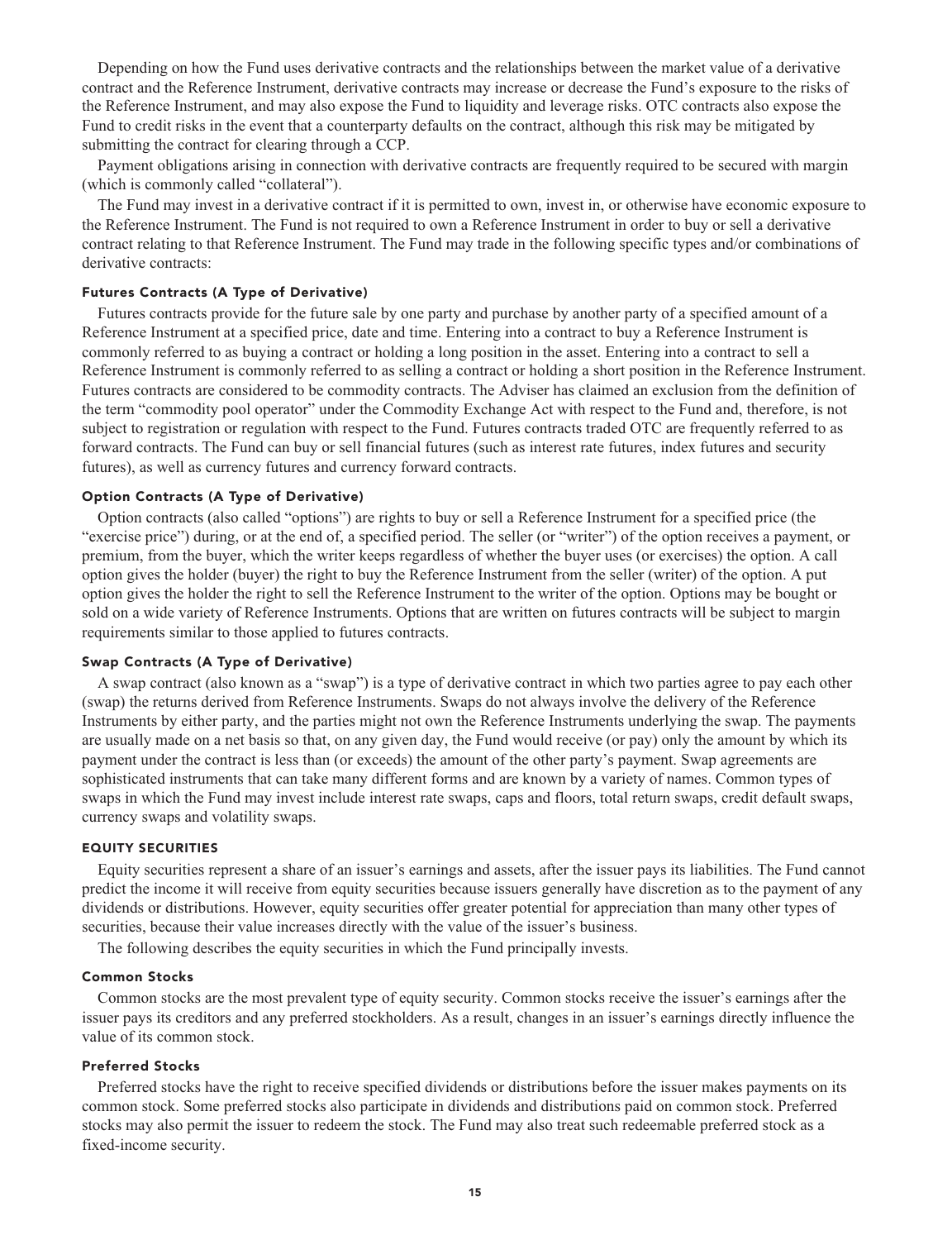## **Warrants**

**Warrants give the Fund the option to buy the issuer's equity securities at a specified price (the "exercise price") at a specified future date (the "expiration date"). The Fund may buy the designated securities by paying the exercise price before the expiration date. Warrants may become worthless if the price of the stock does not rise above the exercise price by the expiration date. This increases the market risks of warrants as compared to the underlying security. Rights are the same as warrants, except companies typically issue rights to existing stockholders.**

#### **OTHER INVESTMENTS, TRANSACTIONS, TECHNIQUES**

#### **Investing in Securities of Other Investment Companies**

**The Fund may invest its assets in securities of other investment companies, including the securities of affiliated money market funds, as an efficient means of implementing its investment strategies, managing its uninvested cash and/or other investment reasons consistent with the Fund's investment objective and investment strategies. The Fund may also invest in loan instruments, including trade finance loan instruments, mortgage-backed, high-yield and emerging market debt securities primarily by investing in another investment company (which is not available for general investment by the public) that owns those securities and that is advised by an affiliate of the Adviser. The Fund's investment in the trade finance loan instruments through another investment company may expose the Fund to risks of loss after redemption. The Fund may also invest in such securities directly. These other investment companies are managed independently of the Fund and incur additional fees and/or expenses which would, therefore, be borne indirectly by the Fund in connection with any such investment. These investments also can create conflicts of interests for the Adviser to the Fund and the investment adviser to the acquired fund. For example, a conflict of interest can arise due to the possibility that the Adviser to the Fund could make a decision to redeem the Fund's investment in the acquired fund. In the case of an investment in an affiliated fund, a conflict of interest can arise if, because of the Fund's investment in the acquired fund, the acquired fund is able to garner more assets, thereby growing the acquired fund and increasing the management fees received by the investment adviser to the acquired fund, which would either be the Adviser or an affiliate of the Adviser. However, the Adviser believes that the benefits and efficiencies of making investments in other investment companies should outweigh the potential additional fees and/or expenses and resulting conflicts of interest. In light of the Fund's investments in other investment companies, other registered investment companies may be limited in their ability to invest in the Fund.**

#### **Hybrid Instruments**

**Hybrid instruments combine elements of two different kinds of securities or financial instruments (such as a derivative contract). Frequently, the value of a hybrid instrument is determined by reference to changes in the value of a Reference Instrument (that is a designated security, commodity, currency, index or other asset or instrument including a derivative contract). The Fund may use hybrid instruments only in connection with permissible investment activities. Hybrid instruments can take on many forms including, but not limited to, the following forms. First, a common form of a hybrid instrument combines elements of a derivative contract with those of another security (typically a fixed-income security). In this case all or a portion of the interest or principal payable on a hybrid security is determined by reference to changes in the price of a Reference Instrument. Second, hybrid instruments may include convertible securities with conversion terms related to a Reference Instrument.**

**Depending on the type and terms of the hybrid instrument, its risks may reflect a combination of the risks of investing in the Reference Instrument with the risks of investing in other securities, currencies and derivative contracts. Thus, an investment in a hybrid instrument may entail significant risks in addition to those associated with traditional investments or the Reference Instrument. Hybrid instruments are also potentially more volatile than traditional securities or the Reference Instrument. Moreover, depending on the structure of the particular hybrid, it may expose the Fund to leverage risks or carry liquidity risks.**

## **Securities Lending**

**The Fund may lend portfolio securities to borrowers that the Adviser deems creditworthy. In return, the Fund receives cash or liquid securities from the borrower as collateral. The borrower must furnish additional collateral if the market value of the loaned securities increases. Also, the borrower must pay the Fund the equivalent of any dividends or interest received on the loaned securities.**

**The Fund will reinvest cash collateral in securities that qualify as an acceptable investment for the Fund. However, the Fund must pay interest to the borrower for the use of cash collateral. An acceptable investment into which the Fund may reinvest cash collateral includes, among other acceptable investments, securities of affiliated money market funds (including affiliated institutional prime money market funds with a "floating" net asset value that can impose redemption fees and liquidity gates, impose certain operational impediments to investing cash collateral, and, if net asset value decreases, result in the Fund having to cover the decrease in the value of the cash collateral).**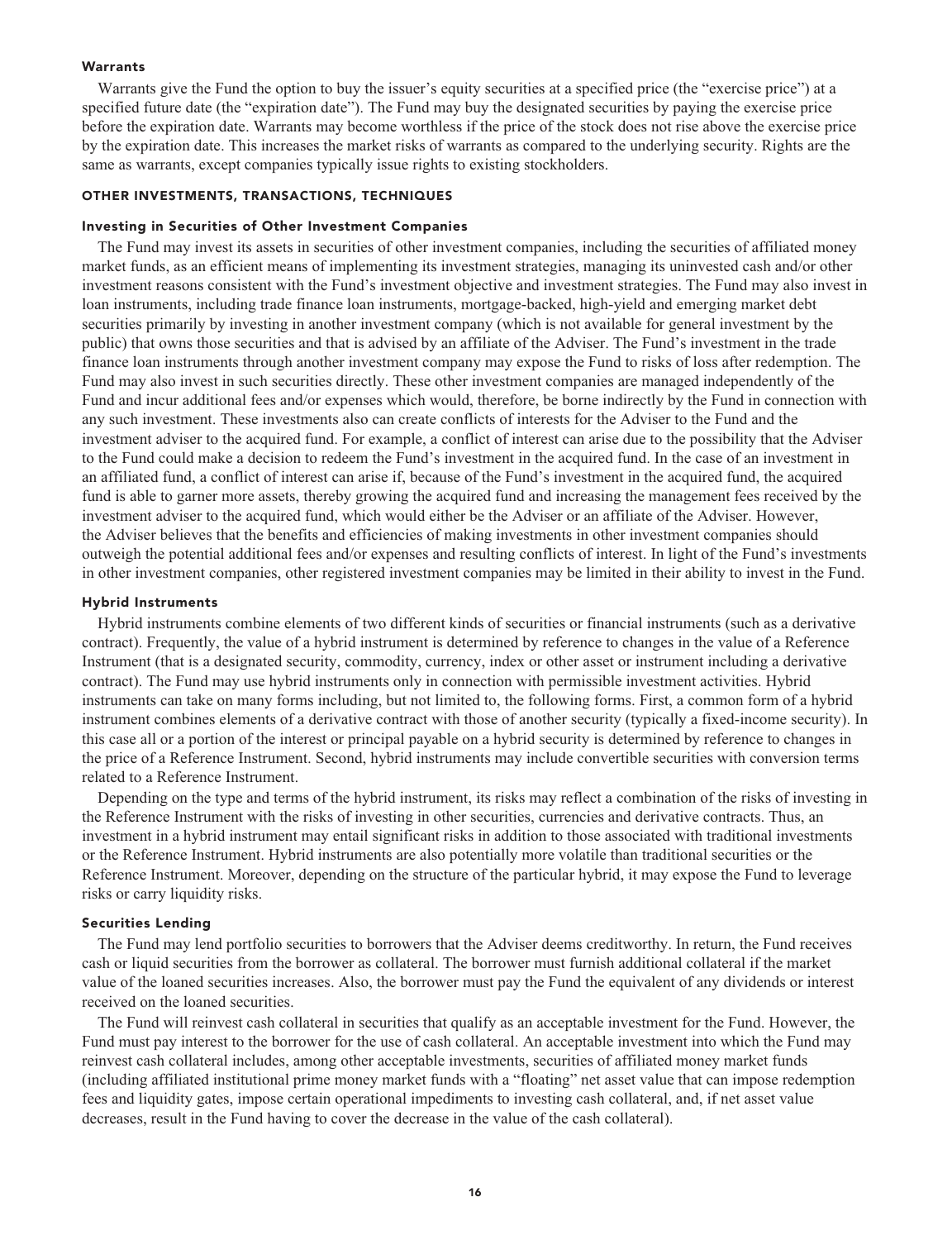**Loans are subject to termination at the option of the Fund or the borrower. The Fund will not have the right to vote on securities while they are on loan. However, the Fund will attempt to terminate a loan in an effort to reacquire the securities in time to vote on matters that are deemed to be material by the Adviser. There can be no assurance that the Fund will have sufficient notice of such matters to be able to terminate the loan in time to vote thereon. The Fund may pay administrative and custodial fees in connection with a loan and may pay a negotiated portion of the interest earned on the cash collateral to a securities lending agent or broker. Securities lending activities are subject to interest rate risks and credit risks.**

#### **Asset Segregation**

**In order to cover its obligations in connection with derivative contracts or special transactions, the Fund will either own the underlying assets, enter into offsetting transactions or set aside cash or readily marketable securities in each case, as provided by the SEC or SEC staff guidance. This requirement may cause the Fund to miss favorable trading opportunities, due to a lack of sufficient cash or readily marketable securities. This requirement may also cause the Fund to realize losses on offsetting or terminated derivative contracts or special transactions.**

### **Investing in Exchange-Traded Funds**

**The Fund may invest in exchange-traded funds (ETFs) as an efficient means of carrying out its investment strategies. As with traditional mutual funds, ETFs charge asset-based fees, although these fees tend to be relatively low. ETFs are traded on stock exchanges or on the over-the-counter market. ETFs do not charge initial sales charges or redemption fees and investors pay only customary brokerage fees to buy and sell ETF shares.**

#### **Investment Ratings for Investment-Grade Securities**

**The Adviser will determine whether a security is investment grade based upon the credit ratings given by one or more NRSROs. For example, Standard & Poor's, an NRSRO, assigns ratings to investment-grade securities (AAA, AA, A and BBB including modifiers, sub-categories and gradations) based on their assessment of the likelihood of the issuer's inability to pay interest or principal (default) when due on each security. Lower credit ratings correspond to higher credit risk. If a security has not received a rating, the Fund must rely entirely upon the Adviser's credit assessment that the security is comparable to investment grade. The presence of a ratings modifier, sub-category, or gradation (for example, a (+) or (-)) is intended to show relative standing within the major rating categories and does not affect the security credit rating for purposes of the Fund's investment parameters.**

**If a security is downgraded below the minimum quality grade discussed above, the Adviser will reevaluate the security, but will not be required to sell it.**

#### **Investment Ratings for Noninvestment-Grade Securities**

**Noninvestment-grade securities are rated below BBB- by an NRSRO. These bonds have greater economic, credit and liquidity risks than investment-grade securities.**

## **Additional Information Regarding the Security Selection Process**

**As part of analysis inherent in its security selection process, among other factors, the Adviser also evaluates whether environmental, social and governance factors could have a positive or negative impact on the risk profiles of many issuers or guarantors in the universe of securities in which the Fund may invest. The Adviser may also consider information derived from active engagements conducted by its in-house stewardship team with certain issuers or guarantors. This qualitative analysis does not automatically result in including or excluding specific securities but may be used by Federated Hermes as an additional input to improve portfolio risk/return characteristics.**

## **What are the Specific Risks of Investing in the Fund?**

**The following provides general information on the risks associated with the Fund's principal investments. Any additional risks associated with the Fund's non-principal investments are described in the Fund's SAI. The Fund's SAI also may provide additional information about the risks associated with the Fund's principal investments.**

#### **UNDERLYING FUND RISK**

**The risk that the Fund's performance is closely related to the risks associated with the securities and other investments held by underlying funds and that the ability of a Fund to achieve its investment objective will depend upon the ability of underlying funds to achieve their respective investment objectives. The Fund bears Underlying Fund fees and expenses indirectly.**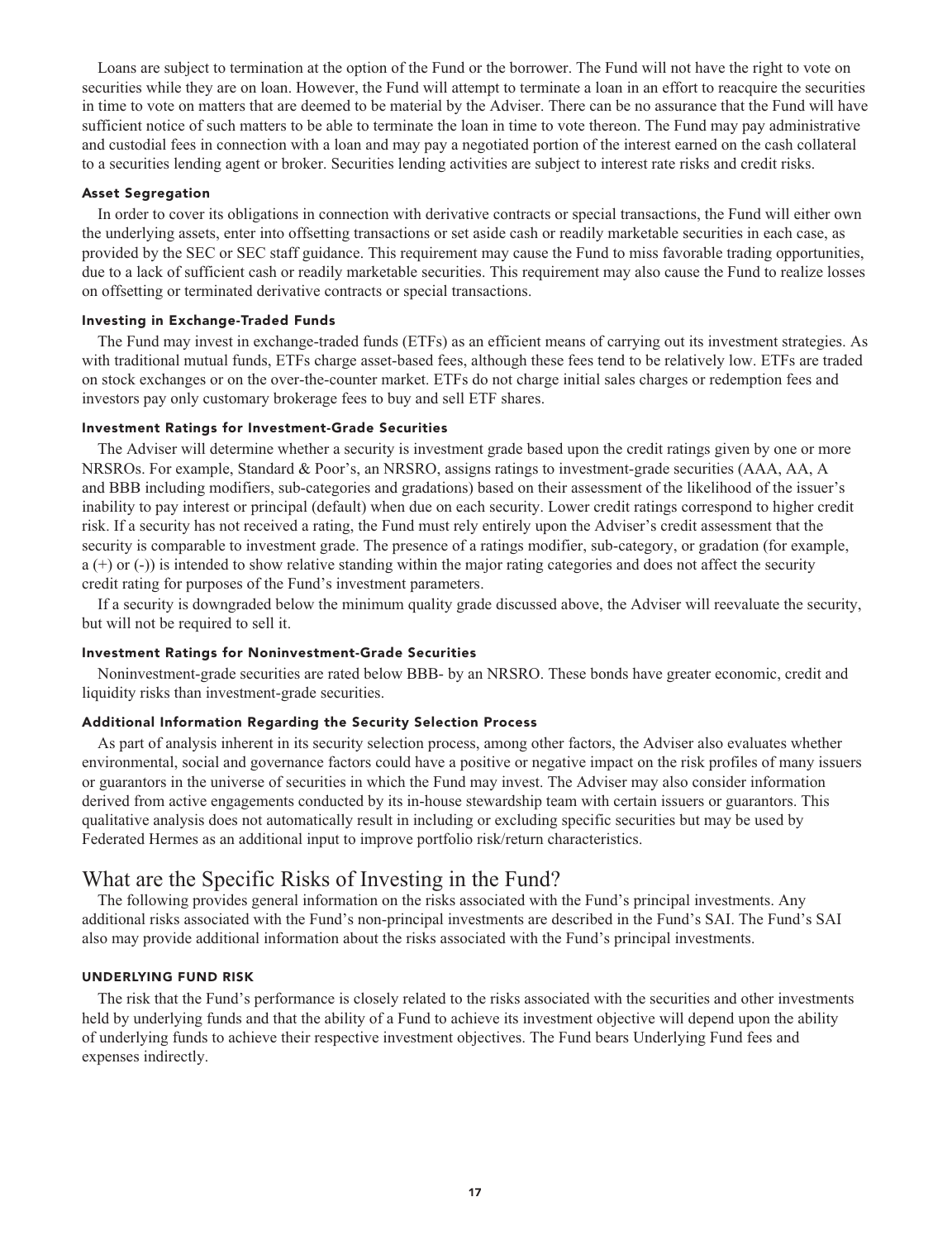#### **INTEREST RATE RISK**

**Prices of fixed-income securities (including tax-exempt securities) rise and fall in response to changes in interest rates. Generally, when interest rates rise, prices of fixed-income securities fall. However, market factors, such as the demand for particular fixed-income securities, may cause the price of certain fixed-income securities to fall while the prices of other securities rise or remain unchanged.**

**The longer the duration of a fixed-income security, the more susceptible it is to interest rate risk. The duration of a fixed-income security may be equal to or shorter than the stated maturity of a fixed-income security. Recent and potential future changes in monetary policy made by central banks and/or their governments are likely to affect the level of interest rates. Duration measures the price sensitivity of a fixed-income security given a change in interest rates. For example, if a fixed-income security has an effective duration of three years, a 1% increase in general interest rates would be expected to cause the security's value to decline about 3% while a 1% decrease in general interest rates would be expected to cause the security's value to increase about 3%.**

**The impact of interest rate changes on the value of floating rate investments is typically reduced by periodic interest rate resets. Variable and floating rate securities generally are less sensitive to interest rate changes, but may decline in value if their interest rates do not rise as much or as quickly as interest rates in general. Conversely, variable and floating rate securities generally will not increase in value as much as fixed rate debt instruments if interest rates decline. Certain of the Fund's investments may also be valued, in part, by reference to the relative relationship between interest rates on tax-exempt securities and taxable securities. With respect to the Fund's investments described in the preceding sentence, the value of such Fund investments may be negatively affected (or positively affected) when the market for tax-exempt securities underperforms (or outperforms) the market for taxable securities.**

#### **CALL RISK**

**Call risk is the possibility that an issuer may redeem a fixed-income security before maturity (a "call") at a price below its current market price. An increase in the likelihood of a call may reduce the security's price.**

**If a fixed-income security is called, the Fund may have to reinvest the proceeds in other fixed-income securities with lower interest rates, higher credit risks or other less favorable characteristics.**

#### **PREPAYMENT AND EXTENSION RISK**

**Unlike traditional fixed-income securities, which pay a fixed rate of interest until maturity (when the entire principal amount is due) payments on mortgage-backed securities include both interest and a partial payment of principal. Partial payment of principal may be comprised of scheduled principal payments as well as unscheduled payments from the voluntary prepayment, refinancing or foreclosure of the underlying loans. These unscheduled prepayments of principal create risks that can adversely affect a Fund holding mortgage-backed securities.**

**For example, when interest rates decline, the values of mortgage-backed securities generally rise. However, when interest rates decline, unscheduled prepayments can be expected to accelerate, and the Fund would be required to reinvest the proceeds of the prepayments at the lower interest rates then available. Unscheduled prepayments would also limit the potential for capital appreciation on mortgage-backed securities.**

**Conversely, when interest rates rise, the values of mortgage-backed securities generally fall. Since rising interest rates typically result in decreased prepayments, this could lengthen the average lives of mortgage-backed securities, and cause their value to decline more than traditional fixed-income securities.**

**Generally, mortgage-backed securities compensate for the increased risk associated with prepayments by paying a higher yield. The additional interest paid for risk is measured by the difference between the yield of a mortgage-backed security and the yield of a U.S. Treasury security with a comparable maturity (the "spread"). An increase in the spread will cause the price of the mortgage-backed security to decline. Spreads generally increase in response to adverse economic or market conditions. Spreads may also increase if the security is perceived to have an increased prepayment risk or is perceived to have less market demand.**

#### **CREDIT RISK**

**It is possible that interest or principal on securities will not be paid when due. Noninvestment-grade securities generally have a higher default risk than investment-grade securities. Such nonpayment or default may reduce the value of the Fund's portfolio holdings, its share price and its performance.**

**Many fixed-income securities receive credit ratings from NRSROs such as Fitch Rating Service, Moody's Investor Services, Inc. and Standard & Poor's that assign ratings to securities by assessing the likelihood of an issuer and/or guarantor default. Higher credit ratings correspond to lower perceived credit risk and lower credit ratings correspond to higher perceived credit risk. Credit ratings may be upgraded or downgraded from time to time as an NRSRO's assessment of the financial condition of a party obligated to make payments with respect to such securities and credit risk changes. The impact of any credit rating downgrade can be uncertain. Credit rating downgrades may lead to increased interest rates**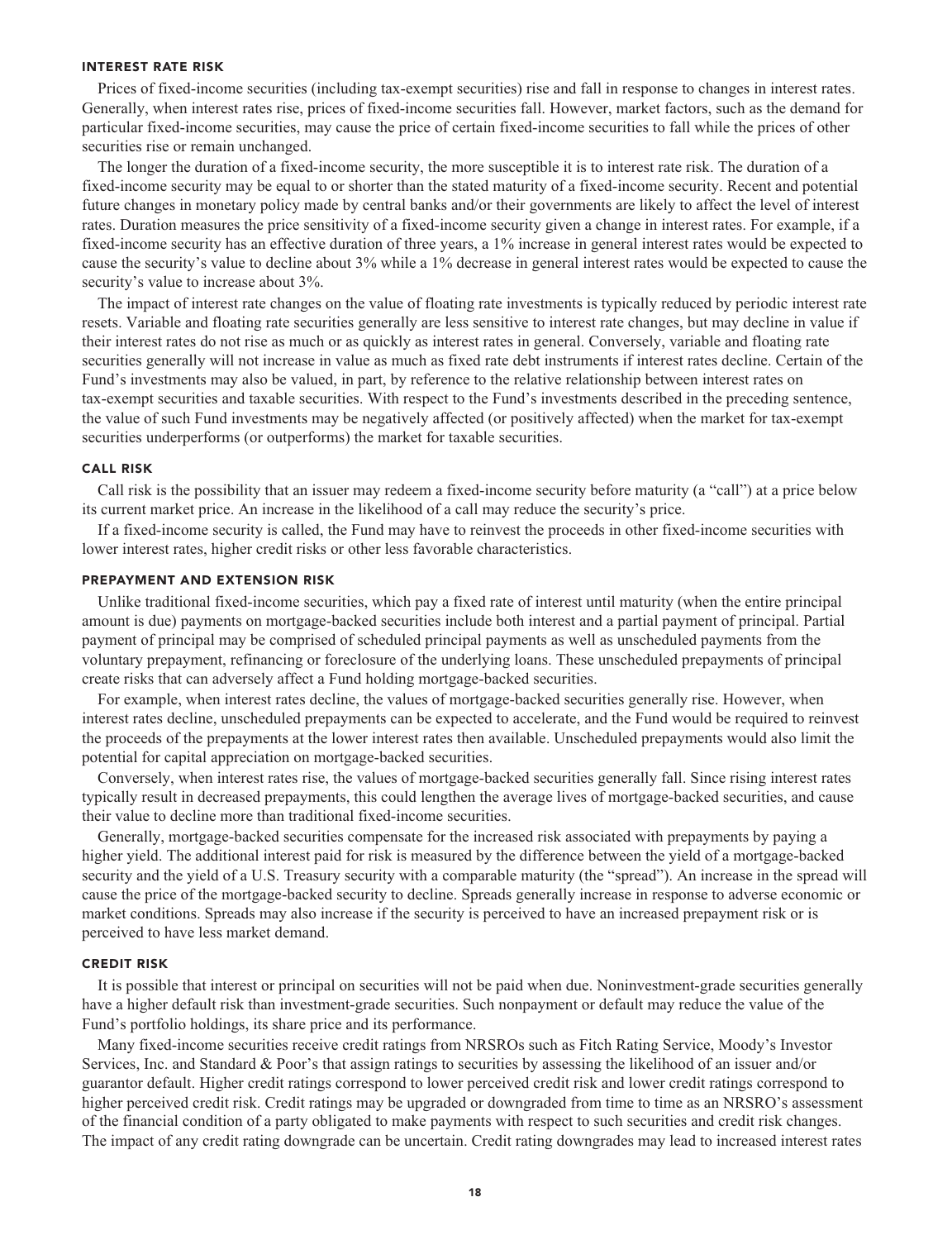**and volatility in financial markets, which in turn could negatively affect the value of the Fund's portfolio holdings, its share price and its investment performance. Credit ratings are not a guarantee of quality. Credit ratings may lag behind the current financial conditions of the issuer and/or guarantor and do not provide assurance against default or other loss of money. Credit ratings do not protect against a decline in the value of a security. If a security has not received a rating, the Fund must rely entirely upon the Adviser's credit assessment.**

**Fixed-income securities generally compensate for greater credit risk by paying interest at a higher rate. The difference between the yield of a security and the yield of a U.S. Treasury security or other appropriate benchmark with a comparable maturity (the "spread") measures the additional interest paid for risk. Spreads may increase generally in response to adverse economic or market conditions. A security's spread may also increase if the security's rating is lowered, or the security is perceived to have an increased credit risk. An increase in the spread will cause the price of the security to decline.**

**Credit risk includes the possibility that a party to a transaction involving the Fund will fail to meet its obligations. This could cause the Fund to lose the benefit of the transaction or prevent the Fund from selling or buying other securities to implement its investment strategy.**

#### **COUNTERPARTY RISK**

**Counterparty risk includes the possibility that a party to a transaction involving the Fund will fail to meet its obligations. This could cause the Fund to lose money or to lose the benefit of the transaction or prevent the Fund from selling or buying other securities to implement its investment strategy.**

#### **RISK ASSOCIATED WITH NONINVESTMENT-GRADE SECURITIES**

**Securities rated below investment grade, also known as junk bonds, generally entail greater economic, credit and liquidity risks than investment-grade securities. For example, their prices are more volatile, economic downturns and financial setbacks may affect their prices more negatively, and their trading market may be more limited. These securities are considered speculative with respect to the issuer's ability to pay interest and repay principal.**

### **RISK RELATED TO THE ECONOMY**

**The value of the Fund's portfolio may decline in tandem with a drop in the overall value of the markets in which the Fund invests and/or other markets based on negative developments in the U.S. and global economies. Economic, political and financial conditions, or industry or economic trends and developments, may, from time to time, and for varying periods of time, cause volatility, illiquidity or other potentially adverse effects in the financial markets, including the fixed-income market. The commencement, continuation or ending of government policies and economic stimulus programs, changes in monetary policy, increases or decreases in interest rates, or other factors or events that affect the financial markets, including the fixed-income markets, may contribute to the development of or increase in volatility, illiquidity, shareholder redemptions and other adverse effects which could negatively impact the Fund's performance. For example, the value of certain portfolio securities may rise or fall in response to changes in interest rates, which could result from a change in government policies, and has the potential to cause investors to move out of certain portfolio securities, including fixed-income securities, on a large scale. This may increase redemptions from funds that hold large amounts of certain securities and may result in decreased liquidity and increased volatility in the financial markets. Market factors, such as the demand for particular portfolio securities, may cause the price of certain portfolio securities to fall while the prices of other securities rise or remain unchanged. Among other investments, lower-grade bonds and loans may be particularly sensitive to changes in the economy.**

#### **Epidemic and Pandemic Risk**

**An outbreak of respiratory disease caused by a novel coronavirus was first detected in China in late 2019 and subsequently spread globally ("COVID-19"). This coronavirus has resulted in closing borders, enhanced health screenings, disruptions to healthcare service preparation and delivery, quarantines, cancellations, and disruptions to supply chains, workflow operations and consumer activity, as well as general concern and uncertainty. The impact of this coronavirus may be short-term or may last for an extended period of time and has resulted in a substantial economic downturn. Health crises caused by outbreaks, such as the coronavirus outbreak, may exacerbate other pre-existing political, social and economic risks. The impact of this outbreak, and other epidemics and pandemics that may arise in the future, could continue to negatively affect the worldwide economy, as well as the economies of individual countries, individual companies, including certain Fund service providers and issuers of the Fund's investments, and the markets in general in significant and unforeseen ways. Any such impact could adversely affect the Fund's performance.**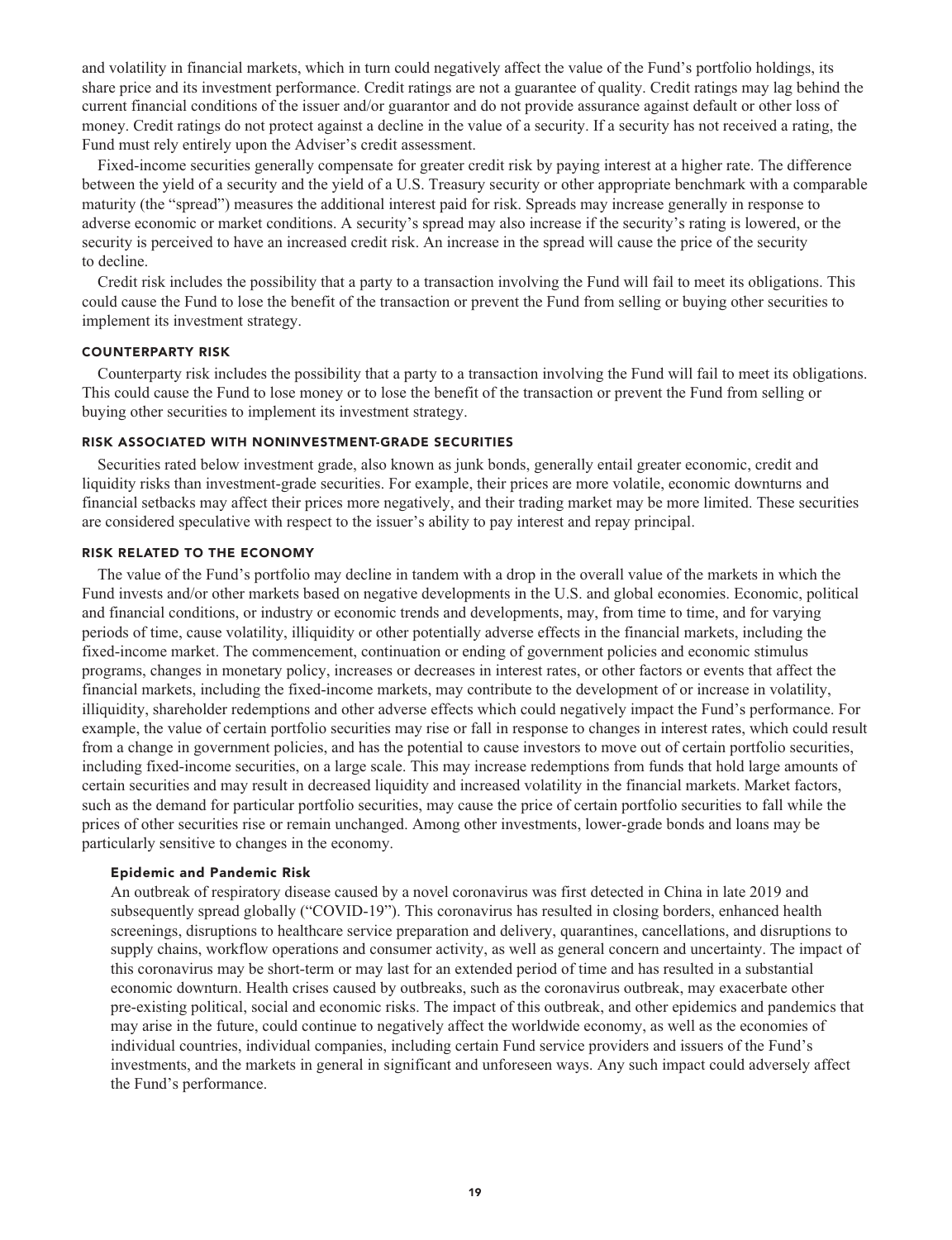**The United States has responded to the COVID-19 pandemic and resulting economic distress with fiscal and monetary stimulus packages. In late March 2020, the government passed the Coronavirus Aid, Relief, and Economic Security Act (the "CARES Act"), a stimulus package providing for over \$2.2 trillion in resources to small businesses, state and local governments, and individuals that have been adversely impacted by the COVID-19 pandemic. In addition, in mid-March 2020 the U.S. Federal Reserve ("Fed") cut interest rates to historically low levels and announced a new round of quantitative easing, including purchases of corporate and municipal government bonds. The Fed also enacted various programs to support liquidity operations and funding in the financial markets, including expanding its reverse repurchase agreement operations, adding \$1.5 trillion of liquidity to the banking system; establishing swap lines with other major central banks to provide dollar funding; establishing a program to support money market funds; easing various bank capital buffers; providing funding backstops for businesses to provide bridging loans for up to four years; and providing funding to help credit flow in asset-backed securities markets. The Fed also plans to extend credit to small- and medium-sized businesses.**

#### **CURRENCY RISK**

**Exchange rates for currencies fluctuate daily. The combination of currency risk and market risks tends to make securities traded in foreign markets more volatile than securities traded exclusively in the United States. The Adviser attempts to manage currency risk by limiting the amount the Fund invests in securities denominated in a particular currency. However, diversification will not protect the Fund against a general increase in the value of the U.S. dollar relative to other currencies.**

**Investing in currencies or securities denominated in a foreign currency entails risk of being exposed to a currency that may not fully reflect the strengths and weaknesses of the economy of the country or region utilizing the currency. Currency risk includes both the risk that currencies in which the Fund's investments are traded, or currencies in which the Fund has taken an active investment position, will decline in value relative to the U.S. dollar and, in the case of hedging positions, that the U.S. dollar will decline in value relative to the currency being hedged. In addition, it is possible that a currency (such as, for example, the euro) could be abandoned in the future by countries that have already adopted its use, and the effects of such an abandonment on the applicable country and the rest of the countries utilizing the currency are uncertain but could negatively affect the Fund's investments denominated in the currency. If a currency used by a country or countries is replaced by another currency, the Fund's Adviser would evaluate whether to continue to hold any investments denominated in such currency, or whether to purchase investments denominated in the currency that replaces such currency, at the time. Such investments may continue to be held, or purchased, to the extent consistent with the Fund's investment objective(s) and permitted under applicable law.**

**Many countries rely heavily upon export-dependent businesses and any strength in the exchange rate between a currency and the U.S. dollar or other currencies can have either a positive or a negative effect upon corporate profits and the performance of investments in the country or region utilizing the currency. Adverse economic events within such country or region may increase the volatility of exchange rates against other currencies, subjecting the Fund's investments denominated in such country's or region's currency to additional risks. In addition, certain countries, particularly emerging market countries, may impose foreign currency exchange controls or other restrictions on the transferability, repatriation or convertibility of currency.**

## **EUROPEAN UNION AND EUROZONE RELATED RISK**

**A number of countries in the European Union (EU), including certain countries within the EU that have adopted the euro (Eurozone), have experienced, and may continue to experience, severe economic and financial difficulties. Additional countries within the EU may also fall subject to such difficulties. These events could negatively affect the value and liquidity of the Fund's investments in euro-denominated securities and derivatives contracts, securities of issuers located in the EU or with significant exposure to EU issuers or countries. If the euro is dissolved entirely, the legal and contractual consequences for holders of euro-denominated obligations and derivative contracts would be determined by laws in effect at such time. Such investments may continue to be held, or purchased, to the extent consistent with the Fund's investment objective(s) and permitted under applicable law. These potential developments, or market perceptions concerning these and related issues, could adversely affect the value of the Shares.**

**Certain countries in the EU have had to accept assistance from supra-governmental agencies such as the International Monetary Fund, the European Stability Mechanism (the "ESM") or other supra-governmental agencies. The European Central Bank has also been intervening to purchase Eurozone debt in an attempt to stabilize markets and reduce borrowing costs. There can be no assurance that these agencies will continue to intervene or provide further assistance and markets may react adversely to any expected reduction in the financial support provided by these agencies. Responses to the financial problems by European governments, central banks and others including austerity measures and reforms, may not work, may result in social unrest and may limit future growth and economic recovery or have other unintended consequences.**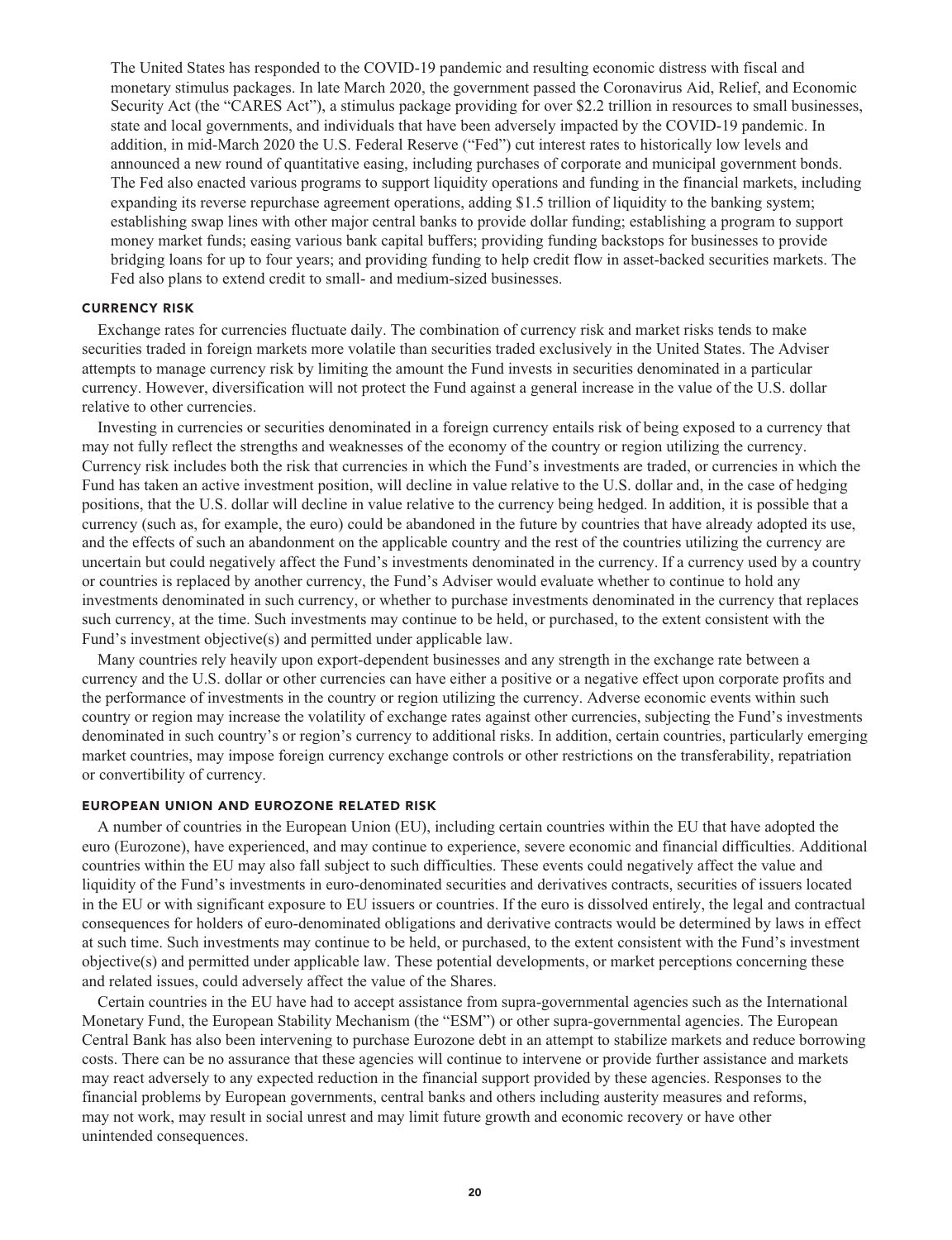**In addition, one or more countries may withdraw from the EU, and one or more countries within the Eurozone may abandon the euro. The impact of these actions, especially if they occur in a disorderly fashion, could be significant and far-reaching. On January 31, 2020, the United Kingdom (UK) left the EU, commonly referred to as "Brexit," and there commenced a transition period during which the EU and UK negotiated and agreed on the nature of their future relationship, with such agreements becoming effective on December 31, 2020. There is significant market uncertainty regarding Brexit's ramifications, and the range and potential implications of possible political, regulatory, economic and market outcomes are difficult to predict. This long-term uncertainty may affect other countries in the EU and elsewhere and may cause volatility within the EU, triggering prolonged economic downturns in certain countries within the EU. In addition, Brexit may create additional and substantial economic stresses for the UK, including a contraction of the UK economy and price volatility in UK stocks, decreased trade, capital outflows, devaluation of the British pound, wider corporate bond spreads due to uncertainty and declines in business and consumer spending as well as foreign direct investment. Brexit may also adversely affect UK-based financial firms, including certain subadvisers to the Federated Hermes Funds, that have counterparties in the EU or participate in market infrastructure (trading venues, clearing houses, settlement facilities) based in the EU. These events and the resulting market volatility may have an adverse effect on the performance of the Fund.**

#### **RISK OF FOREIGN INVESTING**

**Foreign securities pose additional risks because foreign economic or political conditions may be less favorable than those of the United States. Foreign financial markets may also have fewer investor protections. Securities in foreign markets may also be subject to taxation policies that reduce returns for U.S. investors.**

**Foreign companies may not provide information (including financial statements) as frequently or to as great an extent as companies in the United States. Foreign companies may also receive less coverage than U.S. companies by market analysts and the financial press. In addition, foreign countries may lack uniform accounting, auditing and financial reporting standards or regulatory requirements comparable to those applicable to U.S. companies. These factors may prevent the Fund and its Adviser from obtaining information concerning foreign companies that is as frequent, extensive and reliable as the information available concerning companies in the United States.**

**Foreign countries may have restrictions on foreign ownership of securities or may impose exchange controls, capital flow restrictions or repatriation restrictions that could adversely affect the Fund's investments.**

**Since many loan instruments involve parties (for example, lenders, borrowers and agent banks) located in multiple jurisdictions outside of the United States, there is a risk that a security interest in any related collateral may be unenforceable and obligations under the related loan agreements may not be binding.**

**The foreign sovereign debt securities the Fund purchases involve specific risks, including that: (i) the governmental entity that controls the repayment of sovereign debt may not be willing or able to repay the principal and/or interest when it becomes due because of political constraints, cash flow problems and other national economic factors; (ii) governments may default on their sovereign debt, which may require holders of such sovereign debt to participate in debt rescheduling or additional lending to defaulting governments; and (iii) there is no bankruptcy proceedings by which defaulted sovereign debt may be collected in whole or in part.**

**Legal remedies available to investors in certain foreign countries may be more limited than those available with respect to investments in the United States or in other foreign countries. The laws of some foreign countries may limit the Fund's ability to invest in securities of certain issuers organized under the laws of those foreign countries.**

#### **RISK OF INVESTING IN EMERGING MARKET COUNTRIES**

**Securities issued or traded in emerging markets, including frontier markets, generally entail greater risks than securities issued or traded in developed markets. For example, the prices of such securities may be significantly more volatile than prices of securities in developed countries. Emerging market economies may also experience more severe down-turns (with corresponding currency devaluations) than developed economies. The economies of frontier market countries generally are smaller than those of traditional emerging market countries, and frontier capital markets and legal systems are typically less developed. As a result, investments in frontier markets are subject to increased risks from extreme price volatility and illiquidity, government ownership of private enterprise or other protectionism, volatile currency movements, inadequate investor protection, and fraud and corruption.**

**Emerging market countries may have relatively unstable governments and may present the risks of nationalization of businesses, expropriation, confiscatory taxation or, in certain instances, reversion to closed market, centrally planned economies. These same risks exist and may be greater in frontier markets.**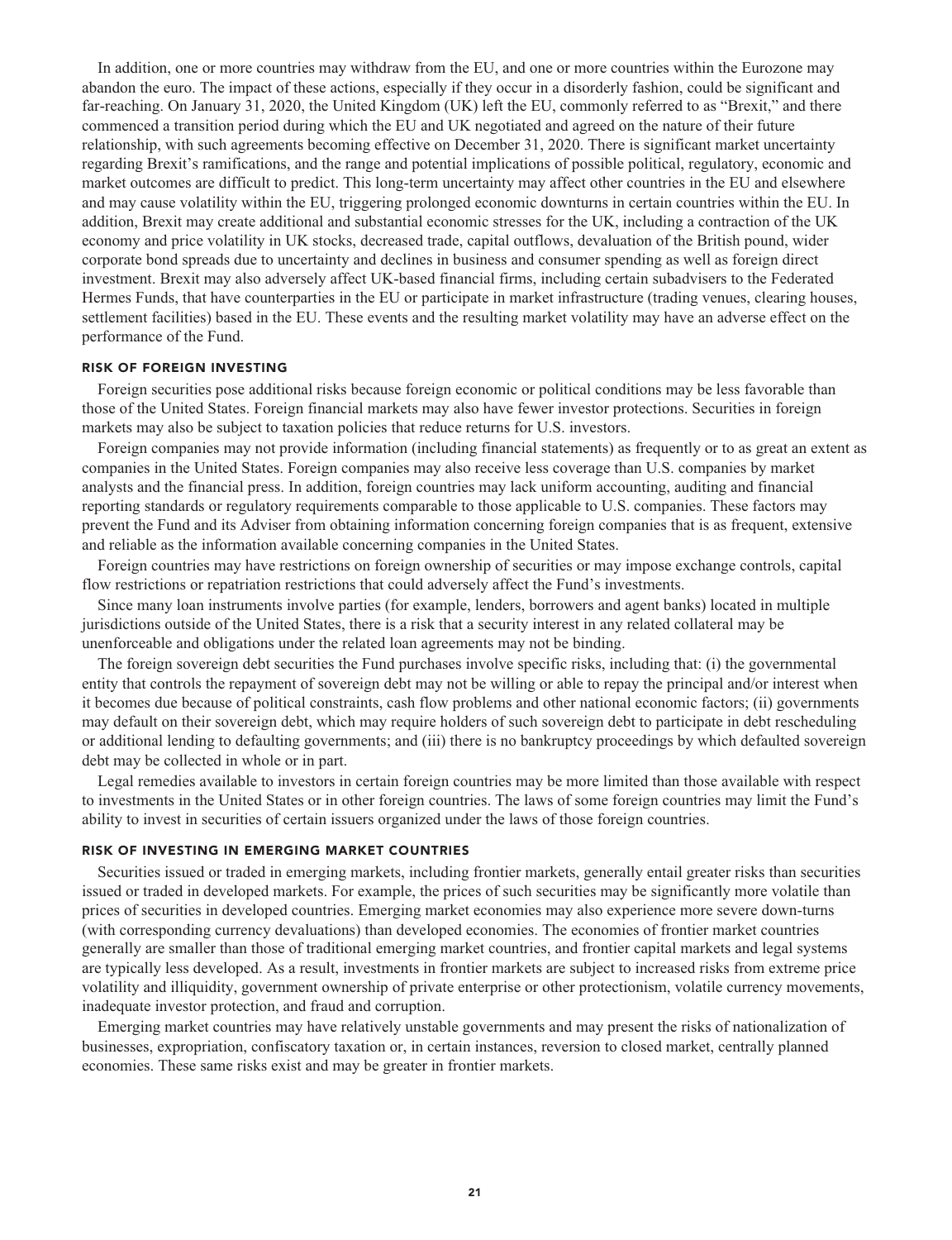#### **LIQUIDITY RISK**

**Trading opportunities are more limited for fixed-income securities that have not received any credit ratings, have received any credit ratings below investment grade or are not widely held. These features may make it more difficult to sell or buy a security at a favorable price or time. Consequently, the Fund may have to accept a lower price to sell a security, sell other securities to raise cash or give up an investment opportunity, any of which could have a negative effect on the Fund's performance. Infrequent trading of securities may also lead to an increase in their price volatility. Noninvestment-grade securities generally have less liquidity than investment-grade securities.**

**Loan instruments may not be readily marketable and may be subject to restrictions on resale. In some cases, negotiations involved in disposing of loans may require weeks to complete. Thus, transactions in loan instruments may take longer than seven days to settle. This could pose a liquidity risk to the Fund and, if the Fund's exposure to such investments is substantial, could impair the Fund's ability to meet shareholder redemptions in a timely manner. Additionally, collateral on loan instruments may consist of assets that may not be readily liquidated, and there is no assurance that the liquidation of such assets will satisfy a borrower's obligations under the instrument.**

**Liquidity risk also refers to the possibility that the Fund may not be able to sell a security or close out a derivative contract when it wants to. If this happens, the Fund will be required to continue to hold the security or keep the position open, and the Fund could incur losses. OTC derivative contracts generally carry greater liquidity risk than exchange-traded contracts. This risk may be increased in times of financial stress, if the trading market for OTC derivative contracts becomes restricted.**

### **LEVERAGE RISK**

**Leverage risk is created when an investment, which includes, for example, an investment in a derivative contract, exposes the Fund to a level of risk that exceeds the amount invested. Changes in the value of such an investment magnify the Fund's risk of loss and potential for gain. Investments can have these same results if their returns are based on a multiple of a specified index, security or other benchmark.**

#### **TAX-EXEMPT SECURITIES RISK**

**The securities in which the Fund invests may include those issued by state or local governments, other political subdivisions or authorities, or directly or indirectly supported by taxes, assessments, tolls, fees or other revenue collected by or otherwise derived from or through such issuers. The amount of public information available about tax-exempt securities is generally less than for corporate equities or bonds. The secondary market for tax-exempt securities also tends to be less well-developed and less liquid than many other securities markets, which may limit the Fund's ability to sell its tax-exempt securities at attractive prices. Special factors, such as legislative changes, and state and local economic and business developments, may adversely affect the yield and/or value of the Fund's investments in tax-exempt securities. Other factors include the general conditions of the tax-exempt securities market, the size of the particular offering, the maturity of the obligation and the rating of the issue. Like other issuers, there is no guarantee that the issuers of such securities will have sufficient revenues to satisfy their obligations (such as, for example, the payment of interest or principal when due). Legal, economic, political or other developments may raise impairments (such as, for example, limitations under applicable law on the issuer's authority to raise taxes, prolonged budgetary processes, declining real estate values, increasing pension liabilities or declining tax revenues which may occur due to shifting demographics or other factors) to such issuer's budgetary flexibility, liquidity and ability to satisfy its obligations. Such impairments may cause a downgrade in the credit ratings of such an issuer, or the securities issued or supported by it, and may cause such an issuer to defer payment of certain obligations, reduce or eliminate appropriations and/or default on its obligations.**

**Tax-exempt issuers can and have defaulted on obligations, been downgraded or commenced insolvency proceedings. Financial difficulties of such issuers may continue or get worse. Like other issuers and securities, the likelihood that the credit risk associated with such issuers and such securities will increase is greater during times of economic stress and financial instability. As a result, in such situations, there would be heightened risk that there could be an interruption in payments to holders of tax-exempt securities in some cases. There also could be a reduction in the market value of the tax-exempt securities held by the Fund, which could adversely affect the Fund's net asset value or the distributions paid by the Fund.**

**To the extent that the Fund invests a larger portion of its assets in the tax-exempt securities of a particular state or U.S. territory or possession, there is greater risk that political, regulatory, economic or other developments within that state or U.S. territory or possession may impact on the Fund's investment performance.**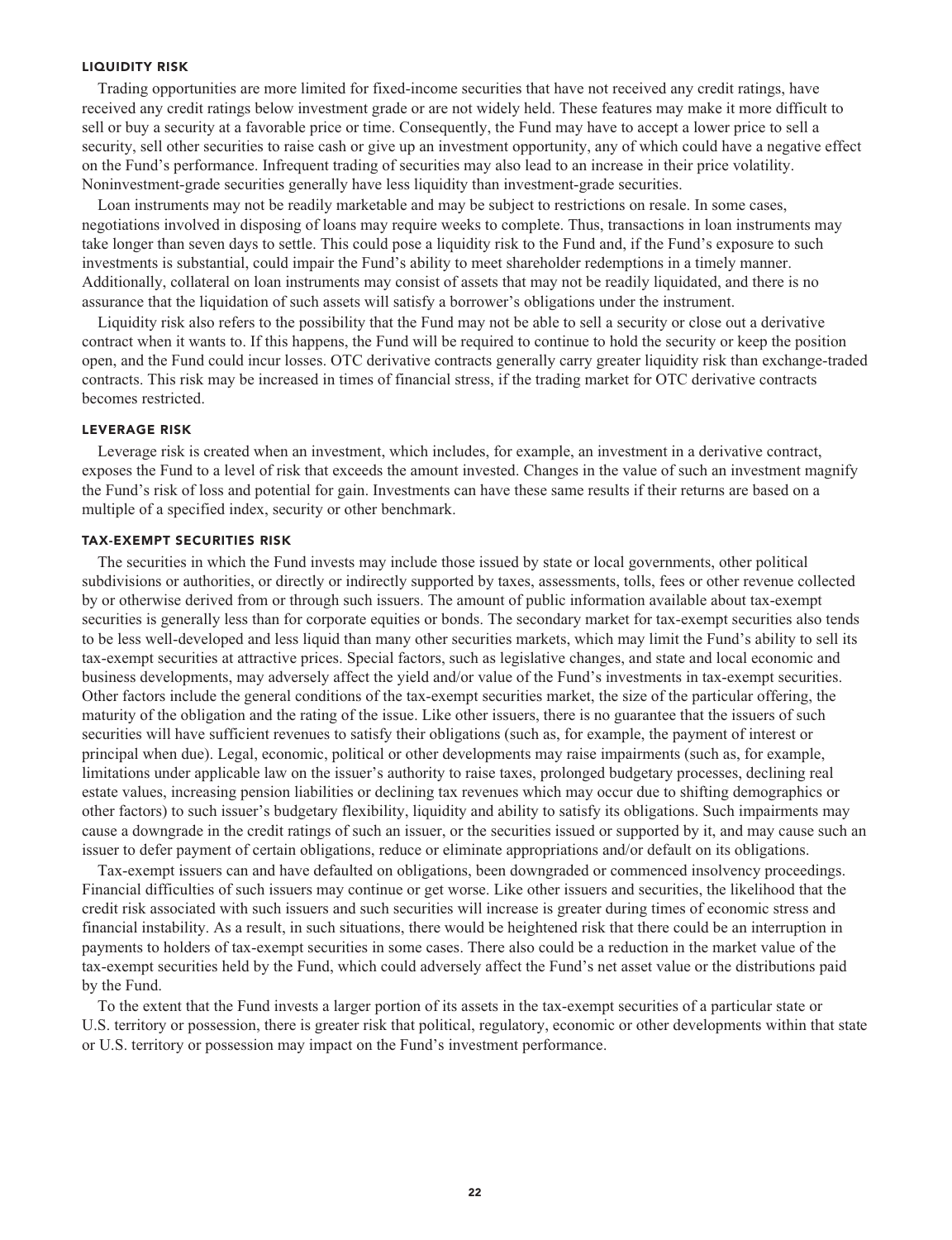## **ASSET-BACKED SECURITIES (ABS) RISK**

**The value of asset-backed securities (ABS) may be affected by certain factors such as interest rate risk, the availability of information concerning the pool of underlying assets and its structure, the creditworthiness of the servicing agent for the pool or the originator of the underlying assets and the ability of the servicing agent to service the underlying collateral. Under certain market conditions, ABS may be less liquid and may be difficult to value. Movements in interest rates (both increases and decreases) may quickly and significantly reduce the value of certain types of ABS. Unscheduled prepayments of ABS may result in a loss of income if the proceeds are invested in lower-yielding securities. Conversely, in a rising interest rate environment, a declining prepayment rate will extend the average life of many ABS, which increases the risk of depreciation due to future increases in market interest rates. ABS can also be subject to the risk of default on the underlying assets.**

## **MBS RISK**

**MBS have unique risks. A rise in interest rates may cause the value of MBS held by the Fund to decline. The mortgage loans underlying MBS generally are subject to a greater rate of principal prepayments in a declining interest rate environment and to a lesser rate of principal prepayments in an increasing interest rate environment. If the underlying mortgages are paid off sooner than expected, the Fund may have to reinvest this money in mortgage-backed or other securities that have lower yields. Hybrid ARMs also involve special risks. Like ARMs, hybrid ARMs have periodic and lifetime limitations on the increases that can be made to the interest rates that mortgagors pay. Therefore, if during a floating rate period, interest rates rise above the interest rate limits of the hybrid ARM, the Fund will not benefit from further increases in interest rates. See "Prepayment and Extension Risk" and "Interest Rate Risk." CMOs with complex or highly variable prepayment terms generally entail greater market, prepayment and liquidity risks than other MBS. For example, their prices are more volatile and their trading market may be more limited.**

**MBS are subject to the risk that payments made on a security will not be made when due. Payments on MBS are primarily derived from the interest and principal payments of the underlying mortgages. Some MBS also have guarantees or other structural features that provide additional support for interest and principal payments on the MBS if payments on the underlying mortgages are not made. MBS are subject to the risk that the underlying mortgage borrowers fail to make timely payments of interest and principal and that any guarantee or other structural feature, if present, is insufficient to enable the timely payment of interest and principal on the MBS. The structure of certain CMO interests held by the Fund may cause the Fund to be paid interest and/or principal on its investment only after holders of other interests in that particular CMO have received the full repayment of principal or interest on their investments. MBS are most commonly issued or guaranteed by GSEs, but also may be issued or guaranteed by private entities, which generally entail greater risk. Certain MBS issued by GSEs are not backed by or entitled to the full faith and credit of the U.S. government, but are, however, supported through federal subsidies, loans or other benefits. The Fund also may invest in certain MBS issued by GSEs that have no explicit financial support, and are supported only by the credit of the applicable GSEs (in addition to the underlying mortgages and related debt service payments). The U.S. government has provided financial support to Freddie Mac and Fannie Mae, but there is no assurance that it will support these or other GSEs in the future. Although certain MBS are guaranteed as to timely payment of interest and principal by a GSE, the market prices for such securities are not guaranteed and will fluctuate. See "Credit Risk."**

#### **RISKS OF INVESTING IN INFLATION-INDEXED SECURITIES**

**The value of inflation-indexed securities is subject to the effects of changes in market interest rates caused by factors other than inflation ("real interest rates"). If interest rates rise due to reasons other than inflation, the Fund's investment in these securities may not be protected to the extent that the increase is not reflected in the security's inflation measure. Generally, when real interest rates rise, the value of inflation-indexed securities will fall and the Fund's value may decline as a result of this exposure to these securities. The greatest risk occurs when interest rates rise and inflation declines.**

#### **RISK OF INVESTING IN DERIVATIVE CONTRACTS AND HYBRID INSTRUMENTS**

**The Fund's exposure to derivative contracts and hybrid instruments (either directly or through its investment in another investment company) involves risks different from, or possibly greater than, the risks associated with investing directly in securities and other traditional investments. First, changes in the value of the derivative contracts and hybrid instruments in which the Fund invests may not be correlated with changes in the value of the underlying Reference Instruments or, if they are correlated, may move in the opposite direction than originally anticipated. Second, while some strategies involving derivatives may reduce the risk of loss, they may also reduce potential gains or, in some cases, result in losses by offsetting favorable price movements in portfolio holdings. Third, there is a risk that derivative contracts and hybrid instruments may be erroneously priced or improperly valued and, as a result, the Fund may need to make increased cash payments to the counterparty. Fourth, exposure to derivative contracts and hybrid instruments may have tax consequences to the Fund and its shareholders. For example, derivative contracts and hybrid instruments may cause the Fund to realize**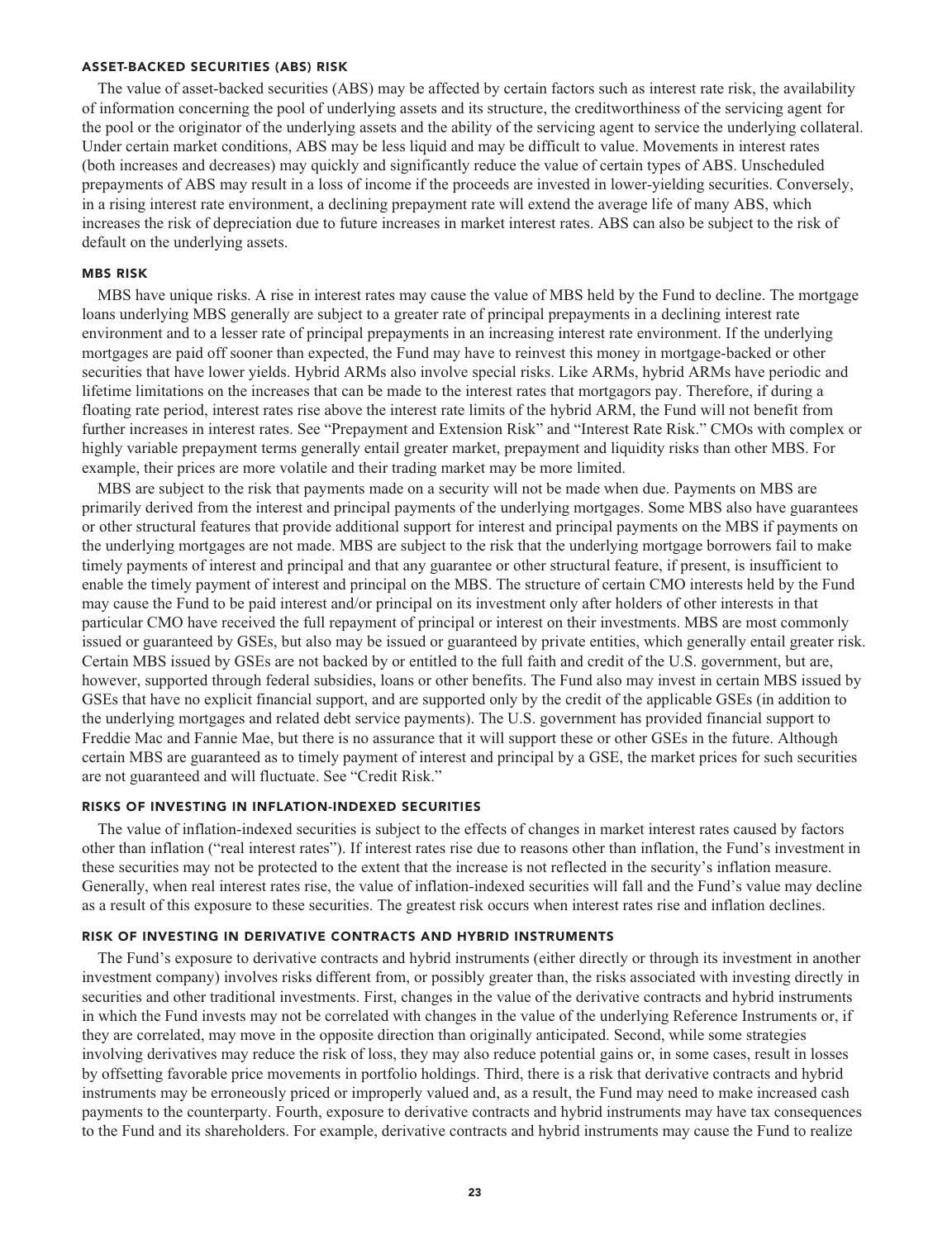**increased ordinary income or short-term capital gains (which are treated as ordinary income for Federal income tax purposes) and, as a result, may increase taxable distributions to shareholders. In addition, under certain circumstances certain derivative contracts and hybrid instruments may cause the Fund to: (a) incur an excise tax on a portion of the income related to those contracts and instruments; and/or (b) reclassify, as a return of capital, some or all of the distributions previously made to shareholders during the fiscal year as dividend income. Fifth, a common provision in OTC derivative contracts permits the counterparty to terminate any such contract between it and the Fund, if the value of the Fund's total net assets declines below a specified level over a given time period. Factors that may contribute to such a decline (which usually must be substantial) include significant shareholder redemptions and/or a marked decrease in the market value of the Fund's investments. Any such termination of the Fund's OTC derivative contracts may adversely affect the Fund (for example, by increasing losses and/or costs, and/or preventing the Fund from fully implementing its investment strategies). Sixth, the Fund may use a derivative contract to benefit from a decline in the value of a Reference Instrument. If the value of the Reference Instrument declines during the term of the contract, the Fund makes a profit on the difference (less any payments the Fund is required to pay under the terms of the contract). Any such strategy involves risk. There is no assurance that the Reference Instrument will decline in value during the term of the contract and make a profit for the Fund. The Reference Instrument may instead appreciate in value creating a loss for the Fund. Seventh, a default or failure by a CCP or an FCM (also sometimes called a "futures broker"), or the failure of a contract to be transferred from an Executing Dealer to the FCM for clearing, may expose the Fund to losses, increase its costs, or prevent the Fund from entering or exiting derivative positions, accessing margin, or fully implementing its investment strategies. The central clearing of a derivative and trading of a contract over a SEF could reduce the liquidity in, or increase costs of entering into or holding, any contracts. Finally, derivative contracts and hybrid instruments may also involve other risks described in this Prospectus, such as interest rate, credit, counterparty, stock market, currency, liquidity and leverage risks.**

## **EXCHANGE-TRADED FUNDS RISK**

**An investment in an ETF generally presents the same primary risks as an investment in a conventional fund (i.e., one that is not exchange-traded) that has the same investment objectives, strategies and policies. The price of an ETF can fluctuate up or down, and the Fund could lose money investing in an ETF if the prices of the securities owned by the ETF go down. In addition, ETFs may be subject to the following risks that do not apply to conventional funds: (i) the market price of an ETF's shares may trade above or below their net asset value; (ii) an active trading market for an ETF's shares may not develop or be maintained; or (iii) trading of an ETF's shares may be halted if the listing exchange's officials deem such action appropriate, the shares are delisted from the exchange or the activation of market-wide "circuit breakers" (which are tied to large decreases in stock prices) halts stock trading generally.**

#### **SECTOR RISK**

**Companies with similar characteristics may be grouped together in broad categories called sectors. Sector risk is the possibility that a certain sector may underperform other sectors or the market as a whole. As the Adviser allocates more of the Fund's portfolio holdings to a particular sector, the Fund's performance will be more susceptible to any economic, business or other developments which generally affect that sector.**

## **STOCK MARKET RISK**

**The value of equity securities in the Fund's portfolio will rise and fall over time. These fluctuations could be a sustained trend or a drastic movement. Historically, the equity market has moved in cycles, and the value of the Fund's securities may fluctuate from day to day. The Fund's portfolio will reflect changes in prices of individual portfolio stocks or general changes in stock valuations. Consequently, the Fund's Share price may decline. The Adviser attempts to manage market risk by limiting the amount the Fund invests in each company's equity securities. However, diversification will not protect the Fund against widespread or prolonged declines in the stock market.**

**Information publicly available about a company, whether from the company's financial statements or other disclosures or from third parties, or information available to some but not all market participants, can affect the price of a company's shares in the market. The price of a company's shares depends significantly on the information publicly available about the company. The reporting of poor results by a company, the restatement of a company's financial statements or corrections to other information regarding a company or its business may adversely affect the price of its shares, as would allegations of fraud or other misconduct by the company's management. The Fund may also be disadvantaged if some market participants have access to material information not readily available to other market participants, including the Fund.**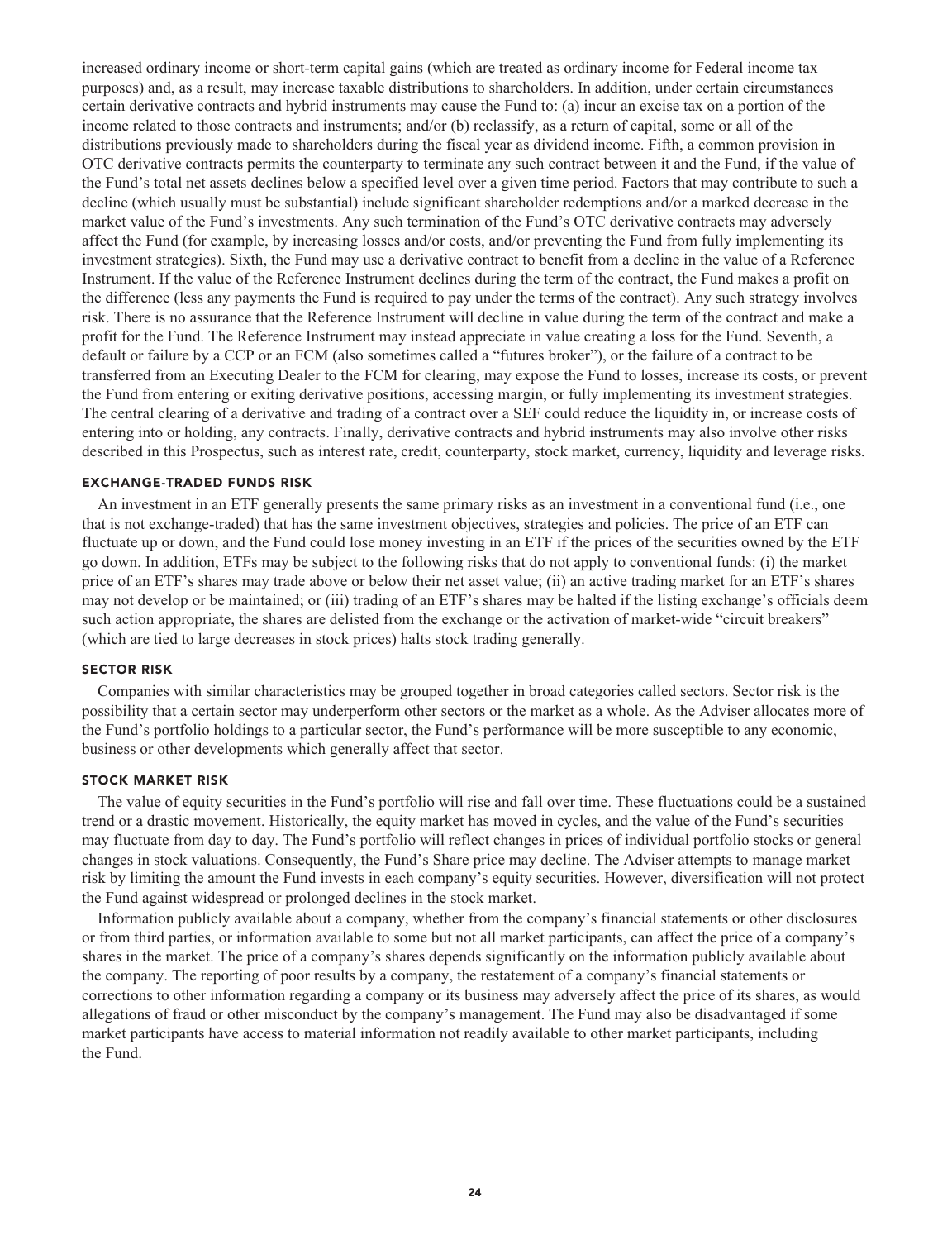#### **SMALL-CAP COMPANY RISK**

**The Fund may invest in small capitalization (or "small-cap") companies. Market capitalization is determined by multiplying the number of a company's outstanding shares by the current market price per share. Generally, the smaller the market capitalization of a company, the fewer the number of shares traded daily, the less liquid its stock and the more volatile its price. Companies with smaller market capitalizations also tend to have unproven track records, a limited product or service base and limited access to capital. Newer companies with unproven business strategies also tend to be smaller companies. The above factors increase risks and make these companies more likely to fail than companies with larger market capitalizations, and could increase the volatility of the Fund's portfolio and performance. Shareholders should expect that the value of the Fund's Shares will be more volatile than a fund that invests exclusively in mid-cap or large-cap companies.**

#### **RISK RELATED TO INVESTING FOR GROWTH**

**Due to their relatively high valuations, growth stocks are typically more volatile than value stocks. For instance, the price of a growth stock may experience a larger decline on a forecast of lower earnings, a negative fundamental development or an adverse market development. Further, growth stocks may not pay dividends or may pay lower dividends than value stocks. This means they depend more on price changes for returns and may be more adversely affected in a down market compared to value stocks that pay higher dividends.**

#### **RISK RELATED TO INVESTING FOR VALUE**

**Due to their relatively low valuations, value stocks are typically less volatile than growth stocks. For instance, the price of a value stock may experience a smaller increase on a forecast of higher earnings, a positive fundamental development or positive market development. Further, value stocks tend to have higher dividends than growth stocks. This means they depend less on price changes for returns and may lag behind growth stocks in an up market.**

#### **LIBOR RISK**

**Certain derivatives or debt securities, or other financial instruments in which the Fund may invest, as well as the Fund's committed, revolving line of credit agreement, utilize or may utilize in the future the London Interbank Offered Rate ("LIBOR'') as the reference or benchmark rate for interest rate calculations. LIBOR is a measure of the average interest rate at which major global banks can borrow from one another. It is quoted in multiple currencies and tenors using data reported by a panel of private-sector banks. Following allegations of rate manipulation in 2012 and concerns regarding its thin liquidity, the use of LIBOR came under increasing pressure, and in July 2017, the U.K. Financial Conduct Authority, which regulates LIBOR, announced that it will stop encouraging banks to provide the quotations needed to sustain LIBOR after 2021. This may cause LIBOR to cease to be published. LIBOR panel banks have agreed to submit quotations to LIBOR through the end of 2021. Before then, it is expected that market participants will transition to the use of different reference or benchmark rates. However, there is currently no definitive information regarding the future utilization of LIBOR or of any particular replacement rate. Regulators have suggested alternative reference rates, but global consensus is lacking and the process for amending existing contracts or instruments to transition away from LIBOR remains unclear.**

**While it is expected that market participants will amend financial instruments referencing LIBOR to include fallback provisions and other measures that contemplate the discontinuation of LIBOR or other similar market disruption events, neither the effect of the transition process nor the viability of such measures is known. While market participants have begun transitioning away from LIBOR, there are obstacles to converting certain longer term securities and transactions to a new benchmark or benchmarks. The effectiveness of multiple alternative reference rates as opposed to one primary reference rate has not been determined. The effectiveness of alternative reference rates used in new or existing financial instruments and products has also not yet been determined. As market participants transition away from LIBOR, LIBOR's usefulness may deteriorate, which could occur prior to the end of 2021. The transition process may lead to increased volatility and illiquidity in markets that currently rely on LIBOR to determine interest rates. LIBOR's deterioration may adversely affect the liquidity and/or market value of securities that use LIBOR as a benchmark interest rate, including securities and other financial instruments held by the Fund. Further, the utilization of an alternative reference rate, or the transition process to an alternative reference rate, may adversely affect the Fund's performance.**

#### **TECHNOLOGY RISK**

**The Adviser uses various technologies in managing the Fund, consistent with its investment objective(s) and strategy described in this Prospectus. For example, proprietary and third-party data and systems are utilized to support decision-making for the Fund. Data imprecision, software or other technology malfunctions, programming inaccuracies and similar circumstances may impair the performance of these systems, which may negatively affect Fund performance.**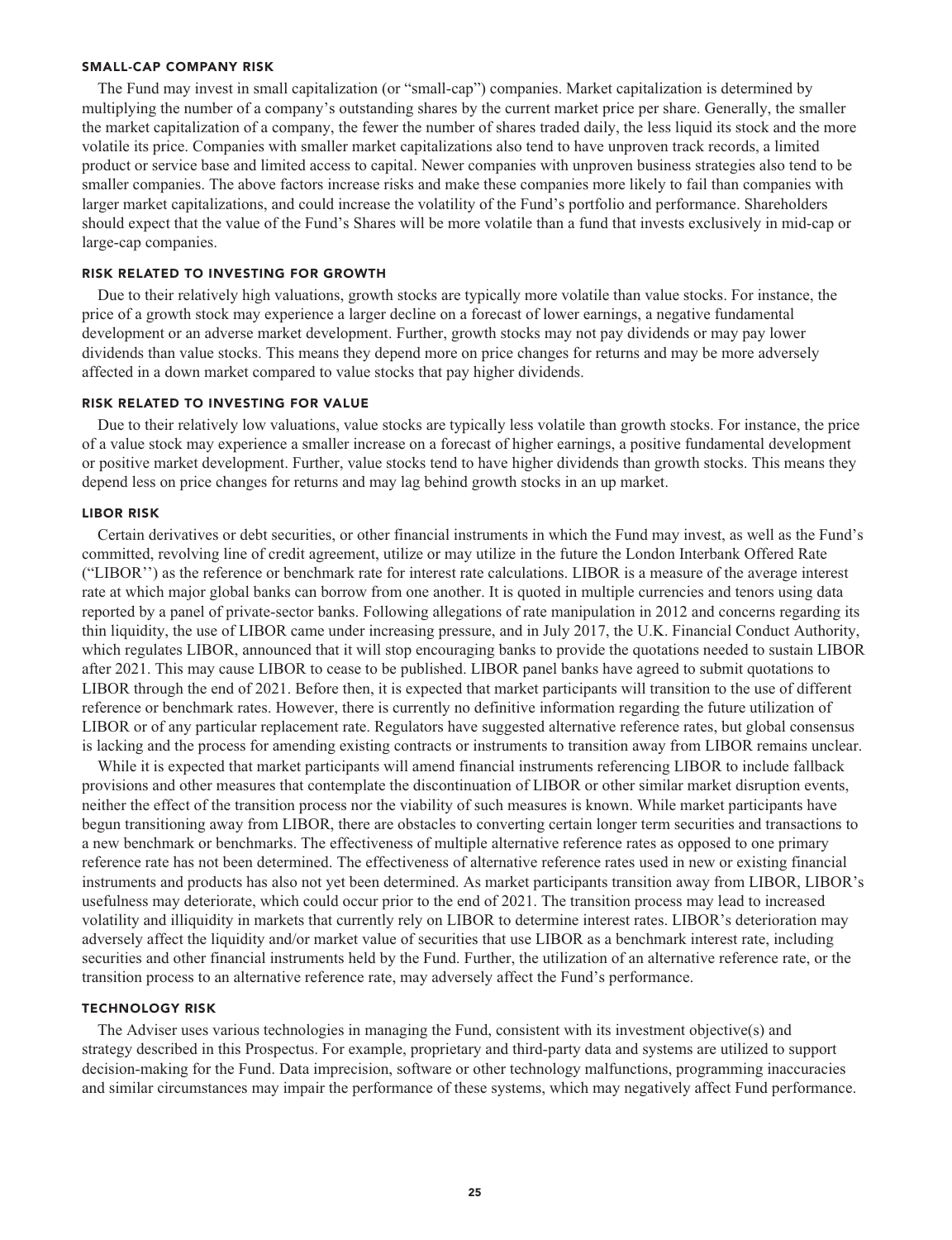## **What Do Shares Cost?**

## **CALCULATION OF NET ASSET VALUE**

**When the Fund receives your transaction request in proper form (as described in this Prospectus under the sections entitled "How to Purchase Shares" and "How to Redeem and Exchange Shares"), it is processed at the next calculated net asset value of a Share (NAV) plus any applicable front-end sales charge ("public offering price"). A Share's NAV is determined as of the end of regular trading on the New York Stock Exchange (NYSE) (normally 4:00 p.m. Eastern time), each day the NYSE is open. The Fund calculates the NAV of each class by valuing the assets allocated to the Share's class, subtracting the liabilities allocated to each class and dividing the balance by the number of Shares of the class outstanding. The NAV for each class of Shares may differ due to the level of expenses allocated to each class as well as a result of the variance between the amount of accrued investment income and capital gains or losses allocated to each class and the amount actually distributed to shareholders of each class. The Fund's current NAV and/or public offering price may be found at [FederatedInvestors.com,](https://www.federatedinvestors.com/home.do) via online news sources and in certain newspapers.**

**You can purchase, redeem or exchange Shares any day the NYSE is open.**

When the Fund holds securities that trade principally in foreign markets on days the NYSE is closed, the value of the **Fund's assets may change on days you cannot purchase or redeem Shares. This may also occur when the U.S. markets for fixed-income securities are open on a day the NYSE is closed.**

**In calculating its NAV, the Fund generally values investments as follows:**

- **■ Equity securities listed on an exchange or traded through a regulated market system are valued at their last reported sale price or official closing price in their principal exchange or market.**
- **■ Fixed-income securities are fair valued using price evaluations provided by a pricing service approved by the Board of Directors ("Board").**
- **■ Derivative contracts listed on exchanges are valued at their reported settlement or closing price, except that options are valued at the mean of closing bid and asked quotations.**
- **■ Over-the-counter (OTC) derivative contracts are fair valued using price evaluations provided by a pricing service approved by the Board.**

**If any price, quotation, price evaluation or other pricing source is not readily available when the NAV is calculated, if the Fund cannot obtain price evaluations from a pricing service or from more than one dealer for an investment within a reasonable period of time as set forth in the Fund's valuation policies and procedures, or if information furnished by a pricing service, in the opinion of the Valuation Committee, is deemed not representative of the fair value of such security, the Fund uses the fair value of the investment determined in accordance with the procedures generally described below. There can be no assurance that the Fund could obtain the fair value assigned to an investment if it sold the investment at approximately the time at which the Fund determines its NAV per share.**

**Shares of other mutual funds are valued based upon their reported NAVs. The prospectuses for these mutual funds explain the circumstances under which they will use fair value pricing and the effects of using fair value pricing.**

#### **FAIR VALUATION AND SIGNIFICANT EVENTS PROCEDURES**

**The Board has ultimate responsibility for determining the fair value of investments for which market quotations are not readily available. The Board has appointed a Valuation Committee comprised of officers of the Fund, the Adviser and certain of the Adviser's affiliated companies to assist in determining fair value and in overseeing the calculation of the NAV. The Board has also authorized the use of pricing services recommended by the Valuation Committee to provide fair value evaluations of the current value of certain investments for purposes of calculating the NAV. In the event that market quotations and price evaluations are not available for an investment, the Valuation Committee determines the fair value of the investment in accordance with procedures adopted by the Board. The Board periodically reviews and approves the fair valuations made by the Valuation Committee and any changes made to the procedures. The Fund's SAI discusses the methods used by pricing services and the Valuation Committee to assist the Board in valuing investments.**

**Using fair value to price investments may result in a value that is different from an investment's most recent closing price and from the prices used by other mutual funds to calculate their NAVs. The application of the fair value procedures to an investment represent a good faith determination of such investment's fair value. There can be no assurance that the Fund could obtain the fair value assigned to an investment if it sold the investment at approximately the time at which the Fund determines its NAV per share, and the actual value could be materially different.**

**The Board also has adopted procedures requiring an investment to be priced at its fair value whenever the Adviser determines that a significant event affecting the value of the investment has occurred between the time as of which the price of the investment would otherwise be determined and the time as of which the NAV is computed. An event is considered significant if there is both an affirmative expectation that the investment's value will change in response to the event and a reasonable basis for quantifying the resulting change in value.**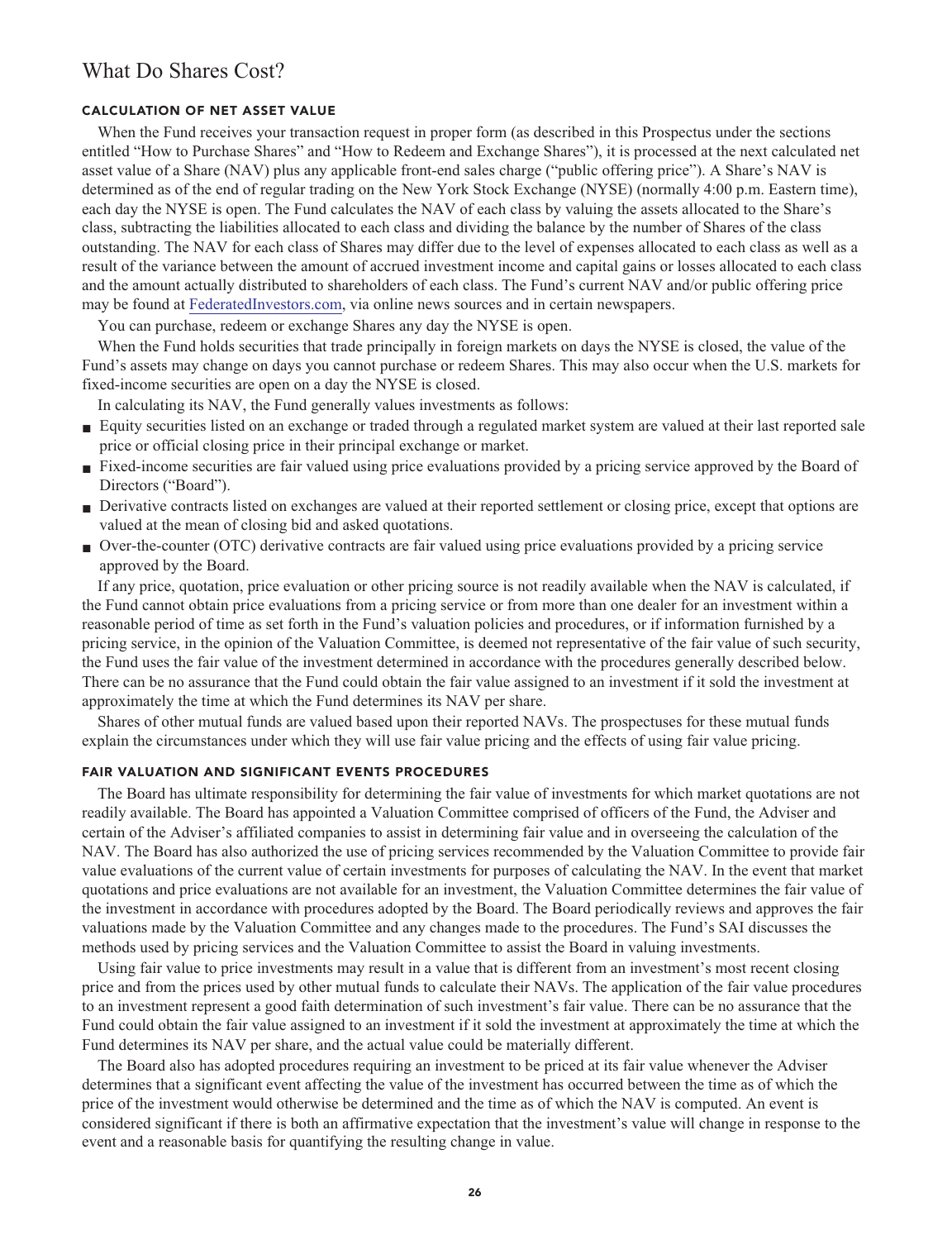**Examples of significant events that may occur after the close of the principal market on which a security is traded, or after the time of a price evaluation provided by a pricing service or a dealer, include:**

- **■ With respect to securities traded principally in foreign markets, significant trends in U.S. equity markets or in the trading of foreign securities index futures contracts;**
- **• Political or other developments affecting the economy or markets in which an issuer conducts its operations or its securities are traded; and**
- Announcements concerning matters such as acquisitions, recapitalizations or litigation developments or a natural **disaster affecting the issuer's operations or regulatory changes or market developments affecting the issuer's industry.**

**The Board has adopted procedures whereby the Valuation Committee uses a pricing service to provide factors to update the fair value of equity securities traded principally in foreign markets from the time of the close of their respective foreign stock exchanges to the pricing time of the Fund. For other significant events, the Fund may seek to obtain more current quotations or price evaluations from alternative pricing sources. If a reliable alternative pricing source is not available, the Valuation Committee will determine the fair value of the investment using another method approved by the Board. The Board has ultimate responsibility for any fair valuations made in response to a significant event.**

**The fair valuation of securities following a significant event can serve to reduce arbitrage opportunities for short-term traders to profit at the expense of long-term investors in the Fund. For example, such arbitrage opportunities may exist when the market on which portfolio securities are traded closes before the Fund calculates its NAV, which is typically the case with Asian and European markets. However, there is no assurance that these significant event procedures will prevent dilution of the NAV by short-term traders. See "Account and Share Information – Frequent Trading Policies" for other procedures the Fund employs to deter such short-term trading.**

#### **SALES CHARGE INFORMATION**

**The following table summarizes the minimum investment amount and the maximum sales charge, if any, that you will pay on an investment in the Fund. Keep in mind that financial intermediaries may charge you fees for their services in connection with your Share transactions.**

|                       | <b>Minimum</b>                                           | <b>Maximum Sales Charges</b>           |                                                            |  |
|-----------------------|----------------------------------------------------------|----------------------------------------|------------------------------------------------------------|--|
| <b>Shares Offered</b> | Initial/Subsequent<br>Investment<br>Amounts <sup>1</sup> | Front-End<br>Sales Charge <sup>2</sup> | Contingent<br><b>Deferred</b><br>Sales Charge <sup>3</sup> |  |
| А                     | \$1,500/\$100                                            | 4.50%                                  | 0.00%                                                      |  |
| В                     | \$1,500/\$100                                            | None                                   | 5.50%                                                      |  |
| С                     | \$1,500/\$100                                            | None                                   | 1.00%                                                      |  |
| F                     | \$1,500/\$100                                            | 1.00%                                  | 1.00%                                                      |  |

**1 The minimum initial and subsequent investment amounts for Individual Retirement Accounts (IRAs) are generally \$250 and \$100, respectively. There is no minimum initial or subsequent investment amount required for employer-sponsored retirement plans; however, such accounts remain subject to the Fund's policy on "Accounts with Low Balances" as discussed later in this Prospectus. Please see "By Systematic Investment Program" for applicable minimum investment. Financial intermediaries may impose higher or lower minimum investment requirements on their customers than those imposed by the Fund.**

 **To maximize your return and minimize the sales charges and marketing fees, purchases of the B class are generally limited to \$100,000 and purchases of the C class are generally limited to \$1,000,000. Purchases equal to or in excess of these limits may be made in the A class. If your Shares are held on the books of the Fund in the name of a financial intermediary, you may be subject to rules of your financial intermediary that differ from those of the Fund. See "Purchase Restrictions on B Class and C Class" below. After the B class has been held for eight years from the date of purchase, they will automatically convert to the A class. This conversion is a non-taxable event.**

 **After C Shares have been held for eight years from the date of purchase, they will automatically convert to A Shares on the next monthly conversion processing date, provided that certain conditions are satisfied. See "How is the Fund Sold?" This conversion is a non-taxable event.**

**2 Front-End Sales Charge is expressed as a percentage of public offering price. See "Sales Charge When You Purchase."**

**3 See "Sales Charge When You Redeem."**

**As shown in the table above, each class of Shares has a different sales charge structure. In addition, the ongoing annual operating expenses ("expense ratios"), as well as the compensation payable to financial intermediaries, also vary among the classes. Before you decide which class to purchase, you should review the different charges and expenses of each class carefully, in light of your personal circumstances, and consult with your financial intermediary.**

**Among the important factors to consider are the amount you plan to invest and the length of time you expect to hold your investment (for example, whether the investment is in connection with a long-term retirement program). You should also consider, for example, that it may be possible to reduce or eliminate, the front-end sales charges imposed on purchases of the A class and F class. Among other ways, the A class and F class have a series of "breakpoints," which means that the front-end sales charges decrease (and can be eliminated entirely) as the amount invested increases. (The**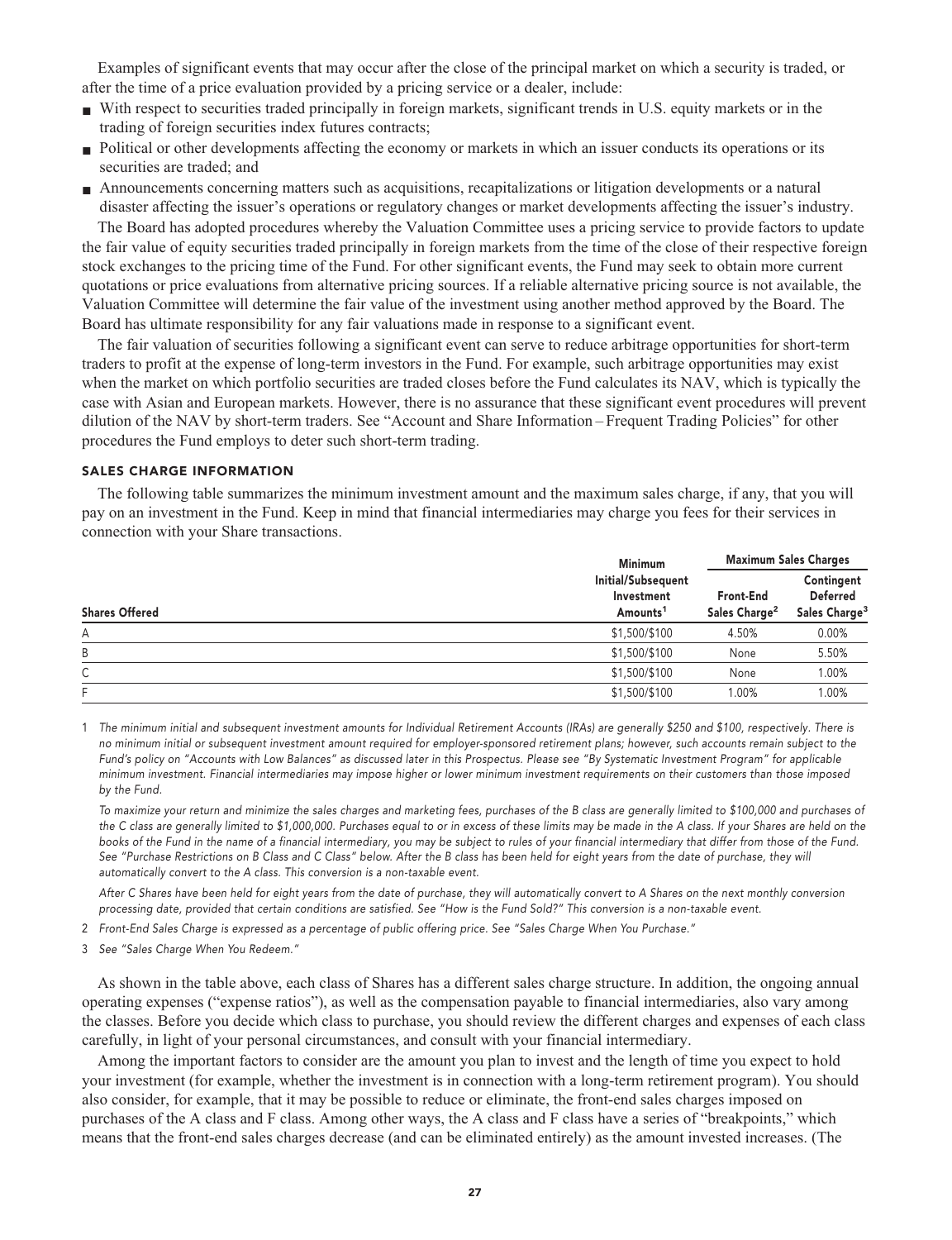**breakpoint schedule is set out below, along with detailed information on ways to reduce, or eliminate, front-end sales charges.) On the other hand, the B class does not have front-end sales charges, but the deferred sales charges imposed on redemptions of the B class do not vary at all in relation to the amounts invested. Rather, these charges decrease with the passage of time (ultimately going to zero after Shares have been held for six full years). Finally, the C class does not have front-end sales charges, but do impose a contingent deferred sales charge only if redeemed within one year after purchase; however, the asset-based 12b-1 fees charged to the C class are greater than those charged to the A class and F class and comparable to those charged to the B class.**

**You should also consider that the expense ratio for the A class will be lower than that for the B class or C class. Thus, the fact that no front-end charges are ever imposed on purchases of the B class and C class does not always make them preferable to the A class.**

#### **SALES CHARGE WHEN YOU PURCHASE**

**The following tables list the sales charges which will be applied to your Share purchase, subject to the breakpoint discounts indicated in the tables and described below.**

| Purchase Amount                     | Sales Charge<br>as a Percentage<br>of Public<br>Offering Price | Sales Charge<br>as a Percentage<br>of NAV |
|-------------------------------------|----------------------------------------------------------------|-------------------------------------------|
| Less than \$100,000                 | 4.50%                                                          | 4.71%                                     |
| \$100,000 but less than \$250,000   | 3.75%                                                          | 3.90%                                     |
| \$250,000 but less than \$500,000   | 2.50%                                                          | 2.56%                                     |
| \$500,000 but less than \$1 million | 2.00%                                                          | 2.04%                                     |
| \$1 million or greater <sup>1</sup> | 0.00%                                                          | 0.00%                                     |

**1 A contingent deferred sales charge (CDSC) of 0.75% of the redemption amount applies to Shares originally purchased in an amount of \$1 million or more and redeemed up to 24 months after purchase under certain investment programs where a financial intermediary received an advance payment on the transaction. CDSC exceptions may apply. See "Sales Charge When You Redeem."**

| F:                     |                 |                 |
|------------------------|-----------------|-----------------|
|                        | Sales Charge    |                 |
|                        | as a Percentage | Sales Charge    |
|                        | of Public       | as a Percentage |
| Purchase Amount        | Offering Price  | of NAV          |
| Less than \$1 million  | 1.00%           | 1.01%           |
| \$1 million or greater | 0.00%           | 0.00%           |

## **REDUCING THE SALES CHARGE WITH BREAKPOINT DISCOUNTS**

**Your investment may qualify for a reduction or elimination of the sales charge, also known as a breakpoint discount. The breakpoint discounts offered by the Fund are indicated in the tables above.**

**You or your financial intermediary must notify the Fund's Transfer Agent of eligibility for any applicable breakpoint discount at the time of purchase.**

**In order to receive the applicable breakpoint discount, it may be necessary at the time of purchase for you to inform your financial intermediary or the Transfer Agent of the existence of other accounts in which there are holdings eligible to be aggregated to meet a sales charge breakpoint ("Qualifying Accounts"). Qualifying Accounts mean those share accounts in the Federated Hermes funds held directly or through a financial intermediary or through a single-participant retirement account by you, your spouse, your parents (if you are under age 21) and/or your children under age 21, which can be linked using tax identification numbers (TINs), social security numbers (SSNs) or broker identification numbers (BINs). Accounts held through 401(k) plans and similar multi-participant retirement plans, or through "Section 529" college savings plans or those accounts which cannot be linked using TINs, SSNs or BINs, are not Qualifying Accounts.**

**In order to verify your eligibility for a breakpoint discount, you will be required to provide to your financial intermediary or the Transfer Agent certain information on your New Account Form and may be required to provide account statements regarding Qualifying Accounts. If you purchase through a financial intermediary, you may be asked to provide additional information and records as required by the financial intermediary. Failure to provide proper notification or verification of eligibility for a breakpoint discount may result in your not receiving a breakpoint discount to**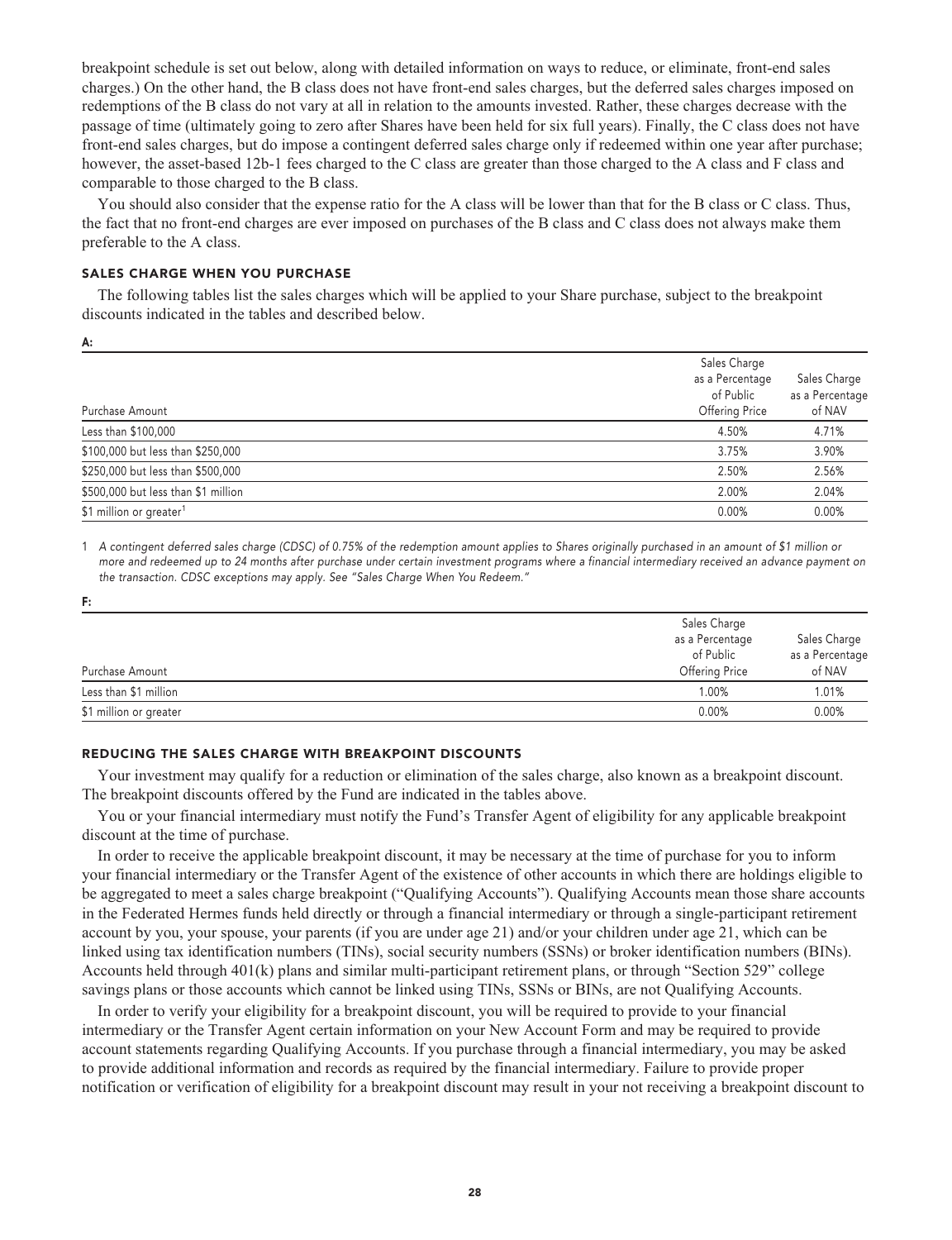**which you are otherwise entitled. Breakpoint discounts apply only to your current purchase and do not apply retroactively to previous purchases. The sales charges applicable to the Shares offered in this Prospectus, and the breakpoint discounts offered with respect to such Shares, are described in full in this Prospectus. Because the Prospectus is available on [FederatedInvestors.com](https://www.federatedinvestors.com/home.do) free of charge, Federated Hermes does not disclose this information separately on the website.**

**Contingent upon notification to the Transfer Agent, the sales charge at purchase of the A class and F class only, may be reduced or eliminated by:**

## **Larger Purchases**

■ Purchasing A class or F class Shares in greater quantities to reduce the applicable sales charge;

## **Concurrent and Accumulated Purchases**

**■ Excluding any Federated Hermes fund A class without a sales charge ("no-load A class"), combining concurrent purchases of and/or current investments in the A class, B class, C class, F class and R class of any Federated Hermes fund made or held by Qualifying Accounts; the purchase amount used in determining the sales charge on your additional Share purchase will be calculated by multiplying the respective maximum public offering price times the number of the A class, B class, C class, F class and R class shares of any Federated Hermes fund currently held in Qualifying Accounts and adding the dollar amount of your current purchase; or**

## **Letter of Intent**

**■ Signing a letter of intent to purchase a qualifying amount of A class or F class Shares within 13 months. (Call your financial intermediary or the Fund for more information.) The Fund's custodian will hold Shares in escrow equal to the maximum applicable sales charge. If you complete the Letter of Intent, the Custodian will release the Shares in escrow to your account. If you do not fulfill the Letter of Intent, the Custodian will redeem the appropriate amount from the Shares held in escrow to pay the sales charges that were not applied to your purchases.**

## **PURCHASE RESTRICTIONS ON B CLASS AND C CLASS**

**In order to maximize shareholder returns and minimize sales charges and marketing fees, an investor's purchases of the B class are generally limited to \$100,000 and an investor's purchases of the C class are generally limited to \$1,000,000 (except for employer-sponsored retirement plans held in omnibus accounts with respect to C Shares). In applying the limit, the dollar amount of the current purchase is added to the product obtained by multiplying the respective maximum public offering price times the number of the A class, B class, C class, F class and R class of any Federated Hermes fund currently held in linked Qualifying Accounts, as defined in the section entitled "Reducing the Sales Charge with Breakpoint Discounts." If the sum of these two amounts would equal or exceed the limit, then the current purchase order will not be processed. Instead, the Distributor will attempt to contact the investor or the investor's financial intermediary to offer the opportunity to convert the order to the A class. If your Shares are held on the books of the Fund in the name of a financial intermediary, you may be subject to rules of your financial intermediary that differ from those of the Fund.**

## **ELIMINATING THE SALES CHARGE**

**Your investment may qualify for a sales charge waiver. Sales charge waivers offered by the Fund are listed below. In order to receive a sales charge waiver, you must inform your financial intermediary or the Transfer Agent at the time of each purchase that your investment is eligible for a waiver. It is possible that your financial intermediary may not, in accordance with its policies, procedures and system limitations, be able to ensure your receipt of one or more of these waiver categories. In this situation, you would need to invest directly through the Fund's Transfer Agent. If you do not let your financial intermediary or the Transfer Agent know that your investment is eligible for a sales charge waiver at the time of purchase, you may not receive the waiver to which you may otherwise be entitled.**

## **Contingent upon notification to the Transfer Agent, the sales charge will be eliminated when you purchase or acquire Shares:**

- **within 120 days of redeeming Shares of an equal or greater amount (see "120 Day Reinstatement Program" below);**
- **■ through an eligible program offered by a Financial Intermediary that provides for the purchase of Shares without imposition of a sales charge (for example, a wrap account, self-directed brokerage account, retirement or other fee-based program offered by the Financial Intermediary);**
- with reinvested dividends or capital gains;
- **issued in connection with the merger, consolidation or acquisition of the assets of another fund. Further, the sales charge will be eliminated on purchases of Shares made by a shareholder that originally became a shareholder of a Federated Hermes Fund pursuant to the terms of an agreement and plan of reorganization which permits shareholders to acquire Shares at NAV, provided that such purchased Shares are held directly with the Fund's transfer agent. If the Shares are held through a financial intermediary, the sales charge waiver will not apply (A class only);**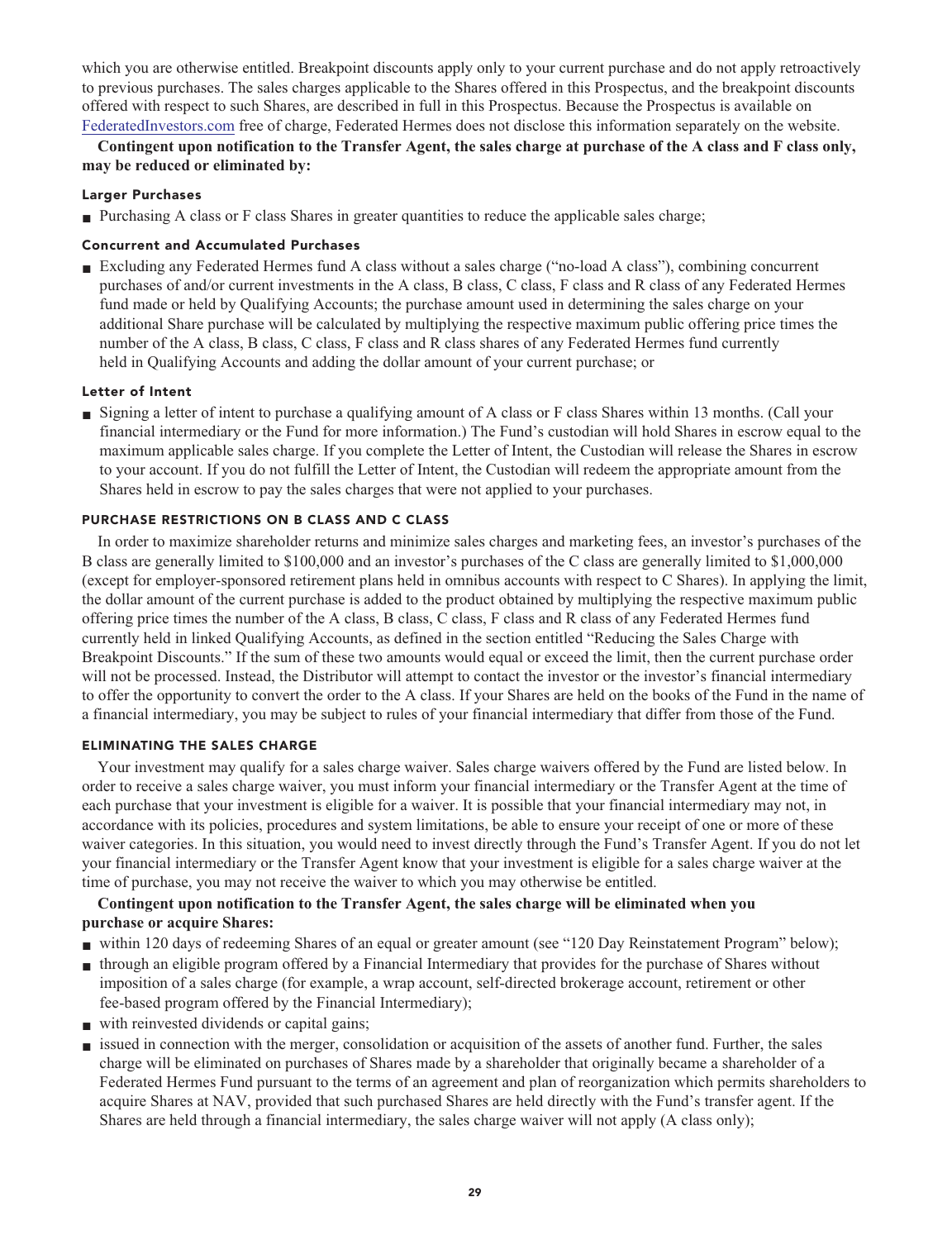- **■ as a Federated Life Member (Federated Hermes shareholders who originally were issued shares through the "Liberty Account," which was an account for the Liberty Family of Funds on February 28, 1987, or who invested through an affinity group prior to August 1, 1987, into the Liberty Account) (A class only);**
- **■ as a Director, employee or former employee of the Fund, the Adviser, the Distributor and their affiliates, an employee of any financial intermediary that sells Shares according to a sales agreement with the Distributor, an immediate family member of these individuals or a trust, pension or profit-sharing plan for these individuals; or**
- **■ pursuant to the exchange privilege.**

**The sales charge will not be eliminated if you purchase Shares of the Fund through an exchange of shares of any no-load A class unless your no-load A class shares were acquired through an exchange of shares on which the sales charge had previously been paid.**

## **120 DAY REINSTATEMENT PROGRAM**

**Within 120 days of redeeming Class A Shares, Class B Shares, Class C Shares and Class F Shares of the Fund, upon proper notification to the Fund's Transfer Agent, you may reinvest all or a portion of the redemption proceeds in Class A Shares of the Fund at net asset value, without the imposition of a sales charge or CDSC. Please note:**

- **■ The ownership of the account receiving the purchase is not required to be identical to that of the account in which the redemption was placed; however, the registration of the account receiving the purchase must include at least one registered shareholder of the account from which the redemption occurred.**
- You will not be reimbursed for any fees originally incurred on the redemption (e.g., CDSC or redemption fees) by **subsequently participating in the 120 Day Reinstatement Program.**
- **■ The 120 Day Reinstatement Program does not supersede or override any restrictions placed on an account due to frequent trading and/or client contractual issues.**

**Additional operational restrictions may apply, please contact a Client Service Representative at 1-800-341-7400 for more information.**

## **SALES CHARGE WHEN YOU REDEEM**

**Your redemption proceeds may be reduced by a sales charge, commonly referred to as a contingent deferred sales charge (CDSC). Shares otherwise subject to a CDSC will not be charged a CDSC at the time of an exchange; however, the CDSC will continue to be measured from the date of your original purchase. The CDSC schedule applicable to your original purchase will continue to apply to the shares you receive in an exchange.**

**To keep the sales charge as low as possible, the Fund redeems your Shares in this order:**

- **Shares that are not subject to a CDSC; and**
- **■ Shares held the longest. (To determine the number of years your Shares have been held, include the time you held shares of other Federated Hermes funds that have been exchanged for Shares of this Fund.)**

**The CDSC is then calculated using the Share price at the time of purchase or redemption, whichever is lower.**

| ٠ | × |
|---|---|

| pay a 0.75% CDSC on any such Shares redeemed within 24 months of the purchase.        |                 | . .         |
|---------------------------------------------------------------------------------------|-----------------|-------------|
| В:                                                                                    |                 |             |
| Shares Held Up To:                                                                    |                 | <b>CDSC</b> |
| 1 Year                                                                                |                 | 5.50%       |
| 2 Years                                                                               |                 | 4.75%       |
| 3 Years                                                                               |                 | 4.00%       |
| 4 Years                                                                               |                 | 3.00%       |
| 5 Years                                                                               |                 | 2.00%       |
| 6 Years                                                                               |                 | 1.00%       |
| 7 Years or More                                                                       |                 | 0.00%       |
| C:                                                                                    |                 |             |
| You will pay a 1.00% CDSC if you redeem Shares within 12 months of the purchase date. |                 |             |
| F:                                                                                    |                 |             |
| Purchase Amount                                                                       | Shares Held     | <b>CDSC</b> |
| Up to \$2 million                                                                     | 4 years or less | 1.00%       |
| \$2 million but less than \$5 million                                                 | 2 years or less | 0.50%       |
| \$5 million or more                                                                   | 1 year or less  | 0.25%       |

**If you make a purchase of the A class in the amount of \$1 million or more and your financial intermediary received an advance commission on the sale, you will**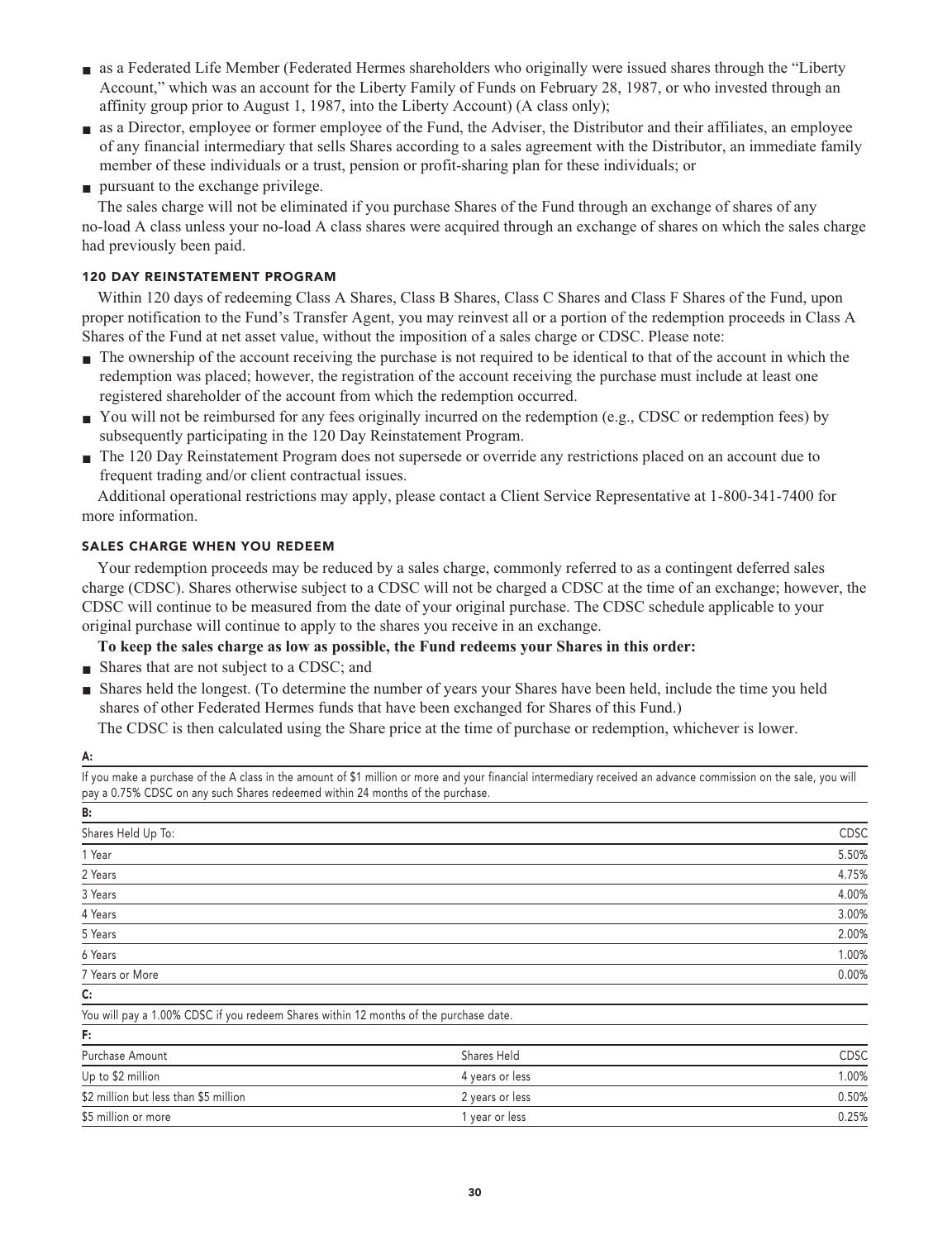**Your redemption may qualify for a waiver of the CDSC. The CDSC waivers offered by the Fund are listed below. In order to receive a waiver of the CDSC, you must inform your financial intermediary or the Transfer Agent at the time of each redemption that your investment is eligible for a waiver. It is possible that your financial intermediary may not, in accordance with its policies, procedures and system limitations, be able to ensure your receipt of one or more of these waiver categories. In this situation, you would need to invest directly through the Fund's Transfer Agent in order to take advantage of the waiver. If you do not let your financial intermediary or the Transfer Agent know that your redemption is eligible for a CDSC waiver at the time of redemption, you may not receive the waiver to which you may otherwise be entitled.**

## **Contingent upon notification to the Transfer Agent, you will not be charged a CDSC when redeeming Shares:**

- **■ following the death of the last surviving shareholder on the account or the post-purchase disability of all registered shareholders, as defined in Section 72(m)(7) of the Internal Revenue Code of 1986 (the beneficiary on an account with a Transfer on Death registration is deemed the last surviving shareholder on the account);**
- **due to the termination of a trust following the death of the trustor/grantor or beneficiary, provided that the trust document specifically states that the trust is terminated upon the death;**
- **■ representing minimum required distributions from an IRA or other retirement plan as required under the Internal Revenue Code;**
- **■ purchased by Directors, employees of the Fund, the Adviser, the Distributor and their affiliates, by employees of a financial intermediary that sells Shares according to a sales agreement with the Distributor, by the immediate family members of the above persons and by trusts, pension or profit-sharing plans for the above persons;**
- **■ purchased through an eligible program offered by a Financial Intermediary that provides for the purchase of Shares without imposition of a sales charge (for example, a wrap account, self-directed brokerage account, retirement or other fee-based program offered by the Financial Intermediary);**
- **■ purchased with reinvested dividends or capital gains;**
- **redeemed by the Fund when it closes an account for not meeting the minimum balance requirements;**
- **■ purchased pursuant to the exchange privilege, if the Shares were held for the applicable CDSC holding period (the holding period on the Shares purchased in the exchange will include the holding period of the Shares sold in the exchange);**

## **A Class Only**

**■ purchased in the amount of \$1 million or more and redeemed within 24 months of purchase if the Shares were originally purchased through an eligible program offered by a Financial Intermediary that provides for the purchase of Shares without imposition of a sales charge (for example, a wrap account, self-directed brokerage account, retirement or other fee-based program offered by the Financial Intermediary);**

## **B Class Only**

**■ which are qualifying redemptions of the B class under a Systematic Withdrawal Program; or**

## **F Class Only**

**■ representing a total or partial distribution from a qualified plan, which does not include account transfers, rollovers or redemptions for the purpose of reinvestment. For these purposes, qualified plan does not include an IRA, individual 401(k) or custodial account following retirement.**

## **ADDITIONAL INFORMATION ON THE AVAILABILITY OF CERTAIN WAIVERS AND DISCOUNTS**

**The availability of certain sales charge waivers and discounts will depend on whether you purchase your shares directly from the Fund or through a financial intermediary. Certain financial intermediaries may have different policies and procedures regarding the availability of front-end sales load waivers or CDSC waivers which are discussed in Appendix B to this Prospectus. The information contained in Appendix B is provided by these financial intermediaries. Please contact your financial intermediary to ensure that you have the most current information regarding the sales charge waivers and discounts available to you and that you understand the steps you must take to qualify for available waivers and discounts. In all instances, it is the shareholder's responsibility to notify the Fund or the shareholder's Financial Intermediary at the time of purchase of any relationship or other facts qualifying the investor for sales charge waivers or discounts. For waivers and discounts not available through a particular financial intermediary, shareholders will have to purchase Fund shares directly from the Fund or through another financial intermediary to receive these waivers or discounts.**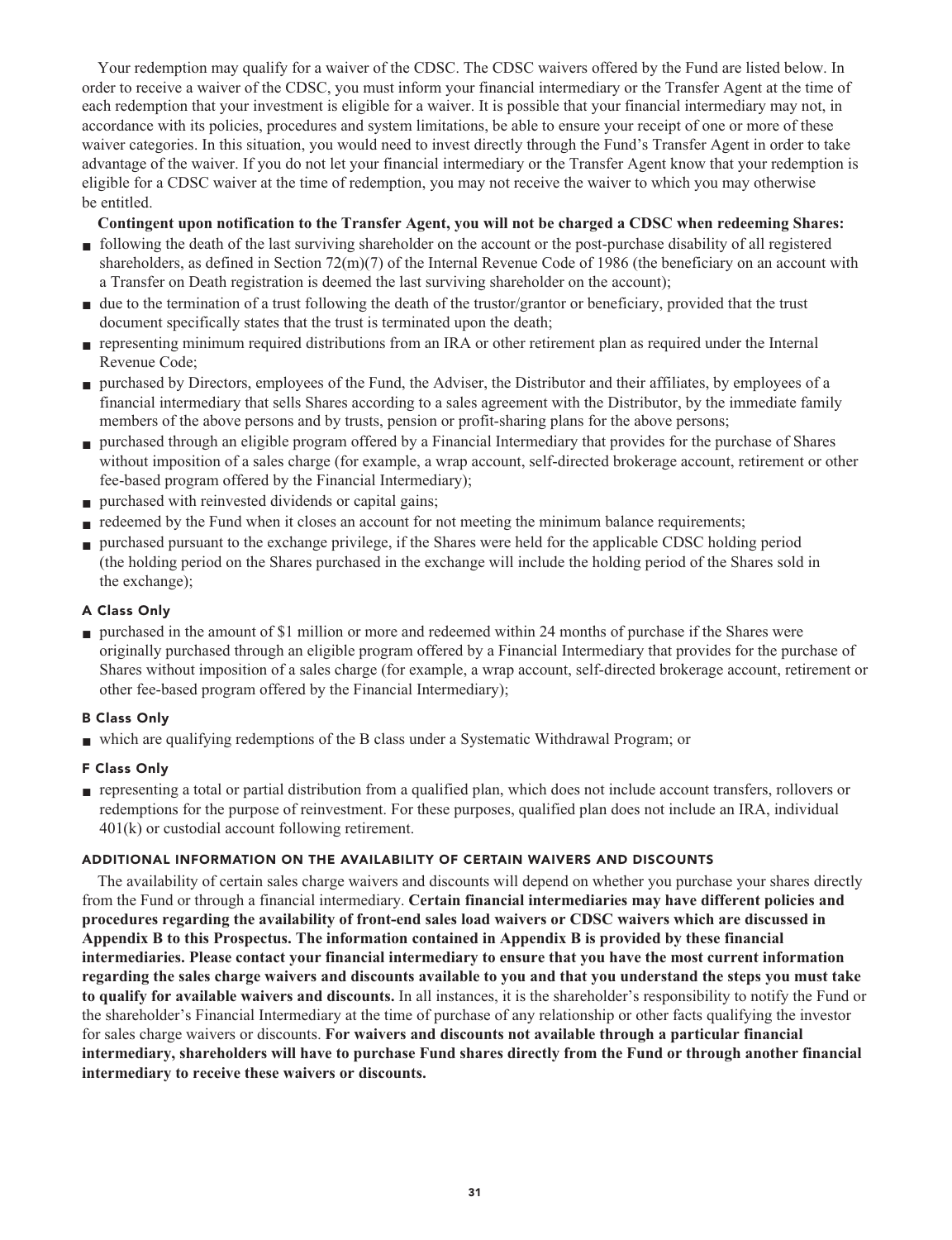### **COMMISSIONS ON CERTAIN SHARES**

**The Fund does not charge any front-end load, deferred sales charge or other asset-based fee for sales or distribution of Institutional or R6 Shares. However, if you purchase Institutional or R6 Shares through a broker acting solely as an agent on behalf of its customers, you may be required to pay a commission to the broker in an amount determined and separately disclosed to you by the broker.**

**Because the Fund is not a party to any such commission arrangement between you and your broker, any purchases and redemptions of Institutional or R6 Shares will be made at the applicable net asset value (before imposition of the sales commission). Any such commissions charged by a broker are not reflected in the fees and expenses listed in the "Risk/Return Summary: Fees and Expenses" section of the Fund's Prospectus and described above nor are they reflected in the "Performance: Bar Chart and Table," because they are not charged by the Fund.**

**Shares of the Fund are available in other share classes that have different fees and expenses.**

## **How is the Fund Sold?**

**. . securities All Share classes have different sales charges and other expenses which affect their performance Please note . that certain purchase restrictions may apply The Fund offers the following Share classes: Class A Shares (A), Class B Shares (B), Class C Shares (C), Class F Shares (F), Institutional Shares (IS) and Class R6 Shares (R6), each representing interests in a single portfolio of**

**. Under the Distributor's Contract with the Fund, the Distributor, Federated Securities Corp , offers Shares on a . . continuous, best-efforts basis The Distributor is a subsidiary of Federated Hermes, Inc ("Federated Hermes," formerly, . . Federated Investors, Inc )**

## **Class B Share Closure**

**. . dividends and capital gains) Reinvestment of dividends and capital gains will continue uninterrupted Class B Shares of . the Fund may be exchanged for Class B Shares of any other Federated Hermes fund Class B Shares are closed to new investments by new investors and existing shareholders (excluding reinvestment of**

**. the shareholder redeems such Class B Shares, subject to any applicable contingent deferred sales charge (CDSC) A shareholder owning the Fund's Class B Shares may continue to hold those shares until such shares automatically convert to Class A Shares under the Fund's existing conversion schedule as described in the Fund's prospectus, or until**

**. privileges and conversion features, will remain unchanged for Class B Shares All other Class B Share features, including but not limited to distribution (12b-1) and service fees, CDSC, accumulation**

## **A, B, C & F Classes**

**. financial intermediaries The Fund's Distributor markets the A, B, C and F classes to institutions or to individuals, directly or through**

## **IS Class**

**. The Fund's Distributor markets the IS class to Eligible Investors, as described below In connection with a request to . purchase the IS class, you should provide documentation sufficient to verify your status as an Eligible Investor As a . general matter, the IS class is not available for direct investment by natural persons**

**The following categories of Eligible Investors are not subject to any minimum initial investment amount for the purchase of the IS class (however, such accounts remain subject to the Fund's policy on "Accounts with Low Balances" as discussed later in this Prospectus):**

- **■ An investor participating in a no-load platform, network or other fee-based program offered by a financial intermediary, for example, a wrap-account or retirement platform where Federated Hermes has entered into an agreement with the intermediary;**
- **A** trustee/director, employee or former employee of the Fund, the Adviser, the Distributor and their affiliates; an **immediate family member of these individuals or a trust, pension or profit-sharing plan for these individuals;**
- **An employer-sponsored retirement plan;**
- **A** trust institution investing on behalf of its trust customers;
- **Additional sales to an investor (including a natural person)** who owned the IS class of the Fund as of **December 31, 2008;**
- **■ A Federated Hermes Fund;**
- **■ An investor (including a natural person) who acquired the IS class of a Federated Hermes fund pursuant to the terms of an agreement and plan of reorganization which permits the investor to acquire such shares; and**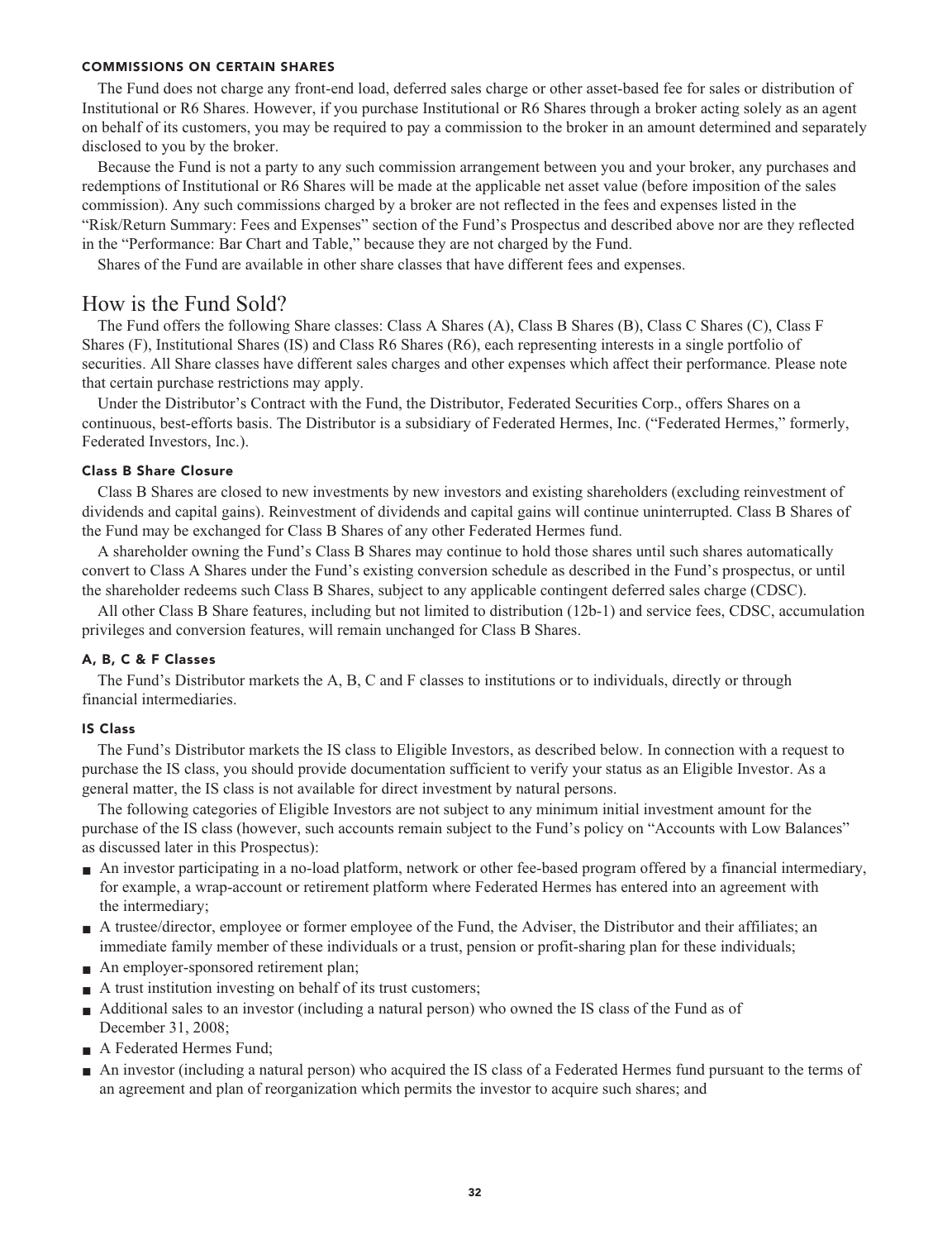**■ In connection with an acquisition of an investment management or advisory business, or related investment services, products or assets, by Federated Hermes or its investment advisory subsidiaries, an investor (including a natural person) who: (1) becomes a client of an investment advisory subsidiary of Federated Hermes; or (2) is a shareholder or interest holder of a pooled investment vehicle or product that becomes advised or subadvised by a Federated Hermes investment advisory subsidiary as a result of such an acquisition other than as a result of a fund reorganization transaction pursuant to an agreement and plan of reorganization.**

**The following categories of Eligible Investors are subject to applicable minimum initial investment amounts for the purchase of the IS class (see "How to Purchase Shares" below):**

- **■ An investor, other than a natural person, purchasing the IS class directly from the Fund; and**
- **■ In connection with an initial purchase of the IS class through an exchange, an investor (including a natural person) who owned the IS class of another Federated Hermes fund as of December 31, 2008.**

## **R6 Class**

**The Fund's Distributor markets the R6 class to Eligible Investors, as described below. The R6 Shares are sold at net asset value and are not subject to any minimum initial or subsequent investment amounts. In connection with a request to purchase the R6 class, you should provide documentation sufficient to verify your status as an Eligible Investor.**

**R6 Shares do not carry sales commissions or pay Rule 12b-1 fees, or make similar payments to financial intermediaries. As a general matter, the R6 class is not available for direct investment by natural persons. Individual shareholders who purchase R6 Shares through retirement platforms or other intermediaries will not be eligible to hold R6 Shares outside of their respective plan or intermediary platform.**

**Following are categories of Eligible Investors:**

- **■ An investor participating in a no-load platform, network or other fee-based program offered by a financial intermediary, for example, a wrap-account or retirement platform where Federated Hermes has entered into an agreement with the intermediary;**
- **■ A trustee/director, employee or former employee of the Fund, the Adviser, the Distributor and their affiliates; an immediate family member of these individuals or a trust, pension or profit-sharing plan for these individuals;**
- **■ An employer-sponsored retirement plan;**
- **A** trust institution investing on behalf of its trust customers;
- **■ An investor, other than a natural person, purchasing Shares directly from the Fund;**
- **■ A Federated Hermes Fund;**
- **■ An investor (including a natural person) who acquired the R6 class of a Federated Hermes fund pursuant to the terms of an agreement and plan of reorganization which permits the investor to acquire such shares; and**
- **■ In connection with an acquisition of an investment management or advisory business, or related investment services, products or assets, by Federated Hermes or its investment advisory subsidiaries, an investor (including a natural person) who: (1) becomes a client of an investment advisory subsidiary of Federated Hermes; or (2) is a shareholder or interest holder of a pooled investment vehicle or product that becomes advised or subadvised by a Federated Hermes investment advisory subsidiary as a result of such an acquisition other than as a result of a fund reorganization transaction pursuant to an agreement and plan of reorganization.**

## **Intra-Fund Share Conversion Program**

**A shareholder in the Fund's Shares may convert their Shares at net asset value to any other share class of the Fund if the shareholder meets the investment minimum and eligibility requirements for the share class into which the conversion is sought, as applicable. This share conversion program is not applicable to the Fund's Class B Shares. The share conversion program is not applicable to the Fund's Class A Shares, Class C Shares and Class F Shares subject to a contingent deferred sales charge, if applicable. For Class C Shares purchased through a financial intermediary after June 30, 2017, such shares may only be converted to another share class of the same Fund if: (i) the shares are no longer subject to a CDSC or the financial intermediary agrees to reimburse the Fund's Distributor the CDSC otherwise payable upon the sale of such shares; (ii) the shareholder meets the investment minimum and eligibility requirements for the share class into which the conversion is sought, as applicable; and (iii) (a) the conversion is made to facilitate the shareholder's participation in a self-directed brokerage (non-advice) account or a fee-based advisory program offered by the intermediary; or (b) the conversion is part of a multiple-client transaction through a particular financial intermediary as pre-approved by the Fund's Administrator. Such conversion of classes should not result in a realization event for tax purposes. Contact your financial intermediary or call 1-800-341-7400 to convert your Shares.**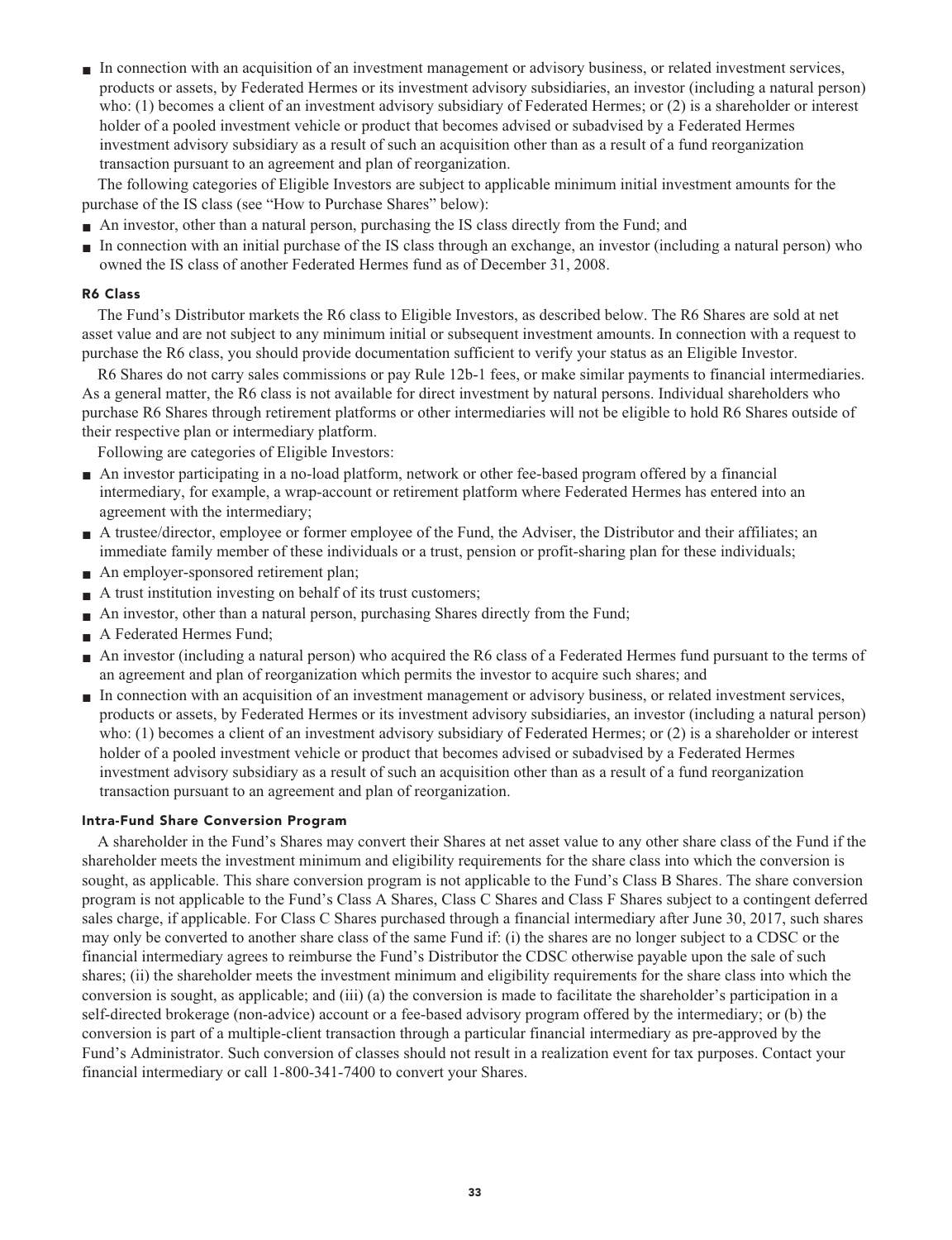## **Class B Share Automatic Conversion Feature**

**After Class B Shares have been held for eight years from the date of purchase, they will automatically convert into Class A Shares on the next monthly conversion processing date, provided that the Fund or financial intermediary has records confirming that the Class B Shares have been held for at least eight years and that the Class A Shares are available for purchase. For Class B Shares acquired in an exchange from another fund, the date of purchase will be based on the initial purchase of the Class B Shares of the prior fund. Certain financial intermediaries, record keepers and platforms do not track shareholder level share lot aging for certain types of accounts. These Class B Shares would not satisfy the conditions for the conversion. Contact your financial intermediary or call 1-800-341-7400 for more information.**

#### **Class C Share Automatic Conversion Feature**

**After Class C Shares have been held for eight years from the date of purchase, they will automatically convert into Class A Shares on the next monthly conversion processing date, provided that the Fund or financial intermediary has records confirming that the Class C Shares have been held for at least eight years and that the Class A Shares are available for purchase. For Class C Shares acquired in an exchange from another Federated Hermes fund, the date of purchase will be based on the initial purchase of the Class C Shares of the prior Federated Hermes fund. Certain financial intermediaries, record keepers and platforms do not track shareholder level share lot aging for certain types of accounts. These Class C Shares would not satisfy the conditions for the conversion. Contact your financial intermediary or call 1-800-341-7400 for more information.**

## **Payments to Financial Intermediaries**

**The Fund and its affiliated service providers may pay fees as described below to financial intermediaries (such as broker-dealers, banks, investment advisers or third-party administrators) whose customers are shareholders of the Fund.**

**The Fund's Class R6 Shares do not make any payments to financial intermediaries, either from Fund assets or from the investment adviser and its affiliates.**

## **FRONT-END SALES CHARGE REALLOWANCES**

**The Distributor receives a front-end sales charge on certain Share sales. The Distributor pays a portion of this charge to financial intermediaries that are eligible to receive it (the "Dealer Reallowance") and retains any remaining portion of the front-end sales charge.**

**When a financial intermediary's customer purchases Shares, the financial intermediary may receive a Dealer Reallowance as follows:**

**A:**

|                                     | Dealer Reallowance    |
|-------------------------------------|-----------------------|
|                                     | as a Percentage of    |
| Purchase Amount                     | Public Offering Price |
| Less than \$100,000                 | 4.00%                 |
| \$100,000 but less than \$250,000   | 3.25%                 |
| \$250,000 but less than \$500,000   | 2.25%                 |
| \$500,000 but less than \$1 million | 1.80%                 |
| \$1 million or greater              | 0.00%                 |
| F:                                  |                       |
| Less than \$1 million               | 1.00%                 |
| \$1 million or greater              | 0.00%                 |
|                                     |                       |

## **ADVANCE COMMISSIONS**

**When a financial intermediary's customer purchases Shares, the financial intermediary may receive an advance commission as follows:**

#### **A (for purchases over \$1 million):**

|                                 | Advance Commission    |
|---------------------------------|-----------------------|
|                                 | as a Percentage of    |
| Purchase Amount                 | Public Offering Price |
| First \$1 million - \$5 million | 0.75%                 |
| Next \$5 million - \$20 million | 0.50%                 |
| Over \$20 million               | 0.25%                 |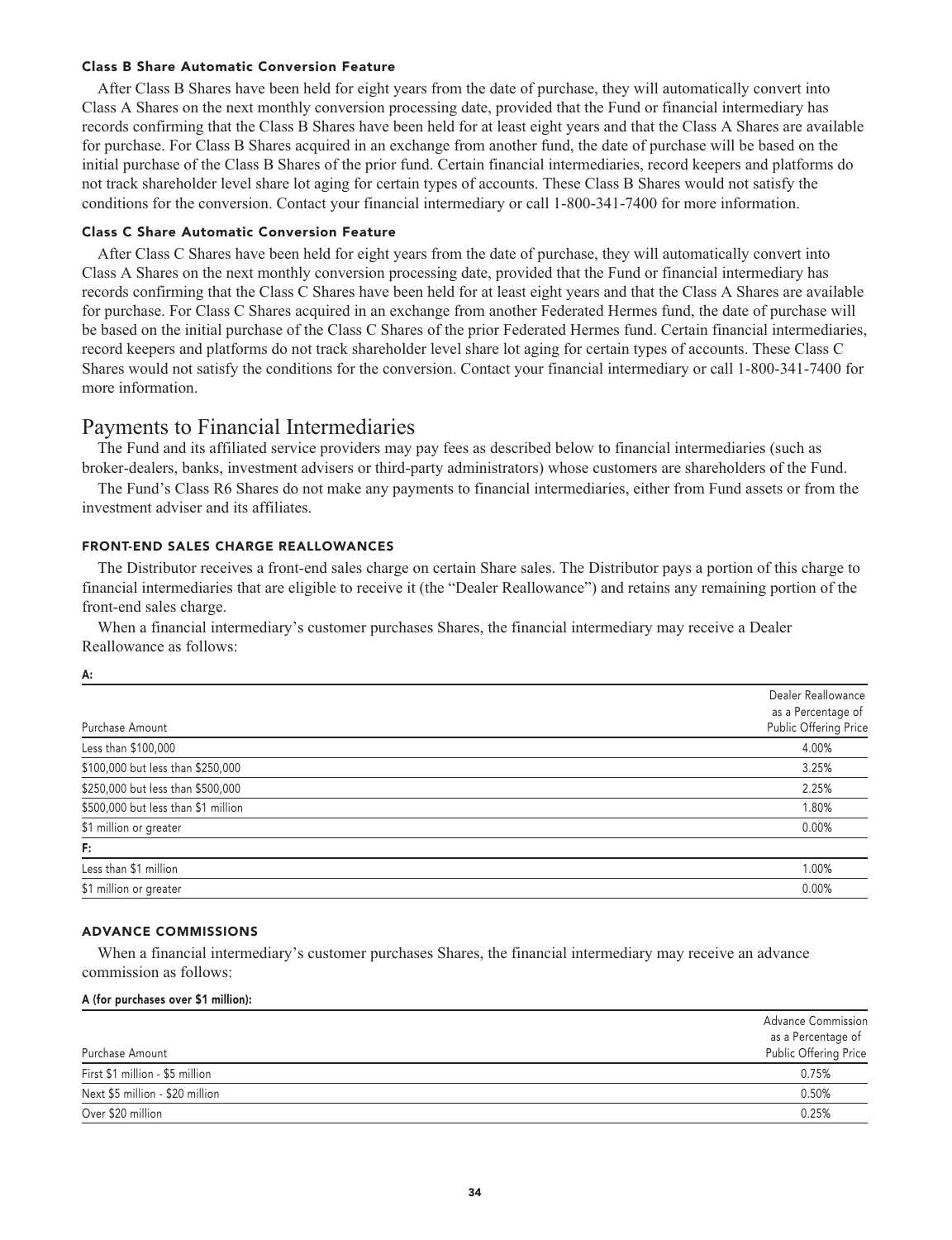**Advance commissions are calculated on a year-by-year basis based on amounts invested during that year. Accordingly, with respect to additional purchase amounts, the advance commission breakpoint resets annually to the first breakpoint on the anniversary of the first purchase.**

**The A class purchases under this program may be made by Letter of Intent or by combining concurrent purchases. The above advance commission will be paid only on those purchases that were not previously subject to a front-end sales charge or dealer advance commission. Certain retirement accounts may not be eligible for this program.**

|                                       | <b>Advance Commission</b><br>as a Percentage of<br>Public Offering Price |
|---------------------------------------|--------------------------------------------------------------------------|
| All Purchase Amounts                  | Up to 5.00%                                                              |
| C:                                    |                                                                          |
|                                       | <b>Advance Commission</b><br>as a Percentage of<br>Public Offering Price |
| All Purchase Amounts                  | 1.00%                                                                    |
| F:                                    |                                                                          |
| Purchase Amount                       | <b>Advance Commission</b><br>as a Percentage of<br>Public Offering Price |
| Less than \$2 million                 | 1.00%                                                                    |
| \$2 million but less than \$5 million | 0.50%                                                                    |
| \$5 million or greater                | 0.25%                                                                    |

#### **RULE 12b-1 FEES**

**B:**

#### **B, C & F Classes**

**The Board has adopted a Rule 12b-1 Plan, which allows payment of marketing fees of up to 0.75% (B class), 0.75% (C class), and 0.05% (F class) of average net assets to the Distributor for the sale, distribution, administration and customer servicing of the Fund's B, C and F classes. When the Distributor receives Rule 12b-1 fees, it may pay some or all of them to financial intermediaries whose customers purchase Shares. The Fund's F class has no present intention of paying, accruing or incurring any Rule 12b-1 Fees until such time as approved by the Fund's Board of Trustees. In addition, in connection with the sale of the B class and C class, Federated Hermes and its subsidiaries make advance commission payments to financial intermediaries and in return may receive Rule 12b-1 fees and contingent deferred sales loads from the B class and C class. Federated Hermes and its subsidiaries may benefit or sustain losses from such arrangements. Because these Shares pay marketing fees on an ongoing basis, your investment cost may be higher over time than other shares with different sales charges and marketing fees.**

### **SERVICE FEES**

#### **A, B, C & F Classes**

**A, B, C and F classes may pay Service Fees of up to 0.25% of average net assets to financial intermediaries or to Federated Shareholder Services Company (FSSC), a subsidiary of Federated Hermes, for providing services to shareholders and maintaining shareholder accounts. Intermediaries that receive Service Fees may include a company affiliated with management of Federated Hermes. If a financial intermediary receives Service Fees on an account, it is not eligible to also receive Account Administration Fees on that same account.**

#### **ACCOUNT ADMINISTRATION FEES**

## **A, B, C & F Classes**

**A, B, C and F classes may pay Account Administration Fees of up to 0.25% of average net assets to banks that are not registered as broker-dealers or investment advisers for providing administrative services to the Fund and its shareholders. If a financial intermediary receives Account Administration Fees on an account, it is not eligible to also receive Service Fees or Recordkeeping Fees on that same account.**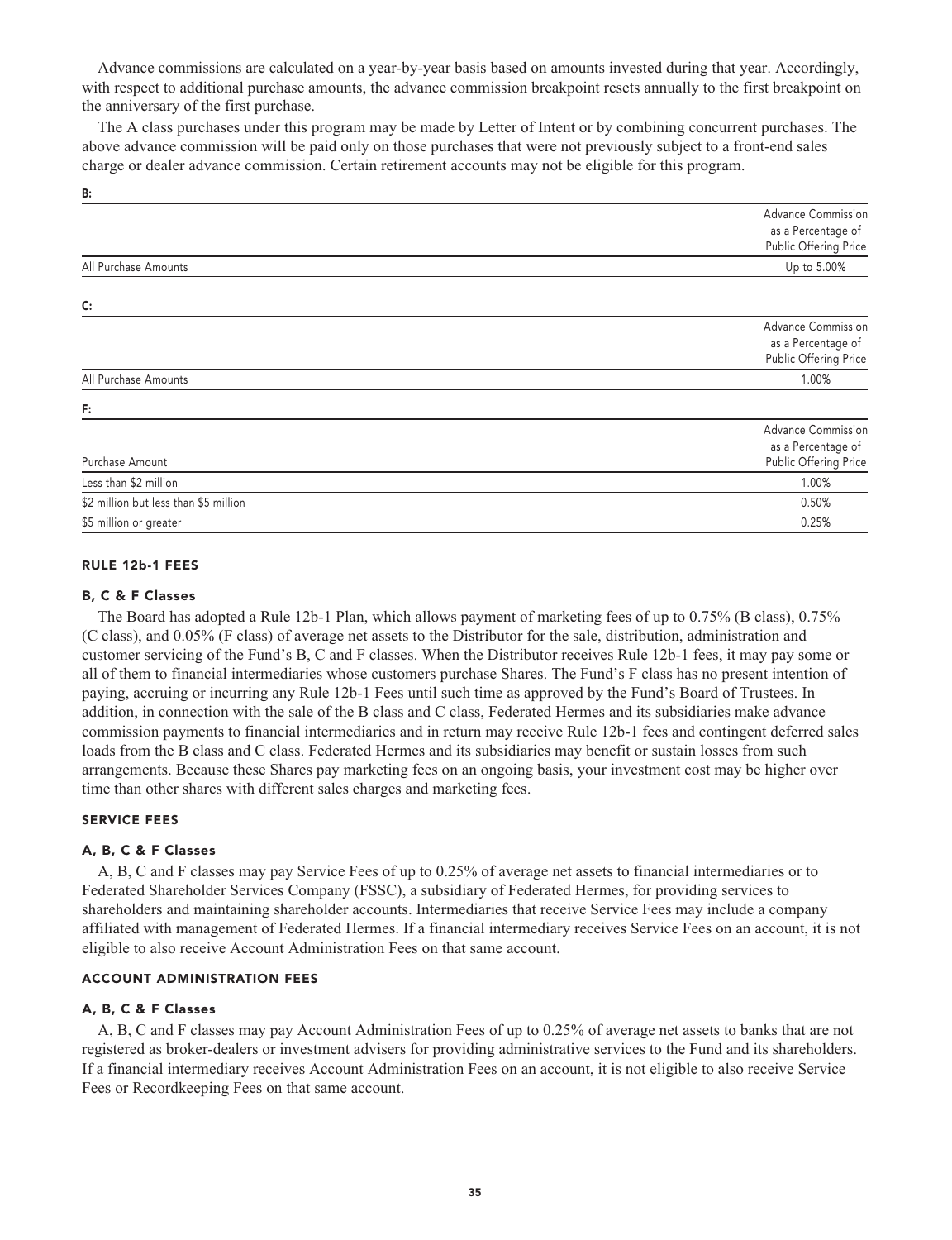#### **RECORDKEEPING FEES**

## **A, B, C, F & IS Classes**

**The Fund may pay Recordkeeping Fees on an average-net-assets basis or on a per-account-per-year basis to financial intermediaries for providing recordkeeping services to the Fund and its shareholders. If a financial intermediary receives Recordkeeping Fees on an account, it is not eligible to also receive Account Administration Fees or Networking Fees on that same account.**

## **NETWORKING FEES**

#### **A, B, C, F & IS Classes**

**The Fund may reimburse Networking Fees on a per-account-per-year basis to financial intermediaries for providing administrative services to the Fund and its shareholders on certain non-omnibus accounts. If a financial intermediary receives Networking Fees on an account, it is not eligible to also receive Recordkeeping Fees on that same account.**

#### **ADDITIONAL PAYMENTS TO FINANCIAL INTERMEDIARIES**

#### **A, B, C, F & IS Classes**

**The Distributor may pay out of its own resources amounts to certain financial intermediaries, including broker-dealers, banks, registered investment advisers, independent financial planners and retirement plan administrators, that support the sale of Shares or provide services to Fund shareholders. The amounts of these payments could be significant, and may create an incentive for the financial intermediary or its employees or associated persons to recommend or sell Shares of the Fund to you. Not all financial intermediaries receive such payments, and the amount of compensation may vary by intermediary. In some cases, such payments may be made by or funded from the resources of companies affiliated with the Distributor (including the Adviser). These payments are not reflected in the fees and expenses listed in the fee table section of the Fund's Prospectus and described above because they are not paid by the Fund.**

**These payments are negotiated and may be based on such factors as: the number or value of Shares that the financial intermediary sells or may sell; the value of client assets invested; the level and types of services or support furnished by the financial intermediary; or the Fund's and/or other Federated Hermes funds' relationship with the financial intermediary. These payments may be in addition to payments, as described above, made by the Fund to the financial intermediary. In connection with these payments, the financial intermediary may elevate the prominence or profile of the Fund and/or other Federated Hermes funds, within the financial intermediary's organization by, for example, placement on a list of preferred or recommended funds and/or granting the Distributor preferential or enhanced opportunities to promote the funds in various ways within the financial intermediary's organization. In addition, as discussed above in "Commissions on Certain Shares," if you purchase IS or R6 shares through a broker acting solely as an agent on behalf of its customers, you may be required to pay a commission to the broker in an amount determined and separately disclosed to you by the broker. You can ask your financial intermediary for information about any payments it receives from the Distributor or the Fund and any services provided, as well as about fees and/or commissions it charges.**

## **How to Purchase Shares**

**As described in more detail in the section entitled "How is the Fund Sold?" under the subheading "Class B Share Closure," the Fund's Class B Shares are closed to new investments by new investors and existing shareholders (excluding reinvestment of dividends and capital gains). Reinvestment of dividends and capital gains will continue uninterrupted. Please disregard any further references to purchases of Class B Shares with the exception of Class B Share exchanges. Class B Shares of the Fund may be exchanged for Class B Shares of any other Federated Hermes fund.**

**You may purchase Shares of the Fund any day the NYSE is open. Shares will be purchased at the NAV next calculated after your investment is received by the Fund, or its agent, in proper form. The Fund reserves the right to reject any request to purchase or exchange Shares. New investors must submit a completed New Account Form. All accounts, with the exception of R6 class accounts, including those for which there is no minimum initial investment amount required, are subject to the Fund's policy on "Accounts with Low Balances" as discussed later in this Prospectus.**

**Where the Fund offers more than one Share class and you do not specify the class choice on your New Account Form or form of payment (e.g***.,* **Federal Reserve wire or check), you automatically will receive the A class.**

**For important account information, see the section "Security and Privacy Protection."**

## **A, B, C & F Classes**

**You may purchase Shares through a financial intermediary, directly from the Fund or through an exchange from another Federated Hermes fund.**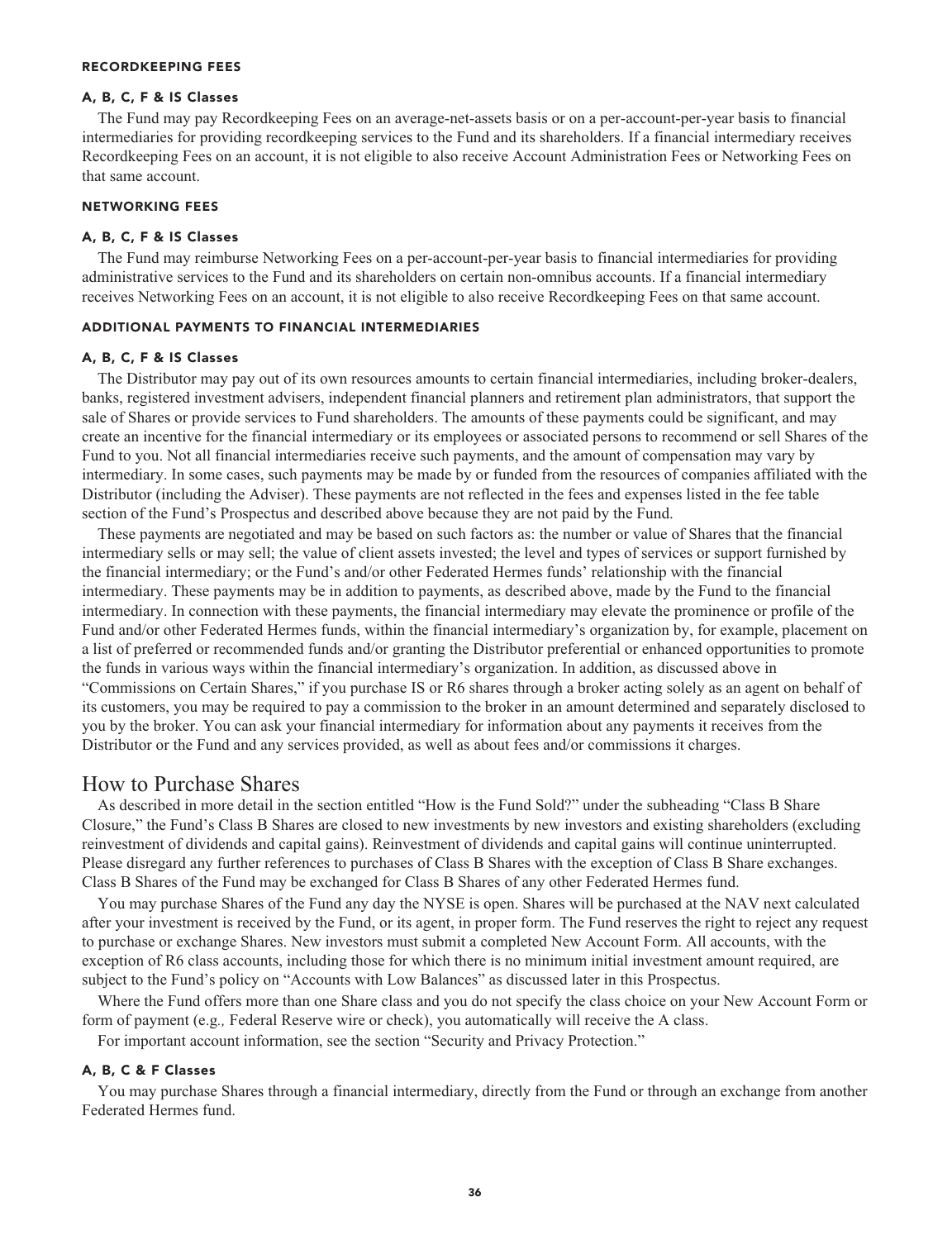## **IS Class**

**Eligible investors may purchase Shares through a financial intermediary, directly from the Fund or through an exchange from another Federated Hermes fund in the manner described above under "How is the Fund Sold?"**

**Where applicable, the required minimum initial investment for the IS class is generally \$1,000,000. There is no minimum subsequent investment amount.**

## **R6 Class**

**Eligible Investors may purchase Shares through a financial intermediary, directly from the Fund or through an exchange from another Federated Hermes fund in the manner described above under "How is the Fund Sold?"**

**There is no minimum initial or subsequent investment amount required.**

## **THROUGH A FINANCIAL INTERMEDIARY**

- **■ Establish an account with the financial intermediary; and**
- **■ Submit your purchase order to the financial intermediary before the end of regular trading on the NYSE (normally 4:00 p.m. Eastern time).**

**The Fund has authorized certain intermediaries to accept share purchase orders on its behalf. When authorized intermediaries receive an order in proper form, the order is considered as being placed with the Fund, and shares will be bought at the NAV next calculated after such an order is received by the authorized intermediary. If your financial intermediary is not an authorized intermediary, the Fund or its agent must receive the purchase order in proper form from your financial intermediary by the end of regular trading on the NYSE (normally, 4:00 p.m. Eastern time) in order for your transaction to be priced at that day's NAV. In addition, your financial intermediary must forward your payment by the prescribed trade settlement date (typically within one to three business days) to the Fund's transfer agent, State Street Bank and Trust Company ("Transfer Agent"). You will become the owner of Shares and receive dividends when your payment is received in accordance with these time frames (provided that, if payment is received in the form of a check, the check clears). If your payment is not received in accordance with these time frames, or a check does not clear, your purchase will be canceled and you could be liable for any losses, fees or expenses incurred by the Fund or the Fund's Transfer Agent.**

**Financial intermediaries should send payments according to the instructions in the sections "By Wire" or "By Check."**

**Financial intermediaries may impose higher or lower minimum investment requirements on their customers than those imposed by the Fund. Keep in mind that financial intermediaries may charge you fees for their services in connection with your Share transactions.**

**Shareholders are encouraged to ask their financial intermediary if they are an authorized agent for the Fund and about any fees that may be charged by the financial intermediary.**

## **DIRECTLY FROM THE FUND**

- **■ Establish your account with the Fund by submitting a completed New Account Form; and**
- **Send your payment to the Fund by Federal Reserve wire or check.**

**You will become the owner of Shares and your Shares will be priced at the next calculated NAV after the Fund receives your wire or your check. If your check does not clear, your purchase will be canceled and you could be liable for any losses or fees incurred by the Fund or the Fund's Transfer Agent.**

#### **By Wire**

**To facilitate processing your order, please call the Fund before sending the wire. Send your wire to: State Street Bank and Trust Company Boston, MA Dollar Amount of Wire ABA Number 011000028 BNF: 23026552 Attention: Federated Hermes EDGEWIRE Wire Order Number, Dealer Number or Group Number Nominee/Institution Name Fund Name and Number and Account Number**

**You cannot purchase Shares by wire on holidays when wire transfers are restricted.**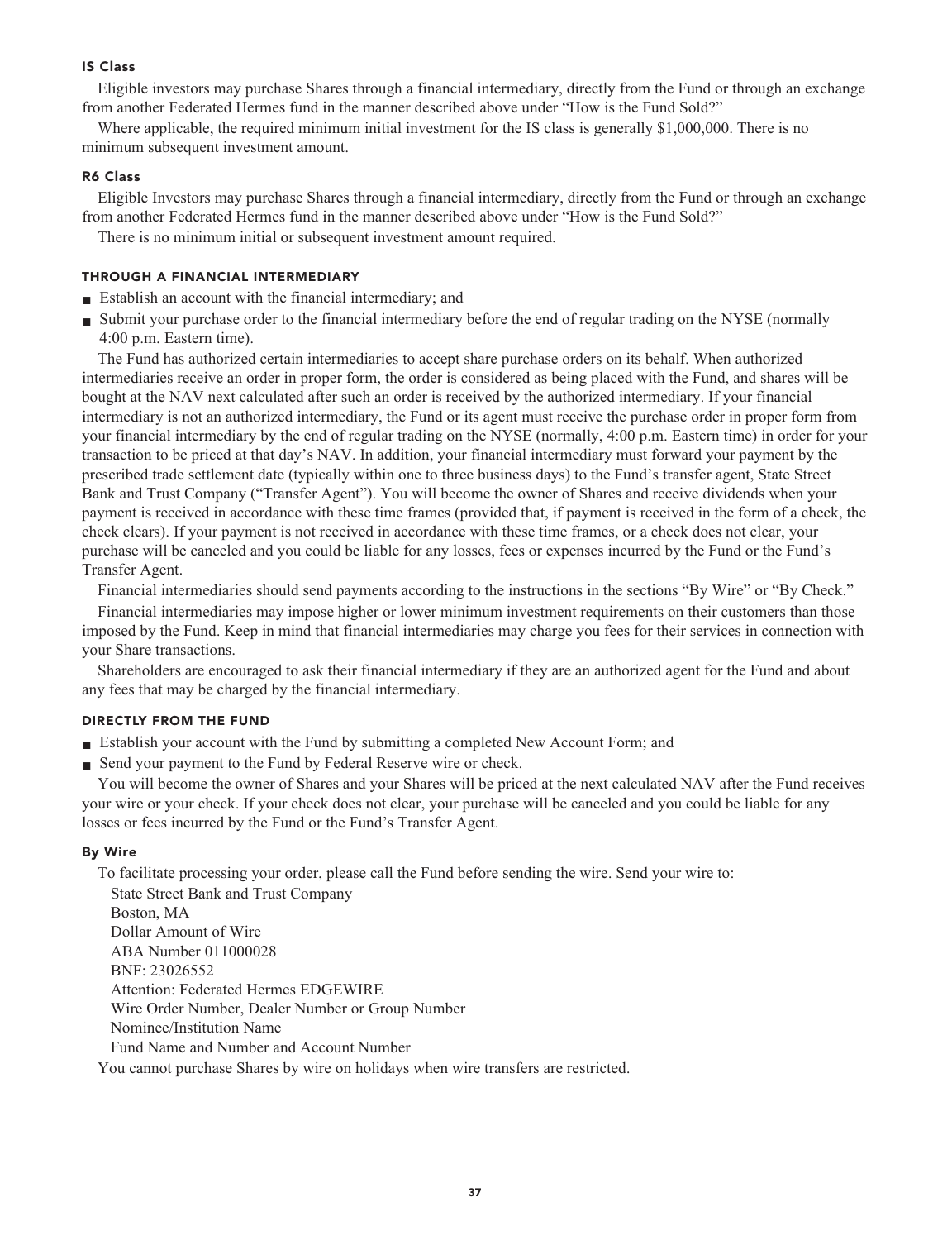## **By Check**

**Make your check payable to The Federated Hermes Funds, note your account number on the check, and send it to: The Federated Hermes Funds P.O. Box 219318**

**Kansas City, MO 64121-9318**

**If you send your check by a private courier or overnight delivery service that requires a street address, send it to:**

**The Federated Hermes Funds th 430 W 7 Street Suite 219318 Kansas City, MO 64105-1407**

**Payment should be made in U.S. dollars and drawn on a U.S. bank. The Fund reserves the right to reject any purchase request. For example, to protect against check fraud the Fund may reject any purchase request involving a check that is not made payable to The Federated Hermes Funds (including, but not limited to, requests to purchase Shares using third-party checks) or involving temporary checks or credit card checks.**

## **By Direct Deposit**

**You may establish Payroll Deduction/Direct Deposit arrangements for investments into the Fund by either calling a Client Service Representative at 1-800-341-7400; or by completing the Payroll Deduction/Direct Deposit Form, which is available on [FederatedInvestors.com](https://www.federatedinvestors.com/home.do) under "Resources" and then "Literature and Forms," then "Forms." You will receive a confirmation when this service is available.**

## **THROUGH AN EXCHANGE**

**You may purchase Fund Shares through an exchange from another Federated Hermes fund. To do this you must:**

- **meet any applicable shareholder eligibility requirements;**
- **■ ensure that the account registrations are identical;**
- **meet any applicable minimum initial investment requirements; and**
- **receive a prospectus for the fund into which you wish to exchange.**

**An exchange is treated as a redemption and a subsequent purchase, and is a taxable transaction. The Fund reserves the right to reject any request to purchase or exchange Shares. The Fund may modify or terminate the exchange privilege at any time.**

## **A, B, C & F Classes**

**You may purchase Shares through an exchange from the same share class of another Federated Hermes fund.**

## **IS & R6 Classes**

**You may purchase Shares through an exchange from any Federated Hermes fund or share class that does not have a stated sales charge or contingent deferred sales charge, except Shares of Federated Hermes Institutional Money Market Management, Federated Hermes Institutional Tax-Free Cash Trust, Federated Hermes Institutional Prime Obligations Fund, Federated Hermes Institutional Prime Value Obligations Fund, no-load Class A Shares and Class R Shares of any Fund.**

## **By Online Account Services**

**You may access your accounts online to purchase Shares through [FederatedInvestors.com'](https://www.federatedinvestors.com/home.do)s Shareholder Account Access system once you have registered for access. Online transactions may be subject to certain limitations including limitations as to the amount of the transaction. For more information about the services available through Shareholder Account Access, please visit [FederatedInvestors.com](https://www.federatedinvestors.com/home.do) and select "Sign In" and "Access and Manage Investments," or call 1-800-341-7400 Option #4 to speak with a Client Service Representative.**

## **BY SYSTEMATIC INVESTMENT PROGRAM (SIP)**

**Once you have opened an account, you may automatically purchase additional Shares on a regular basis by completing the SIP section of the New Account Form or by contacting the Fund or your financial intermediary. The minimum investment amount for SIPs is \$50.**

## **BY AUTOMATED CLEARING HOUSE (ACH)**

**Once you have opened an account, you may purchase additional Shares through a depository institution that is an ACH member. This purchase option can be established by completing the appropriate sections of the New Account Form.**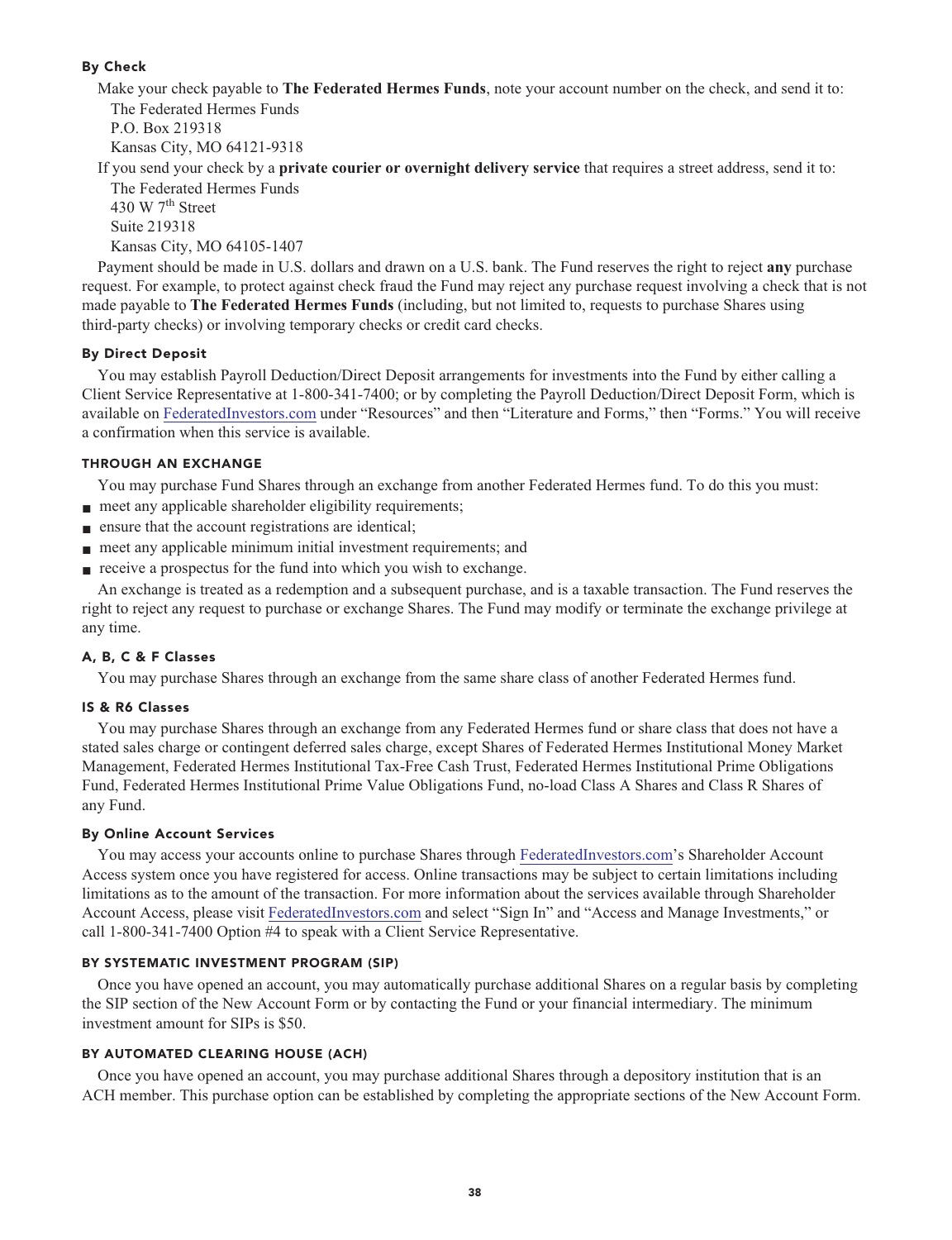## **RETIREMENT INVESTMENTS**

## **A, B, C & F Classes**

**You may purchase Shares as retirement investments (such as qualified plans and IRAs or transfer or rollover of assets). Call your financial intermediary or the Fund for information on retirement investments. We suggest that you discuss retirement investments with your tax adviser. You may be subject to an account fee charged by your financial intermediary.**

## **R6 Class**

**You may purchase Shares as retirement investments (such as qualified plans or transfer of assets). Call your financial intermediary or the Fund for information on retirement investments. We suggest that you discuss retirement investments with your tax adviser. You may be subject to an account fee charged by your financial intermediary.**

## **How to Redeem and Exchange Shares**

**Class B Shares of the Fund may be exchanged for Class B Shares of any other Federated Hermes fund. You should redeem or exchange Shares:**

- **■ through a financial intermediary if you purchased Shares through a financial intermediary; or**
- **■ directly from the Fund if you purchased Shares directly from the Fund.**

**Shares of the Fund may be redeemed for cash, or exchanged for shares of other Federated Hermes funds as described herein, on days on which the Fund computes its NAV. Redemption requests may be made by telephone or in writing.**

**Redemption proceeds normally are wired or mailed within one business day for each method of payment after receiving a timely request in proper form. Depending upon the method of payment, when shareholders receive redemption proceeds can differ. Payment may be delayed for up to seven days under certain circumstances (see "Limitations on Redemption Proceeds").**

**For important account information, see the section "Security and Privacy Protection."**

## **THROUGH A FINANCIAL INTERMEDIARY**

**Submit your redemption or exchange request to your financial intermediary by the end of regular trading on the NYSE (normally 4:00 p.m. Eastern time). The redemption amount you will receive is based upon the next calculated NAV after the Fund receives the order from your financial intermediary.**

## **DIRECTLY FROM THE FUND**

## **By Telephone**

**You may redeem or exchange Shares by simply calling the Fund at 1-800-341-7400.**

**If you call before the end of regular trading on the NYSE (normally 4:00 p.m. Eastern time), you will receive a redemption amount based on that day's NAV.**

## **By Mail**

**You may redeem or exchange Shares by sending a written request to the Fund.**

**You will receive a redemption amount based on the next calculated NAV after the Fund receives your written request in proper form.**

**Send requests by mail to: The Federated Hermes Funds P.O. Box 219318 Kansas City, MO 64121-9318**

## **Send requests by private courier or overnight delivery service to:**

**The Federated Hermes Funds th 430 W 7 Street Suite 219318 Kansas City, MO 64105-1407 All requests must include:**

- **Fund name and Share class, account number and account registration;**
- **amount** to be redeemed or exchanged;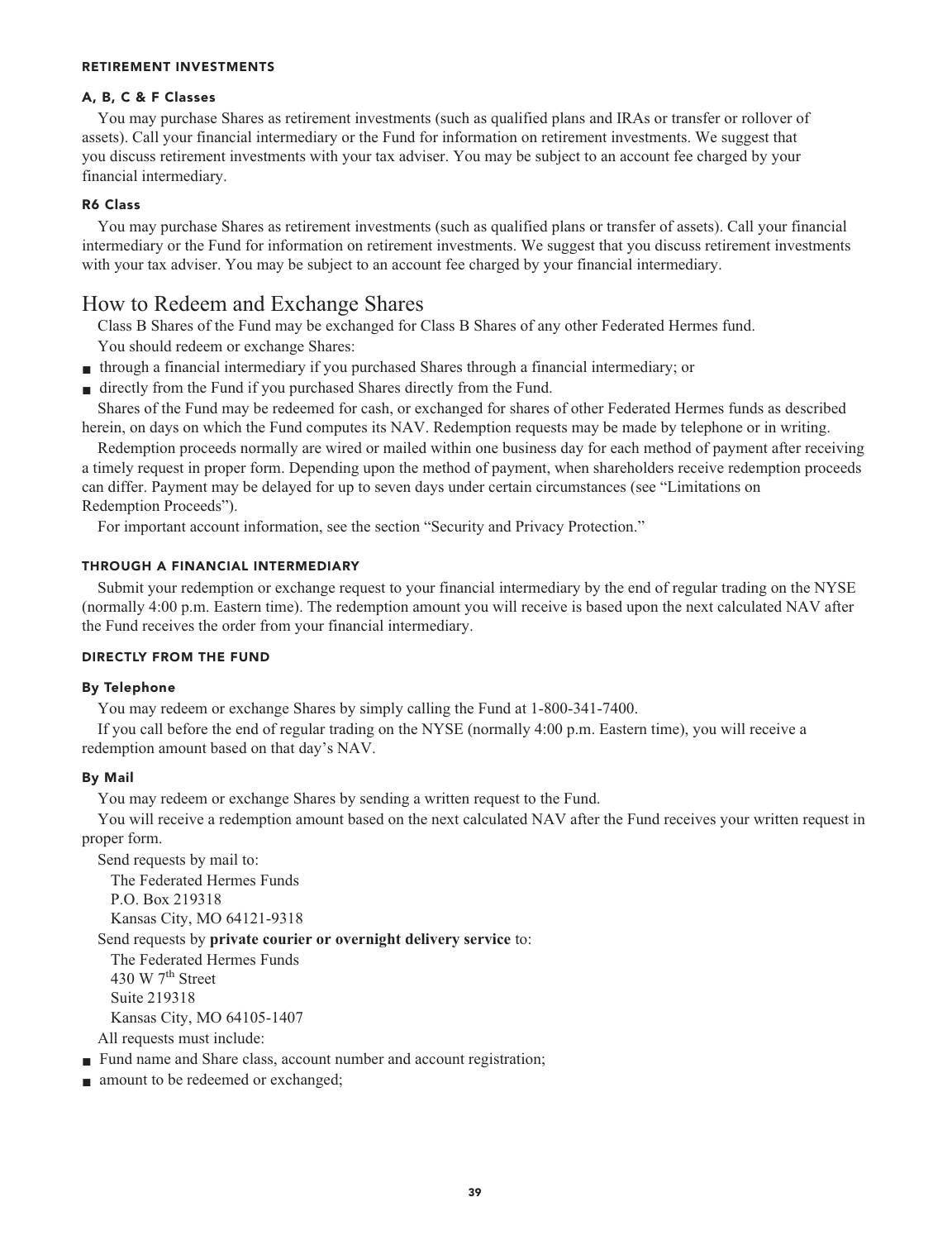- **■ signatures of all shareholders exactly as registered; and**
- **■ if exchanging**, the Fund name and Share class, account number and account registration into which you **are exchanging.**

**Call your financial intermediary or the Fund if you need special instructions.**

## **Signature Guarantees**

**Signatures must be guaranteed by a financial institution which is a participant in a Medallion signature guarantee program if:**

- **your redemption will be sent to an address other than the address of record;**
- **■ your redemption will be sent to an address of record that was changed within the last 30 days;**
- **a** redemption is payable to someone other than the shareholder(s) of record; or
- **■ transferring into another fund with a different shareholder registration.**

**A Medallion signature guarantee is designed to protect your account from fraud. Obtain a Medallion signature guarantee from a bank or trust company, savings association, credit union or broker, dealer or securities exchange member. A notary public cannot provide a signature guarantee.**

## **By Online Account Services**

**You may access your accounts online to redeem or exchange Shares through [FederatedInvestors.com'](https://www.federatedinvestors.com/home.do)s Shareholder Account Access system once you have registered for access. Online transactions may be subject to certain limitations including limitations as to the amount of the transaction. For more information about the services available through Shareholder Account Access, please visit [FederatedInvestors.com](https://www.federatedinvestors.com/home.do) and select "Sign In" and "Access and Manage Investments," or call 1-800-341-7400 Option #4 to speak with a Client Service Representative.**

## **PAYMENT METHODS FOR REDEMPTIONS**

**Your redemption proceeds will be mailed by check to your address of record. The following payment options are available if you complete the appropriate section of the New Account Form or an Account Service Options Form. These payment options require a signature guarantee if they were not established when the account was opened:**

- An electronic transfer to your account at a financial institution that is an ACH member; or
- Wire payment to your account at a domestic commercial bank that is a Federal Reserve System member.

## **METHODS THE FUND MAY USE TO MEET REDEMPTION REQUESTS**

**The Fund intends to pay Share redemptions in cash. To ensure that the Fund has cash to meet Share redemptions on any day, the Fund typically expects to hold a cash or cash equivalent reserve or sell portfolio securities.**

**In unusual or stressed circumstances, the Fund may generate cash in the following ways:**

- **Inter-fund Borrowing and Lending.** The SEC has granted an exemption that permits the Fund and all other funds **advised by subsidiaries of Federated Hermes ("Federated Hermes funds") to lend and borrow money for certain temporary purposes directly to and from other Federated Hermes funds. Inter-fund borrowing and lending is permitted only: (a) to meet shareholder redemption requests; (b) to meet commitments arising from "failed" trades; and (c) for other temporary purposes. All inter-fund loans must be repaid in seven days or less.**
- **■ Committed Line of Credit. The Fund participates with certain other Federated Hermes funds, on a several basis, in an up to \$500,000,000 unsecured, 364-day, committed, revolving line of credit (LOC) agreement. The LOC was made available to temporarily finance the repurchase or redemption of shares of the funds, failed trades, payment of dividends, settlement of trades and for other short-term, temporary or emergency general business purposes. The Fund cannot borrow under the LOC if an inter-fund loan is outstanding.**
- **■ Redemption in Kind. Although the Fund intends to pay Share redemptions in cash, it reserves the right to pay the redemption price in whole or in part by an "in-kind" distribution of the Fund's portfolio securities. Because the Fund has elected to be governed by Rule 18f-1 under the 1940 Act, the Fund is obligated to pay Share redemptions to any one shareholder in cash only up to the lesser of \$250,000 or 1% of the net assets represented by such Share class during any 90-day period. Redemptions in kind are made consistent with the procedures adopted by the Fund's Board, which generally include distributions of a pro rata share of the Fund's portfolio assets. Redemption in kind is not as liquid as a cash redemption. If redemption is made in kind, securities received may be subject to market risk and the shareholder could incur taxable gains and brokerage or other charges in converting the securities to cash.**

## **LIMITATIONS ON REDEMPTION PROCEEDS**

**Redemption proceeds normally are wired or mailed within one business day after receiving a request in proper form. Payment may be delayed for up to seven days:**

■ **to allow your purchase to clear (as discussed below);**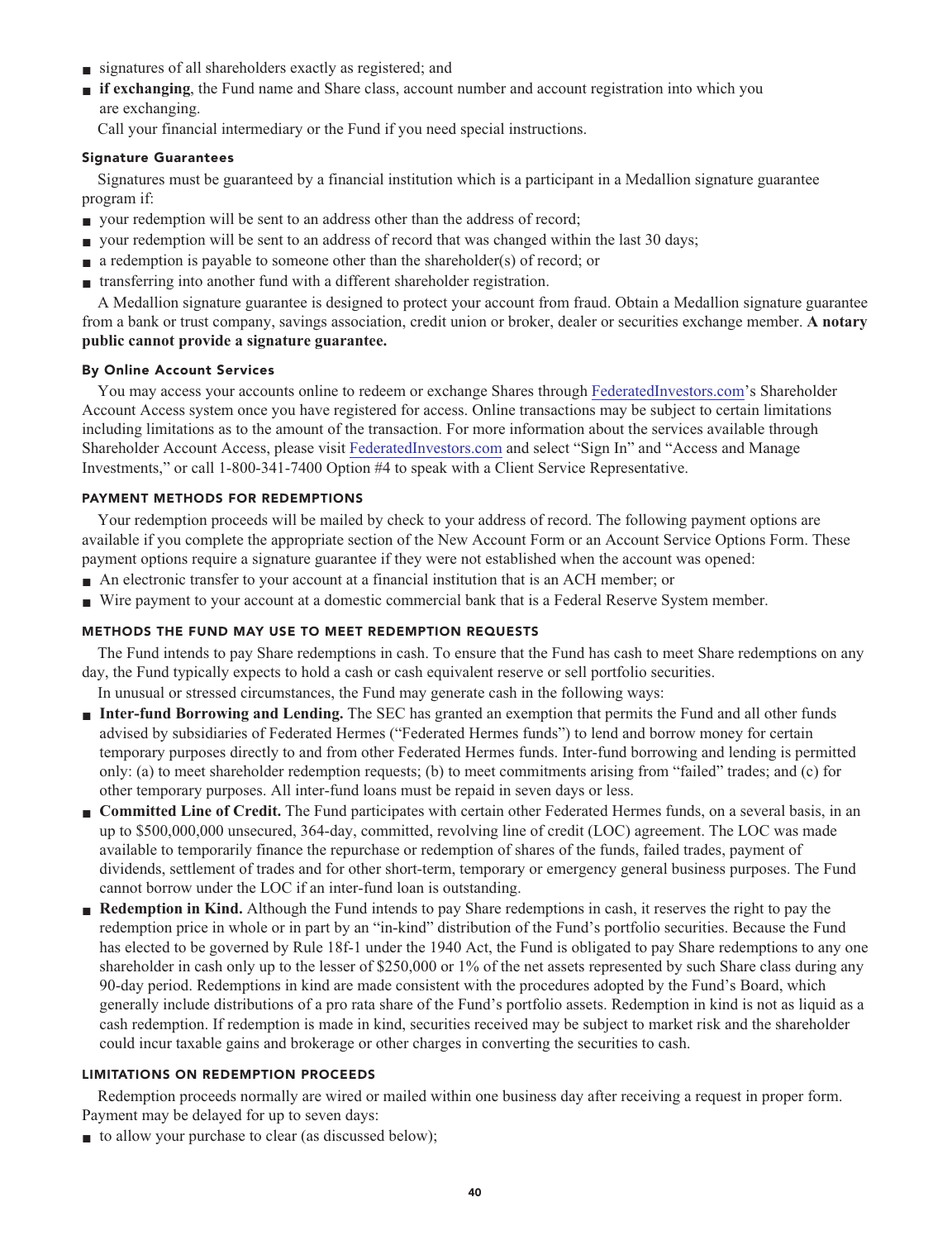- **■ during periods of market volatility;**
- **■ when a shareholder's trade activity or amount adversely impacts the Fund's ability to manage its assets; or**
- during any period when the Federal Reserve wire or applicable Federal Reserve banks are closed, other than customary **weekend and holiday closings.**

**If you request a redemption of Shares recently purchased by check (including a cashier's check or certified check), money order, bank draft or ACH, your redemption proceeds may not be made available for up to seven calendar days to allow the Fund to collect payment on the instrument used to purchase such Shares. If the purchase instrument does not clear, your purchase order will be canceled and you will be responsible for any losses incurred by the Fund as a result of your canceled order.**

**In addition, the right of redemption may be suspended, or the payment of proceeds may be delayed (including beyond seven days), during any period:**

- when the NYSE is closed, other than customary weekend and holiday closings;
- **■ when trading on the NYSE is restricted, as determined by the SEC;**
- **■ in which an emergency exists, as determined by the SEC, so that disposal of the Fund's investments or determination of its NAV is not reasonably practicable; or**
- **■ as the SEC may by order permit for the protection of Fund shareholders.**

**You will not accrue interest or dividends on uncashed redemption checks from the Fund when checks are undeliverable and returned to the Fund.**

## **REDEMPTIONS FROM RETIREMENT ACCOUNTS**

## **A, B, C, F & R6 Classes**

**In the absence of your specific instructions, 10% of the value of your redemption from a retirement account in the Fund may be withheld for taxes. This withholding only applies to certain types of retirement accounts.**

## **EXCHANGE PRIVILEGE**

**You may exchange Shares of the Fund. To do this, you must:**

- **meet any applicable shareholder eligibility requirements;**
- **■ ensure that the account registrations are identical;**
- **meet any applicable minimum initial investment requirements; and**
- **receive a prospectus for the fund into which you wish to exchange.**

**An exchange is treated as a redemption and a subsequent purchase, and is a taxable transaction. The Fund reserves the right to reject any request to purchase or exchange Shares. The Fund may modify or terminate the exchange privilege at any time.**

**In addition, the Fund may terminate your exchange privilege if your exchange activity is found to be excessive under the Fund's frequent trading policies. See "Account and Share Information – Frequent Trading Policies."**

**Financial intermediaries may have different policies and procedures regarding the availability of intra-fund exchanges ("automatic exchanges"). These exchanges which are directed by the financial intermediary and not the Fund are discussed in Appendix B to this Prospectus.**

## **A, B, C & F Classes**

**You may exchange Shares into shares of the same class of another Federated Hermes fund.**

#### **IS & R6 Classes**

**You may exchange Shares of the Fund for shares of any Federated Hermes fund or share class that does not have a stated sales charge or contingent deferred sales charge, except Shares of Federated Hermes Institutional Money Market Management, Federated Hermes Institutional Tax-Free Cash Trust, Federated Hermes Institutional Prime Obligations Fund, Federated Hermes Institutional Prime Value Obligations Fund, no-load Class A Shares and Class R Shares of any Fund.**

## **SYSTEMATIC WITHDRAWAL/EXCHANGE PROGRAM**

**You may automatically redeem or exchange Shares. The minimum amount for all new or revised systematic redemptions or exchanges of Shares is \$50 per transaction per fund. Complete the appropriate section of the New Account Form or an Account Service Options Form or contact your financial intermediary or the Fund. Your account value must meet the minimum initial investment amount at the time the program is established. This program may reduce, and eventually deplete, your account. Payments should not be considered yield or income.**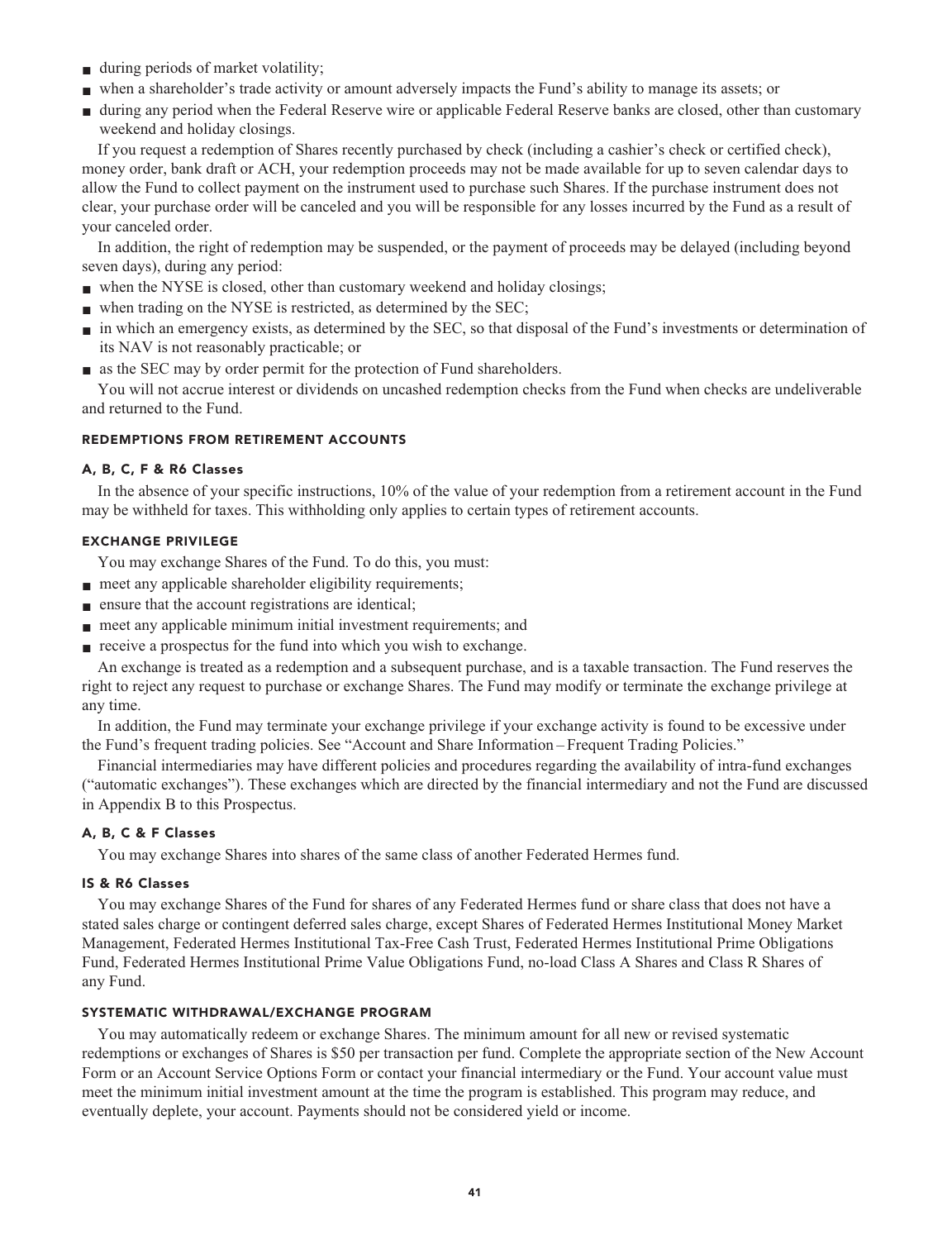**Generally, it is not advisable to continue to purchase Shares subject to a sales charge while redeeming Shares using this program.**

## **Systematic Withdrawal Program (SWP) on B Class**

**You will not be charged a CDSC on SWP redemptions if:**

- **you redeem 12% or less of your account value in a single year;**
- **you reinvest all dividends and capital gains distributions;**
- **■ your account has at least a \$10,000 balance when you establish the SWP (You cannot aggregate multiple B class accounts to meet this minimum balance.); and**
- **■ for all B class accounts established on or after August 2, 2010, the minimum SWP redemption amount is \$50 per transaction, per fund, including transactions that qualify for a CDSC waiver as outlined in this Prospectus.**

**You will be subject to a CDSC on redemption amounts that exceed the 12% annual limit. In measuring the redemption percentage, your account is valued when you establish the SWP and then annually at calendar year-end. You can redeem monthly, quarterly or semi-annually.**

## **ADDITIONAL CONDITIONS**

#### **Telephone Transactions**

**The Fund will record your telephone instructions. If the Fund does not follow reasonable procedures, it may be liable for losses due to unauthorized or fraudulent telephone instructions.**

#### **Share Certificates**

**The Fund no longer issues share certificates. If you are redeeming or exchanging Shares represented by certificates previously issued by the Fund, you must return the certificates with your written redemption or exchange request. For your protection, send your certificates by registered or certified mail, but do not endorse them.**

## **Security and Privacy Protection**

## **ONLINE ACCOUNT AND TELEPHONE ACCESS SECURITY**

**Federated Hermes will not be responsible for losses that result from unauthorized transactions, unless Federated Hermes does not follow procedures designed to verify your identity. When initiating a transaction by telephone or online, shareholders should be aware that any person with access to your account and other personal information including PINs (Personal Identification Numbers) may be able to submit instructions by telephone or online. Shareholders are responsible for protecting their identity by using strong usernames and complex passwords which utilize combinations of mixed case letters, numbers and symbols, and change passwords and PINs frequently.**

**Using [FederatedInvestors.com'](https://www.federatedinvestors.com/home.do)s Account Access website means you are consenting to sending and receiving personal financial information over the Internet, so you should be sure you are comfortable with the risks. You will be required to accept the terms of an online agreement and to establish and utilize a password in order to access online account services. The Transfer Agent has adopted security procedures to confirm that internet instructions are genuine. The Transfer Agent will also send you written confirmation of share transactions. The Transfer Agent, the Fund and any of its affiliates will not be liable for losses or expenses that occur from fraudulent Internet instructions reasonably believed to be genuine.**

**The Transfer Agent or the Fund will employ reasonable procedures to confirm that telephone transaction requests are genuine, which may include recording calls, asking the caller to provide certain personal identification information, sending you written confirmation, or requiring other confirmation security procedures. The Transfer Agent, the Fund and any of its affiliates will not be liable for relying on instructions submitted by telephone that the Fund reasonably believes to be genuine.**

#### **ANTI-MONEY LAUNDERING COMPLIANCE**

**To help the government fight the funding of terrorism and money laundering activities, federal law requires financial institutions to obtain, verify and record information that identifies each new customer who opens a Fund account and to determine whether such person's name appears on governmental lists of known or suspected terrorists or terrorist organizations. Pursuant to the requirements under the USA PATRIOT Act, the information obtained will be used for compliance with the USA PATRIOT Act or other applicable laws, regulations and rules in connection with money laundering, terrorism or other illicit activities.**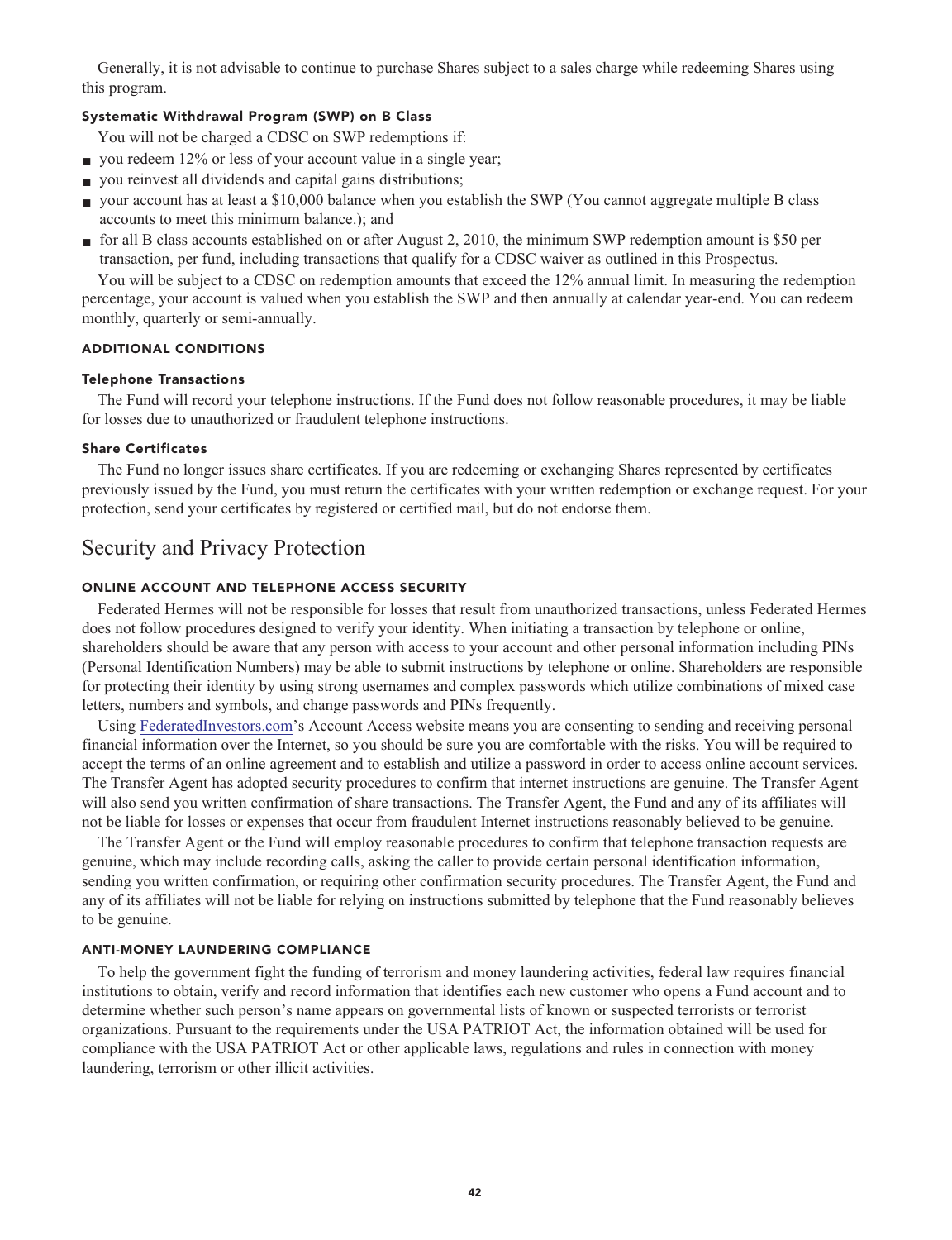**Information required includes your name, residential or business address, date of birth (for an individual), and other information that identifies you, including your social security number, tax identification number or other identifying number. The Fund cannot waive these requirements. The Fund is required by law to reject your Account Application if the required information is not provided. If, after reasonable effort, the Fund is unable to verify your identity or that of any other person(s) authorized to act on your behalf, or believes it has identified potentially suspicious, fraudulent or criminal activity, the Fund reserves the right to close your account and redeem your shares at the next calculated NAV without your permission. Any applicable contingent deferred sales charge (CDSC) will be assessed upon redemption of your shares.**

**The Fund has a strict policy designed to protect the privacy of your personal information. A copy of Federated Hermes' privacy policy notice was given to you at the time you opened your account. The Fund sends a copy of the privacy notice to you annually. You may also obtain the privacy notice by calling the Fund, or through [FederatedInvestors.com.](https://www.federatedinvestors.com/home.do)**

## **Account and Share Information**

## **CONFIRMATIONS AND ACCOUNT STATEMENTS**

**You will receive confirmation of purchases, redemptions and exchanges (except for systematic transactions). In addition, you will receive periodic statements reporting all account activity, including systematic transactions, dividends and capital gains paid.**

## **DIVIDENDS AND CAPITAL GAINS**

**The Fund declares and pays any dividends monthly to shareholders. Dividends are paid to all shareholders invested in the Fund on the record date. The record date is the date on which a shareholder must officially own Shares in order to earn a dividend.**

**In addition, the Fund pays any capital gains at least annually and may make such special distributions of dividends and capital gains as may be necessary to meet applicable regulatory requirements. Your dividends and capital gains distributions will be automatically reinvested in additional Shares without a sales charge, unless you elect cash payments. Dividends may also be reinvested without sales charges in shares of any class of any other Federated Hermes fund of which you are already a shareholder.**

**If you purchase Shares just before the record date for a dividend or capital gain distribution, you will pay the full price for the Shares and then receive a portion of the price back in the form of a taxable distribution, whether or not you reinvest the distribution in Shares. Therefore, you should consider the tax implications of purchasing Shares shortly before the record date for a dividend or capital gain. Contact your financial intermediary or the Fund for information concerning when dividends and capital gains will be paid.**

**Under the federal securities laws, the Fund is required to provide a notice to shareholders regarding the source of distributions made by the Fund if such distributions are from sources other than ordinary investment income. In addition, important information regarding the Fund's distributions, if applicable, is available via the link to the Fund and share class name at [FederatedInvestors.com/FundInformation.](https://www.federatedinvestors.com/product-info/prospectuses-and-regulatory-reports.do)**

## **SMALL DISTRIBUTIONS AND UNCASHED CHECKS**

**Generally, dividend and/or capital gain distributions payable by check in an amount of less than \$25 will be automatically reinvested in additional shares. This policy does not apply if you have elected to receive cash distributions that are directly deposited into your bank account via wire or ACH.**

**Additionally, if one or more dividend or capital gain distribution checks are returned as "undeliverable," or remain uncashed for 180 days, all subsequent dividend and capital gain distributions will be reinvested in additional shares. No interest will accrue on amounts represented by uncashed distribution checks. For questions on whether reinvestment applies to your distributions, please contact a Client Service Representative at 1-800-341-7400.**

**Certain states, including the State of Texas, have laws that allow shareholders to designate a representative to receive abandoned or unclaimed property ("escheatment") notifications by completing and submitting a designation form that generally can be found on the official state website. If a shareholder resides in an applicable state, and elects to designate a representative to receive escheatment notifications, escheatment notices generally will be delivered as required by such state laws, including, as applicable, to both the shareholder and the designated representative. A completed designation form may be mailed to the Fund (if Shares are held directly with the Fund) or to the shareholder's financial intermediary (if Shares are not held directly with the Fund). Shareholders should refer to relevant state law for the shareholder's specific rights and responsibilities under his or her state's escheatment law(s), which can generally be found on a state's official website.**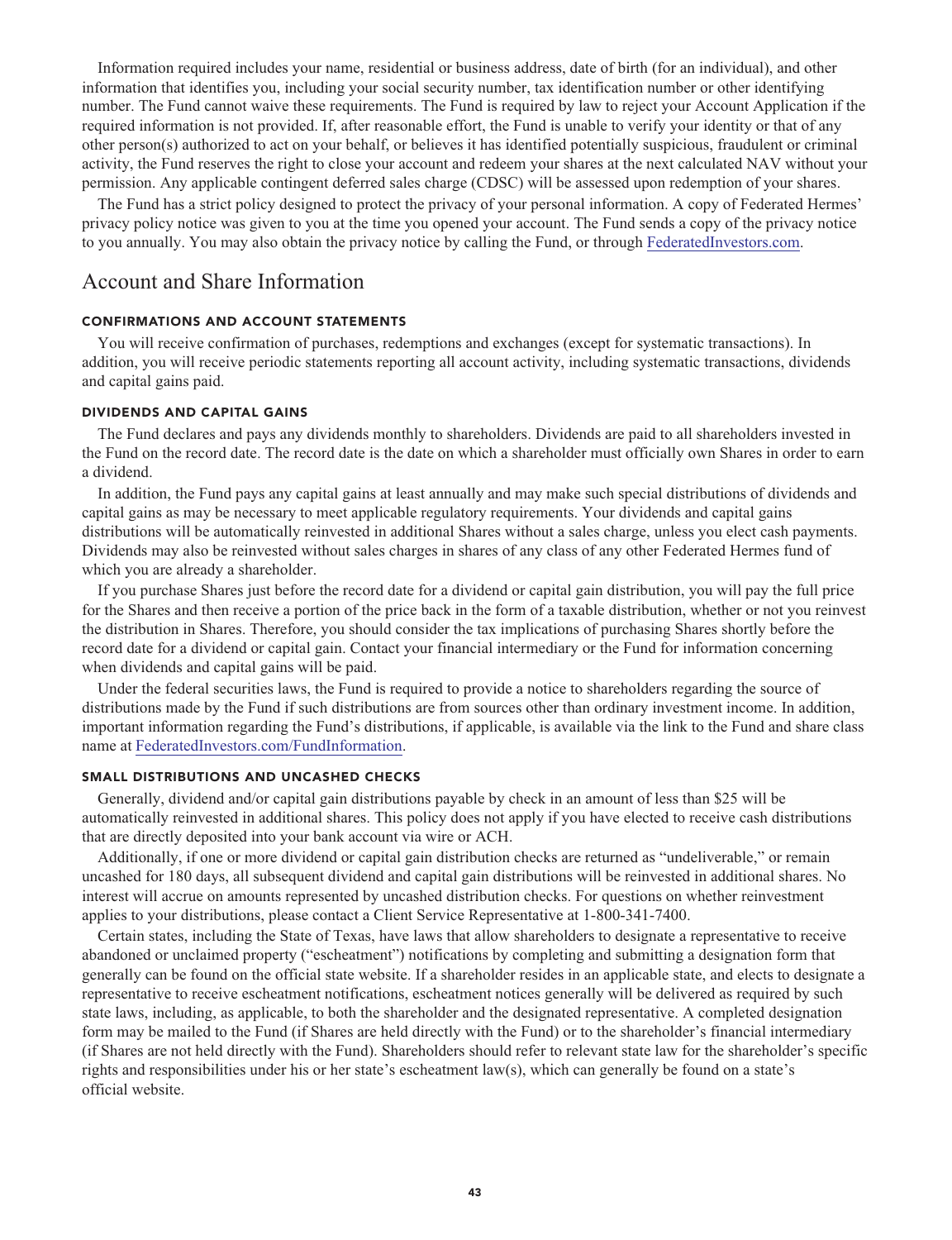## **ACCOUNTS WITH LOW BALANCES**

**Federated Hermes reserves the right to close accounts if redemptions or exchanges cause the account balance to fall below:**

- **■ \$1,500 for the A, B, C and F classes (or in the case of IRAs, \$250); and**
- **■ \$25,000 for the IS class.**

**Before an account is closed, you will be notified and allowed at least 30 days to purchase additional Shares to meet the minimum.**

#### **TAX INFORMATION**

**The Fund sends an IRS Form 1099 and an annual statement of your account activity to assist you in completing your federal, state and local tax returns. Fund distributions of dividends and capital gains are taxable to you whether paid in cash or reinvested in the Fund. Dividends are taxable at different rates depending on the source of dividend income. Distributions of net short-term capital gains are taxable to you as ordinary income. Distributions of net long-term capital gains are taxable to you as long-term capital gains regardless of how long you have owned your Shares. Fund distributions are expected to be primarily dividends. Redemptions and exchanges are taxable sales. Please consult your tax adviser regarding your federal, state and local tax liability.**

## **FREQUENT TRADING POLICIES**

**Frequent or short-term trading into and out of the Fund can have adverse consequences for the Fund and shareholders who use the Fund as a long-term investment vehicle. Such trading in significant amounts can disrupt the Fund's investment strategies (e.g., by requiring it to sell investments at inopportune times or maintain excessive short-term or cash positions to support redemptions), increase brokerage and administrative costs and affect the timing and amount of taxable gains distributed by the Fund. Investors engaged in such trading may also seek to profit by anticipating changes in the Fund's NAV in advance of the time as of which NAV is calculated.**

**The Fund's Board has approved policies and procedures intended to discourage excessive frequent or short-term trading of the Fund's Shares. The Fund's fair valuation procedures are intended in part to discourage short-term trading strategies by reducing the potential for these strategies to succeed. See "What Do Shares Cost?" The Fund also monitors trading in Fund Shares in an effort to identify disruptive trading activity. The Fund monitors trades into and out of the Fund within a period of 30 days or less. The Fund may also monitor trades into and out of the Fund for potentially disruptive trading activity over periods longer than 30 days. The size of Share transactions subject to monitoring varies. Where it is determined that a shareholder has exceeded the detection amounts twice within a period of 12 months, the Fund will temporarily prohibit the shareholder from making further purchases or exchanges of Fund Shares. If the shareholder continues to exceed the detection amounts for specified periods, the Fund will impose lengthier trading restrictions on the shareholder, up to and including permanently prohibiting the shareholder from making any further purchases or exchanges of Fund Shares. Whether or not the specific monitoring limits are exceeded, the Fund's management or the Adviser may determine from the amount, frequency or pattern of purchases and redemptions or exchanges that a shareholder is engaged in excessive trading that is or could be detrimental to the Fund and other shareholders and may prohibit the shareholder from making further purchases or exchanges of Fund Shares. No matter how the Fund defines its limits on frequent trading of Fund Shares, other purchases and sales of Fund Shares may have adverse effects on the management of the Fund's portfolio and its performance.**

**The Fund's frequent trading restrictions do not apply to purchases and sales of Fund Shares by other Federated Hermes funds. These funds impose the same frequent trading restrictions as the Fund at their shareholder level. In addition, allocation changes of the investing Federated Hermes fund are monitored, and the managers of the recipient fund must determine that there is no disruption to their management activity. The intent of this exception is to allow investing fund managers to accommodate cash flows and other activity that result from non-abusive trading in the investing fund, without being stopped from such trading because the aggregate of such trades exceeds the monitoring limits. Nonetheless, as with any trading in Fund Shares, purchases and redemptions of Fund Shares by other Federated Hermes funds could adversely affect the management of the Fund's portfolio and its performance.**

**The Fund will not restrict transactions made on a non-discretionary basis by certain asset allocation programs, wrap programs, fund of funds, collective funds or other similar accounts that have been pre-approved by Federated Hermes ("Approved Accounts"). The Fund will continue to monitor transactions by the Approved Accounts and will seek to limit or restrict even non-discretionary transactions by Approved Accounts that are determined to be disruptive or harmful to the Fund.**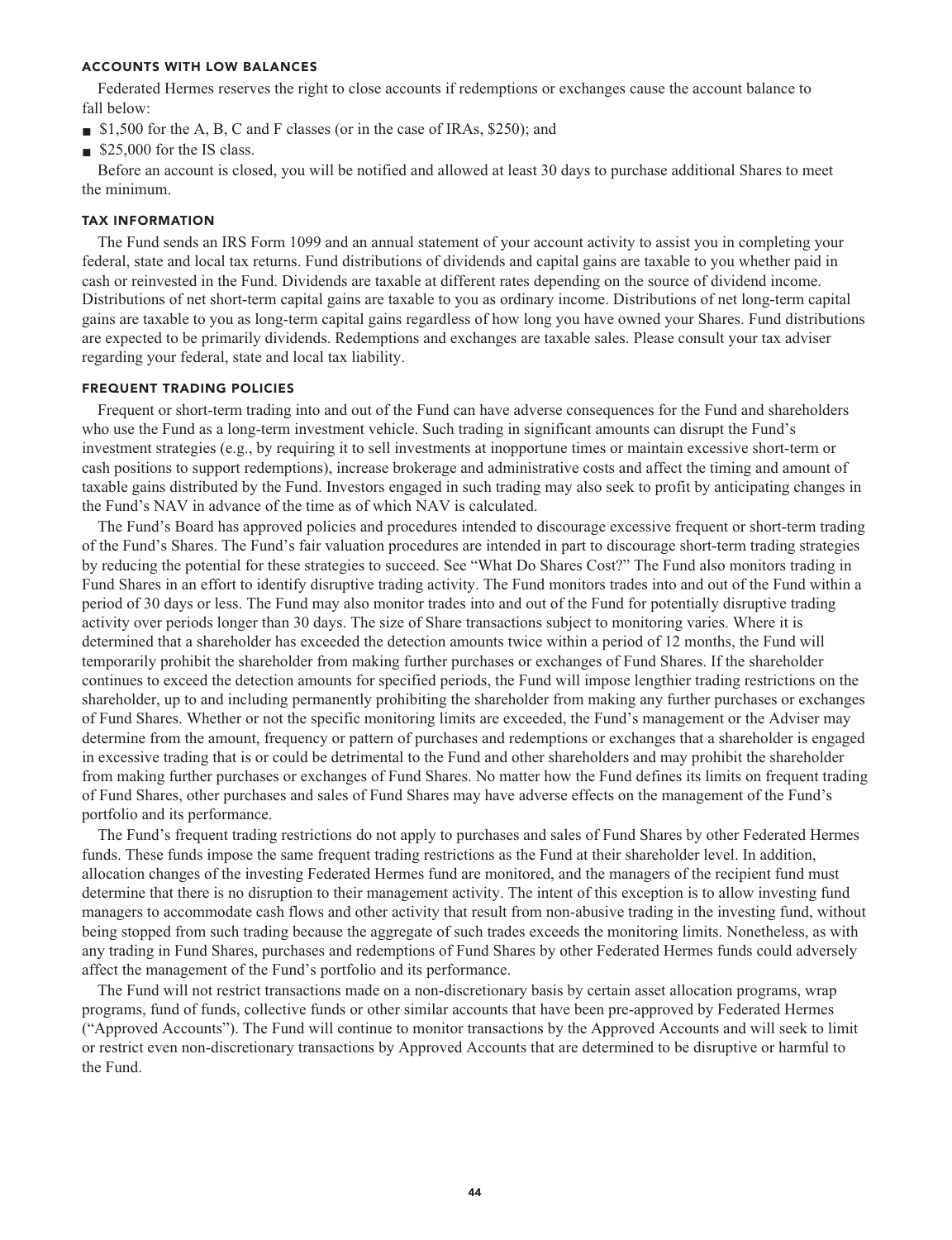**The Fund's objective is that its restrictions on short-term trading should apply to all shareholders that are subject to the restrictions, regardless of the number or type of accounts in which Shares are held. However, the Fund anticipates that limitations on its ability to identify trading activity to specific shareholders, including where Shares are held through intermediaries in multiple or omnibus accounts, will mean that these restrictions may not be able to be applied uniformly in all cases.**

**Other funds in the Federated Hermes family of funds may impose different monitoring policies or in some cases, may not monitor for frequent or short-term trading. Under normal market conditions such monitoring policies are designed to protect the funds being monitored and their shareholders and the operation of such policies and shareholder investments under such monitoring are not expected to have materially adverse impact on the Federated Hermes funds or their shareholders. If you plan to exchange your fund shares for shares of another Federated Hermes fund, please read the prospectus of that other Federated Hermes fund for more information.**

**The Fund may invest in affiliated investment companies whose boards have determined not to adopt frequent trading policies. The Fund therefore may be exposed to any adverse consequences of any frequent or short-term trading in such funds, to the extent of the Fund's investment therein.**

#### **PORTFOLIO HOLDINGS INFORMATION**

**Information concerning the Fund's portfolio holdings is available via the link to the Fund and share class name at [FederatedInvestors.com/FundInformation.](https://www.federatedinvestors.com/product-info/prospectuses-and-regulatory-reports.do) A complete listing of the Fund's portfolio holdings as of the end of each calendar quarter is posted on the website 30 days (or the next business day) after the end of the quarter and remains posted for six months thereafter. Summary portfolio composition information as of the close of each month is posted on the website 15 days (or the next business day) after month-end and remains posted until replaced by the information for the succeeding month. The summary portfolio composition information may include identification of the Fund's top 10 holdings and percentage breakdowns of the portfolio by sector and credit quality.**

**You may also access portfolio information as of the end of the Fund's fiscal quarters via the link to the Fund and share class name at [FederatedInvestors.com.](https://www.federatedinvestors.com/home.do) The Fund's Annual and Semi-Annual Shareholder Reports contain complete listings of the Fund's portfolio holdings as of the end of the Fund's second and fourth fiscal quarters. Fiscal quarter information is made available on the website within 70 days after the end of the fiscal quarter. This information is also available in reports filed with the SEC at the SEC's website at [sec.gov.](https://www.sec.gov/)**

**Each fiscal quarter, the Fund will file with the SEC a complete schedule of its monthly portfolio holdings on "Form N-PORT." The Fund's holdings as of the end of the third month of every fiscal quarter, as reported on Form N-PORT, will be publicly available on the SEC's website at [sec.gov](https://www.sec.gov/) within 60 days of the end of the fiscal quarter upon filing. You may also access this information via the link to the Fund and share class name at [FederatedInvestors.com.](https://www.federatedinvestors.com/home.do)**

**In addition, from time to time (for example, during periods of unusual market conditions), additional information regarding the Fund's portfolio holdings and/or composition may be posted to [FederatedInvestors.com.](https://www.federatedinvestors.com/home.do) If and when such information is posted, its availability will be noted on, and the information will be accessible from, the home page of the website.**

## **Who Manages the Fund?**

**The Board governs the Fund. The Board selects and oversees the Adviser, Federated Investment Management Company. The Adviser manages the Fund's assets, including buying and selling portfolio securities. Federated Advisory Services Company (FASC), an affiliate of the Adviser, provides research, quantitative analysis, equity trading and transaction settlement and certain other support services to the Adviser. The fee for these services is paid by the Adviser and not by the Fund.**

**The address of the Adviser and FASC is 1001 Liberty Avenue, Pittsburgh, PA 15222-3779.**

**The Adviser and other advisory subsidiaries of Federated Hermes combined advise approximately 102 registered investment companies spanning equity, fixed-income and money market mutual funds and also manage a variety of other pooled investment vehicles, private investment companies and customized separately managed accounts (including non-U.S./offshore funds). Federated Hermes' assets under management totaled approximately \$634.1 billion in assets as of September 30, 2021. Federated Hermes was established in 1955 as Federated Investors, Inc. and is one of the largest investment managers in the United States with nearly 2,000 employees. Federated Hermes provides investment products to more than 11,000 investment professionals and institutions.**

**The Adviser advises approximately 74 registered investment companies and also manages sub-advised funds. The Adviser's assets under management totaled approximately \$399.6 billion in assets as of December 31, 2021.**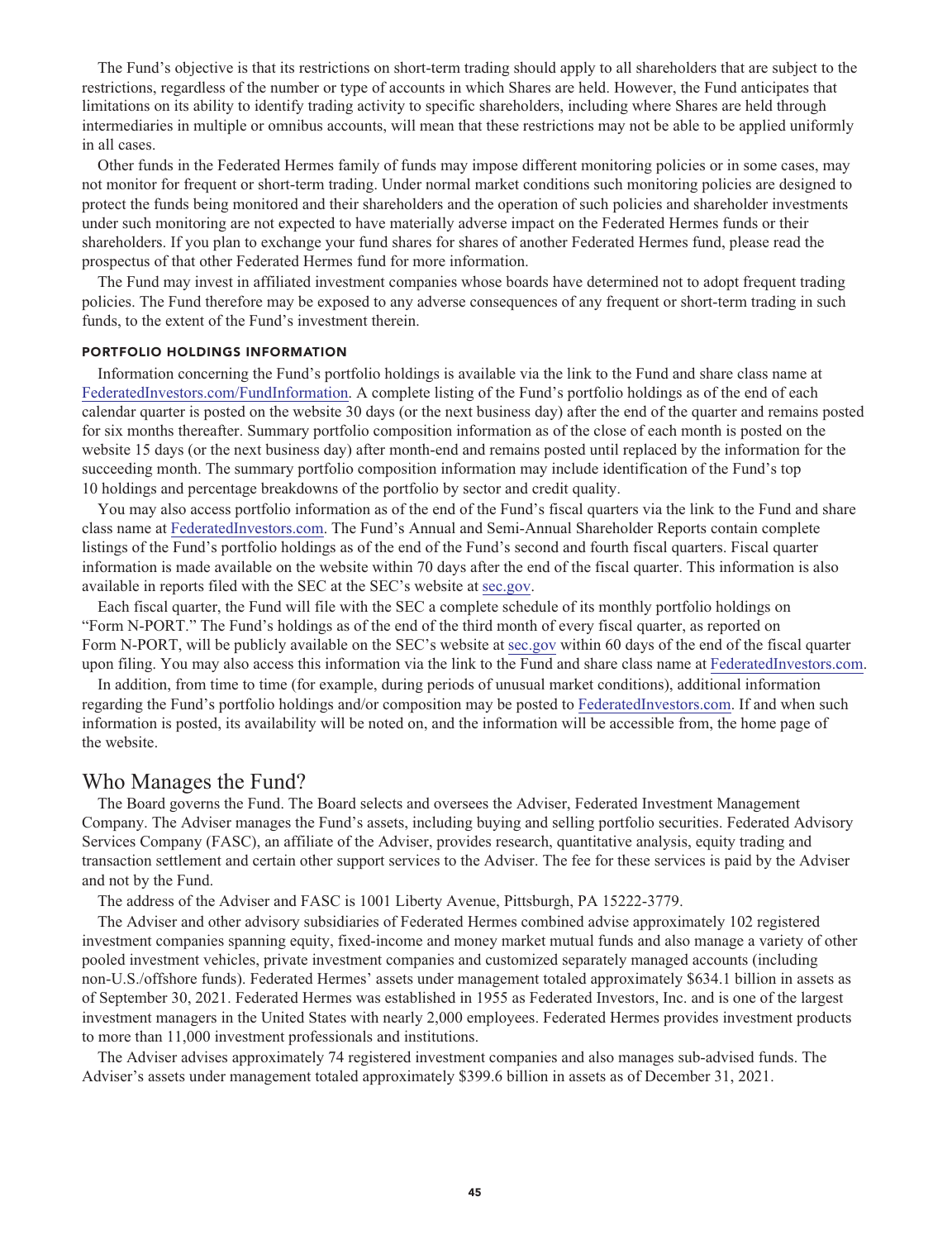### **PORTFOLIO MANAGEMENT INFORMATION**

## **Donald T. Ellenberger**

**Donald Ellenberger, Senior Portfolio Manager, has been the Fund's portfolio manager since April of 2016.**

**Mr. Ellenberger is a Senior Portfolio Manager, Head of Multi-Sector Strategies Group and Chairman of the Yield Curve Committee. He is responsible for overseeing the macro risk elements in the portfolio. He has been with the Adviser or an affiliate since 1996; has worked in investment management since 1987; has managed investment portfolios since 1987. Education: B.A., The Pennsylvania State University; M.B.A., Stanford University.**

#### **Nathan H. Kehm**

**Nathan H. Kehm, CFA, Senior Portfolio Manager, has been the Fund's portfolio manager since January of 2018. Mr. Kehm is a Senior Portfolio Manager responsible for day to day management of the Fund focusing on asset allocation, interest rate strategy and security selection. He has been with the Adviser or an affiliate since 1997; has worked in investment management since 1989; has managed investment portfolios since 2001. Education; B.S., John Carroll University; M.B.A., University of Pittsburgh.**

**As noted in the section defining Principal Securities, the Fund has the ability to invest in affiliated investment companies, which are not available for general public investment, to gain additional exposure to mortgage-backed, highyield and emerging market, fixed-income securities. The following individuals are portfolio managers of the affiliated investment companies:**

### **MORTGAGE-BACKED AFFILIATED FUND**

#### **Todd A. Abraham**

**Todd A. Abraham, CFA, Senior Portfolio Manager, has been the Fund's portfolio manager since its inception February of 1999.**

**Mr. Abraham is a Senior Portfolio Manager and Head of the Government/Mortgage-backed Fixed Income Group. He is responsible for day to day management of the Fund focusing on asset allocation, interest rate strategy and security selection. He has been with the Adviser or an affiliate since 1993; has worked in investment management since 1993; has managed investment portfolios since 1995. Education: B.S., Indiana University of Pennsylvania; M.B.A., Loyola College.**

## **EMERGING MARKETS AFFILIATED FUND**

## **Ihab Salib**

**Ihab Salib, Senior Portfolio Manager, has been the Fund's portfolio manager since May of 2013.**

**Mr. Salib is a Senior Portfolio Manager, Head of the International Fixed Income Group and Chairman of the Currency Management Committee. He is responsible for day to day management of the Fund focusing on asset allocation, interest rate strategy and security selection. He has been with the Adviser or an affiliate since 1999; has worked in investment management since 1992; has managed investment portfolios since 2002. Education: B.A., State University of New York at Stony Brook.**

## **PROJECT TRADE FINANCE AFFILIATED FUND**

#### **Christopher P. McGinley**

**Christopher P. McGinley has been the Fund's Portfolio Manager since December of 2009.**

**Mr. McGinley is Head of the Trade Finance Team and is responsible for day to day management of the Fund focusing on asset allocation, interest rate strategy and security selection. He has been with the Adviser or an affiliate since 2004; has worked in investment management since 2005; has managed investment portfolios since 2009. Education: B.S., University of Pittsburgh; M.P.I.A., University of Pittsburgh.**

## **BANK LOAN AFFILIATED FUND**

#### **Steven J. Wagner**

**Steven J. Wagner, Senior Portfolio Manager, has been the Fund's portfolio manager since March of 2015. Mr. Wagner, a Senior Portfolio Manager, is responsible for day to day management of the Fund focusing on asset allocation and security selection. He has been with the Adviser or an affiliate since 1997; has worked in investment management since 1997; has managed investment portfolios since 2011. Education; B.S., Boston College; M.B.A., University of Pittsburgh**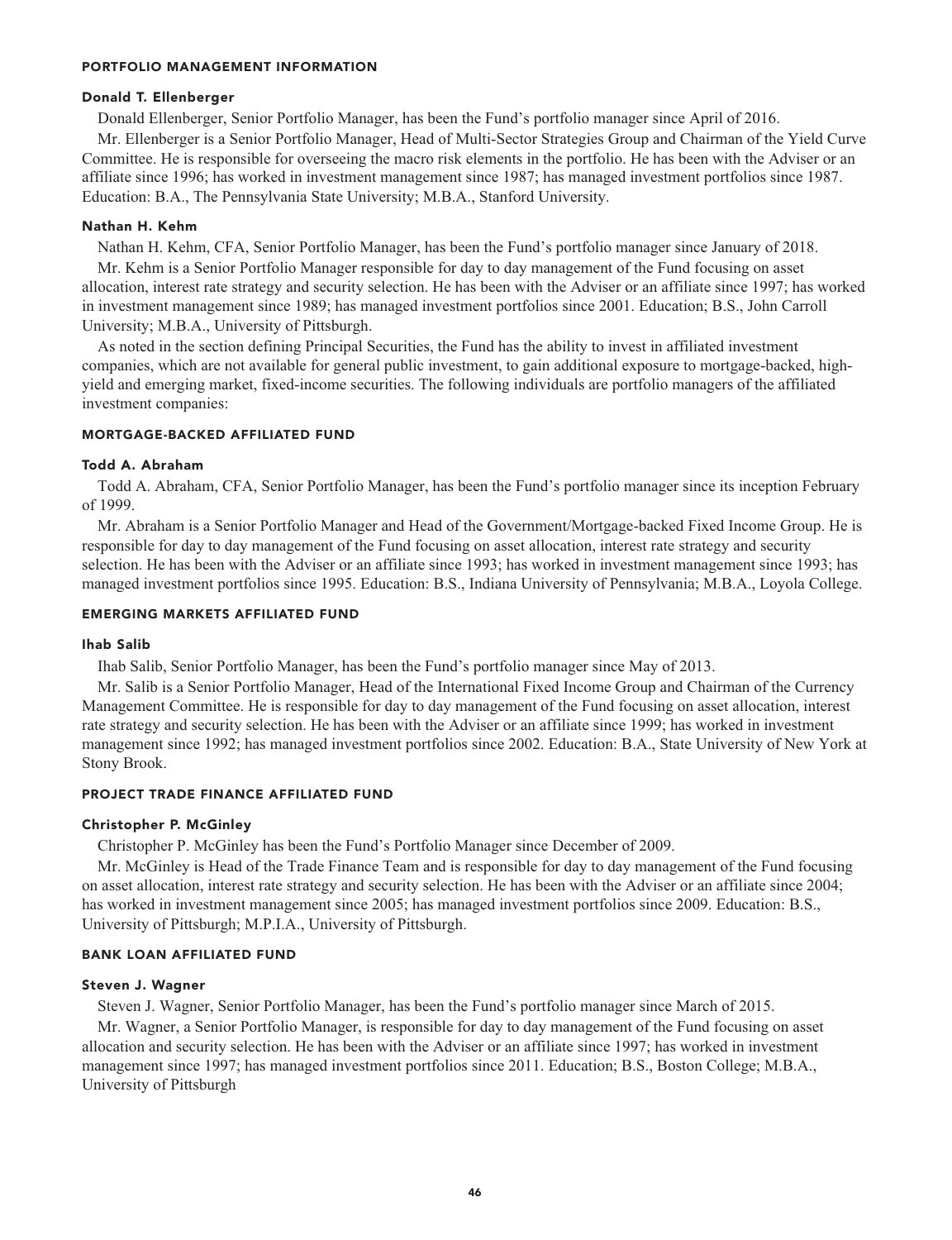## **HIGH YIELD AFFILIATED FUND**

## **Mark E. Durbiano**

**Mark E. Durbiano, CFA, Senior Portfolio Manager, has been the Fund's portfolio manager since its inception December of 1997.**

**Mr. Durbiano is a Senior Portfolio Manager, Head of the Domestic High Yield Group and Chairman of the Bond Sector Committee. He is responsible for day to day management of the Fund focusing on asset allocation and security selection. He has been with the Adviser or an affiliate since 1982; has worked in investment management since 1982; has managed investment portfolios since 1984. Education: B.A., Dickinson College; M.B.A., University of Pittsburgh.**

**The Fund's SAI provides additional information about the Portfolio Managers' compensation, management of other accounts and ownership of securities in the Fund.**

## **ADVISORY FEES**

**The Fund's investment advisory contract provides for payment to the Adviser of an annual investment advisory fee of 0.55% of the Fund's average daily net assets. The Adviser may voluntarily waive a portion of its fee or reimburse the Fund for certain operating expenses. The Adviser and its affiliates have also agreed to certain "Fee Limits" as described in the footnote to the "Risk/Return Summary: Fees and Expenses" table found in the "Fund Summary" section of the Prospectus.**

**A discussion of the Board's review of the Fund's investment advisory contract is available in the Fund's annual and semi-annual shareholder reports for the periods ended November 30 and May 31, respectively.**

## **Financial Information**

## **FINANCIAL HIGHLIGHTS**

**The Financial Highlights will help you understand the Fund's financial performance for its past five fiscal years, or since inception if the life of the Fund's share class is shorter. Some of the information is presented on a per Share basis. Total returns represent the rate an investor would have earned (or lost) on an investment in the Fund, assuming reinvestment of any dividends and capital gains.**

**This information has been audited by Ernst & Young LLP, an independent registered public accounting firm, whose report, along with the Fund's audited financial statements, is included in the Annual Report.**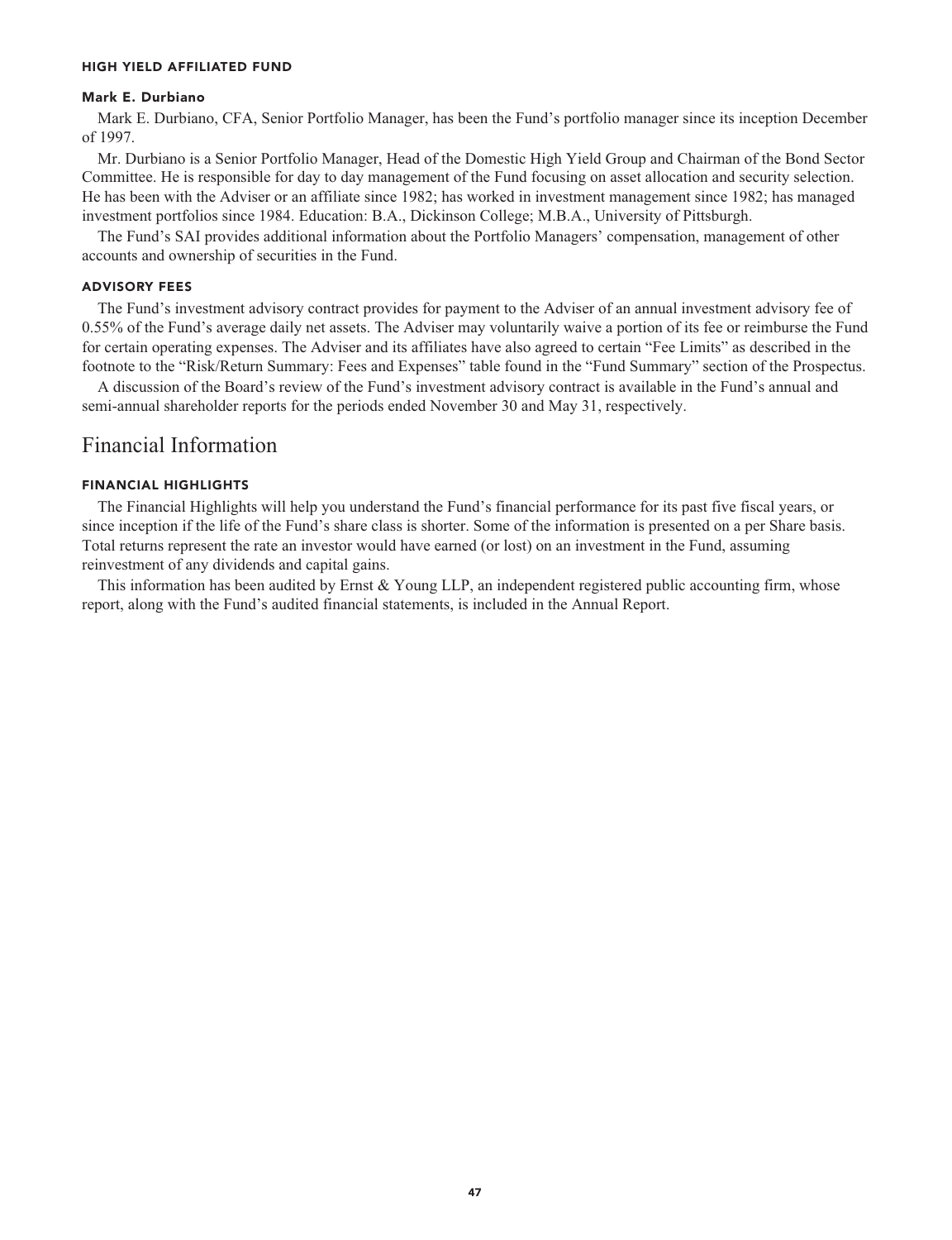## **Financial Highlights – Class A Shares**

**(For a Share Outstanding Throughout Each Period)**

|                                           |        | Year Ended November 30, |        |            |        |  |
|-------------------------------------------|--------|-------------------------|--------|------------|--------|--|
|                                           | 2021   | 2020                    | 2019   | 2018       | 2017   |  |
| Net Asset Value, Beginning of Period      | \$9.29 | \$9.09                  | \$8.60 | \$9.08     | \$8.86 |  |
| <b>Income From Investment Operations:</b> |        |                         |        |            |        |  |
| Net investment income (loss) <sup>1</sup> | 0.34   | 0.32                    | 0.36   | 0.37       | 0.36   |  |
| Net realized and unrealized gain (loss)   | 0.01   | 0.17                    | 0.47   | (0.51)     | 0.24   |  |
| TOTAL FROM INVESTMENT OPERATIONS          | 0.35   | 0.49                    | 0.83   | (0.14)     | 0.60   |  |
| <b>Less Distributions:</b>                |        |                         |        |            |        |  |
| Distributions from net investment income  | (0.34) | (0.29)                  | (0.34) | (0.34)     | (0.38) |  |
| Net Asset Value, End of Period            | \$9.30 | \$9.29                  | \$9.09 | \$8.60     | \$9.08 |  |
| Total Return <sup>2</sup>                 | 3.74%  | 5.56%                   | 9.87%  | $(1.56)$ % | 6.85%  |  |
|                                           |        |                         |        |            |        |  |
| <b>Ratios to Average Net Assets:</b>      |        |                         |        |            |        |  |
|                                           |        |                         |        |            |        |  |

| Net expenses <sup>3</sup>                 | 0.93%     | 0.93%     | 0.94%     | 0.93%     | 0.96%     |
|-------------------------------------------|-----------|-----------|-----------|-----------|-----------|
| Net investment income                     | 3.61%     | 3.55%     | 3.99%     | 4.18%     | 3.99%     |
| Expense waiver/reimbursement <sup>4</sup> | 0.10%     | 0.13%     | 0.12%     | 0.13%     | 0.12%     |
| Supplemental Data:                        |           |           |           |           |           |
| Net assets, end of period (000 omitted)   | \$297,673 | \$292.259 | \$307,049 | \$307.761 | \$342,586 |
| Portfolio turnover <sup>5</sup>           | 50%       | 70%       | 58%       | 48%       | 18%       |

**1 Per share numbers have been calculated using the average shares method.**

**2 Based on net asset value, which does not reflect the sales charge, redemption fee or contingent deferred sales charge, if applicable.**

**3 Amount does not reflect net expenses incurred by investment companies in which the Fund may invest.**

**4 This expense decrease is reflected in both the net expense and the net investment income ratios shown above. Amount does not reflect expense waiver/ reimbursement recorded by investment companies in which the Fund may invest.**

**5 Securities that mature are considered sales for purposes of this calculation.**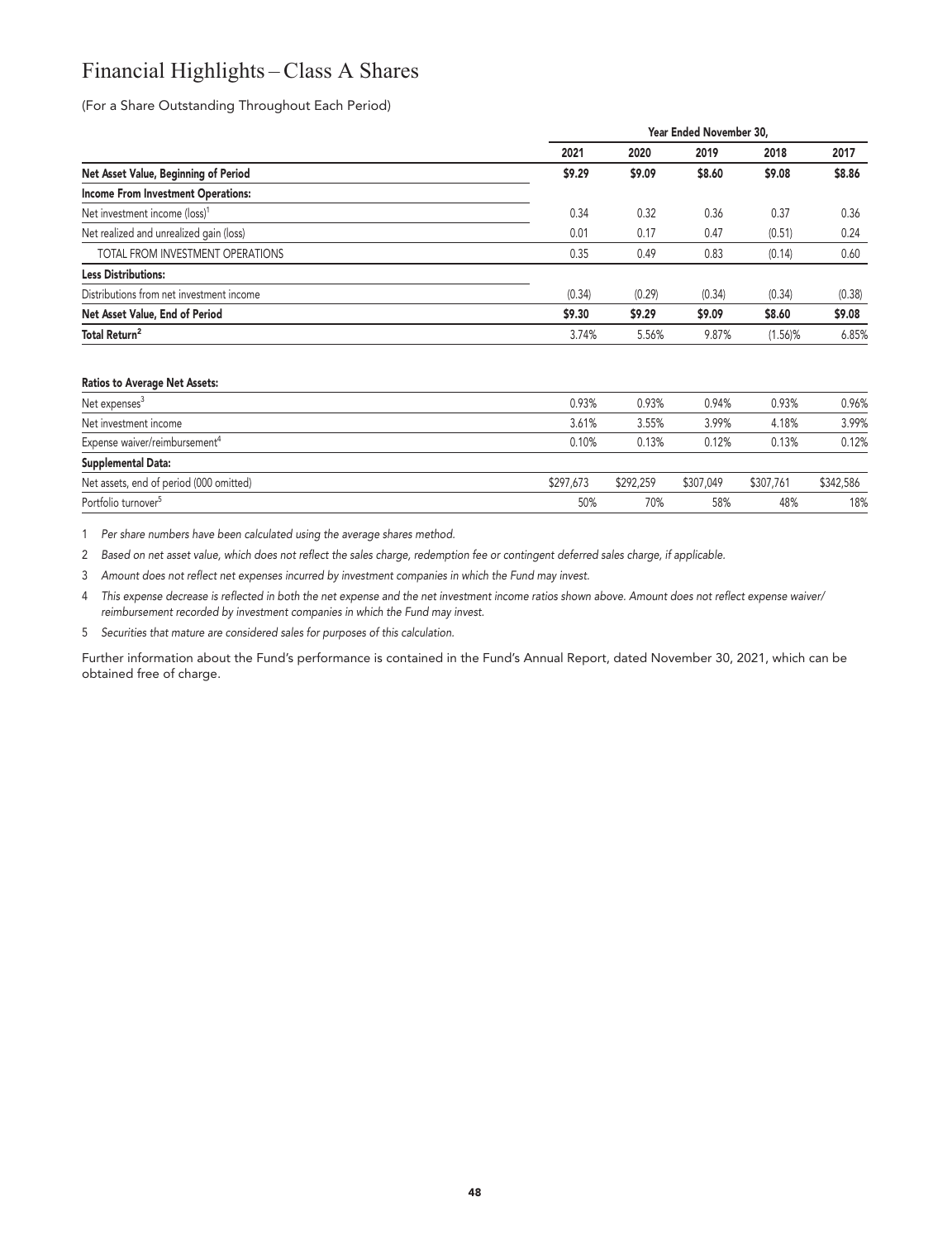## **Financial Highlights – Class B Shares**

**(For a Share Outstanding Throughout Each Period)**

|                                           |        | Year Ended November 30, |        |            |        |
|-------------------------------------------|--------|-------------------------|--------|------------|--------|
|                                           | 2021   | 2020                    | 2019   | 2018       | 2017   |
| Net Asset Value, Beginning of Period      | \$9.27 | \$9.08                  | \$8.58 | \$9.07     | \$8.85 |
| <b>Income From Investment Operations:</b> |        |                         |        |            |        |
| Net investment income (loss) <sup>1</sup> | 0.28   | 0.25                    | 0.29   | 0.30       | 0.29   |
| Net realized and unrealized gain (loss)   | (0.01) | 0.16                    | 0.48   | (0.52)     | 0.24   |
| TOTAL FROM INVESTMENT OPERATIONS          | 0.27   | 0.41                    | 0.77   | (0.22)     | 0.53   |
| <b>Less Distributions:</b>                |        |                         |        |            |        |
| Distributions from net investment income  | (0.26) | (0.22)                  | (0.27) | (0.27)     | (0.31) |
| Net Asset Value, End of Period            | \$9.28 | \$9.27                  | \$9.08 | \$8.58     | \$9.07 |
| Total Return <sup>2</sup>                 | 2.94%  | 4.62%                   | 9.18%  | $(2.43)\%$ | 6.06%  |
|                                           |        |                         |        |            |        |

#### **Ratios to Average Net Assets:**

| Net expenses <sup>3</sup>                 | .71%    | .72%    | .70%     | 1.70%    | 1.73%    |
|-------------------------------------------|---------|---------|----------|----------|----------|
| Net investment income                     | 2.91%   | 2.77%   | 3.27%    | 3.41%    | 3.23%    |
| Expense waiver/reimbursement <sup>4</sup> | 0.11%   | 0.12%   | 0.12%    | 0.13%    | 0.12%    |
| Supplemental Data:                        |         |         |          |          |          |
| Net assets, end of period (000 omitted)   | \$3,890 | \$8,324 | \$19,567 | \$28,507 | \$46,640 |
| Portfolio turnover <sup>5</sup>           | 50%     | 70%     | 58%      | 48%      | 18%      |

**1 Per share numbers have been calculated using the average shares method.**

**2 Based on net asset value, which does not reflect the sales charge, redemption fee or contingent deferred sales charge, if applicable.**

**3 Amount does not reflect net expenses incurred by investment companies in which the Fund may invest.**

**4 This expense decrease is reflected in both the net expense and the net investment income ratios shown above. Amount does not reflect expense waiver/ reimbursement recorded by investment companies in which the Fund may invest.**

**5 Securities that mature are considered sales for purposes of this calculation.**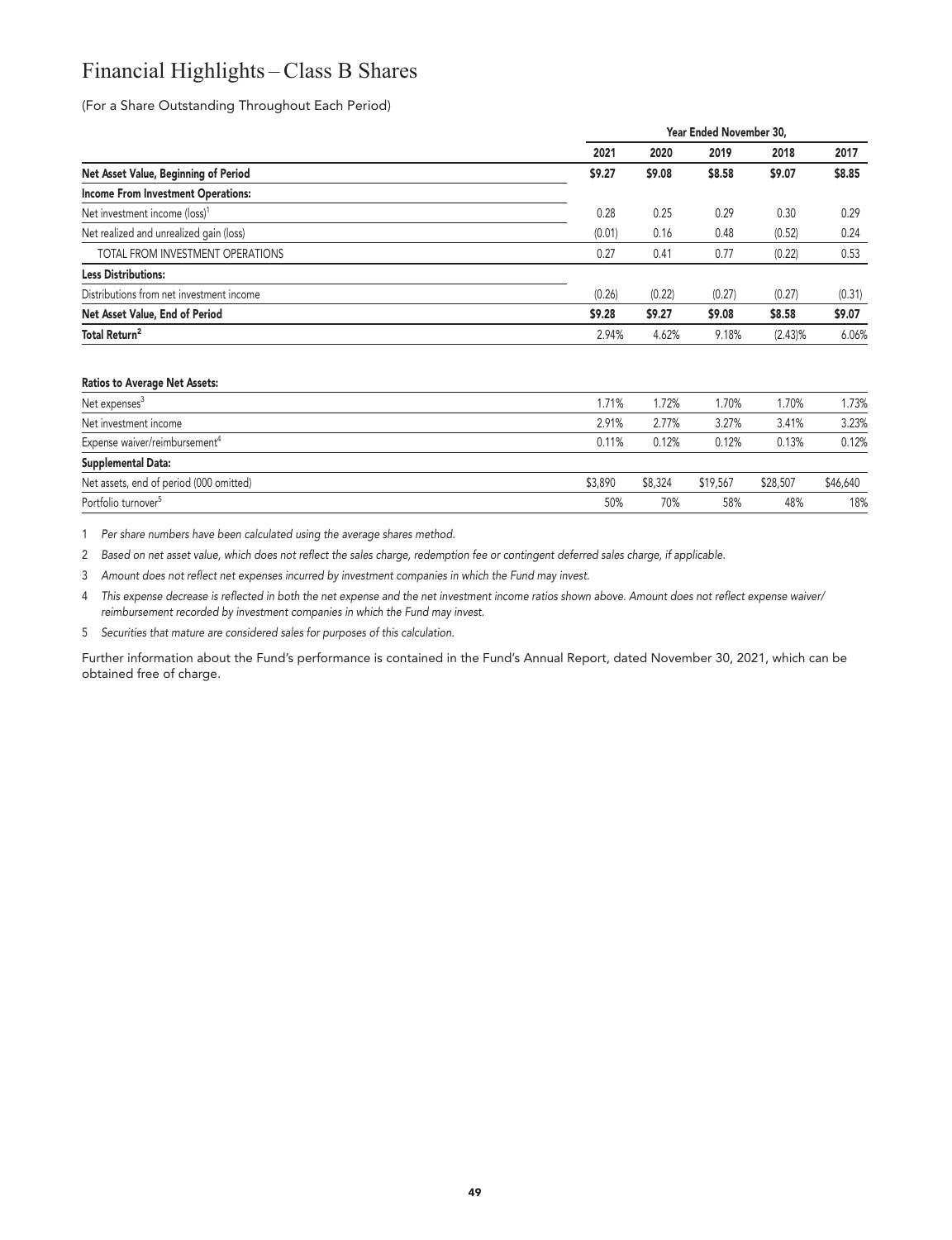## **Financial Highlights – Class C Shares**

**(For a Share Outstanding Throughout Each Period)**

|                                           |        | Year Ended November 30, |        |            |        |
|-------------------------------------------|--------|-------------------------|--------|------------|--------|
|                                           | 2021   | 2020                    | 2019   | 2018       | 2017   |
| Net Asset Value, Beginning of Period      | \$9.28 | \$9.09                  | \$8.59 | \$9.07     | \$8.85 |
| <b>Income From Investment Operations:</b> |        |                         |        |            |        |
| Net investment income (loss) <sup>1</sup> | 0.27   | 0.25                    | 0.29   | 0.30       | 0.29   |
| Net realized and unrealized gain (loss)   | 0.02   | 0.16                    | 0.48   | (0.50)     | 0.24   |
| TOTAL FROM INVESTMENT OPERATIONS          | 0.29   | 0.41                    | 0.77   | (0.20)     | 0.53   |
| <b>Less Distributions:</b>                |        |                         |        |            |        |
| Distributions from net investment income  | (0.27) | (0.22)                  | (0.27) | (0.28)     | (0.31) |
| Net Asset Value, End of Period            | \$9.30 | \$9.28                  | \$9.09 | \$8.59     | \$9.07 |
| Total Return <sup>2</sup>                 | 3.07%  | 4.65%                   | 9.19%  | $(2.30)\%$ | 6.04%  |
|                                           |        |                         |        |            |        |

#### **Ratios to Average Net Assets:**

| Net expenses <sup>3</sup>                 | 1.68%    | 1.69%    | 1.68%    | 1.68%    | 1.70%     |
|-------------------------------------------|----------|----------|----------|----------|-----------|
| Net investment income                     | 2.90%    | 2.80%    | 3.28%    | 3.43%    | 3.25%     |
| Expense waiver/reimbursement <sup>4</sup> | 0.10%    | 0.12%    | 0.12%    | 0.14%    | 0.12%     |
| Supplemental Data:                        |          |          |          |          |           |
| Net assets, end of period (000 omitted)   | \$35,536 | \$45,955 | \$58,296 | \$76.758 | \$132,528 |
| Portfolio turnover <sup>5</sup>           | 50%      | 70%      | 58%      | 48%      | 18%       |

**1 Per share numbers have been calculated using the average shares method.**

**2 Based on net asset value, which does not reflect the sales charge, redemption fee or contingent deferred sales charge, if applicable.**

**3 Amount does not reflect net expenses incurred by investment companies in which the Fund may invest.**

**4 This expense decrease is reflected in both the net expense and the net investment income ratios shown above. Amount does not reflect expense waiver/ reimbursement recorded by investment companies in which the Fund may invest.**

**5 Securities that mature are considered sales for purposes of this calculation.**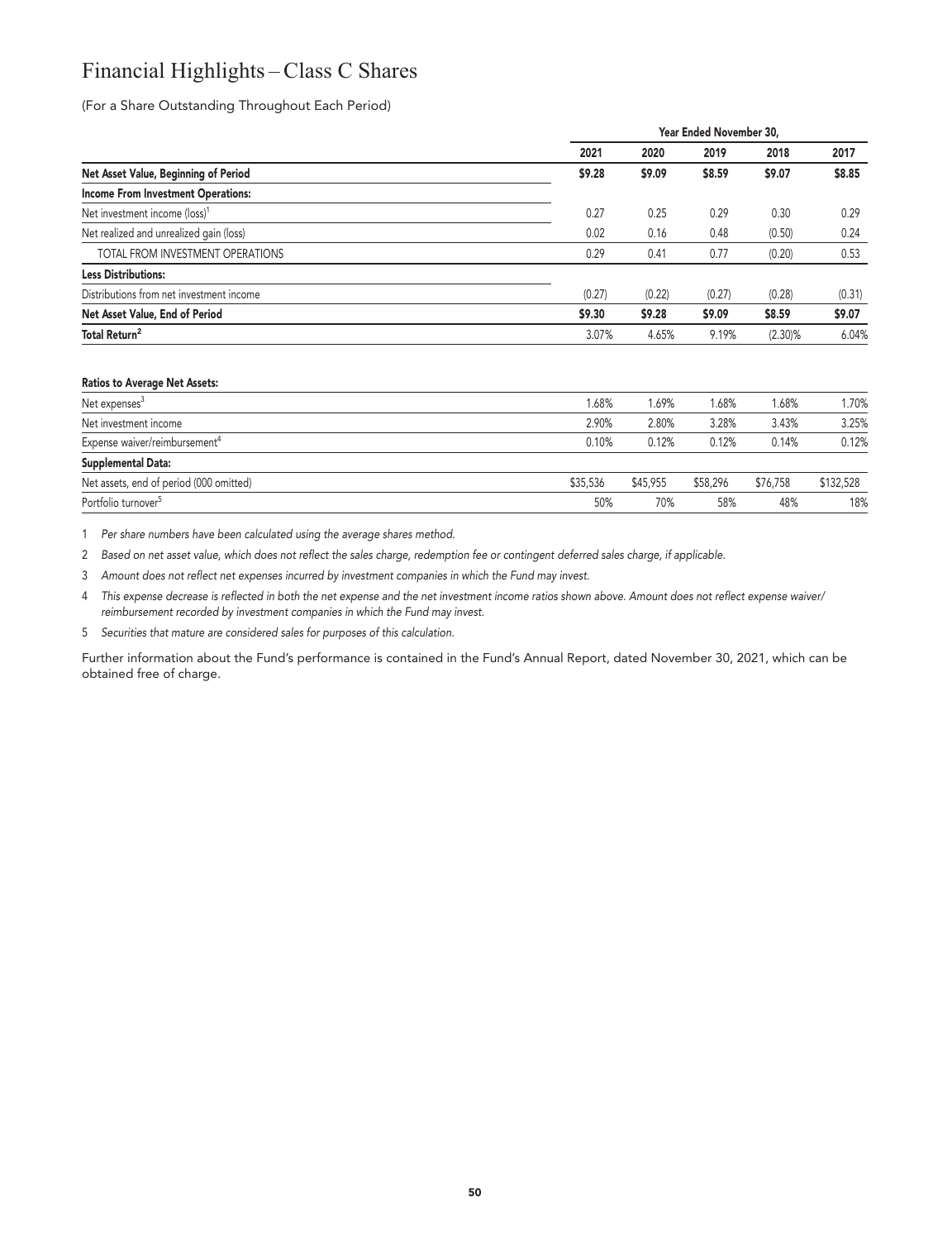## **Financial Highlights – Class F Shares**

**(For a Share Outstanding Throughout Each Period)**

|                                           |        | Year Ended November 30, |        |         |        |
|-------------------------------------------|--------|-------------------------|--------|---------|--------|
|                                           | 2021   | 2020                    | 2019   | 2018    | 2017   |
| Net Asset Value, Beginning of Period      | \$9.22 | \$9.03                  | \$8.54 | \$9.02  | \$8.81 |
| <b>Income From Investment Operations:</b> |        |                         |        |         |        |
| Net investment income (loss) <sup>1</sup> | 0.34   | 0.31                    | 0.35   | 0.37    | 0.36   |
| Net realized and unrealized gain (loss)   | 0.01   | 0.17                    | 0.48   | (0.51)  | 0.23   |
| TOTAL FROM INVESTMENT OPERATIONS          | 0.35   | 0.48                    | 0.83   | (0.14)  | 0.59   |
| <b>Less Distributions:</b>                |        |                         |        |         |        |
| Distributions from net investment income  | (0.34) | (0.29)                  | (0.34) | (0.34)  | (0.38) |
| Net Asset Value, End of Period            | \$9.23 | \$9.22                  | \$9.03 | \$8.54  | \$9.02 |
| Total Return <sup>2</sup>                 | 3.77%  | 5.49%                   | 9.95%  | (1.57)% | 6.79%  |
|                                           |        |                         |        |         |        |
|                                           |        |                         |        |         |        |

#### **Ratios to Average Net Assets:**

| Net expenses <sup>3</sup>                 | 0.93%    | 0.93%    | 0.94%    | 0.93%    | 0.96%    |
|-------------------------------------------|----------|----------|----------|----------|----------|
| Net investment income                     | 3.62%    | 3.56%    | 3.99%    | 4.18%    | 3.99%    |
| Expense waiver/reimbursement <sup>4</sup> | 0.10%    | 0.12%    | 0.12%    | 0.13%    | 0.11%    |
| Supplemental Data:                        |          |          |          |          |          |
| Net assets, end of period (000 omitted)   | \$51,221 | \$51.426 | \$53,136 | \$51,431 | \$60,561 |
| Portfolio turnover <sup>5</sup>           | 50%      | 70%      | 58%      | 48%      | 18%      |
|                                           |          |          |          |          |          |

**1 Per share numbers have been calculated using the average shares method.**

**2 Based on net asset value, which does not reflect the sales charge, redemption fee or contingent deferred sales charge, if applicable.**

**3 Amount does not reflect net expenses incurred by investment companies in which the Fund may invest.**

**4 This expense decrease is reflected in both the net expense and the net investment income ratios shown above. Amount does not reflect expense waiver/ reimbursement recorded by investment companies in which the Fund may invest.**

**5 Securities that mature are considered sales for purposes of this calculation.**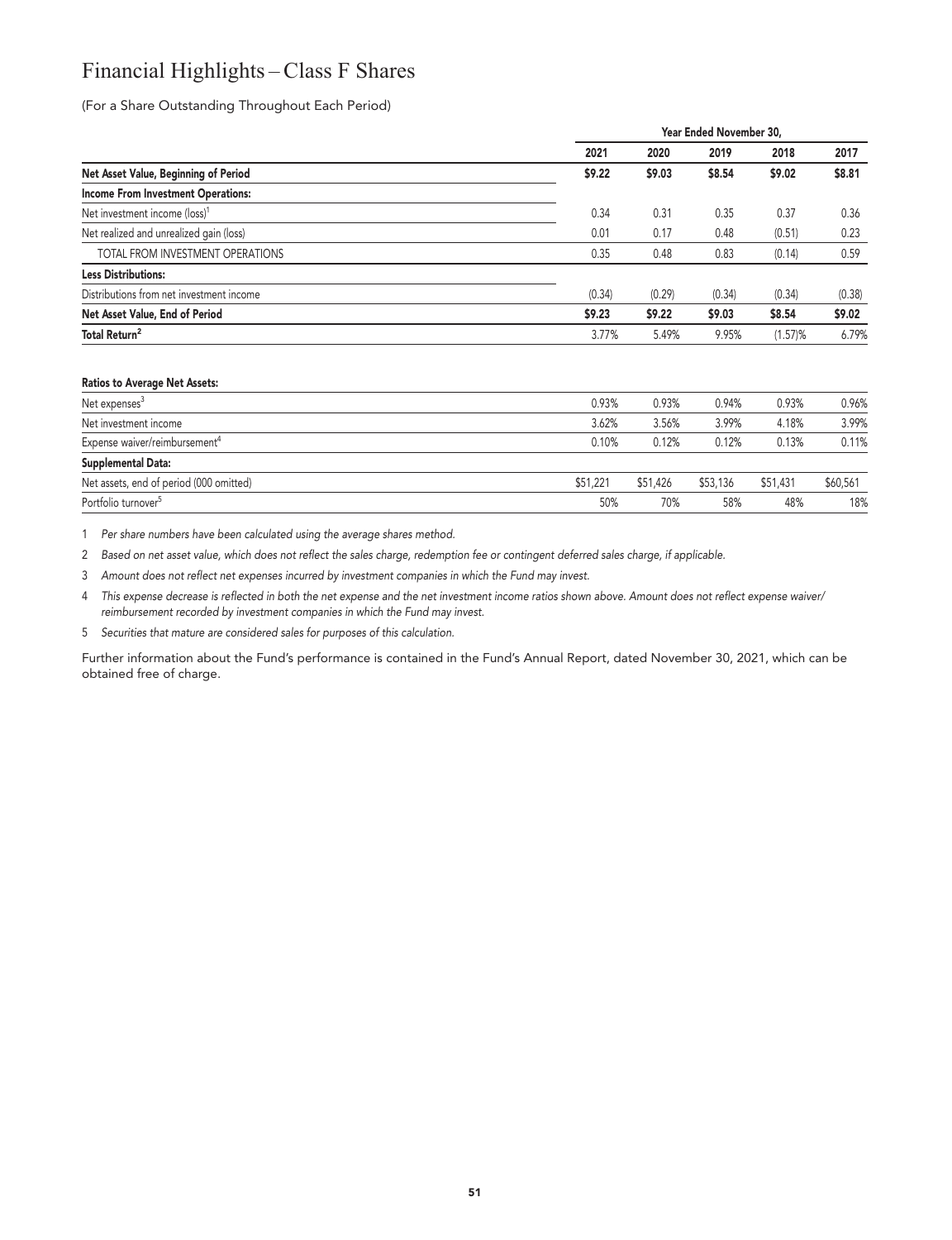## **Financial Highlights – Institutional Shares**

**(For a Share Outstanding Throughout Each Period)**

|                                           | Year Ended November 30, |        |        |            |        |
|-------------------------------------------|-------------------------|--------|--------|------------|--------|
|                                           | 2021                    | 2020   | 2019   | 2018       | 2017   |
| Net Asset Value, Beginning of Period      | \$9.23                  | \$9.04 | \$8.55 | \$9.03     | \$8.81 |
| <b>Income From Investment Operations:</b> |                         |        |        |            |        |
| Net investment income (loss) <sup>1</sup> | 0.36                    | 0.34   | 0.38   | 0.40       | 0.38   |
| Net realized and unrealized gain (loss)   | 0.02                    | 0.17   | 0.48   | (0.51)     | 0.25   |
| TOTAL FROM INVESTMENT OPERATIONS          | 0.38                    | 0.51   | 0.86   | (0.11)     | 0.63   |
| <b>Less Distributions:</b>                |                         |        |        |            |        |
| Distributions from net investment income  | (0.37)                  | (0.32) | (0.37) | (0.37)     | (0.41) |
| Net Asset Value, End of Period            | \$9.24                  | \$9.23 | \$9.04 | \$8.55     | \$9.03 |
| Total Return <sup>2</sup>                 | 4.09%                   | 5.83%  | 10.28% | $(1.25)\%$ | 7.23%  |
| <b>Ratios to Average Net Assets:</b>      |                         |        |        |            |        |

| Net expenses <sup>3</sup>                 | 0.61%     | 0.61%     | 0.62%     | 0.62%     | 0.64%     |
|-------------------------------------------|-----------|-----------|-----------|-----------|-----------|
| Net investment income                     | 3.82%     | 3.87%     | 4.23%     | 4.49%     | 4.24%     |
| Expense waiver/reimbursement <sup>4</sup> | 0.15%     | 0.20%     | 0.19%     | 0.18%     | 0.17%     |
| Supplemental Data:                        |           |           |           |           |           |
| Net assets, end of period (000 omitted)   | \$783.512 | \$246,898 | \$275,189 | \$134,398 | \$136,141 |
| Portfolio turnover <sup>5</sup>           | 50%       | 70%       | 58%       | 48%       | 18%       |

**1 Per share numbers have been calculated using the average shares method.**

**2 Based on net asset value.**

**3 Amount does not reflect net expenses incurred by investment companies in which the Fund may invest.**

**4 This expense decrease is reflected in both the net expense and the net investment income ratios shown above. Amount does not reflect expense waiver/ reimbursement recorded by investment companies in which the Fund may invest.**

**5 Securities that mature are considered sales for purposes of this calculation.**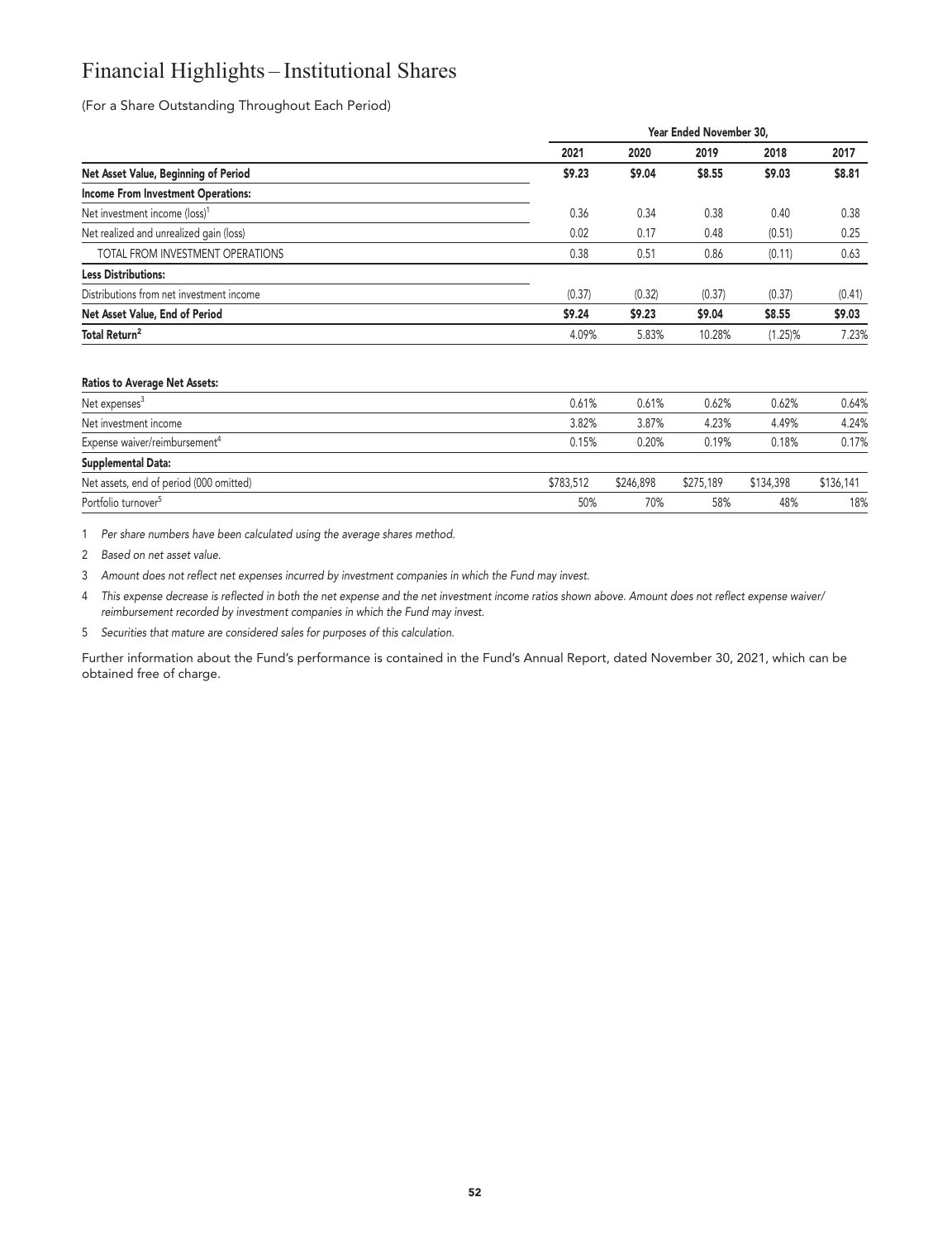## **Financial Highlights – Class R6 Shares**

**(For a Share Outstanding Throughout Each Period)**

|                                           | Year Ended November 30, |        |        |            | Period<br><b>Ended</b> |
|-------------------------------------------|-------------------------|--------|--------|------------|------------------------|
|                                           | 2021                    | 2020   | 2019   | 2018       | 11/30/20171            |
| Net Asset Value, Beginning of Period      | \$9.29                  | \$9.10 | \$8.60 | \$9.09     | \$8.96                 |
| <b>Income From Investment Operations:</b> |                         |        |        |            |                        |
| Net investment income (loss) <sup>2</sup> | 0.37                    | 0.35   | 0.38   | 0.40       | 0.31                   |
| Net realized and unrealized gain (loss)   | 0.01                    | 0.16   | 0.49   | (0.52)     | 0.11                   |
| TOTAL FROM INVESTMENT OPERATIONS          | 0.38                    | 0.51   | 0.87   | (0.12)     | 0.42                   |
| <b>Less Distributions:</b>                |                         |        |        |            |                        |
| Distributions from net investment income  | (0.37)                  | (0.32) | (0.37) | (0.37)     | (0.29)                 |
| Net Asset Value, End of Period            | \$9.30                  | \$9.29 | \$9.10 | \$8.60     | \$9.09                 |
| Total Return <sup>3</sup>                 | 4.08%                   | 5.80%  | 10.35% | $(1.36)$ % | 4.73%                  |

#### **Ratios to Average Net Assets:**

| Net expenses <sup>4</sup>                 | 0.60%    | 0.60%   | 0.61%   | 0.61%   | $0.61\%$ <sup>5</sup> |
|-------------------------------------------|----------|---------|---------|---------|-----------------------|
| Net investment income                     | 3.88%    | 3.88%   | 4.30%   | 4.49%   | 4.03%                 |
| Expense waiver/reimbursement <sup>6</sup> | 0.10%    | 0.12%   | 0.12%   | 0.12%   | $0.12\%$ <sup>5</sup> |
| <b>Supplemental Data:</b>                 |          |         |         |         |                       |
| Net assets, end of period (000 omitted)   | \$11,157 | \$5,468 | \$4,390 | \$3.790 | \$5,251               |
| Portfolio turnover <sup>7</sup>           | 50%      | 70%     | 58%     | 48%     | $18\%$ <sup>8</sup>   |
|                                           |          |         |         |         |                       |

**1 Reflects operations for the period from January 27, 2017 (date of initial investment) to November 30, 2017.**

**2 Per share numbers have been calculated using the average shares method.**

**3 Based on net asset value. Total returns for periods of less than one year are not annualized.**

**4 Amount does not reflect net expenses incurred by investment companies in which the Fund may invest.**

**5 Computed on an annualized basis.**

**6 This expense decrease is reflected in both the net expense and the net investment income ratios shown above. Amount does not reflect expense waiver/ reimbursement recorded by investment companies in which the Fund may invest.**

**7 Securities that mature are considered sales for purposes of this calculation.**

**8 Portfolio turnover is calculated at the Fund level. Percentage indicated was calculated for the year ended November 30, 2017.**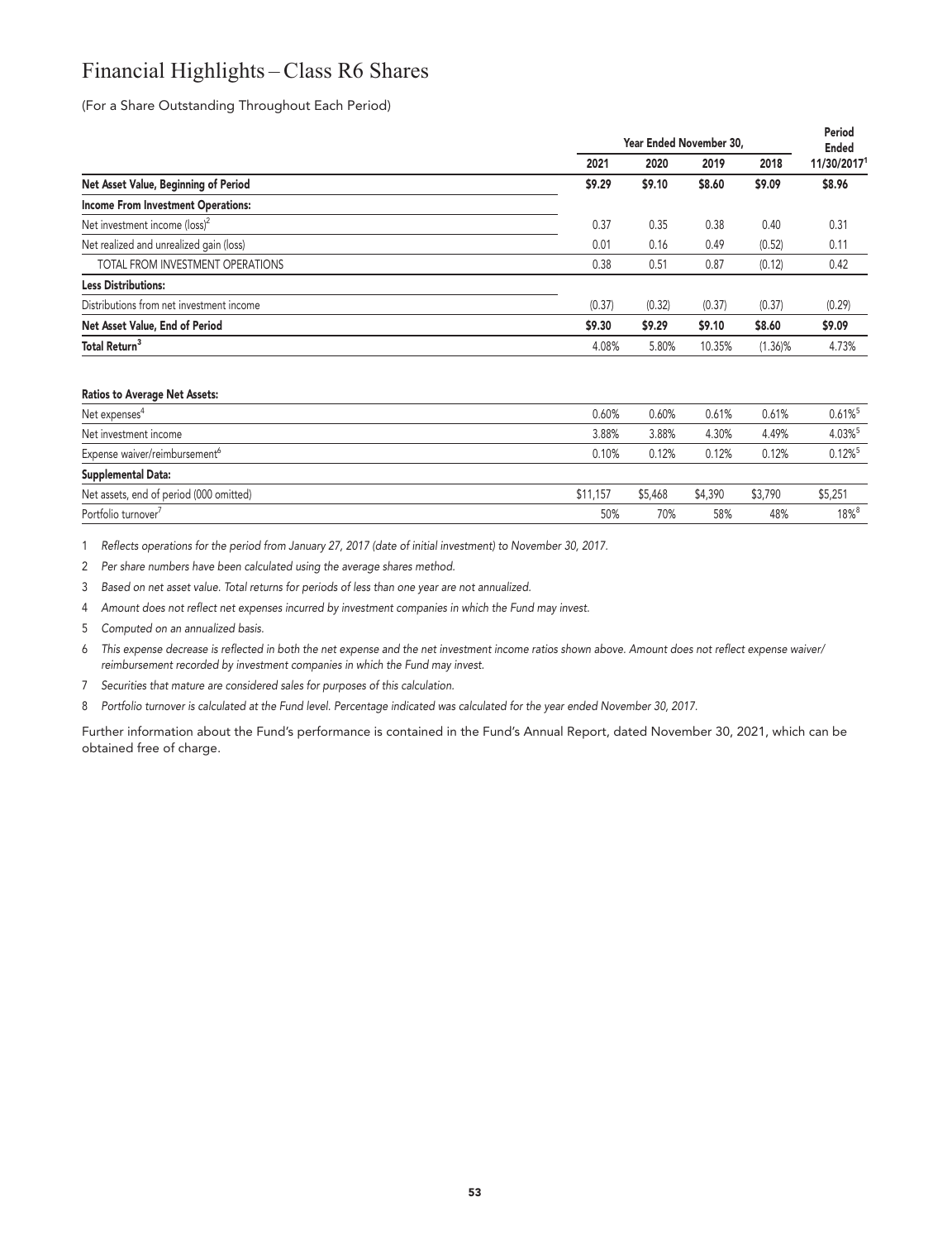## **Appendix A: Hypothetical Investment and Expense Information**

**The following charts provide additional hypothetical information about the effect of the Fund's expenses, including investment advisory fees and other Fund costs, on the Fund's assumed returns over a 10-year period. Each chart shows the estimated expenses that would be incurred in respect of a hypothetical investment of \$10,000, assuming a 5% return each year, and no redemption of Shares. Each chart also assumes that the Fund's annual expense ratio stays the same throughout the 10-year period (except for the B and C classes, which convert to the A class after you have held them for eight years) and that all dividends and distributions are reinvested. The annual expense ratios used in each chart are the same as stated in the "Fees and Expenses" table of this Prospectus (and thus may not reflect any fee waiver or expense reimbursement currently in effect). The maximum amount of any sales charge that might be imposed on the purchase of Shares (and deducted from the hypothetical initial investment of \$10,000; the "Front-End Sales Charge") is reflected in the "Hypothetical Expenses" column. The hypothetical investment information does not reflect the effect of charges (if any) normally applicable to redemptions of Shares (e.g., deferred sales charges, redemption fees). Mutual fund returns, as well as fees and expenses, may fluctuate over time, and your actual investment returns and total expenses may be higher or lower than those shown below.**

## **FEDERATED HERMES STRATEGIC INCOME FUND - A CLASS ANNUAL EXPENSE RATIO: 1.07% MAXIMUM FRONT-END SALES CHARGE: 4.50%**

| Year       | Hypothetical<br><b>Beginning</b><br>Investment | Hypothetical<br>Performance<br><b>Earnings</b> | Investment<br>After<br>Returns | Hypothetical<br><b>Expenses</b> | Hypothetical<br>Ending<br>Investment |
|------------|------------------------------------------------|------------------------------------------------|--------------------------------|---------------------------------|--------------------------------------|
|            | \$10,000.00                                    | \$477.50                                       | \$10,027.50                    | \$554.19                        | \$9,925.32                           |
| 2          | \$9,925.32                                     | \$496.27                                       | \$10,421.59                    | \$108.29                        | \$10,315.39                          |
| 3          | \$10,315.39                                    | \$515.77                                       | \$10,831.16                    | \$112.54                        | \$10,720.78                          |
| 4          | \$10,720.78                                    | \$536.04                                       | \$11,256.82                    | \$116.97                        | \$11,142.11                          |
| 5          | \$11,142.11                                    | \$557.11                                       | \$11,699.22                    | \$121.56                        | \$11,579.99                          |
| 6          | \$11,579.99                                    | \$579.00                                       | \$12,158.99                    | \$126.34                        | \$12,035.08                          |
| 7          | \$12,035.08                                    | \$601.75                                       | \$12,636.83                    | \$131.31                        | \$12,508.06                          |
| 8          | \$12,508.06                                    | \$625.40                                       | \$13,133.46                    | \$136.47                        | \$12,999.63                          |
| 9          | \$12,999.63                                    | \$649.98                                       | \$13,649.61                    | \$141.83                        | \$13,510.52                          |
| 10         | \$13,510.52                                    | \$675.53                                       | \$14,186.05                    | \$147.40                        | \$14,041.48                          |
| Cumulative |                                                | \$5,714.35                                     |                                | \$1,696.90                      |                                      |

## **FEDERATED HERMES STRATEGIC INCOME FUND - B CLASS ANNUAL EXPENSE RATIO: 1.85% MAXIMUM FRONT-END SALES CHARGE: NONE**

|                                  | Hypothetical<br><b>Beginning</b> | Hypothetical<br>Performance | Investment<br>After | Hypothetical    | Hypothetical<br>Ending      |
|----------------------------------|----------------------------------|-----------------------------|---------------------|-----------------|-----------------------------|
| Year                             | Investment                       | <b>Earnings</b>             | Returns             | <b>Expenses</b> | Investment                  |
|                                  | \$10,000.00                      | \$500.00                    | \$10,500.00         | \$187.91        | \$10,315.00                 |
| 2                                | \$10,315.00                      | \$515.75                    | \$10,830.75         | \$193.83        | \$10,639.92                 |
| 3                                | \$10,639.92                      | \$532.00                    | \$11,171.92         | \$199.94        | \$10,975.08                 |
| 4                                | \$10,975.08                      | \$548.75                    | \$11,523.83         | \$206.24        | \$11,320.80                 |
| 5                                | \$11,320.80                      | \$566.04                    | \$11,886.84         | \$212.73        | \$11,677.41                 |
| 6                                | \$11,677.41                      | \$583.87                    | \$12,261.28         | \$219.43        | \$12,045.25                 |
|                                  | \$12,045.25                      | \$602.26                    | \$12,647.51         | \$226.35        | \$12,424.68                 |
| 8                                | \$12,424.68                      | \$621.23                    | \$13,045.91         | \$233.48        | \$12,816.06                 |
| Converts from Class B to Class A |                                  |                             |                     |                 | Annual Expense Ratio: 1.07% |
| 9                                | \$12,816.06                      | \$640.80                    | \$13,456.86         | \$139.83        | \$13,319.73                 |
| 10                               | \$13,319.73                      | \$665.99                    | \$13,985.72         | \$145.32        | \$13,843.20                 |
| Cumulative                       |                                  | \$5,776.69                  |                     | \$1,965.06      |                             |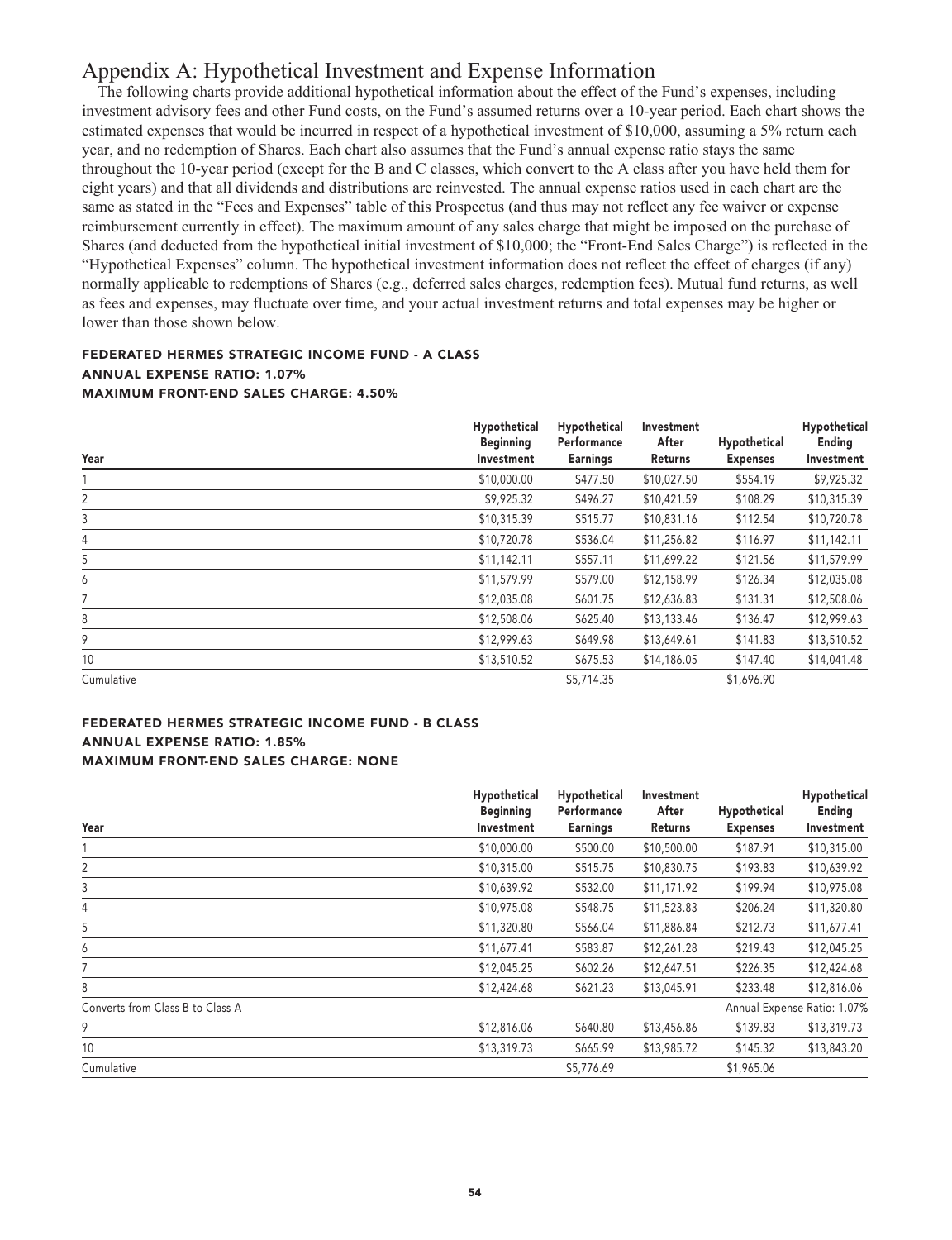## **FEDERATED HERMES STRATEGIC INCOME FUND - C CLASS ANNUAL EXPENSE RATIO: 1.82% MAXIMUM FRONT-END SALES CHARGE: NONE**

|                                  | Hypothetical<br><b>Beginning</b> | Hypothetical<br>Performance | Investment<br>After | Hypothetical    | Hypothetical<br>Ending      |
|----------------------------------|----------------------------------|-----------------------------|---------------------|-----------------|-----------------------------|
| Year                             | Investment                       | <b>Earnings</b>             | Returns             | <b>Expenses</b> | Investment                  |
|                                  | \$10,000.00                      | \$500.00                    | \$10,500.00         | \$184.89        | \$10,318.00                 |
| 2                                | \$10,318.00                      | \$515.90                    | \$10,833.90         | \$190.77        | \$10,646.11                 |
| 3                                | \$10,646.11                      | \$532.31                    | \$11,178.42         | \$196.84        | \$10,984.66                 |
| 4                                | \$10,984.66                      | \$549.23                    | \$11,533.89         | \$203.10        | \$11,333.97                 |
| 5                                | \$11,333.97                      | \$566.70                    | \$11,900.67         | \$209.56        | \$11,694.39                 |
| 6                                | \$11,694.39                      | \$584.72                    | \$12,279.11         | \$216.22        | \$12,066.27                 |
| 7                                | \$12,066.27                      | \$603.31                    | \$12,669.58         | \$223.10        | \$12,449.98                 |
| 8                                | \$12,449.98                      | \$622.50                    | \$13,072.48         | \$230.19        | \$12,845.89                 |
| Converts from Class C to Class A |                                  |                             |                     |                 | Annual Expense Ratio: 1.07% |
| 9                                | \$12,845.89                      | \$642.29                    | \$13,488.18         | \$140.15        | \$13,350.73                 |
| 10                               | \$13,350.73                      | \$667.54                    | \$14,018.27         | \$145.66        | \$13,875.41                 |
| Cumulative                       |                                  | \$5,784.50                  |                     | \$1,940.48      |                             |

## **FEDERATED HERMES STRATEGIC INCOME FUND - F CLASS ANNUAL EXPENSE RATIO: 1.06% MAXIMUM FRONT-END SALES CHARGE: 1.00%**

|            | Hypothetical     | Hypothetical    | Investment  |                 | Hypothetical |  |
|------------|------------------|-----------------|-------------|-----------------|--------------|--|
|            | <b>Beginning</b> | Performance     | After       | Hypothetical    | Ending       |  |
| Year       | Investment       | <b>Earnings</b> | Returns     | <b>Expenses</b> | Investment   |  |
|            | \$10,000.00      | \$495.00        | \$10,395.00 | \$207.01        | \$10,290.06  |  |
| 2          | \$10,290.06      | \$514.50        | \$10,804.56 | \$111.22        | \$10,695.49  |  |
| 3          | \$10,695.49      | \$534.77        | \$11,230.26 | \$115.61        | \$11,116.89  |  |
| 4          | \$11,116.89      | \$555.84        | \$11,672.73 | \$120.16        | \$11,554.90  |  |
| 5          | \$11,554.90      | \$577.75        | \$12,132.65 | \$124.89        | \$12,010.16  |  |
| 6          | \$12,010.16      | \$600.51        | \$12,610.67 | \$129.82        | \$12,483.36  |  |
| 7          | \$12,483.36      | \$624.17        | \$13,107.53 | \$134.93        | \$12,975.20  |  |
| 8          | \$12,975.20      | \$648.76        | \$13,623.96 | \$140.25        | \$13,486.42  |  |
| 9          | \$13,486.42      | \$674.32        | \$14,160.74 | \$145.77        | \$14,017.78  |  |
| 10         | \$14,017.78      | \$700.89        | \$14,718.67 | \$151.52        | \$14,570.08  |  |
| Cumulative |                  | \$5,926.51      |             | \$1,381.18      |              |  |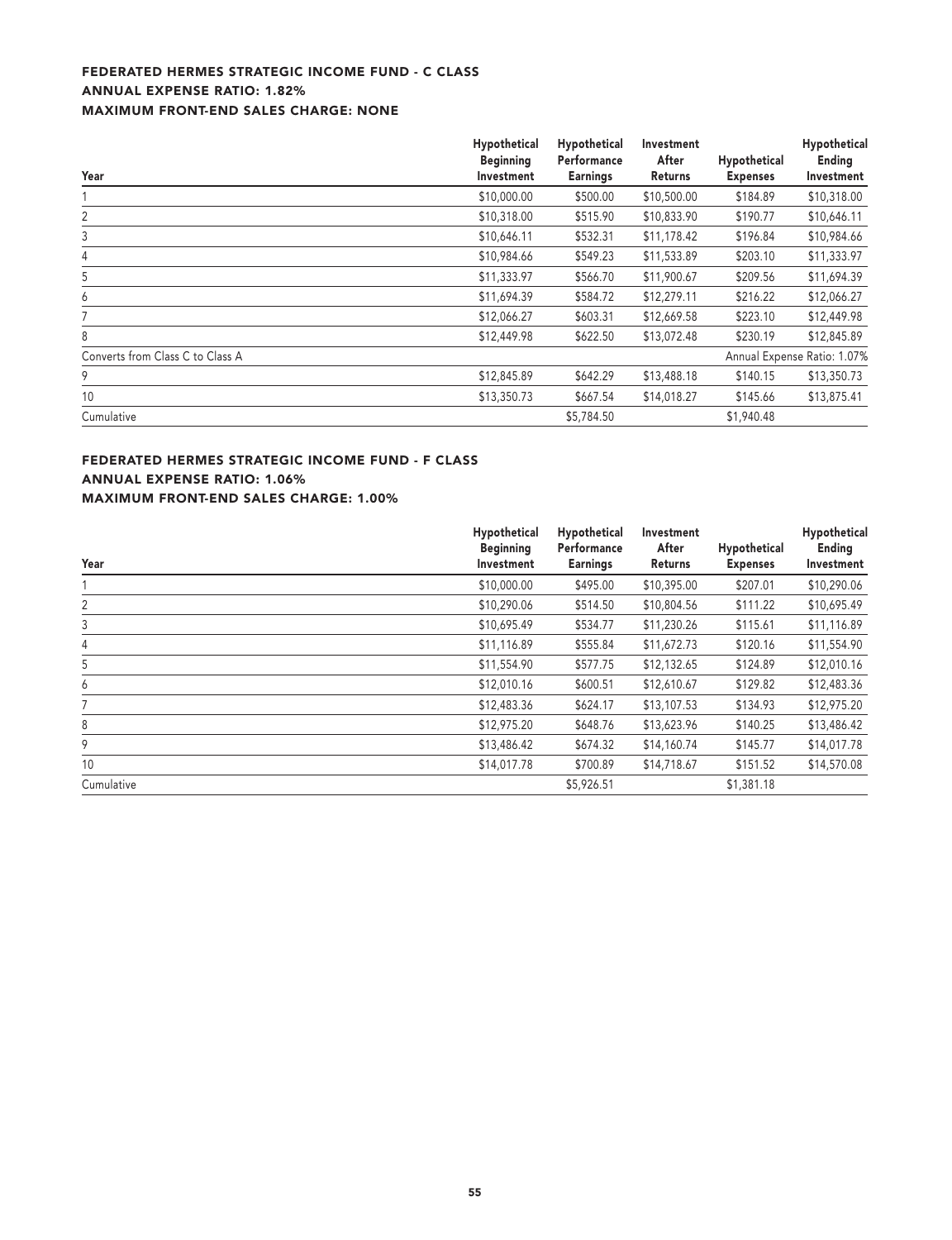## **FEDERATED HERMES STRATEGIC INCOME FUND - IS CLASS ANNUAL EXPENSE RATIO: 0.80% MAXIMUM FRONT-END SALES CHARGE: NONE**

| Year           | Hypothetical<br><b>Beginning</b><br>Investment | Hypothetical<br>Performance<br><b>Earnings</b> | Investment<br>After<br>Returns | Hypothetical<br><b>Expenses</b> | Hypothetical<br>Ending<br>Investment |
|----------------|------------------------------------------------|------------------------------------------------|--------------------------------|---------------------------------|--------------------------------------|
|                | \$10,000.00                                    | \$500.00                                       | \$10,500.00                    | \$81.68                         | \$10,420.00                          |
| 2              | \$10,420.00                                    | \$521.00                                       | \$10,941.00                    | \$85.11                         | \$10,857.64                          |
| 3              | \$10,857.64                                    | \$542.88                                       | \$11,400.52                    | \$88.69                         | \$11,313.66                          |
| $\overline{4}$ | \$11,313.66                                    | \$565.68                                       | \$11,879.34                    | \$92.41                         | \$11,788.83                          |
| 5              | \$11,788.83                                    | \$589.44                                       | \$12,378.27                    | \$96.29                         | \$12,283.96                          |
| 6              | \$12,283.96                                    | \$614.20                                       | \$12,898.16                    | \$100.34                        | \$12,799.89                          |
|                | \$12,799.89                                    | \$639.99                                       | \$13,439.88                    | \$104.55                        | \$13,337.49                          |
| 8              | \$13,337.49                                    | \$666.87                                       | \$14,004.36                    | \$108.94                        | \$13,897.66                          |
| 9              | \$13,897.66                                    | \$694.88                                       | \$14,592.54                    | \$113.52                        | \$14,481.36                          |
| 10             | \$14,481.36                                    | \$724.07                                       | \$15,205.43                    | \$118.28                        | \$15,089.58                          |
| Cumulative     |                                                | \$6,059.01                                     |                                | \$989.81                        |                                      |

## **FEDERATED HERMES STRATEGIC INCOME FUND - R6 CLASS ANNUAL EXPENSE RATIO: 0.73% MAXIMUM FRONT-END SALES CHARGE: NONE**

|            | Hypothetical<br><b>Beginning</b> | Hypothetical<br>Performance | Investment<br>After | Hypothetical    | Hypothetical<br>Ending |
|------------|----------------------------------|-----------------------------|---------------------|-----------------|------------------------|
| Year       | Investment                       | <b>Earnings</b>             | Returns             | <b>Expenses</b> | Investment             |
|            | \$10,000.00                      | \$500.00                    | \$10,500.00         | \$74.56         | \$10,427.00            |
| 2          | \$10,427.00                      | \$521.35                    | \$10,948.35         | \$77.74         | \$10,872.23            |
| 3          | \$10,872.23                      | \$543.61                    | \$11,415.84         | \$81.06         | \$11,336.47            |
| 4          | \$11,336.47                      | \$566.82                    | \$11,903.29         | \$84.52         | \$11,820.54            |
| 5          | \$11,820.54                      | \$591.03                    | \$12,411.57         | \$88.13         | \$12,325.28            |
| 6          | \$12,325.28                      | \$616.26                    | \$12,941.54         | \$91.90         | \$12,851.57            |
| 7          | \$12,851.57                      | \$642.58                    | \$13,494.15         | \$95.82         | \$13,400.33            |
| 8          | \$13,400.33                      | \$670.02                    | \$14,070.35         | \$99.91         | \$13,972.52            |
| 9          | \$13,972.52                      | \$698.63                    | \$14,671.15         | \$104.18        | \$14,569.15            |
| 10         | \$14,569.15                      | \$728.46                    | \$15,297.61         | \$108.63        | \$15,191.25            |
| Cumulative |                                  | \$6,078.76                  |                     | \$906.45        |                        |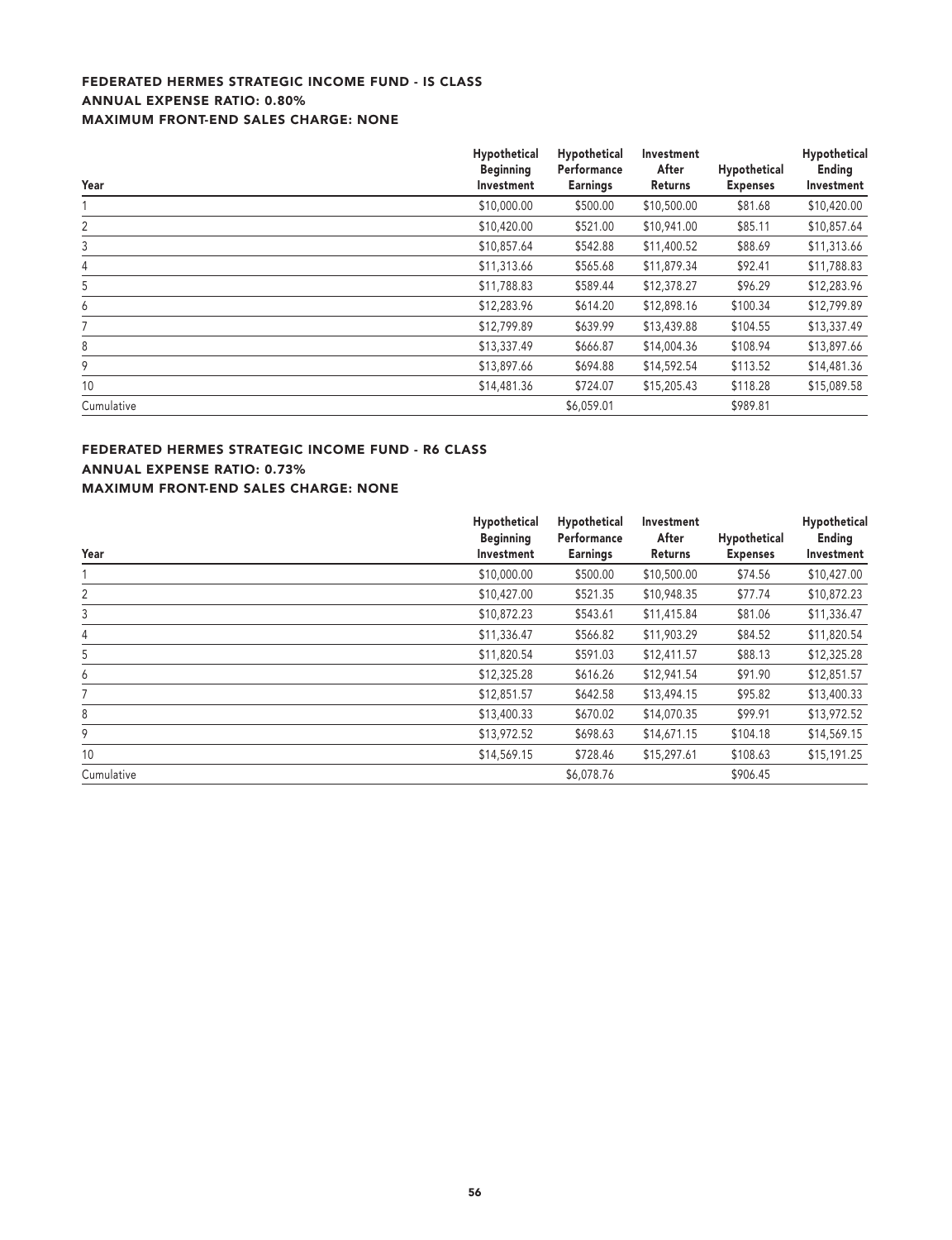## **Appendix B: Sales Charge Waivers and Exchange Features for Shareholders Purchasing Through Certain Financial Intermediaries**

**The term "fund family," used herein, shall refer to the Federated Hermes mutual funds.**

**The following Appendix applies to certain share classes offered by the Fund.**

## **AMERIPRISE FINANCIAL**

## **CLASS A SHARES FRONT-END SALES CHARGE WAIVERS AVAILABLE AT AMERIPRISE FINANCIAL:**

## **The following information applies to Class A shares purchases if you have an account with or otherwise purchase Fund shares through Ameriprise Financial:**

**Effective January 15, 2021, shareholders purchasing Fund shares through an Ameriprise Financial retail brokerage account are eligible for the following front-end sales charge waivers, which may differ from those disclosed elsewhere in this Fund's prospectus or SAI:**

- **Employer-sponsored retirement plans (e.g., 401(k) plans, 457 plans, employer-sponsored 403(b) plans, profit sharing and money purchase pension plans and defined benefit plans). For purposes of this provision, employer-sponsored retirement plans do not include SEP IRAs, Simple IRAs or SAR-SEPs.**
- **■ Shares purchased through reinvestment of capital gains distributions and dividend reinvestment when purchasing shares of the same Fund (but not any other fund within the same fund family).**
- **■ Shares exchanged from Class C shares of the same fund in the month of or following the 7-year anniversary of the purchase date. To the extent that this prospectus elsewhere provides for a waiver with respect to exchanges of Class C shares or conversion of Class C shares following a shorter holding period, that waiver will apply.**
- **■ Employees and registered representatives of Ameriprise Financial or its affiliates and their immediate family members.**
- Shares purchased by or through qualified accounts (including IRAs, Coverdell Education Savings Accounts, 401(k)s, **403(b) TSCAs subject to ERISA and defined benefit plans) that are held by a covered family member, defined as an Ameriprise financial advisor and/or the advisor's spouse, advisor's lineal ascendant (mother, father, grandmother, grandfather, great grandmother, great grandfather), advisor's lineal descendant (son, step-son, daughter, step-daughter, grandson, granddaughter, great grandson, great granddaughter) or any spouse of a covered family member who is a lineal descendant.**
- **■ Shares purchased from the proceeds of redemptions within the same fund family, provided (1) the repurchase occurs within 90 days following the redemption, (2) the redemption and purchase occur in the same account, and (3) redeemed shares were subject to a front-end or deferred sales load (i.e., Rights of Reinstatement).**

## **ROBERT W. BAIRD & CO., INC.**

**Effective June 15, 2020, shareholders purchasing Fund shares through a Baird platform or account will only be eligible for the following sales charge waivers (front-end sales charge waivers and CDSC waivers) and discounts, which may differ from those disclosed elsewhere in this prospectus or the SAI.**

## **Front-End Sales Charge Waivers on Investors A-shares Available at Baird**

- **■ Shares purchased through reinvestment of capital gains distributions and dividend reinvestment when purchasing share of the same fund;**
- **■ Share purchase by employees and registered representatives of Baird or its affiliate and their family members as designated by Baird;**
- **■ Shares purchase from the proceeds of redemptions within the same fund family, provided: (1) the repurchase occurs within 90 days following the redemption; (2) the redemption and purchase occur in the same accounts; and (3) redeemed shares were subject to a front-end or deferred sales charge (known as rights of reinstatement);**
- **■ Class C (i.e., level-load) shares that are no longer subject to a CDSC and are exchanged to Class A shares (or the appropriate share class) of the same fund pursuant to Baird's intra-fund share class policies and procedures;**
- **Employer-sponsored retirement plans or charitable accounts in a transactional brokerage account at Baird, including 401(k) plans, 457 plans, employer-sponsored 403(b) plans, profit sharing and money purchase pension plans and defined benefit plans. For purposes of this provision, employer-sponsored retirement plans do not include SEP IRAs, Simple IRAs or SAR-SEPs.**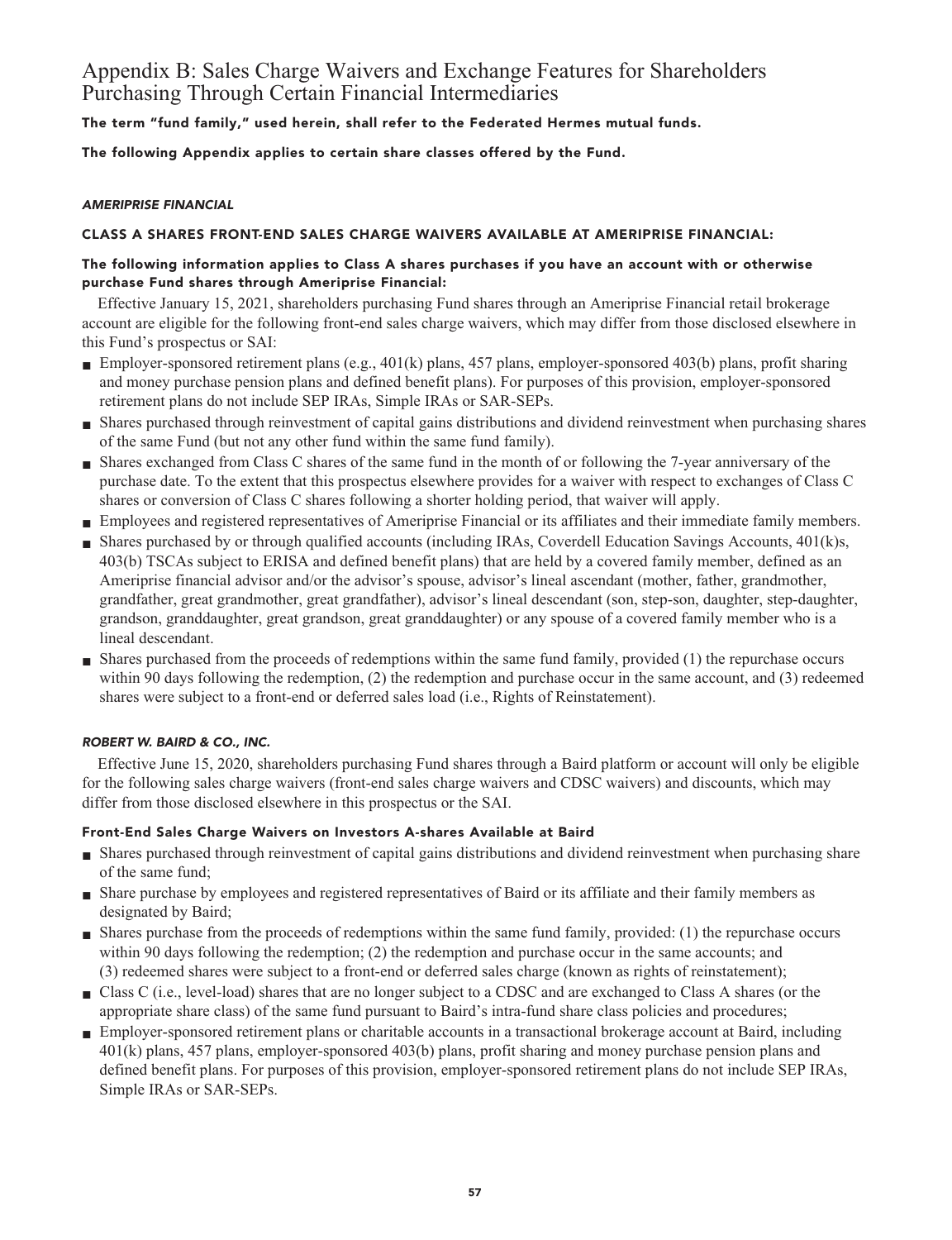## **CDSC Waivers on Investor A and C Shares Available at Baird**

- **■ Shares sold upon the death or disability of the shareholder;**
- **■ Shares sold as part of a systematic withdrawal plan as described in the Fund's Prospectus;**
- **Shares bought due to returns of excess contributions from an IRA Account;**
- **■ Shares sold as part of a required minimum distribution for IRA and retirement accounts pursuant to the Internal Revenue Code;**
- **Shares sold to pay Baird fees but only if the transaction is initiated by Baird;**
- **■ Shares acquired through a right of reinstatement.**

## **Front-End Sales Charge Discounts Available at Baird: Breakpoints and/or Rights of Accumulations**

- **Breakpoints as described in this prospectus;**
- **Rights of accumulations which entitles shareholders to breakpoint discounts will be automatically calculated based on the aggregated holding of fund family assets held by accounts within the purchaser's household at Baird. Eligible fund family assets not held at Baird may be included in the rights of accumulations calculation only if the shareholder notifies his or her financial advisor about such assets;**
- Letters of Intent (LOI) allow for breakpoint discounts based on anticipated purchases within a fund family through **Baird, over a 13-month period of time.**

## **EDWARD D. JONES & CO., L.P. (EDWARD JONES)**

## **Policies Regarding Transactions Through Edward Jones**

## **The following information has been provided by Edward Jones**

**Effective on or after March 1, 2021, the following information supersedes prior information with respect to transactions and positions held in fund shares through an Edward Jones system. Shareholders purchasing Fund shares on the Edward Jones commission and fee-based platforms are eligible only for the following sales charge waivers (front-end sales charge waivers and contingent deferred sales charge (CDSC), or back-end sales charge, waivers) and discounts, which may differ from those disclosed elsewhere in this Fund's prospectus or statement of additional information (SAI). In all instances, it is the shareholder's responsibility to inform Edward Jones at the time of purchase of any relationship, holdings of fund family, or other facts qualifying the purchaser for waivers or discounts. Edward Jones can ask for documentation of such circumstance. Shareholders should contact Edward Jones if they have questions regarding their eligibility for these discounts and waivers.**

## **Front-End Sales Load Waivers on Class A and F Shares Available at Edward Jones**

**Sales charges are waived for the following shareholders and in the following situations:**

- **■ Associates of Edward Jones and its affiliates and their family members who are in the same pricing group (as determined by Edward Jones under its policies and procedures) as the associate. This waiver will continue for the remainder of the associate's life if the associate retires from Edward Jones in good-standing and remains in good standing pursuant to Edward Jones' policies and procedures.**
- **■ Shares purchased in an Edward Jones fee-based program.**
- **■ Shares purchased through reinvestment of capital gains distributions and dividend reinvestment.**
- **■ Shares purchased from the proceeds of redeemed shares of the same fund family so long as the following conditions are met: 1) the proceeds are from the sale of shares within 60 days of the purchase, and 2) the sale and purchase are made in the same share class and the same account or the purchase is made in an individual retirement account with proceeds from liquidations in a non-retirement account.**
- **■ Shares exchanged into Class A shares from another share Class so long as the exchange is into the same fund and was initiated at the discretion of Edward Jones. Edward Jones is responsible for any remaining CDSC due to the fund company, if applicable. Any future purchases are subject to the applicable sales charge as disclosed in the prospectus.**
- **Exchanges from Class C shares to Class A shares of the same fund, generally, in the 84th month following the anniversary of the purchase date or earlier at the discretion of Edward Jones. Edward Jones will be responsible for any remaining CDSC due to the fund company, if applicable.**

## **CDSC Waivers on A, B, C and F Shares Available at Edward Jones**

**If the shareholder purchases shares that are subject to a CDSC and those shares are redeemed before the CDSC is expired, the shareholder will be responsible to pay the CDSC except in the following conditions:**

- **■ Shares sold upon the death or disability of the shareholder.**
- **■ Shares sold as part of a systematic withdrawal plan (limited to up to 10% per year of the account value).**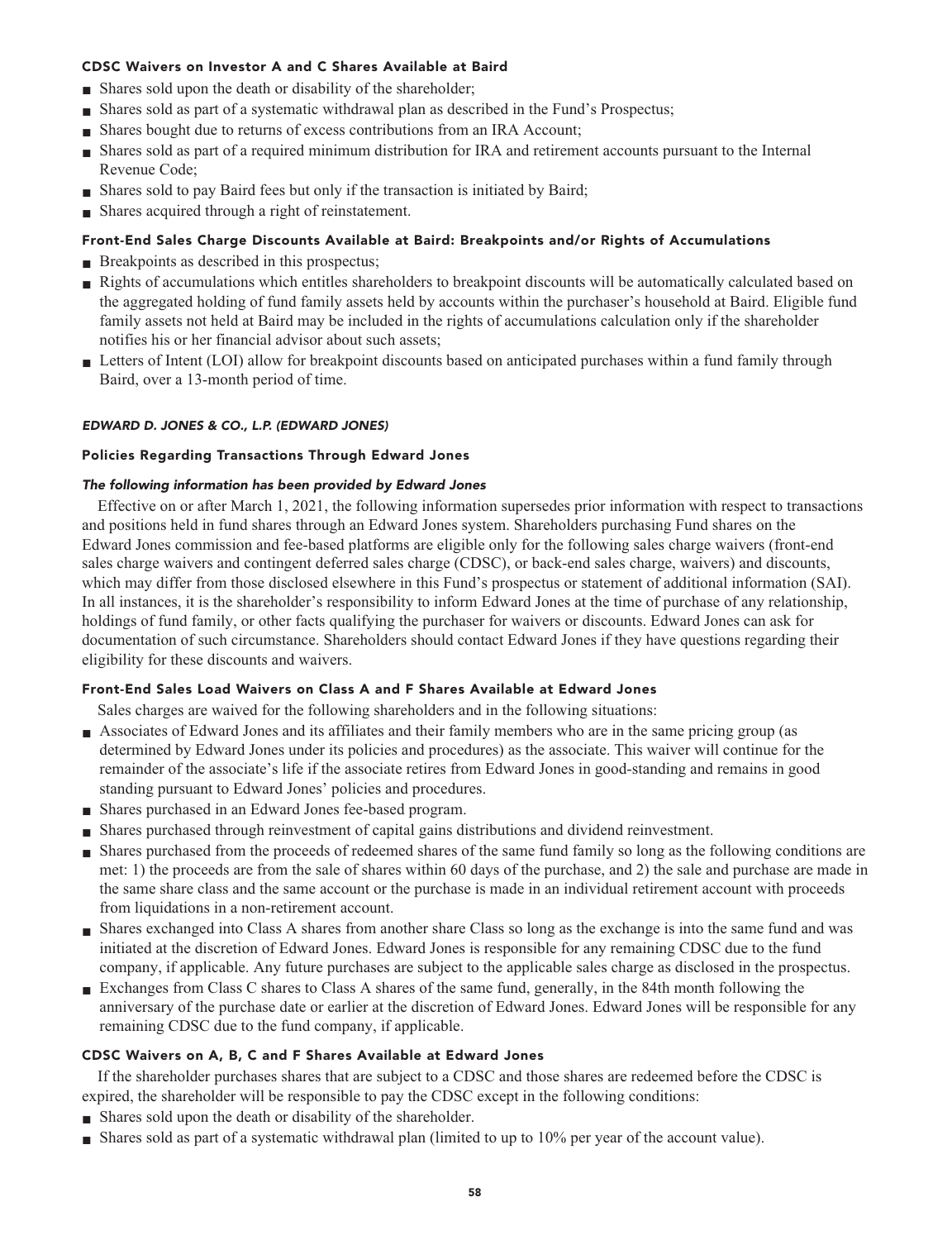- **Return of excess contributions from an Individual Retirement Account (IRA).**
- **■ Shares sold as part of a required minimum distribution for IRA and retirement accounts if the redemption is taken in or after the year the shareholder reaches qualified age based on applicable IRS regulations.**
- **■ Shares sold to pay Edward Jones fees or costs in such cases where the transaction is initiated by Edward Jones.**
- **■ Shares exchanged in an Edward Jones fee-based program. Edward Jones is responsible for any remaining CDSC due to the fund company, if applicable.**
- **Shares acquired through a right of reinstatement.**
- **■ Shares redeemed at the discretion of Edward Jones for Minimum Balances, as described below.**

## **FRONT-END LOAD DISCOUNTS AVAILABLE AT EDWARD JONES:**

## **Rights of Accumulation (ROA)**

- **■ The applicable sales charge on a purchase of Class A shares is determined by taking into account all share classes (except certain money market funds and any assets held in group retirement plans) of the fund family held by the shareholder or in an account grouped by Edward Jones with other accounts for the purpose of providing certain pricing considerations ("pricing groups"). If grouping assets as a shareholder, this includes all share classes held on the Edward Jones platform and/or held on another platform. The inclusion of eligible fund family assets in the ROA calculation is dependent on the shareholder notifying Edward Jones of such assets at the time of calculation. Money market funds are included only if such shares were sold with a sales charge at the time of purchase or acquired in exchange for shares purchased with a sales charge.**
- **■ The employer maintaining a SEP IRA plan and/or SIMPLE IRA plan may elect to establish or change ROA for the IRA accounts associated with the plan to a plan-level grouping as opposed to including all share classes at a shareholder or pricing group level.**
- **ROA** is determined by calculating the higher of cost minus redemptions or market value (current shares x NAV).

## **Letter of Intent (LOI)**

- **■ Through a LOI, shareholders can receive the sales charge and breakpoint discounts for purchases shareholders intend to make over a 13-month period from the date Edward Jones receives the LOI. The LOI is determined by calculating the higher of cost or market value of qualifying holdings at LOI initiation in combination with the value that the shareholder intends to buy over a 13-month period to calculate the front-end sales charge and any breakpoint discounts. Each purchase the shareholder makes during that 13-month period will receive the sales charge and breakpoint discount that applies to the total amount. The inclusion of eligible fund family assets in the LOI calculation is dependent on the shareholder notifying Edward Jones of such assets at the time of calculation. Purchases made before the LOI is received by Edward Jones are not adjusted under the LOI and will not reduce the sales charge previously paid. Sales charges will be adjusted if LOI is not met.**
- **■ If the employer maintaining a SEP IRA plan and/or SIMPLE IRA plan has elected to establish or change ROA for the IRA accounts associated with the plan to a plan-level grouping, LOIs will also be at the plan-level and may only be established by the employer.**

## **OTHER IMPORTANT INFORMATION REGARDING TRANSACTIONS THROUGH EDWARD JONES**

## **Minimum Purchase Amounts**

- **■ Initial purchase minimum: \$250**
- **■ Subsequent purchase minimum: none**

## **Minimum Balances**

- **■ Edward Jones has the right to redeem at its discretion fund holdings with a balance of \$250 or less. The following are examples of accounts that are not included in this policy:**
- **■ A fee-based account held on an Edward Jones platform**
- **■ A 529 account held on an Edward Jones platform**
- **■ An account with an active systematic investment plan or LOI**

## **Exchanging Share Classes**

**■ At any time it deems necessary, Edward Jones has the authority to exchange at NAV a shareholder's holdings in a fund to Class A shares of the same fund.**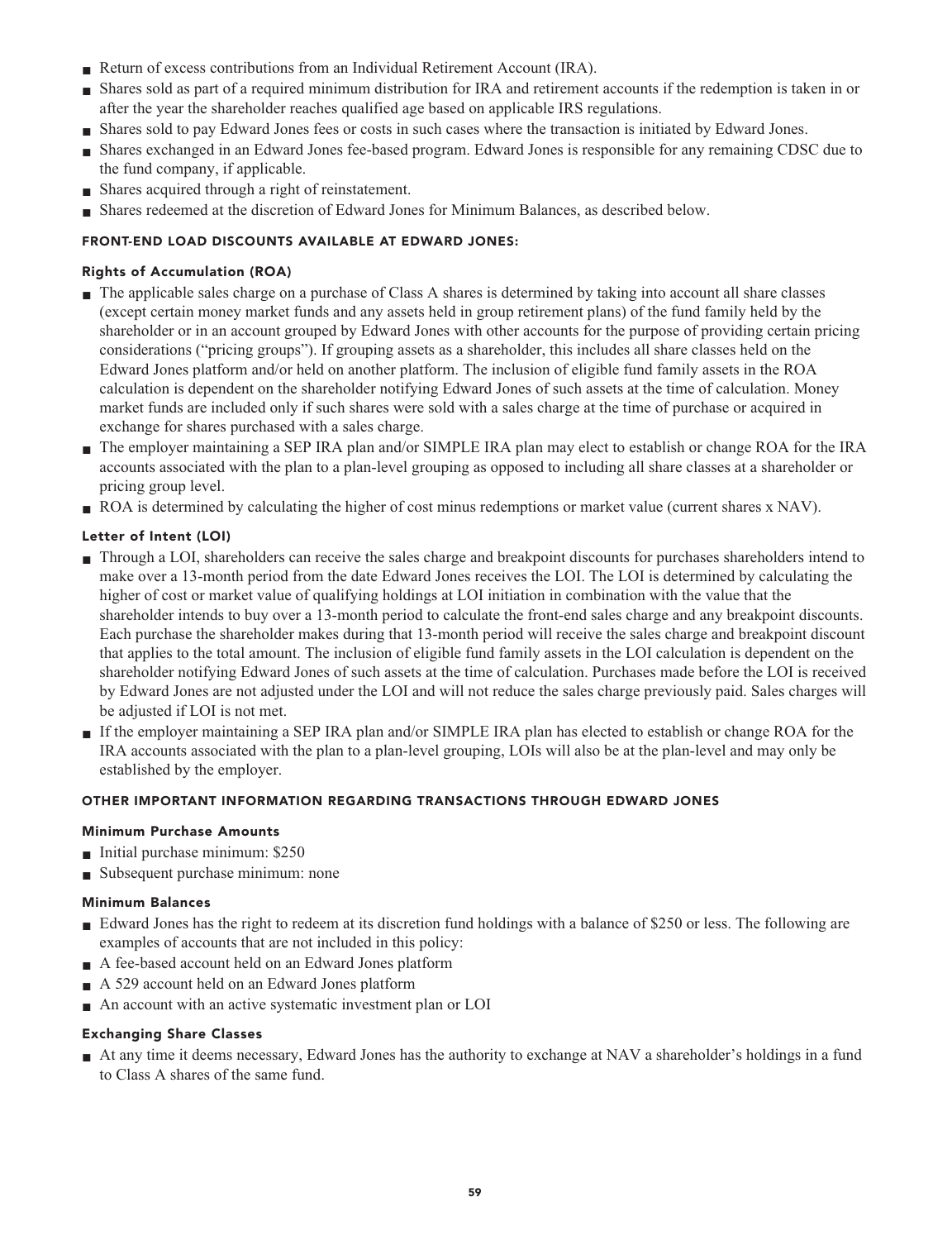## **JANNEY MONTGOMERY SCOTT LLC**

**Effective May 1, 2020, if you purchase or redeem Fund shares through a Janney Montgomery Scott LLC ("Janney") brokerage account, you will be eligible for the following load waivers (front-end sales charge waivers and contingent deferred sales charge (CDSC), or back-end sales charge, waivers) and discounts, which may differ from those disclosed elsewhere in this Fund's Prospectus or SAI.**

## **Front-end sales charge waivers on Class A Shares available at Janney**

- **■ Shares purchased through reinvestment of capital gains distributions and dividend reinvestment when purchasing shares of the same fund (but not any other fund within the fund family).**
- **■ Shares purchased by employees and registered representatives of Janney or its affiliates and their family members as designated by Janney.**
- **■ Shares purchased from the proceeds of redemptions within the same fund family, provided: (1) the repurchase occurs within ninety (90) days following the redemption; (2) the redemption and purchase occur in the same account; and (3) redeemed shares were subject to a front-end or deferred sales load (i.e., right of reinstatement).**
- **Employer-sponsored retirement plans (e.g., 401(k) plans, 457 plans, employer-sponsored 403(b) plans, profit sharing and money purchase pension plans and defined benefit plans). For purposes of this provision, employer-sponsored retirement plans do not include SEP IRAs, Simple IRAs, SAR-SEPs or Keogh plans.**
- **■ Shares acquired through a right of reinstatement.**
- **■ Class C shares that are no longer subject to a contingent deferred sales charge and are exchanged to Class A shares (or the appropriate share class) of the same fund pursuant to Janney's intra-fund share class policies and procedures.**

## **CDSC Waivers on Class A and C Shares available at Janney**

- **■ Shares sold upon the death or disability of the shareholder.**
- **■ Shares sold as part of a systematic withdrawal plan as described in the fund's Prospectus.**
- **■ Shares purchased in connection with a return of excess contributions from an IRA account.**
- **■ Shares sold as part of a required minimum distribution for IRA and retirement accounts if the redemption is taken in or after the year the shareholder reaches qualified age based on applicable IRS regulations.**
- **■ Shares sold to pay Janney fees but only if the transaction is initiated by Janney.**
- **■ Shares acquired through a right of reinstatement.**
- **■ Shares exchanged into the same share class of a different Federated Hermes fund, if the shares were held for the applicable CDSC holding period (the holding period on the shares purchased in the exchange will include the holding period of the shares sold in the exchange).**

## **Front-end sales charge discounts available at Janney: Breakpoints, Rights of Accumulation, and/or Letters of Intent**

- **■ Breakpoints as described in the fund's Prospectus.**
- **■ Rights of accumulation ("ROA"), which entitle shareholders to breakpoint discounts, will be automatically calculated based on the aggregated holding of fund family assets held by accounts within the purchaser's household at Janney. Eligible fund family assets not held at Janney may be included in the ROA calculation only if the shareholder notifies his or her financial advisor about such assets.**
- **■ Letters of intent which allow for breakpoint discounts based on anticipated purchases within a fund family, over a 13-month time period. Eligible fund family assets not held at Janney may be included in the calculation of letters of intent only if the shareholder notifies his or her financial advisor about such assets.**

## **MERRILL LYNCH**

**Shareholders purchasing Fund shares through a Merrill Lynch platform or account will be eligible only for the following load waivers (front-end sales charge waivers and contingent deferred, or back-end, sales charge waivers) and discounts, which may differ from those disclosed elsewhere in this Fund's prospectus or SAI.**

## **Front-end Sales Load Waivers on Class A Shares available at Merrill Lynch**

- **■ Employer-sponsored retirement, deferred compensation and employee benefit plans (including health savings accounts) and trusts used to fund those plans, provided that the shares are not held in a commission-based brokerage account and shares are held for the benefit of the plan;**
- **Shares purchased by a 529 Plan (does not include 529 Plan units or 529-specific share classes or equivalents);**
- **■ Shares purchased through a Merrill Lynch affiliated investment advisory program or exchanged due to the holdings moving from the program;**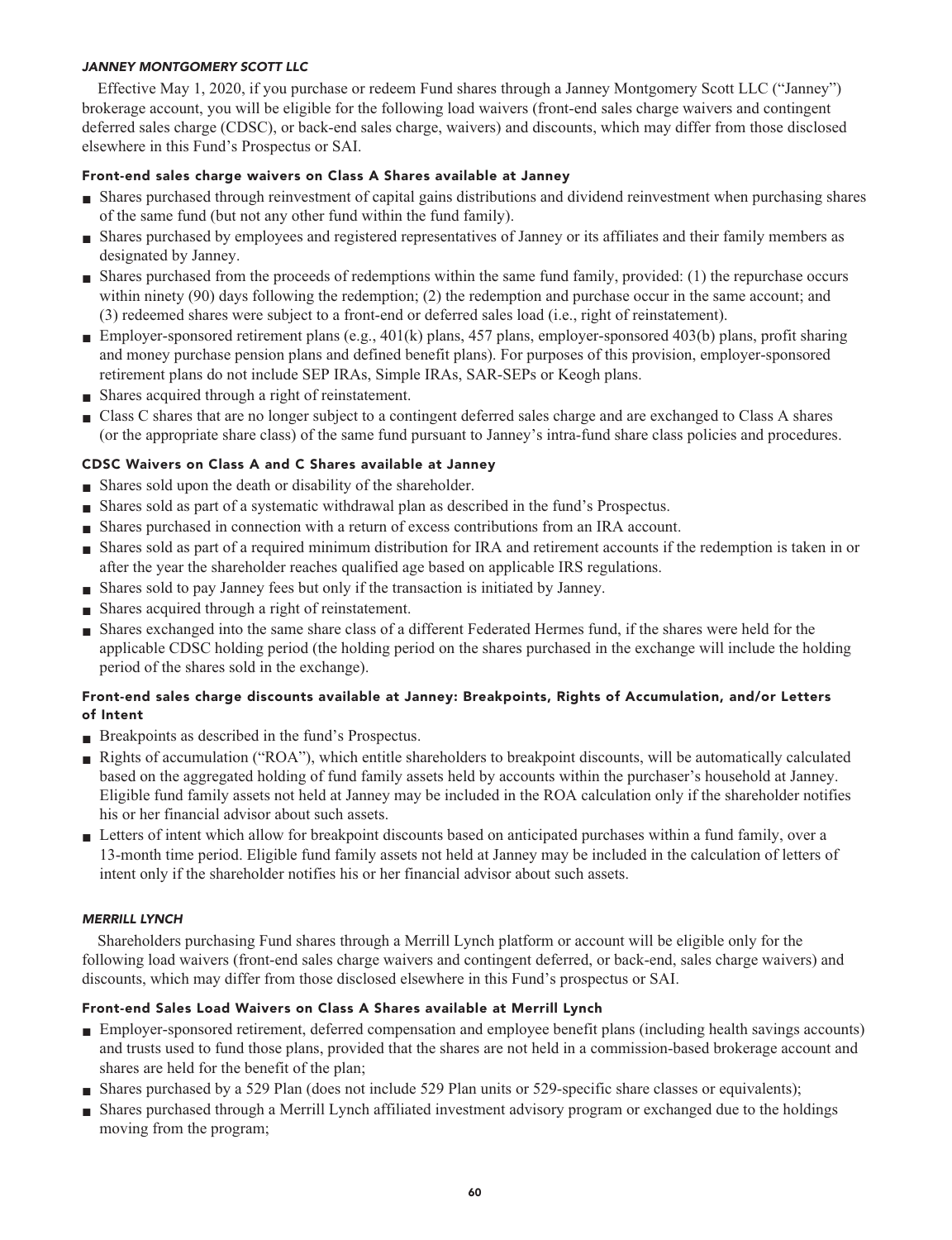- **■ Shares exchanged due to the holdings moving from a Merrill Lynch affiliated investment advisory program to a Merrill Lynch brokerage (non-advisory) account pursuant to Merrill Lynch's policies relating to sales load discounts and waivers;**
- **■ Shares purchased by third party investment advisors on behalf of their advisory clients through Merrill Lynch's platform;**
- **Shares of funds purchased through the Merrill Edge Self-Directed platform (if applicable);**
- **■ Shares purchased through reinvestment of capital gains distributions and dividend reinvestment when purchasing shares of the same fund (but not any other fund within the fund family);**
- **■ Shares exchanged from Class C (i.e., level-load) shares of the same fund pursuant to Merrill Lynch's policies relating to sales load discounts and waivers;**
- **■ Employees and registered representatives of Merrill Lynch or its affiliates and their family members;**
- **■ Directors or Trustees of the Fund, and employees of the Fund's investment adviser or any of its affiliates, as described in the prospectus;**
- **■ Eligible shares purchased from the proceeds of redemptions within the same fund family, provided: (1) the repurchase occurs within 90 days following the redemption; (2) the redemption and purchase occur in the same account; and (3) redeemed shares were subject to a front-end or deferred sales load (known as Rights of Reinstatement). Automated transactions (i.e., systematic purchases and withdrawals) and purchases made after shares are automatically sold to pay Merrill Lynch's account maintenance fees are not eligible for reinstatement.**

## **CDSC Waivers on A, B and C Shares available at Merrill Lynch**

- **Death or disability of the shareholder;**
- **Shares sold as part of a systematic withdrawal plan as described in the Fund's prospectus;**
- **Return of excess contributions from an IRA Account;**
- **■ Shares sold as part of a required minimum distribution for IRA and retirement accounts pursuant to the Internal Revenue Code;**
- **■ Shares sold to pay Merrill Lynch fees but only if the transaction is initiated by Merrill Lynch;**
- **■ Shares acquired through a right of reinstatement;**
- **Shares held in retirement brokerage accounts, that are exchanged for a lower cost share class due to transfer to certain fee based accounts or platforms (applicable to A and C shares only);**
- **■ Class A Shares received through an exchange due to the holdings moving from a Merrill Lynch affiliated investment advisory program to a Merrill Lynch brokerage (non-advisory) account pursuant to Merrill Lynch's policies relating to sales load discounts and waivers.**

## **Front-end load Discounts Available at Merrill Lynch: Breakpoints, Rights of Accumulation & Letters of Intent**

- **■ Breakpoints as described in this prospectus;**
- **■ Rights of Accumulation (ROA) which entitle shareholders to breakpoint discounts as described in the Fund's prospectus will be automatically calculated based on the aggregated holding of fund family assets held by accounts (including 529 program holdings, where applicable) within the purchaser's household at Merrill Lynch. Eligible fund family assets not held at Merrill Lynch may be included in the ROA calculation only if the shareholder notifies his or her financial advisor about such assets;**
- Letters of Intent (LOI) which allow for breakpoint discounts based on anticipated purchases within a fund family, **through Merrill Lynch, over a 13-month period of time (if applicable).**

## **MORGAN STANLEY SMITH BARNEY**

**Shareholders purchasing Fund shares through a Morgan Stanley Wealth Management transactional brokerage account will be eligible only for the following front-end sales charge waivers with respect to Class A shares, which may differ from and may be more limited than those disclosed elsewhere in this Fund's Prospectus or SAI.**

## **Front-End Sales Charge Waivers on Class A Shares Available at Morgan Stanley Wealth Management**

- **Employer-sponsored retirement plans (e.g., 401(k) plans, 457 plans, employer-sponsored 403(b) plans, profit sharing and money purchase pension plans and defined benefit plans). For purposes of this provision, employer-sponsored retirement plans do not include SEP IRAs, Simple IRAs, SAR-SEPs or Keogh plans;**
- **■ Morgan Stanley employee and employee-related accounts according to Morgan Stanley's account linking rules;**
- **■ Shares purchased through reinvestment of dividends and capital gains distributions when purchasing shares of the same fund;**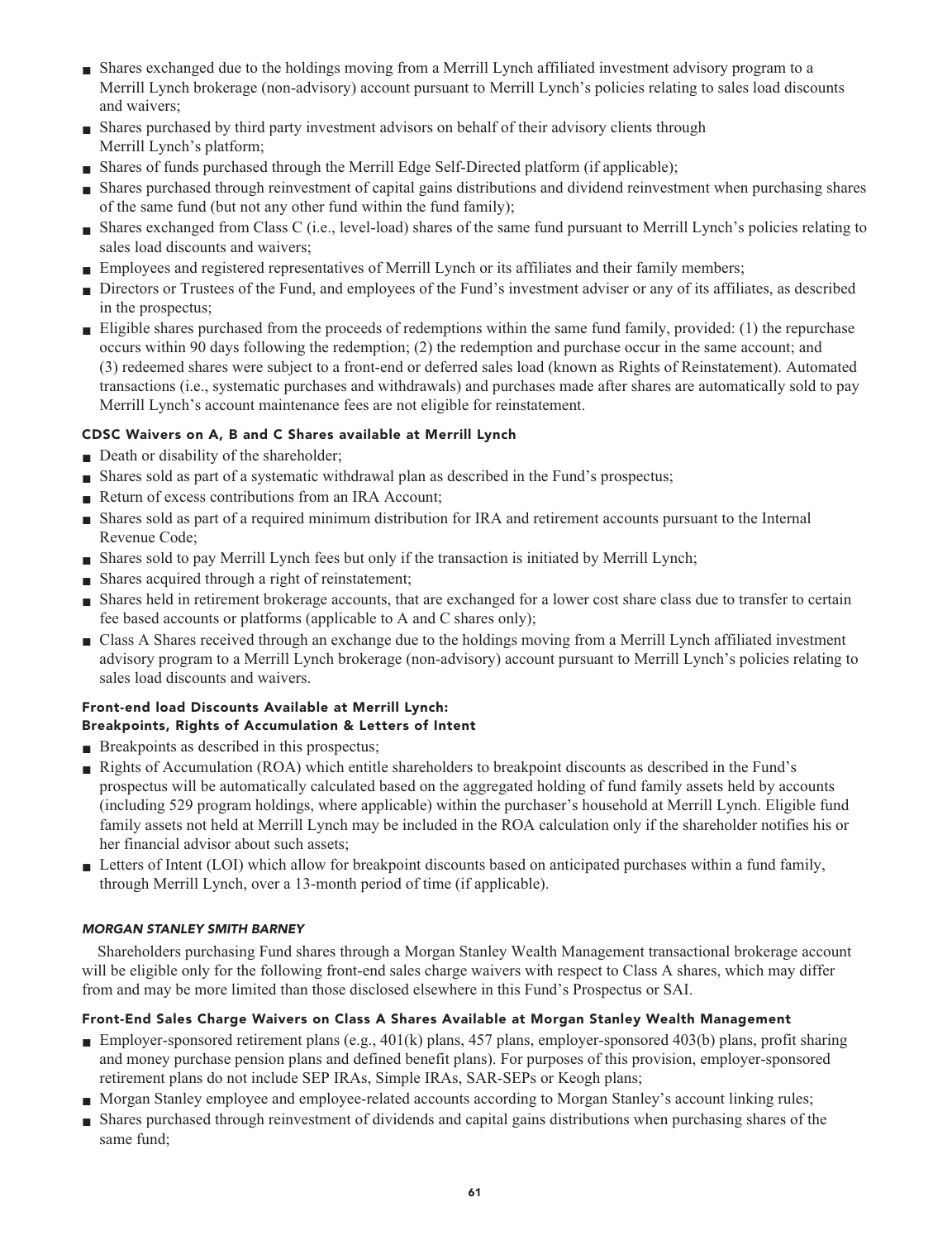- **■ Shares purchased through a Morgan Stanley self-directed brokerage account;**
- **■ Class C (i.e., level-load) shares that are no longer subject to a contingent deferred sales charge and are exchanged to Class A shares of the same fund pursuant to Morgan Stanley Wealth Management's intra-fund share class exchange program;**
- **■ Shares purchased from the proceeds of redemptions within the same fund family, provided (i) the repurchase occurs within 90 days following the redemption, (ii) the redemption and purchase occur in the same account, and (iii) redeemed shares were subject to a front-end or deferred sales charge.**

## **OPPENHEIMER & CO., INC.**

**Effective May 1, 2020, shareholders purchasing Fund shares through an Oppenheimer & Co., Inc. (OPCO) platform or account are eligible only for the following load waivers (front-end sales charge waivers and contingent deferred, or backend, sales charge waivers) and discounts, which may differ from those disclosed elsewhere in this Fund's prospectus or SAI.**

## **Front-end Sales Load Waivers on Class A Shares available at OPCO**

- **■ Employer-sponsored retirement, deferred compensation and employee benefit plans (including health savings accounts) and trusts used to fund those plans, provided that the shares are not held in a commission-based brokerage account and shares are held for the benefit of the plan**
- **■ Shares purchased by or through a 529 Plan**
- **■ Shares purchased through an OPCO affiliated investment advisory program**
- **■ Shares purchased through reinvestment of dividends and capital gains distributions when purchasing shares of the same fund (but not any other fund within the fund family)**
- **■ Shares purchased from the proceeds of redemptions within the same fund family, provided: (1) the repurchase occurs within 90 days following the redemption; (2) the redemption and purchase occur in the same account; and (3) redeemed shares were subject to a front-end or deferred sales load (known as Rights of Reinstatement).**
- **■ A shareholder in the Fund's Class C shares will have their shares automatically exchanged at net asset value to Class A shares (or the appropriate share class) of the Fund if the shares are no longer subject to a CDSC and the automatic exchange is in line with the policies and procedures of OPCO**
- **Employees and registered representatives of OPCO or its affiliates and their family members**
- **■ Directors or Trustees of the Fund, and employees of the Fund's investment adviser or any of its affiliates, as described in this prospectus**

## **CDSC Waivers on A, B and C Shares available at OPCO**

- **Death or disability of the shareholder**
- **■ Shares sold as part of a systematic withdrawal plan as described in the Fund's prospectus**
- **Return of excess contributions from an IRA Account**
- **■ Shares sold as part of a required minimum distribution for IRA and retirement accounts pursuant to the Internal Revenue Code**
- **■ Shares sold to pay OPCO fees but only if the transaction is initiated by OPCO**
- **Shares acquired through a right of reinstatement**

## **Front-end load Discounts Available at OPCO: Breakpoints, Rights of Accumulation & Letters of Intent**

- **Breakpoints as described in this prospectus.**
- **Rights of Accumulation (ROA), which entitle shareholders to breakpoint discounts, will be automatically calculated based on the aggregated holding of fund family assets held by accounts within the purchaser's household at OPCO. Eligible fund family assets not held at OPCO may be included in the ROA calculation only if the shareholder notifies his or her financial advisor about such assets**

## **RAYMOND JAMES & ASSOCIATES, INC., RAYMOND JAMES FINANCIAL SERVICES, INC. AND EACH ENTITY'S AFFILIATES ("RAYMOND JAMES")**

**Effective March 1, 2019, shareholders purchasing and redeeming Fund shares through a Raymond James platform or account, or through an introducing broker-dealer or independent registered investment adviser for which Raymond James provides trade execution, clearance, and/or custody services, will be eligible only for the following load waivers (front-end sales charge waivers and contingent deferred, or back-end, sales charge waivers) and discounts, which may differ from those disclosed elsewhere in this Fund's prospectus or SAI.**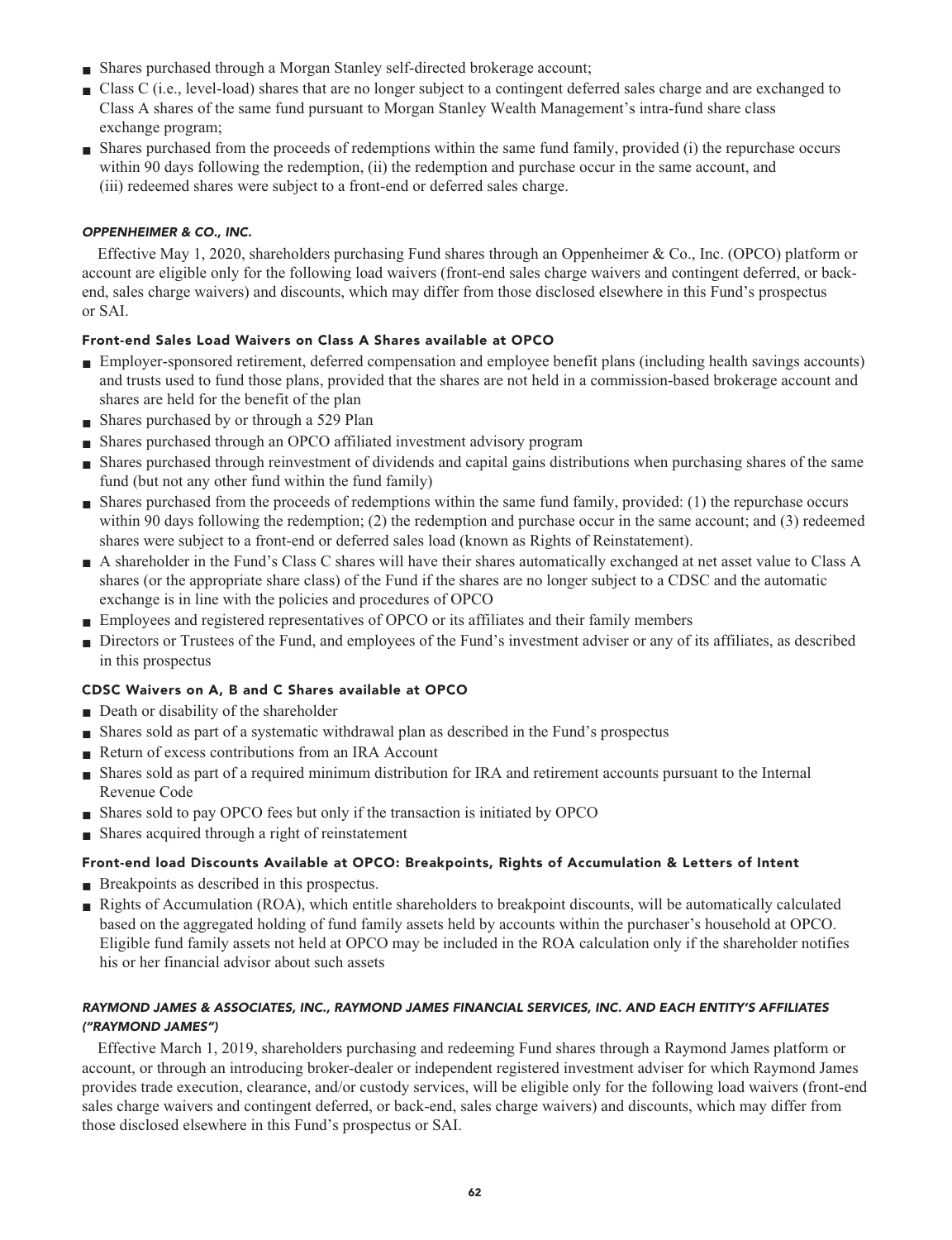## **Front-End Sales Load Waivers on Class A Shares Available at Raymond James**

- **■ Shares purchased in an investment advisory program.**
- **■ Shares purchased within the same fund family through a systematic reinvestment of capital gains and dividend distributions.**
- **■ Employees and registered representatives of Raymond James or its affiliates and their family members as designated by Raymond James.**
- **■ Shares purchased from the proceeds of redemptions within the same fund family, provided: (1) the repurchase occurs within 90 days following the redemption; (2) the redemption and purchase occur in the same account; and (3) redeemed shares were subject to a front-end or deferred sales load (known as Rights of Reinstatement).**
- **■ A shareholder in the Fund's Class C shares will have their shares automatically exchanged at net asset value to Class A shares (or the appropriate share class) of the Fund if the shares are no longer subject to a CDSC and the automatic exchange is in line with the policies and procedures of Raymond James.**

## **CDSC Waivers on A, B and C Shares Available at Raymond James**

- **Death or disability of the shareholder.**
- **■ Shares sold as part of a systematic withdrawal plan as described in the fund's prospectus.**
- **■ Return of excess contributions from an IRA Account.**
- **■ Shares sold as part of a required minimum distribution for IRA and retirement accounts due to the shareholder reaching the qualified age based on applicable IRS regulations as described in the fund's prospectus.**
- **■ Shares sold to pay Raymond James fees but only if the transaction is initiated by Raymond James.**
- **■ Shares acquired through a right of reinstatement.**

## **Front-End Load Discounts Available at Raymond James: Breakpoints, Rights of Accumulation, and/or Letters of Intent**

- **Breakpoints as described in this prospectus;**
- **■ Rights of accumulation which entitle shareholders to breakpoint discounts will be automatically calculated based on the aggregated holding of fund family assets held by accounts within the purchaser's household at Raymond James. Eligible fund family assets not held at Raymond James may be included in the calculation of rights of accumulation only if the shareholder notifies his or her financial advisor about such assets.**
- **■ Letters of Intent which allow for breakpoint discounts based on anticipated purchases within a fund family, over a 13-month time period. Eligible fund family assets not held at Raymond James may be included in the calculation of letters of intent only if the shareholder notifies his or her financial advisor about such assets.**

## **STIFEL, NICOLAUS & COMPANY, INCORPORATED**

**Effective July 1, 2020, shareholders purchasing Fund shares through a Stifel, Nicolaus & Company, Incorporated ("Stifel") platform or account or who own shares for which Stifel or an affiliate is the broker-dealer of record are eligible for the following additional sales charge waiver.**

## **Front-End Sales Load Waiver on Class A Shares**

- **■ Class C shares that have been held for more than seven (7) years will be converted to Class A shares of the same Fund pursuant to Stifel's policies and procedures**
	- **All other sales charge waivers and reductions described elsewhere in the Fund's Prospectus or SAI still apply.**

## **U.S. BANCORP INVESTMENTS, INC.**

**Effective November 1, 2021, shareholders purchasing Fund shares through a U.S. Bancorp Investments, Inc. ("USBI") platform or who own shares for which USBI is the broker-dealer, where the shares are held in an omnibus account, will be eligible for the following front-end sales charge waivers and discounts, which may differ from those disclosed elsewhere in the Funds' Prospectus or SAI. All other sales charge waivers and reductions described elsewhere in the Fund's Prospectus or SAI still apply.**

## **USBI Conversion of Class C Shares**

**Class C (i.e., level-load) shares that are no longer subject to a contingent deferred sales charge are systematically converted to the Class A shares of the same fund pursuant to USBI's intra-fund share class policy. No front-end sales charge will apply to such conversions.**